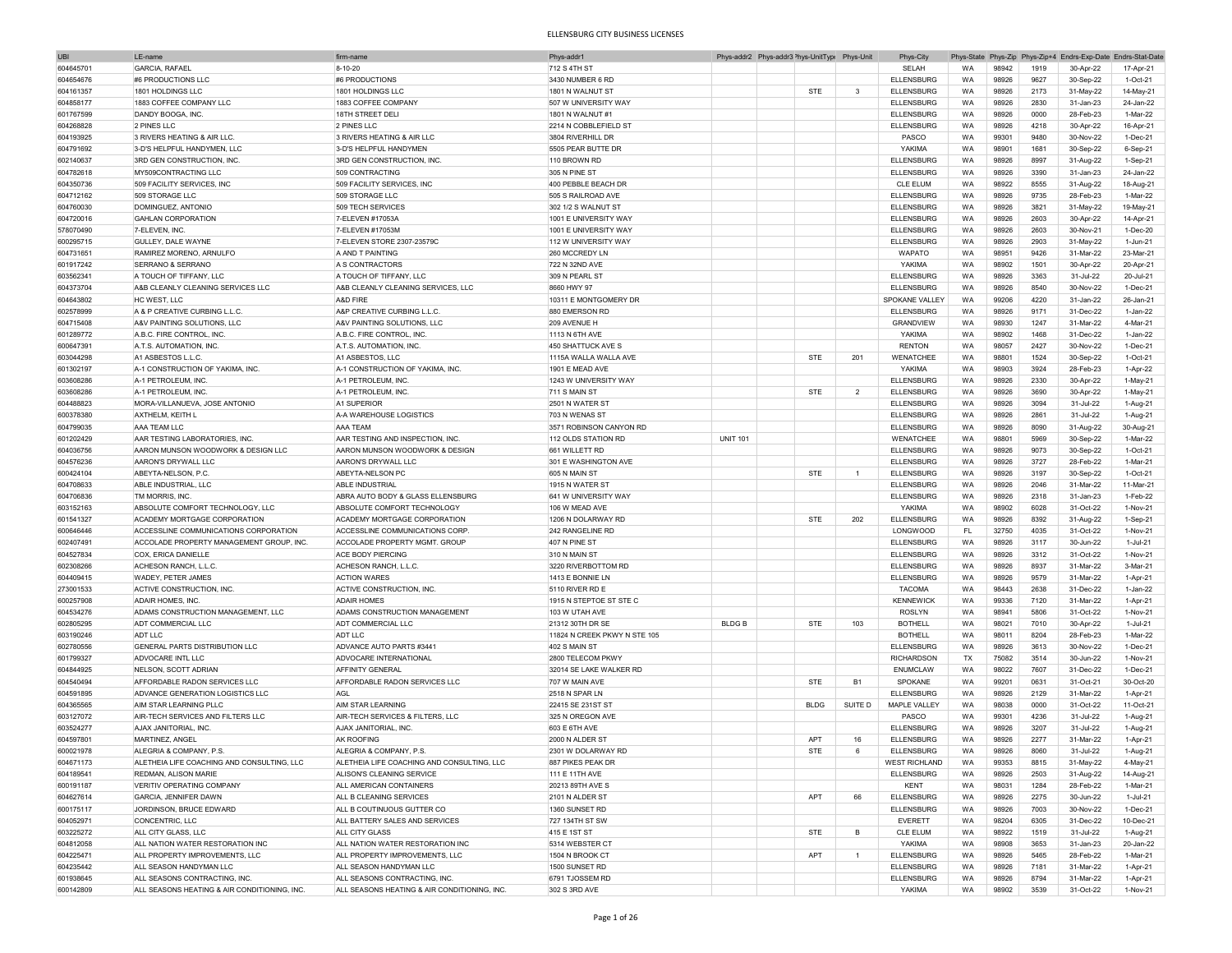| UBI       | LE-name                                     | firm-nam                                         | Phys-addr                   |             | Phys-addr2 Phys-addr3 <sup>&gt;</sup> hys-UnitType | Phys-Unit                | Phys-City            | Phys-State |       |      | Phys-Zip Phys-Zip+4 Endrs-Exp-Date Endrs-Stat-Date |              |
|-----------|---------------------------------------------|--------------------------------------------------|-----------------------------|-------------|----------------------------------------------------|--------------------------|----------------------|------------|-------|------|----------------------------------------------------|--------------|
| 604737750 | ALL STAR CONTRACTING LLC                    | ALL STAR CONTRACTING LLC                         | 3324 W 19TH AVE             |             | TRLR                                               | 20                       | <b>KENNEWICK</b>     | <b>WA</b>  | 99338 | 2288 | 30-Apr-22                                          | 7-Apr-21     |
| 602085580 | ALL VALLEY SHEET METAL. INC                 | ALL VALLEY SHEET METAL. INC                      | 3601 POWERHOUSE RD          |             |                                                    |                          | YAKIMA               | WA         | 98902 | 1549 | 31-Dec-22                                          | $1$ -Jan-22  |
|           |                                             |                                                  |                             |             |                                                    |                          |                      |            |       |      |                                                    |              |
| 604695871 | ALL YOUR NEEDS LLC                          | ALL YOUR NEEDS NOW                               | 1704 N BLUEGRASS LN         |             |                                                    |                          | ELLENSBURG           | WA         | 98926 | 2478 | 31-Jan-23                                          | 1-Feb-22     |
| 602977152 | R248 II C                                   | ALLCITIES SOLAR AND ELECTRIC COMPANY             | 2008 S 1ST ST               |             |                                                    |                          | YAKIMA               | <b>WA</b>  | 98903 | 2230 | 31-Dec-22                                          | 1-Dec-21     |
| 601406609 | ALLIANCE HEALTHCARE SERVICES, INC.          | ALLIANCE IMAGING, INC.                           | 18201 VON KARMAN AVE        |             | <b>STE</b>                                         | 600                      | <b>IRVINE</b>        | CA         | 92612 | 1176 | 31-Jul-22                                          | 1-Aug-21     |
| 602626219 | ALLIANT COMMUNICATIONS. INC.                | ALLIANT COMMUNICATIONS, INC                      | 18 W MEAD AVE               |             |                                                    |                          | YAKIMA               | <b>WA</b>  | 98902 | 6026 | $31 - 11 - 22$                                     | 1-Aug-21     |
| 604758366 | CLEMAN, ALLISON LOUISE                      | ALLIE NAILS IT                                   | 311 N MAIN ST               |             |                                                    |                          | <b>ELLENSBURG</b>    | WA         | 98926 | 3311 | 31-May-22                                          | 25-May-21    |
| 602903890 | ALLIED PLUMBING AND PUMPS. LLC              | ALLIED PLUMBING AND PUMPS, LLC                   | 246 W MANSON HWY #124       |             |                                                    |                          | CHELAN               | WA         | 98816 | 9583 | 31-Mar-22                                          | 1-Apr-21     |
| 603328814 | CARPENTER, ALLISON                          | ALLISON CARPENTER                                | 870 GAME FARM RD            | CARPENTER   |                                                    |                          | <b>ELLENSBURG</b>    | WA         | 98926 | 0000 | 31-Aug-22                                          | 1-Sep-21     |
|           |                                             |                                                  |                             |             |                                                    |                          |                      |            |       |      |                                                    |              |
| 602843478 | ALL-PHASE ELECTRIC, INC.                    | ALL-PHASE ELECTRIC, INC.                         | 2500 S 12TH AVE             |             |                                                    |                          | <b>UNION GAP</b>     | WA         | 98903 | 1260 | 30-Jun-22                                          | $1-May-21$   |
| 602712569 | SODERQUIST, SHERRIE ANN                     | ALPACAS AT DREAM CATCHER'S FARM                  | 8910 FAIRVIEW RD            |             |                                                    |                          | <b>ELLENSBURG</b>    | WA         | 98926 | 5007 | 30-Apr-22                                          | $1-May-21$   |
| 604400456 | ALPHA GRACE INVESTMENTS LLC                 | ALPHA GRACE INVESTMENTS LLC                      | 2606 MILLSTONE LOOP         |             |                                                    |                          | <b>ELLENSBURG</b>    | WA         | 98926 | 5462 | 28-Feb-22                                          | 1-Mar-21     |
| 603571070 | ALPINE CARPET CLEANING. LLC                 | ALPINE CARPET CLEANING, LLC                      | 5909 W PARK PL              |             |                                                    |                          | PASCO                | WA         | 99301 | 2106 | 31-Dec-21                                          | $1-Jan-21$   |
| 604819790 | ALPINE CHIROPRACTIC AND DECOMPRESSION LLC   | ALPINE CHIROPRACTIC AND DECOMPRESSION            | 1011 N ALDER ST             |             |                                                    |                          | <b>ELLENSBURG</b>    | WA         | 98926 | 2699 | 31-Dec-22                                          | 26-Dec-21    |
| 603585152 | ALPINE SUMMIT BUILDERS INC.                 | ALPINE SUMMIT BUILDERS                           | 603 N 39TH AVE              |             | <b>STE</b>                                         | 102                      | YAKIMA               | WA         | 98902 | 6348 | 28-Feb-23                                          | 1-Mar-22     |
|           |                                             |                                                  |                             |             |                                                    |                          |                      |            |       |      |                                                    |              |
| 604190395 | HARDING, ALLEN I                            | AL'S ANYWHERE TOWING                             | 520 RUSTIC RD               |             |                                                    |                          | <b>ELLENSBURG</b>    | WA         | 98926 | 9210 | 31-Dec-22                                          | 1-Jan-22     |
| 601698585 | <b>EDLER, ALLEN</b>                         | AL'S BACKFLOW SERVICES                           | 406 W 13TH AVE              |             |                                                    |                          | ELLENSBURG           | WA         | 98926 | 2420 | 31-Mar-22                                          | 1-Apr-21     |
| 600087367 | ALSC ARCHITECTS, P.S.                       | ALSC ARCHITECTS. P.S                             | 203 N WASHINGTON ST         |             |                                                    |                          | SPOKANE              | WA         | 99201 | 0233 | 31-May-22                                          | 20-May-21    |
| 604370780 | ALSUP PROPERTY MAINTENANCE, LLC             | ALSUP PROPERTY MAINTENANCE, LLC                  | 2576 THORP CEMETERY RD      |             |                                                    |                          | <b>THORP</b>         | WA         | 98946 | 9570 | 31-Jan-23                                          | 1-Feb-22     |
| 604002671 | ALTERNATIVE HEAT SOURCE, L.L.C.             | ALTERNATIVE HEAT SOURCE                          | 711 S MAIN ST               |             |                                                    |                          | <b>ELLENSBURG</b>    | WA         | 98926 | 3690 | 30-Jun-22                                          | 1-Jul-21     |
| 600466013 | ALTO'S EZ/MAT. INC.                         | ALTO'S EZ/MAT, INC.                              | 4132 HANSON RD              |             |                                                    |                          | <b>ELLENSBURG</b>    | WA         | 98926 | 9127 | 30-Sep-22                                          | 1-Oct-21     |
|           |                                             |                                                  |                             |             |                                                    |                          |                      |            |       |      |                                                    |              |
| 604227181 | ALUMBAUGH LAW, PERSONAL SERVICE CORPORATION | ALUMBAUGH LAW                                    | 314 E 4TH AVE               |             |                                                    |                          | <b>ELLENSBURG</b>    | WA         | 98926 | 3356 | 28-Feb-22                                          | 1-Mar-21     |
| 602708821 | AMBITIONS OF WASHINGTON, INC.               | AMBITIONS OF WASHINGTON. INC                     | 2301 W DOLARWAY RD          |             | <b>STE</b>                                         | 3                        | <b>ELLENSBURG</b>    | WA         | 98926 | 8060 | 28-Feb-22                                          | 25-Feb-21    |
| 604753623 | HUSKO, AMELYA ELEANORE                      | AMELYA ELEANORE HUSKO                            | 310 E 28TH AVE              |             |                                                    |                          | <b>ELLENSBURG</b>    | WA         | 98926 | 3069 | 31-May-22                                          | 6-May-21     |
| 602062980 | AMERESCO, INC.                              | AMERESCO, INC.                                   | 111 SPEEN ST                |             | <b>STE</b>                                         | 410                      | <b>FRAMINGHAM</b>    | MA         | 01701 | 2090 | 31-Oct-22                                          | 1-Nov-21     |
| 604218851 | AMERICAN HOME CONSTRUCTION LLC              | AMERICAN HOME CONSTRUCTION LLC                   | 1001 E MEAD AVE             |             |                                                    |                          | YAKIMA               | WA         | 98903 | 3725 | 31-Jan-23                                          | 1-Feb-22     |
| 601054856 | AMERICAN IRONWORKS AND ERECTORS, INC.       | AMERICAN IRONWORKS AND ERECTORS. INC.            | 7620 E SPEAR AVE            |             |                                                    |                          | SPOKANE VALLEY       | <b>WA</b>  | 99212 | 2931 | 31-Dec-22                                          | $1 -$ Jan-22 |
|           |                                             |                                                  |                             |             |                                                    |                          |                      |            |       |      |                                                    |              |
| 604370818 | AMERICAN NW CONSTRUCTION                    | AMERICAN NW CONSTRUCTION                         | 1700 S CANYON RD            |             |                                                    |                          | <b>ELLENSBURG</b>    | WA         | 98926 | 9739 | 30-Nov-19                                          | 29-Nov-18    |
| 604659960 | AMERICAN RE-AWAKEN REVIVAL                  | AMERICAN RE-AWAKEN REVIVAL                       | 2606 MILLSTONE LOOP         |             |                                                    |                          | <b>ELLENSBURG</b>    | <b>WA</b>  | 98926 | 5462 | 30-Sep-22                                          | 8-Sep-21     |
| 600204527 | INTERSTATE CONCRETE AND ASPHALT COMPANY     | AMERICAN ROCK PRODUCTS                           | <b>ELLENSBURG PIT</b>       | 1071 HWY 97 |                                                    |                          | <b>ELLENSBURG</b>    | WA         | 98926 | 8360 | 30-Apr-22                                          | 1-May-21     |
| 603226051 | AMERICAN SURVEYING & ENVIRONMENTAL, LLC     | AMERICAN SURVEYING & ENGINEERING, LLC            | 1495 NW GILMAN BLVD         |             | <b>STE</b>                                         | 14                       | <b>ISSAQUAH</b>      | WA         | 98027 | 5328 | 31-Jul-22                                          | 1-Aug-21     |
| 602548865 | AMERICOOL HEATING AND A/C. L.L.C.           | AMERICOOL HEATING AND A/C. L.L.C.                | 6713 W CLEARWATER AVE STE E |             |                                                    |                          | <b>KENNEWICK</b>     | WA         | 99336 | 1785 | 31-Oct-22                                          | 1-Nov-21     |
| 601619800 | AMERIGAS PROPANE, L.P.                      | AMERIGAS PROPANE, L.P. DBA AMERIGAS PROPANE,     | 521 S 3RD AVE               |             |                                                    |                          | YAKIMA               | WA         | 98902 | 3542 | 30-Apr-22                                          | $1-May-21$   |
|           |                                             |                                                  |                             |             |                                                    |                          |                      |            |       |      |                                                    |              |
| 601835608 | AMERITITLE, LLC                             | AMERITITLE                                       | 101 W FIFTH AVE             |             |                                                    |                          | <b>ELLENSBURG</b>    | WA         | 98926 | 0000 | 31-Dec-22                                          | 1-Jan-22     |
| 604315950 | MOHLER, AMY A                               | AMY A MOHLER                                     | 402 N ANDERSON ST           |             | <b>APT</b>                                         | $\overline{4}$           | <b>ELLENSBURG</b>    | WA         | 98926 | 3191 | 31-Aug-22                                          | 1-Sep-21     |
| 601815728 | ANCHOR QEA, LLC                             | ANCHOR QEA. LLC                                  | 1201 3RD AVE                |             | <b>STE</b>                                         | 2600                     | SEATTLE              | WA         | 98101 | 3027 | 31-Dec-22                                          | 21-Dec-21    |
| 602672634 | UTZINGER, ANDREA L                          | ANDREA UTZINGER MS LMHC                          | 103 E 4TH AVE STE 203       |             |                                                    |                          | <b>ELLENSBURG</b>    | WA         | 98926 | 0000 | 31-Dec-22                                          | 1-Jan-22     |
| 604147293 | RODRIGUES, ANNGELLA                         | ANGIES LANDSCAPE SERVICES                        | 309 S ANDERSON ST           |             |                                                    |                          | <b>ELLENSBURG</b>    | WA         | 98926 | 3803 | 31-Jul-22                                          | 1-Aug-21     |
|           |                                             |                                                  |                             |             |                                                    |                          |                      |            |       |      |                                                    |              |
| 602789211 | <b>BODYWORKS, INC</b>                       | <b>ANYTIME FITNESS</b>                           | 2305 W DOLARWAY RD          |             |                                                    |                          | <b>ELLENSBURG</b>    | WA         | 98926 | 8059 | 31-Dec-22                                          | 1-Jan-22     |
| 602020427 | APEX PLUMBING & MECHANICAL PIPING, L.L.C.   | APEX PLUMBING & MECHANICAL PIPING, L.L.C.        | 12 S 3RD AVE                |             |                                                    |                          | YAKIMA               | WA         | 98902 | 3420 | 31-Mar-22                                          | 1-Apr-21     |
| 604296644 | APEX QUALITY ROOFING LLC                    | APEX ROOFING LLC                                 | 1311 BROWN ST               |             |                                                    |                          | WENATCHEE            | WA         | 98801 | 1497 | 30-Jun-22                                          | 1-Jan-22     |
| 600443607 | APOLLO SHEET METAL, INC.                    | APOLLO SHEET METAL, INC.                         | 1133 W COLUMBIA DR          |             |                                                    |                          | <b>KENNEWICK</b>     | WA         | 99336 | 3472 | 31-May-22                                          | 1-Jun-21     |
| 601490907 | APOLLO, INC                                 | APOLLO, INC                                      | 1133 W COLUMBIA DR          |             |                                                    |                          | <b>KENNEWICK</b>     | WA         | 99336 | 3472 | 31-Aug-22                                          | $1-Sep-2'$   |
| 601951915 | APOYO                                       | APOYO                                            | 1320 E 18TH AVE             |             |                                                    |                          | ELLENSBURG           | WA         | 98926 | 2210 | 31-Oct-22                                          | 5-Oct-21     |
|           |                                             |                                                  |                             |             |                                                    |                          |                      |            |       |      |                                                    |              |
| 600455390 | <b>POTTER, STEVEN W</b>                     | APPLIANCE DOCTOR                                 | 4550 NANEUM RD              |             |                                                    |                          | <b>ELLENSBURG</b>    | WA         | 98926 | 5012 | 31-Jul-22                                          | 1-Aug-21     |
| 604537858 | LIEBERT, JEFFREY JOHN                       | APPLIANCE REPAIR EXPERTS OF YAKIMA               | 470 RIPPEE LN               |             |                                                    |                          | YAKIMA               | WA         | 98908 | 9562 | 31-Dec-22                                          | 1-Jan-22     |
| 604844110 | APTIUM TECHNOLOGIES LLC                     | APTIUM TECHNOLOGIES LLC                          | 1206 N DOLARWAY RD          |             | <b>STE</b>                                         | 218                      | <b>ELLENSBURG</b>    | WA         | 98926 | 8392 | 31-Dec-22                                          | 4-Dec-21     |
| 604608739 | ARBELA LLC                                  | <b>ARBELA</b>                                    | 1107 E FRANKLIN ST          |             |                                                    |                          | <b>ELLENSBURG</b>    | WA         | 98926 | 3244 | 30-Apr-22                                          | 1-May-21     |
| 604400818 | ARBOR CARE LAWN & PEST CONTROL, INC         | ARBOR CARE LAWN AND PEST CONTROL INC             | 1061 EMERSON RD             |             |                                                    |                          | <b>ELLENSBURG</b>    | WA         | 98926 | 8438 | 28-Feb-23                                          | 1-Mar-22     |
| 604318746 | <b>RB IDAHO LLC</b>                         | <b>ARBY'S</b>                                    | 1404 S CANYON RD            |             |                                                    |                          | <b>ELLENSBURG</b>    | <b>WA</b>  | 98926 | 9101 | 31-Aug-22                                          | 1-Sep-21     |
|           | ARGONAUT PEAK PHYSICAL THERAPY, INC., P.S.  | ARGONAUT PEAK PHYSICAL THERAPY, INC., P.S.       |                             |             |                                                    |                          |                      | WA         | 98926 | 0000 | 31-Dec-22                                          | 1-Jan-22     |
| 602791371 |                                             |                                                  | 722 E UNIVERSITY WAY        |             |                                                    |                          | <b>ELLENSBURG</b>    |            |       |      |                                                    |              |
| 604380544 | ARMSTRONG'S STOVE & SPA II, LLC             | ARMSTRONG'S STOVE & SPA YAKIMA                   | 902 W MEAD AVE              |             |                                                    |                          | YAKIMA               | WA         | 98902 | 5859 | 31-Mar-22                                          | 4-Mar-21     |
| 604706631 | ARMSTRONG'S STOVE AND SPA LLC               | ARMSTRONGS STOVE AND SPA LLC                     | 1635 VANTAGE HWY            |             |                                                    |                          | ELLENSBURG           | WA         | 98926 | 9001 | 31-Mar-22                                          | 8-Mar-21     |
| 600278326 | ARNOLD'S RANCH AND HOME, INC.               | ARNOLD'S RANCH AND HOME, INC                     | 615 S MAIN                  |             |                                                    |                          | <b>ELLENSBURG</b>    | WA         | 98926 | 0000 | 31-Jul-22                                          | 1-Aug-21     |
| 602567165 | ART BY NATURE, INC.                         | ART BY NATURE, INC.                              | 11032 159TH AVE NE          |             |                                                    |                          | <b>GRANITE FALLS</b> | WA         | 98252 | 9216 | 31-Oct-22                                          | 21-Oct-21    |
| 604376177 | COHEN, CELESTE ERICKSON                     | ART OF JEWELRY                                   | 511 N WALNUT ST             |             | <b>SPC</b>                                         | 1ERICKSON                | <b>ELLENSBURG</b>    | WA         | 98926 | 3235 | 31-Dec-22                                          | $1 -$ Jan-22 |
|           | MAIOCCO, MADISON E                          | ART WITH MADDIE                                  | 500 N ANDERSON ST           |             | APT                                                | $\overline{\phantom{a}}$ | <b>ELLENSBURG</b>    | WA         | 98926 | 3147 | 31-Oct-22                                          | 1-Oct-21     |
| 604818818 |                                             |                                                  |                             |             |                                                    |                          |                      |            |       |      |                                                    |              |
| 603523164 | MENDOZA, OSVALDO RAMIRO                     | AS PLUMBING & W H                                | 601 N 74TH AVE              |             |                                                    |                          | YAKIMA               | WA         | 98908 | 1255 | 31-Dec-21                                          | $1-Dec-20$   |
| 603252419 | A'S TILE & GRANITE, LLC                     | A'S TILE & GRANITE LLC                           | 1320 AHTANUM RD             |             |                                                    |                          | <b>UNION GAF</b>     | WA         | 98903 | 2341 | 30-Nov-22                                          | 1-Feb-22     |
| 604465978 | ASAP ELECTRIC LLC                           | ASAP ELECTRIC LLC                                | 605 S TAMARACK ST           |             | SIDE                                               |                          | <b>ELLENSBURG</b>    | <b>WA</b>  | 98926 | 3942 | 31-May-22                                          | 1-Jul-21     |
| 604722799 | KIFFIAK, ASHLEY                             | <b>ASHLEY KIFFIAK</b>                            | 300 N PEARL ST              |             | <b>STE</b>                                         | 202                      | <b>ELLENSBURG</b>    | WA         | 98926 | 3364 | 31-Mar-22                                          | 17-Mar-21    |
| 604151924 | ASM JANITORIAL SERVICES LLC.                | ASM JANITORIAL SERVICES LLC.                     | 213 S FAIR AVE              |             | APT                                                | 305                      | YAKIMA               | WA         | 98901 | 3002 | 28-Feb-22                                          | 20-Feb-21    |
|           |                                             |                                                  |                             |             |                                                    |                          |                      |            |       |      |                                                    |              |
| 602149941 | ASPECT CONSULTING, LLC                      | ASPECT CONSULTING, LLC                           | 350 MADISON AVE N           |             |                                                    |                          | BAINBRIDGE ISLAND    | WA         | 98110 | 1810 | 30-Sep-22                                          | 1-Oct-21     |
| 600312206 | COMPREHENSIVE HEALTHCARE                    | ASPEN (ABUSE SUPPORT & PREVENTION EDUCATION NOW) | 220 W 4TH AVE               |             |                                                    |                          | <b>ELLENSBURG</b>    | WA         | 98926 | 0000 | 31-Oct-22                                          | 1-Nov-21     |
| 601812837 | ASPEN GROVE, L.L.C.                         | <b>ASPEN GROVE</b>                               | 1201 S CHESTNUT ST          |             |                                                    |                          | <b>ELLENSBURG</b>    | WA         | 98926 | 4812 | 31-Aug-22                                          | 1-Sep-21     |
| 409019409 | ASPLUNDH TREE EXPERT, LLC                   | ASPLUNDH TREE EXPERT, LLC.                       | 20004 144TH AVE NE          |             |                                                    |                          | WOODINVILLE          | WA         | 98072 | 4461 | 31-Aug-22                                          | 1-Sep-21     |
| 600417377 | WSCO PETROLEUM CORP.                        | ASTRO EXPRESS MART #113                          | 1703 CANYON RD              |             |                                                    |                          | <b>ELLENSBURG</b>    | WA         | 98926 | 9745 | 31-Aug-22                                          | 1-Sep-21     |
| 604742593 | VONJENTZEN, AMANDA SUE                      | <b>ASVJ ARTS</b>                                 | 102 W JOANNA PL             |             |                                                    |                          | ELLENSBURG           | WA         | 98926 | 3084 | 30-Apr-22                                          | 30-Apr-21    |
|           |                                             |                                                  |                             |             |                                                    |                          |                      |            |       |      |                                                    |              |
| 604287680 | AT YOUR SERVICE HANDYMAN, LLC               | AT YOUR SERVICE HANDYMAN, LLC                    | 1080 BOHANNON RD            |             |                                                    |                          | <b>ELLENSBURG</b>    | WA         | 98926 | 8662 | 31-May-22                                          | 1-Jun-21     |
| 602101925 | ATI RESTORATION, LLC                        | ATI                                              | 835 S 192ND ST              |             | STE                                                | 500                      | SEATAC               | WA         | 98148 | 2396 | 31-Mar-22                                          | 3-Mar-21     |
| 604708587 | PRIOLO AND VOLZ                             | ATOMIC HAULING & JUNK REMOVAL                    | 606 S TAMARACK ST           |             | <b>NUM</b>                                         | $\overline{1}$           | <b>ELLENSBURG</b>    | WA         | 98926 | 3942 | 28-Feb-22                                          | 10-Feb-21    |
| 604801292 | ADVANCED TOWING SOLUTIONS LLC               | ATS                                              | 320 N RAILROAD AVE          |             |                                                    |                          | <b>ELLENSBURG</b>    | WA         | 98926 | 2761 | 31-Dec-22                                          | 16-Dec-21    |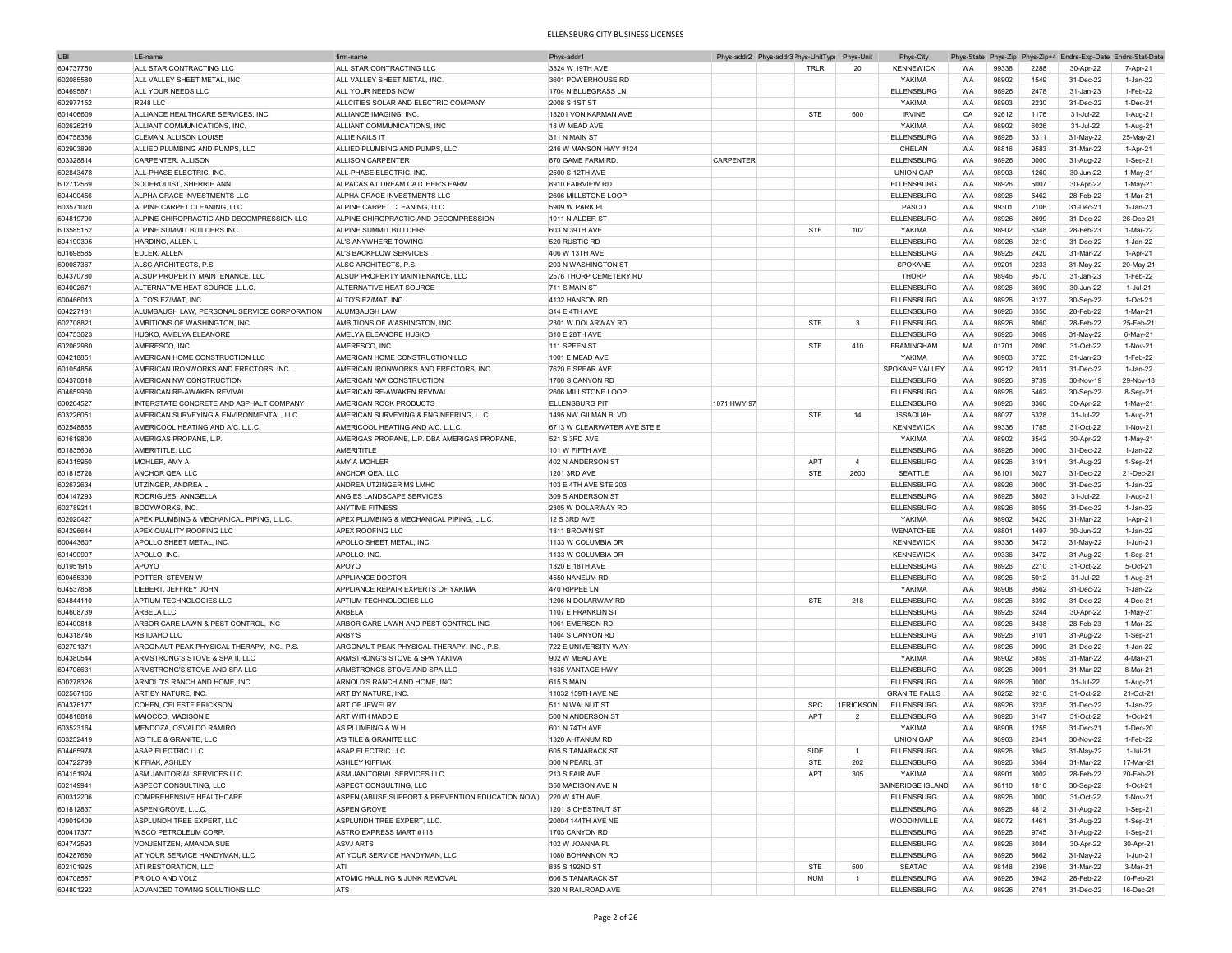| <b>UBI</b> | LE-name                                   | firm-nam                                                              | Phys-addr1              | Phys-addr2 Phys-addr3 <sup>&gt;</sup> hys-UnitTyp( Phys-Unit |            |                | Phys-City         |           |       |      |           | Phys-State Phys-Zip Phys-Zip+4 Endrs-Exp-Date Endrs-Stat-Date |
|------------|-------------------------------------------|-----------------------------------------------------------------------|-------------------------|--------------------------------------------------------------|------------|----------------|-------------------|-----------|-------|------|-----------|---------------------------------------------------------------|
| 601153402  | AUBREY SILVEY ENTERPRISES, INC            | AUBREY SILVEY ENTERPRISES, INC                                        | 371 HAMP JONES RD       |                                                              |            |                | CARROLLTON        | GA        | 30117 | 9492 | 31-Oct-22 | 5-Oct-21                                                      |
| 604278536  | VELASCO, BRYAN                            | AUDIO SOLUTIONS                                                       | 807 N PROSPECT ST       |                                                              |            |                | <b>ELLENSBURG</b> | WA        | 98926 | 8370 | 30-Jun-22 | 1-Dec-21                                                      |
|            |                                           |                                                                       |                         |                                                              |            |                |                   |           |       |      |           |                                                               |
| 604862668  | MORROW, AURORA ANN                        | <b>AURORA MORROW</b>                                                  | <b>200 E 4TH AVE</b>    |                                                              |            |                | <b>ELLENSBURG</b> | WA        | 98926 | 3126 | 31-Jan-23 | 26-Jan-22                                                     |
| 602571823  | AUTO MASTERS, INC.                        | AUTO MASTERS, INC.                                                    | 208 N KITTITAS ST       |                                                              |            |                | <b>ELLENSBURG</b> | WA        | 98926 | 3045 | 31-Dec-22 | 1-Jan-22                                                      |
| 603425013  | AUTOZONE PARTS, INC                       | AUTOZONE #3728                                                        | 502 S MAIN ST           |                                                              |            |                | <b>ELLENSBURG</b> | WA        | 98926 | 3637 | 31-Aug-22 | 1-Sep-21                                                      |
| 604754592  | AVERAGE ALLY LLC                          | <b>AVERAGE ALLY LLC</b>                                               | 806 E WHITE BIRCH AVE   |                                                              | APT        | $\overline{4}$ | <b>ELLENSBURG</b> | WA        | 98926 | 2293 | 31-May-22 | 27-May-21                                                     |
| 602347574  | AVIDEX INDUSTRIES, L.L.C.                 | AVIDEX INDUSTRIES LLC                                                 | 8509 154TH AVE NE       |                                                              | <b>STE</b> | 100            | <b>REDMOND</b>    | WA        | 98052 | 3534 | 31-Dec-22 | 1-Jan-22                                                      |
| 604160432  | AWAKE HEALTH, PLLC                        | AWAKE HEALTH, PLLC                                                    | 201 S MAIN ST           |                                                              |            |                | <b>ELLENSBURG</b> | WA        |       | 3609 |           |                                                               |
|            |                                           |                                                                       |                         |                                                              |            |                |                   |           | 98926 |      | 31-Aug-22 | 1-Sep-21                                                      |
| 601832038  | RINGE, BRADLEY JOHN                       | <b>AWARD MEMORIES</b>                                                 | 1310 RADIO RD           |                                                              |            |                | <b>ELLENSBURG</b> | WA        | 98925 | 0000 | 30-Nov-22 | 1-Dec-21                                                      |
| 604602691  | AWP ENTERPRISES INC.                      | AWP ENTERPRISES INC                                                   | 203 E COUNTRY SIDE AVE  |                                                              |            |                | <b>ELLENSBURG</b> | WA        | 98926 | 7775 | 31-May-22 | 1-Jul-21                                                      |
| 602999063  | AYALA'S EXCAVATING LLC                    | AYALA'S EXCAVATING LLC                                                | 1208 ARKANSAS           |                                                              |            |                | <b>TIETON</b>     | WA        | 98947 | 0000 | 31-May-22 | 4-May-21                                                      |
| 604661059  | AZIMUTH COUNSELING PLLC                   | AZIMUTH COUNSELING PLLC                                               | 1206 N DOLARWAY RD      |                                                              | <b>STE</b> | 116            | <b>ELLENSBURG</b> | WA        | 98926 | 8392 | 31-Oct-22 | 1-Dec-21                                                      |
|            |                                           |                                                                       |                         |                                                              |            |                |                   |           |       |      |           |                                                               |
| 602034142  | <b>BUGS &amp; FLIES INC</b>               | <b>B &amp; F SERVICES</b>                                             | 1430 N FERGUSON RD      |                                                              |            |                | <b>ELLENSBURG</b> | WA        | 98926 | 7128 | 31-May-22 | 1-Jun-21                                                      |
| 604479128  | <b>B&amp;D WRAPS AND VINYL LLC</b>        | B&D WRAPS AND VINYL LLC                                               | 3110 N AIRPORT RD       |                                                              | <b>STE</b> | $\overline{2}$ | <b>ELLENSBURG</b> | WA        | 98926 | 6842 | 31-Jul-22 | 1-Aug-21                                                      |
| 604460548  | TRUDELL, AMY                              | <b>B.A.M. MOBILE DETAILING</b>                                        | 905 W CASCADE CT        |                                                              | UNIT       | 59             | <b>ELLENSBURG</b> | WA        | 98926 | 6562 | 31-May-22 | 1-Jun-21                                                      |
| 601304098  | MC ELROY, JAN RENEE                       | <b>BADGER CREEK PRODUCTS</b>                                          | 1611 E SEATTLE AVE      |                                                              |            |                | <b>ELLENSBURG</b> | WA        | 98926 | 8989 | 31-Mar-22 | 1-Apr-21                                                      |
| 604555910  | BAER DEN. LLC                             | <b>BAER DEN</b>                                                       | 1203 E WASHINGTON AVE   |                                                              |            |                | <b>ELLENSBURG</b> | WA        | 98926 | 3560 | 31-Dec-22 | 1-Jan-22                                                      |
|            |                                           |                                                                       | 1106 LEDWICH AVE        |                                                              |            |                |                   |           |       |      |           |                                                               |
| 603077064  | <b>BAER TESTING, INC.</b>                 | <b>BAER TESTING, INC</b>                                              |                         |                                                              |            |                | YAKIMA            | WA        | 98902 | 4645 | 31-Jan-23 | 1-Feb-22                                                      |
| 604080153  | <b>BALDOVINOS TRUCKING LLC</b>            | <b>BALDOVINOS TRUCKING LLC</b>                                        | 403 W 14TH AVE          |                                                              |            |                | <b>ELLENSBURG</b> | WA        | 98926 | 2425 | 31-Jan-22 | 1-Feb-21                                                      |
| 604553674  | <b>BAMFUN, LLC</b>                        | <b>BAMFUN, LLC</b>                                                    | 1313 N CORA ST          |                                                              | #          | $\overline{2}$ | <b>ELLENSBURG</b> | WA        | 98926 | 9462 | 28-Feb-22 | 10-Feb-21                                                     |
| 600521003  | <b>BANK OF THE WEST</b>                   | <b>BANK OF THE WEST</b>                                               | 312 N RUBY ST           |                                                              |            |                | <b>ELLENSBURG</b> | <b>WA</b> | 98926 | 0000 | 30-Nov-22 | 1-Dec-21                                                      |
| 604168987  | <b>B'ANNS FARM, LLC</b>                   | <b>B'ANNS FARM</b>                                                    | 6721 THRALL RD          |                                                              |            |                | <b>ELLENSBURG</b> | WA        | 98926 | 5317 | 31-Mar-22 | 25-Mar-21                                                     |
|            |                                           |                                                                       |                         |                                                              |            |                |                   |           |       |      |           |                                                               |
| 602376697  | <b>BARTH CLINIC, L.L.C</b>                | <b>BARTH CLINIC ELLENSBURG</b>                                        | 2411 W DOLARWAY RD      |                                                              | <b>STE</b> | $\mathbf{1}$   | <b>ELLENSBURG</b> | <b>WA</b> | 98926 | 9366 | 31-Mar-22 | 10-Mar-21                                                     |
| 604404909  | <b>BASALT DINING, LLC</b>                 | <b>BASALT</b>                                                         | 502 N MAIN ST           |                                                              |            |                | <b>ELLENSBURG</b> | WA        | 98926 | 3100 | 28-Feb-22 | 1-Mar-21                                                      |
| 604154253  | INDIGO SOLUTIONS LLC                      | <b>BASALT</b>                                                         | 502 N MAIN ST           |                                                              | <b>STE</b> | B              | <b>ELLENSBURG</b> | <b>WA</b> | 98926 | 3100 | 31-Aug-20 | 22-Aug-19                                                     |
| 601678522  | COLUMBIA HOSPITALITY, INC                 | <b>BASALT</b>                                                         | 502 N MAIN ST           |                                                              | <b>STE</b> | B              | <b>ELLENSBURG</b> | WA        | 98926 | 3100 | 31-Dec-22 | 1-Jan-22                                                      |
| 601225978  | BASIN TREE SERVICE & PEST CONTROL, INC.   | BASIN TREE SERVICE & PEST CONTROL, INC                                | 1302 HIGHWAY 28 W       |                                                              |            |                | EPHRATA           | WA        | 98823 | 9420 | 31-Aug-22 | 18-Aug-21                                                     |
|            |                                           |                                                                       |                         |                                                              |            |                |                   |           |       |      |           |                                                               |
| 604187970  | <b>BASTINELLI'S LLC</b>                   | <b>BASTINELLI'S LLC</b>                                               | 2416 157TH STREET CT E  |                                                              |            |                | <b>TACOMA</b>     | WA        | 98445 | 4598 | 31-May-22 | 7-May-21                                                      |
| 604620265  | <b>BAUEN DESIGN AND TRADES LLC</b>        | BAUEN DESIGN AND TRADES LLC                                           | 3610 HOWARD AVE         |                                                              |            |                | YAKIMA            | WA        | 98902 | 1535 | 30-Jun-22 | 1-Jul-21                                                      |
| 601899349  | BAXTER CONSTRUCTION, L.L.C.               | BAXTER CONSTRUCTION, L.L.C                                            | 2521 RIVER RD           |                                                              |            |                | YAKIMA            | WA        | 98902 | 0000 | 30-Sep-22 | 1-Oct-21                                                      |
| 604193626  | <b>BOND, PAULETTE M</b>                   | <b>BEAUTIES &amp; BEASTS</b>                                          | 307 S SAMPSON ST        |                                                              |            |                | <b>ELLENSBURG</b> | WA        | 98926 | 3809 | 30-Nov-22 | 1-Dec-21                                                      |
|            | SINCLAIR, SONIA JEAN                      | <b>BEAUTY BY SONIA</b>                                                | 425 N MAIN ST           |                                                              | <b>STE</b> | $\mathbf{1}$   | <b>ELLENSBURG</b> | WA        | 98926 | 5066 | 31-Mar-22 | 1-Apr-21                                                      |
| 603093711  |                                           |                                                                       |                         |                                                              |            |                |                   |           |       |      |           |                                                               |
| 601994738  | TRACY, LOIS RUTH                          | <b>BEAUTY INSIDE</b>                                                  | 510 N RUBY ST           |                                                              |            |                | <b>ELLENSBURG</b> | WA        | 98926 | 3154 | 31-Dec-22 | $1$ -Jan- $22$                                                |
| 603135627  | <b>BECKER BLACKTOP, LLC</b>               | BECKER BLACKTOP LLC                                                   | 15318 WASHINGTON ST     |                                                              | <b>STE</b> | 100A           | <b>SUMNER</b>     | WA        | 98390 | 3250 | 31-Mar-22 | 30-Mar-21                                                     |
| 603044352  | BEFORE SOLUTIONS LLC                      | BEFORE SOLUTIONS LLC                                                  | 700 E 4TH AVE           |                                                              |            |                | <b>ELLENSBURG</b> | WA        | 98926 | 3476 | 31-Aug-22 | 1-Sep-21                                                      |
| 602089710  | BELFOR USA GROUP, INC.                    | BELFOR USA GROUP, INC                                                 | 4320 S 131ST PL         |                                                              |            |                | TUKWILA           | WA        | 98168 | 3200 | 31-Dec-22 | 10-Dec-21                                                     |
|            | ELLINGSON, SHERRY LEE                     | <b>BELLA CARAMELLA</b>                                                | 610 S 24TH AVE          |                                                              |            |                | YAKIMA            | WA        | 98902 | 4102 |           | 1-Jan-22                                                      |
| 604356975  |                                           |                                                                       |                         |                                                              |            |                |                   |           |       |      | 31-Dec-22 |                                                               |
| 604209726  | <b>B. B. HOMES LLC</b>                    | <b>BELLANCA HOMES</b>                                                 | 503 N RAILROAD AVE      |                                                              |            |                | ELLENSBURG        | WA        | 98926 | 2765 | 31-May-22 | 11-May-21                                                     |
| 604715597  | <b>BADGER POCKET, LLC</b>                 | <b>BELLANCA HOMES</b>                                                 | 503 N RAILROAD AVE      |                                                              |            |                | <b>ELLENSBURG</b> | WA        | 98926 | 2765 | 31-Aug-22 | 19-Aug-21                                                     |
| 604725771  | <b>BRECKEN R LLC</b>                      | <b>BELLANCA HOMES</b>                                                 | 503 N RAILROAD AVE      |                                                              |            |                | <b>ELLENSBURG</b> | WA        | 98926 | 2765 | 31-Aug-22 | 19-Aug-21                                                     |
| 600315643  | BELSAAS AND SMITH CONSTRUCTION, INC       | BELSAAS & SMITH CONSTRUCTION INC                                      | 103 E 4TH AVE           |                                                              | <b>STE</b> | 209            | <b>ELLENSBURG</b> | WA        | 98926 | 3189 | 28-Feb-23 | 1-Mar-22                                                      |
|            |                                           |                                                                       |                         |                                                              |            |                |                   |           |       |      |           |                                                               |
| 600317962  | SHAW, BENSON K                            | <b>BENSON SHAW</b>                                                    | 4136 MERIDIAN AVE N     |                                                              |            |                | SEATTLE           | WA        | 98103 | 8308 | 31-Aug-22 | 1-Sep-21                                                      |
| 602370099  | LILAC LAWNS, INC                          | BENSWAY LAWN & TREE CARE                                              | 12411 E GIBBS RD        |                                                              | <b>STE</b> | 172            | <b>MICA</b>       | WA        | 99023 | 5104 | 28-Feb-23 | 1-Feb-22                                                      |
| 603394596  | <b>BERG, KAREN</b>                        | BERG CONSULTING AND DESIGN                                            | 211 S ANDERSON ST       |                                                              |            |                | <b>ELLENSBURG</b> | WA        | 98926 | 3801 | 30-Apr-22 | $1-May-21$                                                    |
| 604151300  | STYLER REAL ESTATE, LLC                   | BERKSHIRE HATHAWAY HOMESERVICES BRICK & MORTAR RE 400 WEST 5TH AVENUE |                         |                                                              | STE        | A&B            | <b>ELLENSBURG</b> | WA        | 98926 | 0000 | 30-Jun-22 | 16-Jun-21                                                     |
| 604258442  | <b>BERNAL'S TRUCKING LLC</b>              | BERNAL'S TRUCKING LLC                                                 | 2020 CLARKE RD          |                                                              |            |                | <b>ELLENSBURG</b> | <b>WA</b> | 98926 | 8557 | 31-Mar-22 | 1-Apr-21                                                      |
|            |                                           |                                                                       |                         |                                                              |            |                |                   |           |       |      |           |                                                               |
| 604286214  | BEST FRIENDS MOBILE VETERINARY CARE, PLLC | BEST FRIENDS MOBILE VETERINARY CARE, LLC                              | 506 N KITTITAS ST       |                                                              |            |                | <b>ELLENSBURG</b> | <b>WA</b> | 98926 | 2841 | 31-May-22 | 1-Jun-21                                                      |
| 603144474  | YAKIMA AVENUE MEDICAL CLINIC, P.L.L.C.    | BEST PRACTICES MEDICAL CLINIC                                         | 1206 N DOLARWAY RD      |                                                              | <b>STE</b> | 201            | <b>ELLENSBURG</b> | <b>WA</b> | 98926 | 8392 | 30-Sep-22 | 1-Oct-21                                                      |
| 602831742  | BENDER, ELIZABETH ANN                     | <b>BETH'S BAUBLES</b>                                                 | 730 ALFORD RD           |                                                              |            |                | <b>ELLENSBURG</b> | WA        | 98926 | 7312 | 31-May-22 | 1-Jun-21                                                      |
| 601400903  | BETTER LIFE NATURAL FOODS, INC.           | BETTER LIFE NATURAL FOODS, INC                                        | 111 W 6TH AVE           |                                                              |            |                | <b>ELLENSBURG</b> | <b>WA</b> | 98926 | 3105 | 31-Jul-22 | 1-Aug-21                                                      |
| 603150057  | BEYLER CONSULTING, LLC                    | BEYLER CONSULTNG, LLC                                                 | 5920 100TH ST SW        |                                                              | <b>STE</b> | 25             | <b>LAKEWOOD</b>   | WA        | 98499 | 2751 | 31-Jan-20 | 7-Jan-19                                                      |
|            | BEYOND BEES, LLC                          | <b>BEYOND BEES</b>                                                    | 112 N SPRAGUE ST        |                                                              |            |                | <b>ELLENSBURG</b> |           |       | 3342 |           | 1-Feb-21                                                      |
| 604268499  |                                           |                                                                       |                         |                                                              |            |                |                   | WA        | 98926 |      | 31-Mar-22 |                                                               |
| 604228507  | MENDOZA, DAVIANA RAE                      | <b>BEYOND REFLECTION</b>                                              | 311 N MAIN STREET       |                                                              |            |                | <b>ELLENSBURG</b> | WA        | 98926 | 0000 | 28-Feb-22 | 1-Mar-21                                                      |
| 603364751  | <b>BID MECHANICAL, INC.</b>               | <b>BID MECHANICAL, INC</b>                                            | 105 N RAILROAD AVE      |                                                              |            |                | <b>ELLENSBURG</b> | WA        | 98926 | 3070 | 31-Jan-23 | 1-Feb-22                                                      |
| 601551793  | <b>KERN, MARY JO</b>                      | BIG APPLE COUNTRY AND GIFT                                            | 1711 CANYON RD          |                                                              |            |                | <b>ELLENSBURG</b> | WA        | 98926 | 0000 | 30-Jun-22 | 1-Jul-21                                                      |
| 603154297  | ROBERT MOON DMD PLLC                      | <b>BIG COUNTRY FAMILY DENTAL</b>                                      | 309 E 2ND AVE           |                                                              |            |                | <b>ELLENSBURG</b> | WA        | 98926 | 3315 | 31-Oct-22 | 1-Nov-21                                                      |
| 603531650  | CONKLIN, KYLE CHRISTOPHER                 | <b>BIGCASE AND SONS REPAIR</b>                                        | 223 E WILLIS RD         |                                                              |            |                | <b>ELLENSBURG</b> | WA        | 98926 | 9644 | 31-Dec-22 | 17-Dec-21                                                     |
|            |                                           |                                                                       |                         |                                                              |            |                |                   |           |       |      |           |                                                               |
| 604176431  | <b>BIGFOOT ELECTRIC, LLC</b>              | BIGFOOT ELECTRIC, LLC                                                 | 1504 FRUITVALE BLVD     |                                                              |            |                | YAKIMA            | <b>WA</b> | 98902 | 1929 | 31-Oct-22 | 1-Nov-21                                                      |
| 604635044  | BIGG DAWG CONSTRUCTION, LLC               | BIGG DAWG CONSTRUCTION, LLC                                           | 5121 PARKE CREEK RD     |                                                              |            |                | <b>ELLENSBURG</b> | WA        | 98926 | 7678 | 31-Jul-22 | 1-Aug-21                                                      |
| 604586717  | BILKO TOWING OF YAKIMA, L.L.C             | BILKO TOWING OF YAKIMA. L.L.C                                         | 110 N RAILROAD AVE      |                                                              |            |                | <b>ELLENSBURG</b> | WA        | 98926 | 3070 | 28-Feb-22 | 1-May-21                                                      |
| 601085729  | <b>BI-MART CORPORATION</b>                | BI-MART #621                                                          | 608 E MOUNTIAN VIEW AVE |                                                              |            |                | ELLENSBURG        | WA        | 98926 | 0000 | 31-May-22 | 1-Jun-21                                                      |
| 602185755  | <b>BIMBO BAKERIES USA, INC.</b>           | <b>BIMBO BAKERIES</b>                                                 | 2060 VANTAGE HWY        |                                                              |            |                | <b>ELLENSBURG</b> | WA        | 98926 | 9531 | 30-Apr-22 | 1-May-21                                                      |
|            |                                           |                                                                       |                         |                                                              |            |                |                   |           |       |      |           |                                                               |
| 603505562  | <b>BURNS, STEPHEN ROBERT</b>              | <b>BIOSCANGUARDUSPC.COM</b>                                           | 1506 N GLEN DR          |                                                              | APT        | $\mathbf{3}$   | ELLENSBURG        | WA        | 98926 | 2545 | 31-Jan-22 | 14-Jan-21                                                     |
| 604592726  | BIRKIN OWART DDS PLLC.                    | BIRKIN OWART DDS PLLC                                                 | 4741 THRALL RD          |                                                              |            |                | <b>ELLENSBURG</b> | WA        | 98926 | 8440 | 31-Mar-22 | 1-Apr-21                                                      |
| 602348551  | BIVENS & WILSON, P.S.                     | BIVENS & WILSON, P.S.                                                 | 208 W 9TH AVE STE # 5   |                                                              |            |                | <b>ELLENSBURG</b> | WA        | 98926 | 0000 | 31-Dec-22 | $1$ -Jan- $22$                                                |
| 603543651  | BLACK GRENADE ENTERTAINMENT LLC           | <b>BLACK GRENADE ENTERTAINMENT</b>                                    | 1214 N BRICK RD         |                                                              |            |                | <b>ELLENSBURG</b> | WA        | 98926 | 9561 | 31-Dec-22 | 1-Dec-21                                                      |
| 604592596  | BLACK, JESSICA ANNE SOLBERG               | <b>BLACK MOUNTAIN GALLERY</b>                                         | 304 E 28TH AVE          |                                                              |            |                | <b>ELLENSBURG</b> | WA        | 98926 | 3069 | 30-Apr-22 | 1-May-21                                                      |
|            |                                           |                                                                       |                         |                                                              |            |                |                   |           |       |      |           |                                                               |
| 604079867  | <b>BLOSSOM SOLAR LLC</b>                  | <b>BLOSSOM SOLAR</b>                                                  | 1706 LOMBARD AVE        |                                                              |            |                | EVERETT           | WA        | 98201 | 2324 | 30-Jun-22 | 8-Jun-21                                                      |
| 604591064  | BLUE LAKE HOMES, LLC                      | BLUE LAKE HOMES, LLC                                                  | 2000 N WALNUT ST        |                                                              | APT        | 16             | <b>ELLENSBURG</b> | WA        | 98926 | 2162 | 31-Dec-22 | 6-Dec-21                                                      |
| 604235417  | BLUE LEAF ENVIRONMENTAL, INC.             | BLUE LEAF ENVIRONMENTAL, INC.                                         | 2060 VANTAGE HWY        |                                                              | STE        | 37             | <b>ELLENSBURG</b> | WA        | 98926 | 9531 | 31-Mar-22 | 1-Apr-21                                                      |
| 604608363  | MATHENY, JIM                              | <b>BLUE OX TRANSPORT</b>                                              | 1003 E OLIVE LN         |                                                              |            |                | <b>ELLENSBURG</b> | WA        | 98926 | 5461 | 31-May-22 | 1-Jun-21                                                      |
| 603404336  | <b>BLUE ROCK SALOON LLC</b>               | <b>BLUE ROCK SALOON</b>                                               | 404 N PINE ST           |                                                              |            |                | <b>ELLENSBURG</b> | WA        | 98926 | 3172 | 30-Jun-22 | 1-Jul-21                                                      |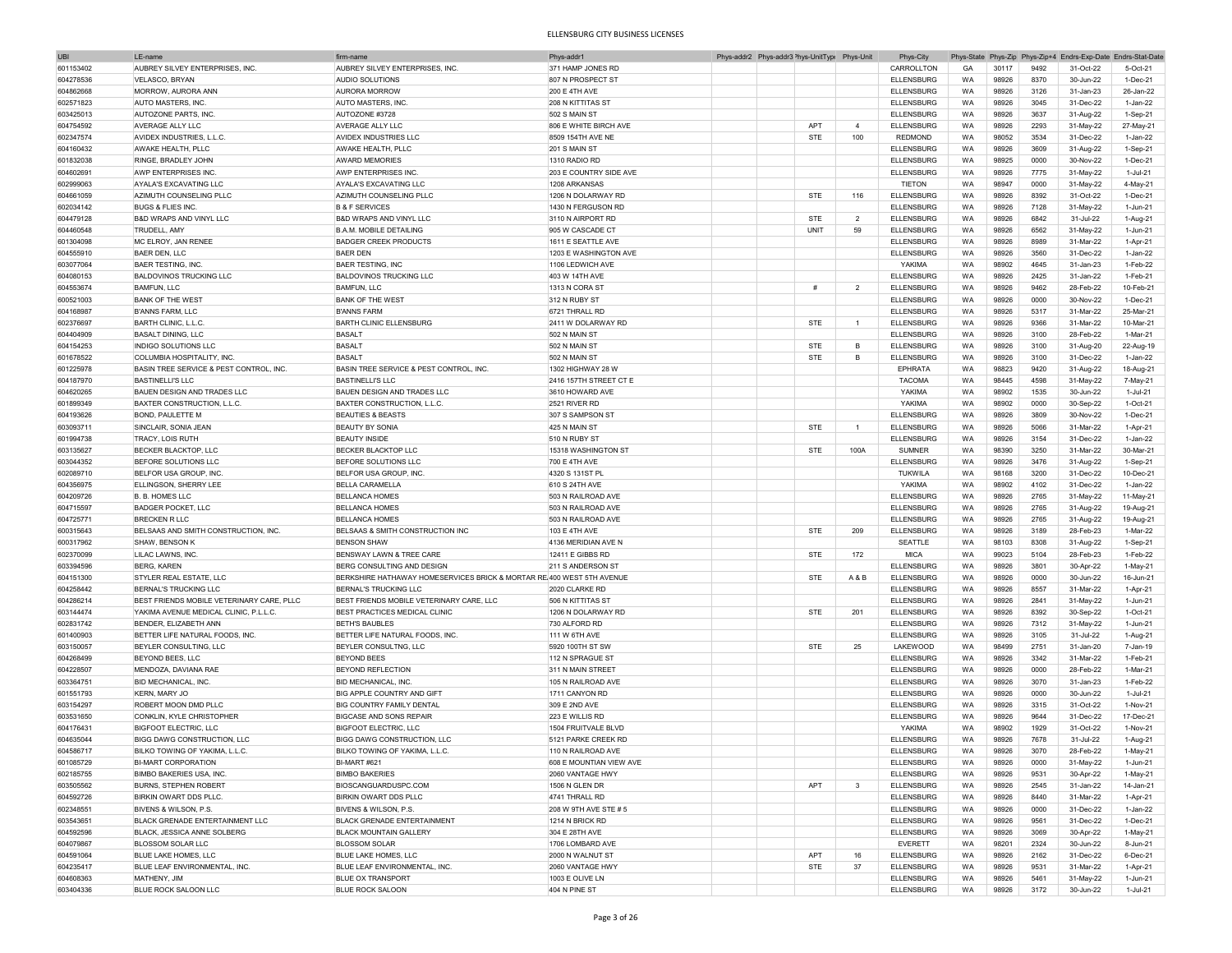| UBI       | I F-name                                | firm-name                                                                                                         | Phys-addr1                  |                | Phys-addr2 Phys-addr3 <sup>&gt;</sup> hys-UnitType Phys-Unit |                | Phys-City         |           |       |      | Phys-State Phys-Zip Phys-Zip+4 Endrs-Exp-Date Endrs-Stat-Date |            |
|-----------|-----------------------------------------|-------------------------------------------------------------------------------------------------------------------|-----------------------------|----------------|--------------------------------------------------------------|----------------|-------------------|-----------|-------|------|---------------------------------------------------------------|------------|
| 604168230 | BLUE SKY GARDEN CENTER, LLC             | BLUE SKY GARDEN CENTER, LLC                                                                                       | 1663 VANTAGE HWY            |                | <b>BLDG</b>                                                  | 1663           | <b>ELLENSBURG</b> | WA        | 98926 | 9001 | 30-Sep-22                                                     | 1-Oct-21   |
| 603572850 | <b>BLUEARC SYSTEMS INC.</b>             | <b>BLUEARC SYSTEMS INC.</b>                                                                                       | 1708 W UNIVERSITY WAY       |                |                                                              |                | <b>ELLENSBURG</b> | WA        | 98926 | 2377 | 31-Jan-23                                                     | 1-Feb-22   |
| 604439459 | BLUEARC TAX SERVICE INC                 | BLUEARC TAX SERVICE INC                                                                                           | 1708 W UNIVERSITY WAY       |                |                                                              |                | <b>ELLENSBURG</b> | WA        | 98926 | 2377 | 30-Apr-22                                                     | $1-May-21$ |
|           |                                         |                                                                                                                   |                             |                |                                                              |                |                   |           |       |      |                                                               |            |
| 600592800 | BELLA VITA. INC.                        | <b>BLUESTONE ACADEMY</b>                                                                                          | 201 N PINE ST               |                |                                                              |                | <b>ELLENSBURG</b> | WA        | 98926 | 3332 | 31-Aug-22                                                     | 1-Sep-21   |
| 600352420 | <b>BOB KELLEY REALTY, INC.</b>          | <b>BOB KELLEY REALTY INC</b>                                                                                      | 800 N PROSPECT ST           |                |                                                              |                | <b>ELLENSBURG</b> | WA        | 98926 | 8370 | 31-Jan-23                                                     | 1-Feb-22   |
| 604092457 | <b>BODY REVOLUTION LLC</b>              | <b>BODY REVOLUTION LLC</b>                                                                                        | 14125 SR 530 NE             |                |                                                              |                | <b>ARLINGTON</b>  | WA        | 98223 | 9335 | 28-Feb-22                                                     | 1-Mar-21   |
| 604607599 | FLYNN, BENJAMIN JACKSON                 | <b>BOISE RIVER ELECTRIC LLC</b>                                                                                   | 980 E BROWN BEAR CT         |                |                                                              |                | <b>MERIDIAN</b>   | ID        | 83646 | 3472 | 30-Apr-22                                                     | $1-May-21$ |
| 604022230 | <b>EASTON, TED JOSEPH</b>               | <b>BOOGIE MAN MUSIC</b>                                                                                           | 101 E 2ND AVE               |                |                                                              |                | <b>ELLENSBURG</b> | WA        | 98926 | 4012 | 31-Jul-22                                                     | 1-Aug-21   |
| 603523244 | YOOK, DINA Y                            | <b>BOOKKEEPING PLUS SERVICES</b>                                                                                  | 110 W 6TH AVE               |                | #                                                            | 302            | <b>ELLENSBURG</b> | WA        | 98926 | 3106 | 31-Jul-22                                                     | 1-Aug-21   |
| 603171486 | BOSKO'S MOBLIE WASH, LLC                | BOSKO'S MOBLIE WASH, LLC                                                                                          | 2001 N GREEN PARKS DR       |                |                                                              |                | <b>ELLENSBURG</b> | WA        | 98926 | 2074 | 31-Jan-23                                                     | 1-Feb-22   |
| 601968430 | BOTTLES OF GRAPES, INC.                 | <b>BOTTLES OF GRAPES</b>                                                                                          | 660 SOUTHRIDGE DR           |                |                                                              |                | <b>ELLENSBURG</b> | WA        | 98926 | 5048 | 31-Jul-22                                                     | 1-Aug-21   |
|           | SUPERIOR GRADING AND PAVING, LLC        | BOULDER CONSTRUCTION LLC                                                                                          | 602 W HOME AVE              |                |                                                              |                | SELAH             | WA        | 98942 | 1030 | 30-Nov-21                                                     | $1-Dec-20$ |
| 604050693 |                                         |                                                                                                                   |                             |                |                                                              |                |                   |           |       |      |                                                               |            |
| 604592150 | <b>BOULDER CREEK MASONRY LLC</b>        | BOULDER CREEK MASONRY LLC                                                                                         | 3500 HANSON RD              |                |                                                              |                | <b>ELLENSBURG</b> | WA        | 98926 | 7931 | 31-Mar-22                                                     | 1-Jun-21   |
| 604489039 | NASH LLC                                | BOULDER DESIGNS AND BORDER MAGIC BY NASH, LLC                                                                     | 5505 MOUNT AIX WAY          |                |                                                              |                | <b>YAKIMA</b>     | WA        | 98901 | 4330 | 30-Jun-22                                                     | 24-Jun-21  |
| 604088405 | <b>BOUNCEMANIA LLC</b>                  | <b>BOUNCEMANIA LLC</b>                                                                                            | 310 S MAIN ST               |                |                                                              |                | <b>ELLENSBURG</b> | WA        | 98926 | 0000 | 28-Feb-23                                                     | 1-Mar-22   |
| 604831345 | <b>BOURNE TO PAINT LLC</b>              | <b>BOURNE TO PAINT</b>                                                                                            | 1011 E 1ST AVE              |                |                                                              |                | <b>ELLENSBURG</b> | <b>WA</b> | 98926 | 3514 | 30-Nov-22                                                     | 8-Nov-21   |
| 604545874 | VENTERS, WADE                           | <b>BOW TIE</b>                                                                                                    | 300 N. PEARL #201           |                |                                                              |                | <b>ELLENSBURG</b> | WA        | 98926 | 0000 | 31-Oct-22                                                     | 1-Nov-21   |
| 604316737 | VCDC, LLC                               | BRAD AND BURKE HEATING & A/C                                                                                      | 604 W UNIVERSITY WAY        |                |                                                              |                | <b>ELLENSBURG</b> | WA        | 98926 | 2833 | 30-Sep-22                                                     | 1-Oct-21   |
| 602935105 | <b>BRAINSTORM REHABILITATION, LLC</b>   | BRAINSTORM REHABILITATION                                                                                         | 109 E 3RD AVE               |                | <b>STF</b>                                                   | $\overline{1}$ | <b>ELLENSBURG</b> | WA        | 98926 | 3357 | 31-Aug-22                                                     | 1-Sep-21   |
| 601487287 | BRAMSTEDT INSTRUMENT, INC.              | BRAMSTEDT INSTRUMENT, INC.                                                                                        | 703 N KITTITAS ST           |                |                                                              |                | <b>ELLENSBURG</b> | WA        | 98926 | 2844 | 31-Aug-22                                                     | 1-Sep-21   |
|           |                                         |                                                                                                                   |                             |                |                                                              |                |                   |           |       |      |                                                               |            |
| 604097805 | BREAKTHROUGH PERFORMANCE, INC.          | BREAKTHROUGH PERFORMANCE, INC                                                                                     | <b>205 S RUBY ST</b>        |                | #                                                            | $\overline{1}$ | <b>ELLENSBURG</b> | WA        | 98926 | 3711 | 30-Apr-22                                                     | 23-Apr-21  |
| 602720036 | AITKEN BRENDA I FF                      | <b>BRENDA LEE AITKEN</b>                                                                                          | 1810 N PFFNNING RD          |                |                                                              |                | <b>ELLENSBURG</b> | <b>WA</b> | 98926 | 5103 | 30-Apr-22                                                     | $1-May-21$ |
| 604682250 | DJ WHEELER INVESTMENTS LLC              | BREWSTERS COFFEE HOUSE                                                                                            | 407 N WATER SUITE 101       |                |                                                              |                | ELLENSBURG        | WA        | 98926 | 0000 | 31-Mar-22                                                     | 11-Mar-21  |
| 601636282 | EBINGER SR, BRIAN JOSEPH                | <b>BRIAN FRINGER PAINTING</b>                                                                                     | 990 SUNLIGHT DF             |                |                                                              |                | <b>CLE ELUM</b>   | <b>WA</b> | 98922 | 0000 | 30-Jun-22                                                     | 1-Jul-21   |
| 602782387 | <b>BRICK ROAD BOOKS</b>                 | <b>BRICK ROAD BOOKS</b>                                                                                           | 305 N MAIN ST               |                |                                                              |                | <b>ELLENSBURG</b> | WA        | 98926 | 3311 | 30-Nov-22                                                     | $1-Dec-21$ |
| 603364535 | BRIDGEMAN CHIROPRACTIC, PLLC            | BRIDGEMAN CHIROPRACTIC                                                                                            | 304 S WATER ST STE 103      |                |                                                              |                | <b>ELLENSBURG</b> | WA        | 98926 | 3617 | 31-Jan-23                                                     | 1-Feb-22   |
| 604282174 | <b>BRIX WINE LLC</b>                    | <b>BRIX</b>                                                                                                       | 109 W 3RD AVE               |                |                                                              |                | <b>ELLENSBURG</b> | WA        | 98926 | 0000 | 31-May-22                                                     | 1-Jun-21   |
| 603067093 | BROADBENT & ASSOCIATES, INC.            | BROADBENT & ASSOCIATES, INC.                                                                                      | 8 W PACIFIC AVE             |                |                                                              |                | <b>HENDERSON</b>  | <b>NV</b> | 89015 | 7383 | 31-Mar-22                                                     | $1-May-21$ |
| 328055295 | ALSAKER CORPORATION                     | <b>BROADWAY TRUCK STOP/SERVICE</b>                                                                                | 2300 CANYON RD              |                |                                                              |                | <b>ELLENSBURG</b> | WA        | 98926 | 0000 | 30-Sep-22                                                     | 1-Oct-21   |
|           |                                         |                                                                                                                   |                             |                |                                                              |                |                   |           |       |      |                                                               |            |
| 603113426 | ROWE FAMILY PIZZA LLC                   | <b>BROOKLYN'S PIZZERIA</b>                                                                                        | 716 E UNIVERSITY WAY        |                |                                                              |                | <b>ELLENSBURG</b> | WA        | 98926 | 2947 | 31-May-22                                                     | 1-Jun-21   |
| 601368802 | BROOKSIDE FUNERAL HOME & CREMATORY, INC | BROOKSIDE FUNERAL HOME & CREMATORY. INC                                                                           | 500 E MOUNTAIN VIEW AVE     |                | <b>STE</b>                                                   | $\overline{1}$ | <b>ELLENSBURG</b> | WA        | 98926 | 3865 | 28-Feb-23                                                     | 1-Mar-22   |
| 604214033 | BERRY, TODD JOSEPH                      | <b>BROSKY'S</b>                                                                                                   | 702 N MAIN ST               |                |                                                              |                | <b>ELLENSBURG</b> | WA        | 98926 | 2937 | 31-Jan-23                                                     | 1-Feb-22   |
| 604272652 | <b>BROTHER'S DE DIOS LLC</b>            | <b>BROTHERS DE DIOS LLC</b>                                                                                       | 667 EAGLE CT                |                |                                                              |                | OTHELLO           | WA        | 99344 | 9375 | 30-Nov-22                                                     | 29-Nov-21  |
| 602958086 | <b>BROWN &amp; JACKSON, INC</b>         | BROWN & JACKSON, INC                                                                                              | 107 N MAIN ST               |                |                                                              |                | <b>ELLENSBURG</b> | WA        | 98926 | 3305 | 30-Sep-22                                                     | 1-Oct-21   |
| 604251194 | <b>RITTER, STEPHANIE</b>                | <b>BROWS BY STEPHANIE</b>                                                                                         | 315 N MAIN STREET           |                |                                                              |                | <b>ELLENSBURG</b> | WA        | 98926 | 0000 | 31-May-22                                                     | 1-Jun-21   |
| 604464348 | BRYNLYN CONSTRUCTION LLC                | BRYNLYN CONSTRUCTION, LLC                                                                                         | 908 E 2ND AVE               |                |                                                              |                | <b>ELLENSBURG</b> | WA        | 98926 | 3416 | 30-Jun-22                                                     | 1-Jul-21   |
| 604678083 | <b>BSB FACILITATORS LLC</b>             | <b>BSB FACILITATORS LLC</b>                                                                                       | 2418 N WHEATON CT           |                |                                                              |                | <b>ELLENSBURG</b> | WA        | 98926 | 5424 | 31-Dec-21                                                     | 22-Dec-20  |
|           |                                         |                                                                                                                   |                             |                |                                                              |                |                   |           |       |      |                                                               |            |
| 604601164 | HOLIDAY, GRACE R                        | BUCKLE UP BUTTERCUP TRANSPORTATION                                                                                | 702 S PINE ST               |                |                                                              |                | <b>ELLENSBURG</b> | WA        | 98926 | 3742 | 30-Apr-22                                                     | 1-May-21   |
| 601624495 | <b>BUDGET PLUMBING. INC</b>             | <b>BUDGET PLUMBING, INC</b>                                                                                       | 392 BACK COUNTRY DR         |                |                                                              |                | <b>ELLENSBURG</b> | WA        | 98926 | 8188 | 30-Apr-22                                                     | 1-May-21   |
| 603045176 | <b>BUELL RECREATION LLC</b>             | <b>BUELL RECREATION LLC</b>                                                                                       | 7327 SW BARNES RD           |                | #                                                            | 601            | PORTLAND          | <b>OR</b> | 97225 | 6119 | 31-Mar-22                                                     | 11-Mar-21  |
| 603045176 | <b>BUELL RECREATION LLC</b>             | <b>BUELL RECREATION LLC</b>                                                                                       | 7327 SW BARNES RD           |                | #                                                            | 601            | PORTLAND          | OR        | 97225 | 6119 | 31-Mar-22                                                     | 11-Mar-21  |
| 602514947 | <b>BURMASTER, LARRY RICHARD</b>         | <b>BUHRMASTERS BAVARIAN BAKERY</b>                                                                                | 1002 VINTAGE VALLEY PKWY    |                |                                                              |                | ZILLAH            | <b>WA</b> | 98953 | 9671 | 30-Jun-22                                                     | 1-Jul-21   |
| 601572441 | <b>BUILDER SERVICES GROUP. INC</b>      | <b>BUILDER SERVICES GROUP INC</b>                                                                                 | 475 N WILLIAMSON BLVD       |                |                                                              |                | DAYTONA BEACH     | FL        | 32114 | 7101 | 30-Sep-22                                                     | 1-Oct-21   |
| 604790858 | REALTA GEAL LLC                         | <b>BUILT AESTHETICS</b>                                                                                           | 310 BETHLEHEM RD            |                |                                                              |                | <b>ELLENSBURG</b> | WA        | 98926 | 8303 | 31-Aug-22                                                     | 20-Aug-21  |
| 604529399 | <b>BUILTRITE LLC</b>                    | <b>BUILTRITE LLC</b>                                                                                              | 109 W 3RD AVE               | <b>APT 200</b> | <b>APT</b>                                                   | 200            | <b>ELLENSBURG</b> | <b>WA</b> | 98926 | 4018 | 30-Sep-22                                                     | 1-Oct-21   |
| 604455101 | <b>BULLDOG ELECTRIC, INC.</b>           | <b>BULLDOG ELECTRIC, INC.</b>                                                                                     | 972 LOWER GREEN CANYON RD   |                |                                                              |                | <b>ELLENSBURG</b> | WA        | 98926 | 8169 |                                                               | 1-Jun-21   |
|           |                                         |                                                                                                                   |                             |                |                                                              |                |                   |           |       |      | 31-May-22                                                     |            |
| 603151341 | <b>BULLSEYE CARPENTRY LLC</b>           | <b>BULLSEYE CARPENTRY LLC</b>                                                                                     | 1716 PARSONS LOOP           |                |                                                              |                | YAKIMA            | <b>WA</b> | 98908 | 5504 | 31-Oct-22                                                     | 1-Nov-21   |
| 603533079 | STEVESON, BRANDI KAY                    | <b>BUMBLEE BEE DAYCARE</b>                                                                                        | 610 S PEARL ST              |                |                                                              |                | <b>ELLENSBURG</b> | WA        | 98926 | 3651 | 31-Aug-22                                                     | 1-Sep-21   |
| 600496320 | VERONTE, INC.                           | <b>BURGER KING OF YAKIMA</b>                                                                                      | 1410 CANYON RD              |                |                                                              |                | <b>ELLENSBURG</b> | WA        | 98901 | 0000 | 31-Jul-22                                                     | 1-Aug-21   |
| 603399954 | <b>BURKE PLUMBING, INC.</b>             | <b>BURKE PLUMBING, INC</b>                                                                                        | 1103 FRUITVALE BLVD         |                |                                                              |                | YAKIMA            | WA        | 98902 | 1920 | 31-May-22                                                     | $1-Jun-21$ |
| 603505562 | <b>BURNS, STEPHEN ROBERT</b>            | <b>BURNS FISHING SUPPLIES</b>                                                                                     | 1506 N GLEN DR              |                | APT                                                          | $\mathbf{3}$   | <b>ELLENSBURG</b> | WA        | 98926 | 2545 | 31-Jul-22                                                     | 29-Jul-21  |
| 602369977 | CANYON BUZZ, INC                        | <b>BUZZ INN STEAKHOUSE</b>                                                                                        | 2202 CANYON RD              |                |                                                              |                | <b>ELLENSBURG</b> | WA        | 98926 | 0000 | 28-Feb-22                                                     | 1-Mar-21   |
| 604733742 | C&T CUSTOM PAINTING & FINISHING, LLC    | C&T CUSTOM PAINTING & FINISHING, LLC                                                                              | 1901 N REGAL ST             |                | <b>BLDG</b>                                                  | 1901           | <b>ELLENSBURG</b> | WA        | 98926 | 2031 | 31-Mar-22                                                     | 28-Mar-21  |
| 601294283 | C.V. AUTO WORKS, INC.                   | C. V. AUTO WORKS, INC.                                                                                            | 108 N KITTITAS ST           |                |                                                              |                | <b>ELLENSBURG</b> | WA        | 98926 | 3080 | 31-Jan-23                                                     | 1-Feb-22   |
| 601588529 | ARENDS, CARL F                          | C.F. ARENDS & CO.                                                                                                 | 202 MATTHEWS RD             |                |                                                              |                | <b>ELLENSBURG</b> | WA        | 98926 | 0000 | 31-Dec-22                                                     | 1-Jan-22   |
|           |                                         |                                                                                                                   |                             |                |                                                              |                |                   |           |       |      |                                                               |            |
| 602469006 | TOLLIE, CHERYL LYNN                     | C.T. JANITORIAL                                                                                                   | 1201 S CHESTNUT ST UNIT 501 |                |                                                              |                | <b>ELLENSBURG</b> | WA        | 98926 | 4809 | 31-Jan-23                                                     | 1-Feb-22   |
| 602414482 | <b>CLARK, KELSEY LYN</b>                | C.W. BARBER SHOP                                                                                                  | 808 E UNIVERSITY WAY        |                |                                                              |                | <b>ELLENSBURG</b> | WA        | 98926 | 2994 | 31-Jul-22                                                     | 1-Aug-21   |
| 602518435 | CABIN CREEK ELECTRIC LLC                | CABIN CREEK ELECTRIC LLC                                                                                          | 115 E 4TH AVE               |                |                                                              |                | <b>ELLENSBURG</b> | WA        | 98926 | 3123 | 31-May-22                                                     | 1-Jun-21   |
| 602923594 | KITTITAS CHEF, LLC.                     | CAFE C5                                                                                                           | 213 W 4TH AVE               |                | <b>STE</b>                                                   | 104            | <b>ELLENSBURG</b> | WA        | 98926 | 7198 | 31-Jul-22                                                     | 1-Aug-21   |
| 604574664 | CHAPPFLLE, KELSEY MAF                   | CALICOMAE CREATIONS                                                                                               | 1207 N DELPHINE ST          |                |                                                              |                | <b>ELLENSBURG</b> | WA        | 98926 | 2343 | 28-Feb-22                                                     | 1-Mar-21   |
| 604001423 | CALIFORNIA ALL STEEL CARPORTS, INC.     | CALIFORNIA ALL STEEL CARPORTS, INC                                                                                | 85 SANTA FE AVE             |                |                                                              |                | <b>FRESNO</b>     | CA        | 93721 | 3034 | 30-Jun-22                                                     | 1-Sep-21   |
| 603608654 | CALPACIFIC, LLC                         | CALPACIFIC, LLC                                                                                                   | 2009 W DOLARWAY RD          |                |                                                              |                | <b>ELLENSBURG</b> | WA        | 98926 | 9151 | 30-Apr-22                                                     | 5-Apr-21   |
| 602633401 | CAMERON REILLY, LLC                     | CAMERON-REILLY, L.L.C.                                                                                            | 309 N PARK RD               |                |                                                              |                | SPOKANE VALLEY    | WA        | 99212 | 1128 | 31-Oct-22                                                     | 4-Oct-21   |
| 604805159 |                                         | CAMPBELL & COMPANY SERVICE CORPORATION DBA CAMICAMPBELL & COMPANY SERVICE CORPORATION DBA CAMPBE 2828 W IRVING ST |                             |                |                                                              |                | PASCO             | WA        | 99301 | 4595 | 31-Dec-22                                                     | 28-Dec-21  |
|           |                                         |                                                                                                                   |                             |                | #                                                            |                |                   |           |       |      |                                                               |            |
| 604122453 | CAMPING ON THE RIVER INC                | CAMPING ON THE RIVER INC                                                                                          | 110 W 6TH AVE               |                |                                                              | 303            | <b>ELLENSBURG</b> | WA        | 98926 | 3106 | 30-Jun-22                                                     | 1-Jun-21   |
| 601595549 | CAMPUS U-TOTE-EM, INC.                  | CAMPUS U-TOTE-EM, INC.                                                                                            | 810 E UNIVERSITY WAY        |                |                                                              |                | <b>ELLENSBURG</b> | WA        | 98926 | 2994 | 31-Dec-22                                                     | 1-Jan-22   |
| 604744841 | CANALS OF ELLENSBURG, LLC               | CANALS OF ELLENSBURG, LLC                                                                                         | 119 W 5TH AVE               |                | STE                                                          | 101            | <b>ELLENSBURG</b> | WA        | 98926 | 3180 | 30-Apr-22                                                     | 28-Apr-21  |
| 604748692 | CANDOR CUSTOM CRAFTS L.L.C.             | CANDOR CUSTOM CRAFTS                                                                                              | 605 E 5TH AVE               |                |                                                              |                | <b>ELLENSBURG</b> | WA        | 98926 | 3201 | 31-May-22                                                     | 19-May-21  |
| 603383934 | CANNABIS CENTRAL OF ELLENSBURG LLC      | <b>CANNABIS CENTRAL</b>                                                                                           | 1514 W UNIVERSITY WAY       |                |                                                              |                | <b>ELLENSBURG</b> | WA        | 98926 | 2337 | 31-Mar-22                                                     | 1-Apr-21   |
| 604237689 | CANNABIS CONSULTING NATIONWIDE, LLC     | CANNABIS CONSULTING NATIONWIDE LLC                                                                                | 1403 N THAYER AVE           |                |                                                              |                | ELLENSBURG        | WA        | 98926 | 9583 | 31-Mar-22                                                     | 1-Apr-21   |
| 602493129 | CANON SOLUTIONS AMERICA, INC.           | CANON SOLUTIONS AMERICA, INC.                                                                                     | 300 COMMERCE SQUARE BLVD    |                |                                                              |                | <b>BURLINGTON</b> | <b>NJ</b> | 08016 | 1270 | 31-Jan-23                                                     | 1-Feb-22   |
| 602458329 | E-BURG RV, INC.                         | CANOPY COUNTRY RV CENTER II                                                                                       | 2502 W DOLARWAY RD          |                |                                                              |                | <b>ELLENSBURG</b> | WA        | 98926 | 8396 | 31-Dec-22                                                     | 1-Jan-22   |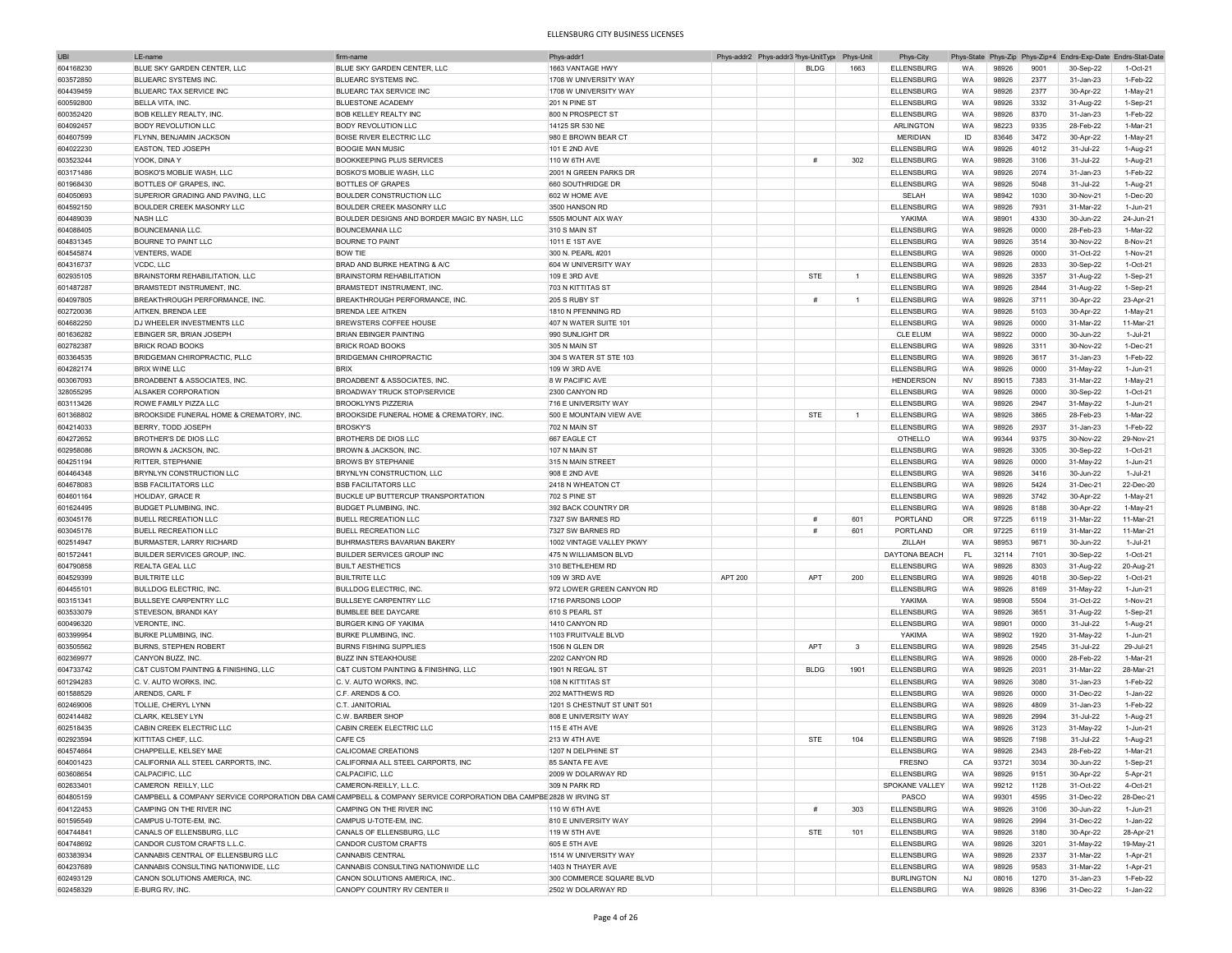| UBI       | LE-nam                                                                     | firm-nam                                                         | Phys-addr                     |                     | Phys-addr2 Phys-addr3 <sup>2</sup> hys-UnitType | Phys-Unit      | Phys-City         | Phys-State |       |      | Phys-Zip Phys-Zip+4 Endrs-Exp-Date Endrs-Stat-Date |            |
|-----------|----------------------------------------------------------------------------|------------------------------------------------------------------|-------------------------------|---------------------|-------------------------------------------------|----------------|-------------------|------------|-------|------|----------------------------------------------------|------------|
| 602978017 | CANYON VIEW PHYSICAL THERAPY, P.S.                                         | CANYON VIEW PHYSICAL THERAPY, INC                                | 100 E JACKSON AVE STE 201     |                     |                                                 |                | <b>ELLENSBURG</b> | <b>WA</b>  | 98926 | 3692 | 31-Dec-22                                          | 1-Jan-22   |
| 602768575 | CAPSTONE SOLUTIONS. INC.                                                   | CAPSTONE SOLUTIONS, INC.                                         | 8195 166TH AVE NE STE 100     |                     |                                                 |                | <b>REDMOND</b>    | <b>WA</b>  | 98052 | 3960 | 31-Oct-22                                          | 27-Oct-21  |
| 604575274 | CAPTAIN'S COD LLC                                                          | CAPTAIN'S COD COMPANY                                            | 2303 30TH ST                  |                     |                                                 |                | <b>BELLINGHAM</b> | <b>WA</b>  | 98225 | 8211 | 31-Jul-22                                          | 21-Jul-21  |
| 603407135 | CARE CENTER (ELLENSBURG) INC.                                              | CARE CENTER (ELLENSBURG) INC                                     | 1050 E MOUNTAIN VIEW AVE      |                     |                                                 |                | <b>ELLENSBURG</b> | <b>WA</b>  | 98926 | 3930 | 31-May-22                                          | 1-Jun-21   |
|           |                                                                            |                                                                  |                               |                     |                                                 |                |                   |            |       |      |                                                    |            |
| 601301484 | CARIBOU CREEK LOGGING, INC.                                                | CARIBOU CREEK LOGGING, INC                                       | 1921 RIVERBOTTOM RD           |                     |                                                 |                | <b>ELLENSBURG</b> | WA         | 98926 | 8306 | 28-Feb-22                                          | 1-Mar-21   |
| 600420400 | <b>BARE, RUTH H</b>                                                        | CARING HANDS MASSAGE THERAPY                                     | 8200 SORENSON RD              |                     |                                                 |                | <b>ELLENSBURG</b> | WA         | 98926 | 8632 | 31-Jul-22                                          | 1-Aug-21   |
| 601245940 | BEEDLE, CARL CURTIS                                                        | CARL BEEDLE APPLIANCE REPAIR                                     | 807 E VIEWRIDGE CT            |                     |                                                 |                | <b>ELLENSBURG</b> | WA         | 98926 | 3939 | 31-May-22                                          | 1-Jun-21   |
| 604358470 | WAMTO, LLC                                                                 | CARL'S JR.                                                       | 1303 SOUTH OPPORTUNITY STREET |                     |                                                 |                | <b>ELLENSBURG</b> | WA         | 98926 | 0000 | 31-Dec-22                                          | 1-Jan-22   |
| 604326700 | CARMINE RED ARCHITECTURE, PLLC                                             | CARMINE RED ARCHITECTURE. PLLC                                   | <b>210 W 4TH AVE</b>          |                     |                                                 |                | <b>ELLENSBURG</b> | WA         | 98926 | 3060 | 31-Aug-22                                          | 1-Sep-21   |
| 604183954 | NOEL, CAROLYN M                                                            | CAROLYN'S PET GROOMING                                           | 300 S ANDERSON ST             |                     |                                                 |                | <b>ELLENSBURG</b> | WA         | 98926 | 3804 | 31-Dec-22                                          | 1-Jan-22   |
| 602880736 | MASTIN, CAROLYN JEANNETTE                                                  | CAROLYN'S THERAPEUTIC MASSAGE & ENERGETIC TECHNIQU 502 N RUBY ST |                               |                     |                                                 |                | ELLENSBURG        | WA         | 98926 | 3154 | 30-Nov-22                                          | 1-Dec-21   |
| 604264512 | ISLAS, ALEJANDRO                                                           | CASABLANCA PAINTING                                              | 7509 MIDVALE RD               |                     |                                                 |                | YAKIMA            | WA         | 98908 | 9790 | 30-Apr-22                                          | $1-May-21$ |
| 604607282 | GORDON, JAZMYN                                                             | <b>CASCADE BEAUTY</b>                                            | 415 E 3RD ST                  |                     | <b>STE</b>                                      | $\overline{A}$ | <b>CLE ELUM</b>   | WA         | 98922 | 1213 | 30-Sep-22                                          | 29-Sep-21  |
|           |                                                                            |                                                                  |                               |                     |                                                 |                |                   |            |       |      |                                                    |            |
| 602948556 | CASCADE DRILLING, L.P. DBA CASCADE DRILLING, L.P., A LICASCADE DRILLING LF |                                                                  | 22722 29TH DR SE              |                     | STE                                             | 228            | <b>BOTHELL</b>    | WA         | 98021 | 4438 | 31-Aug-22                                          | 1-Sep-21   |
| 602047886 | CASCADE EQUIPMENT SALES, L.L.C.                                            | CASCADE EQUIPMENT SALES                                          | 901 WEST UNIVERSITY WAY       |                     |                                                 |                | ELLENSBURG        | WA         | 98926 | 0000 | 30-Jun-22                                          | 1-Jul-21   |
| 600252896 | CASCADE FIRE PROTECTION CO                                                 | CASCADE FIRE PROTECTION CO.                                      | 5104 W BRINKLEY RD            |                     |                                                 |                | <b>KENNEWICK</b>  | <b>WA</b>  | 99338 | 2000 | 31-May-22                                          | 1-Jun-21   |
| 602629763 | CASCADE FOOT & ANKLE PLLC                                                  | CASCADE FOOT AND ANKLE, PLLC                                     | 611 S CHESTNUT ST             |                     | <b>STE</b>                                      | C              | <b>ELLENSBURG</b> | <b>WA</b>  | 98926 | 4815 | 31-Jul-22                                          | 1-Aug-21   |
| 604017283 | CASCADE KIDS LLC                                                           | <b>CASCADE KIDS</b>                                              | 219 W 3RD AVE                 |                     |                                                 |                | <b>ELLENSBURG</b> | <b>WA</b>  | 98926 | 3026 | 31-Aug-22                                          | 1-Sep-21   |
| 602309669 | HOSTETTER, SHANNON N                                                       | CASCADE MOUNTAIN GRILLING & MORE                                 | 2451 HWY 97                   |                     |                                                 |                | <b>ELLENSBURG</b> | WA         | 98926 | 8384 | 31-Jul-22                                          | 1-Aug-21   |
| 601770852 | ISING, INC.                                                                | CASCADE QUALITY WATER                                            | 2619 EUCLID AVE               |                     | <b>UNIT</b>                                     | $\overline{A}$ | WENATCHEE         | WA         | 98801 | 8110 | 28-Feb-23                                          | 1-Mar-22   |
| 603145537 | MILLS, GRANT DANIEL                                                        | CASCADE TILE SETTING                                             | 907 N WATER ST                |                     |                                                 |                | <b>ELLENSBURG</b> | WA         | 98926 | 2443 | 30-Sep-22                                          | 1-Oct-21   |
|           | CASCADE TRACTION SERVICES, LLC                                             | CASCADE TRACTION SERVICES, LLC                                   |                               |                     |                                                 |                |                   |            |       | 4015 |                                                    | 15-Jan-21  |
| 604696719 |                                                                            |                                                                  | 207 E KRISTEN AVE             |                     |                                                 |                | <b>ELLENSBURG</b> | WA         | 98926 |      | 31-Jan-22                                          |            |
| 604081208 | CASCADE VIEW CONSULTING LLC                                                | CASCADE VIEW CONSULTING LLC                                      | 300 MEADOW VIEW DRIVE         |                     |                                                 |                | <b>ELLENSBURG</b> | WA         | 98926 | 0000 | 31-Jan-23                                          | 1-Feb-22   |
| 602201462 | CASCADE VIEW, INC.                                                         | CASCADE VIEW, INC                                                | 620 SE EVERETT MALL WAY       |                     | <b>STE</b>                                      | 360            | <b>EVERETT</b>    | WA         | 98208 | 8113 | 30-Apr-22                                          | 1-May-21   |
| 041000860 | CASHMERE VALLEY BANK                                                       | <b>CASHMERE VALLEY BANK</b>                                      | 101 W UNIVERSITY WAY          |                     |                                                 |                | <b>ELLENSBURG</b> | WA         | 98926 | 2971 | 30-Sep-22                                          | 1-Oct-21   |
| 604096300 | PAUL REPPAS, PH.D., PLLC                                                   | CASSANDRA ALPIN                                                  | 1206 N DOLARWAY RD            |                     | STE                                             | 210A           | ELLENSBURG        | WA         | 98926 | 8392 | 31-Jan-22                                          | 1-Aug-21   |
| 603403846 | CASTILLON, JORGE L                                                         | <b>CASTILLON ROOFING</b>                                         | <b>214 S 8TH AVE</b>          |                     |                                                 |                | YAKIMA            | <b>WA</b>  | 98902 | 3312 | 31-May-22                                          | 1-Jun-21   |
| 601271608 | CAT SCALE COMPANY                                                          | CAT SCALE COMPANY                                                | 1307 N DOLARWAY RD            |                     |                                                 |                | <b>ELLENSBURG</b> | WA         | 98926 | 9362 | 30-Sep-22                                          | 1-Oct-21   |
| 604799937 | CATHARSIS TATTOO LLC                                                       | CATHARSIS TATTOO LLC                                             | 106 S WATER ST                |                     |                                                 |                | <b>ELLENSBURG</b> | <b>WA</b>  | 98926 | 3058 | 30-Sep-22                                          | 2-Sep-21   |
| 602257652 | CATLIN ELECTRIC INC.                                                       | CATLIN ELECTRIC INC.                                             | 4240 VANTAGE HWY              |                     |                                                 |                | <b>ELLENSBURG</b> | WA         | 98926 | 9018 | 31-Dec-22                                          | 1-Jan-22   |
|           |                                                                            |                                                                  | 1105 N PFENNING RD            |                     |                                                 |                |                   |            |       |      |                                                    |            |
| 604774697 | <b>CEMENTEK LLC</b>                                                        | <b>CEMENTEK LLC</b>                                              |                               |                     |                                                 |                | <b>ELLENSBURG</b> | WA         | 98926 | 9597 | 31-Aug-22                                          | 9-Aug-21   |
| 602440288 | <b>FOSTER, GUS CHARLES</b>                                                 | CENTRAL CITY COMICS AND COLLECTIBLES                             | 113 E 4TH AVE                 |                     |                                                 |                | <b>ELLENSBURG</b> | WA         | 98926 | 3123 | 31-Oct-22                                          | 1-Nov-21   |
| 603381164 | CENTRAL CONNECT, LLC                                                       | CENTRAL CONNECT LLC                                              | 1311 VANTAGE HWY              |                     |                                                 |                | <b>ELLENSBURG</b> | WA         | 98926 | 9501 | 31-Jul-22                                          | 1-Aug-21   |
| 604715573 | CENTRAL CONSTRUCTION LLC                                                   | CENTRAL CONSTRUCTION LLC                                         | 1010 E 11TH AVE               |                     |                                                 |                | <b>ELLENSBURG</b> | WA         | 98926 | 2610 | 31-Jul-22                                          | 9-Jul-21   |
| 604343514 | DOOBOVSKY, ROBERT                                                          | CENTRAL DRAFTING SERVICES                                        | 104 E 11TH AVE                |                     |                                                 |                | <b>ELLENSBURG</b> | WA         | 98926 | 2504 | 31-Oct-21                                          | 1-Nov-20   |
| 604764914 | CENTRAL RENTS, LLC                                                         | CENTRAL EQUIPMENT RENTAL                                         | 204 N RAILROAD AVE            |                     |                                                 |                | <b>ELLENSBURG</b> | WA         | 98926 | 6652 | 30-Jun-22                                          | 10-Jun-21  |
| 602688761 | CENTRAL EQUIPMENT RENTAL LLC                                               | CENTRAL EQUIPMENT RENTAL LLC                                     | 204 N RAILROAD AVE            |                     |                                                 |                | <b>ELLENSBURG</b> | WA         | 98926 | 6652 | 30-Sep-22                                          | 1-Sep-21   |
| 604748818 | CENTRAL FOUR LLC                                                           | CENTRAL FOUR LLC                                                 | 10900 NE 8TH ST               |                     | <b>STE</b>                                      | 220            | <b>BELLEVUE</b>   | WA         | 98004 | 4453 | 30-Apr-22                                          | 28-Apr-21  |
| 604533758 | CENTRAL GUARANTEED ROOFING, LLC                                            | CENTRAL GUARANTEED ROOFING, LLC                                  | 1009 S 5TH AVE                |                     |                                                 |                | YAKIMA            | WA         | 98902 | 4509 | 30-Apr-22                                          | 27-Apr-21  |
|           |                                                                            |                                                                  |                               |                     |                                                 |                |                   |            |       |      |                                                    |            |
| 604707866 | CENTRAL HAULING SERVICES LLC                                               | <b>CENTRAL HAULING</b>                                           | 371 DOUBLE CREEK LN           |                     |                                                 |                | ELLENSBURG        | <b>WA</b>  | 98926 | 9189 | 28-Feb-22                                          | 6-Feb-21   |
| 603564737 | CENTRAL HOMES LLC.                                                         | CENTRAL HOMES LLC.                                               | 304 GODAWA LN                 |                     |                                                 |                | <b>CLE ELUM</b>   | <b>WA</b>  | 98922 | 8023 | 31-Jan-23                                          | 31-Jan-22  |
| 604827801 | MOHLMAN, LESLIE ANNE                                                       | CENTRAL LEARNING SOLUTIONS                                       | 2417 HANNAH RD                |                     |                                                 |                | ELLENSBURG        | <b>WA</b>  | 98926 | 9401 | 31-Oct-22                                          | 18-Oct-21  |
| 602859016 | KOSUNG ENTERPRISES, INC.                                                   | CENTRAL MARKET & SMOKE SHOP                                      | 201 E UNIVERSITY WAY          |                     |                                                 |                | <b>ELLENSBURG</b> | <b>WA</b>  | 98926 | 2942 | 31-Aug-22                                          | 1-Sep-21   |
| 602217363 | KAA INVESTMENTS LLC                                                        | CENTRAL MECHANICAL SERVICES                                      | 2601 BUSINESS LN              |                     |                                                 |                | YAKIMA            | <b>WA</b>  | 98901 | 1173 | 31-Jul-22                                          | 1-Aug-21   |
| 601395262 | CENTRAL NURSERY, INC                                                       | CENTRAL NURSERY, INC                                             | 2391 VANTAGE HWY              |                     |                                                 |                | <b>ELLENSBURG</b> | WA         | 98926 | 0000 | 30-Jun-22                                          | 1-Jul-21   |
| 603251212 | CENTRAL PARTY & COSTUME, INC                                               | CENTRAL PARTY & COSTUME                                          | 121 E 4TH AVE                 |                     |                                                 |                | <b>ELLENSBURG</b> | WA         | 98926 | 3123 | 30-Nov-22                                          | 15-Nov-21  |
| 603439290 | CENTRAL PAVING, LLC                                                        | CENTRAL PAVING, LLC                                              | 1410 W DOLARWAY RD            |                     |                                                 |                | <b>ELLENSBURG</b> | WA         | 98926 | 9314 | 30-Sep-22                                          | 1-Oct-21   |
| 604624329 | <b>CENTRAL POWERSPORTS, LLC</b>                                            | <b>CENTRAL POWERSPORTS</b>                                       | 2310 W DOLARWAY RD            |                     |                                                 |                | <b>ELLENSBURG</b> | WA         | 98926 | 8059 | 30-Jun-22                                          | 1-Oct-21   |
|           |                                                                            |                                                                  |                               |                     |                                                 |                |                   |            |       |      |                                                    |            |
| 604299450 | CENTRAL PROPERTY SOLUTIONS LLC                                             | CENTRAL PROPERTY SOLUTIONS                                       | 109 W JOANNA PL               |                     |                                                 |                | <b>ELLENSBURG</b> | WA         | 98926 | 3084 | 30-Jun-22                                          | 1-Jul-21   |
| 602125357 | CENTRAL STORAGE AND OFFICE LLC                                             | <b>CENTRAL STORAGE</b>                                           | 301 W UMPTANUM RD STE 1       |                     |                                                 |                | <b>ELLENSBURG</b> | WA         | 98926 | 6719 | 31-May-22                                          | 1-Jun-21   |
| 601510414 | <b>HERITAGE BANK</b>                                                       | CENTRAL VALLEY BANK A DIVISION OF HERITAGE BANK                  | 100 N MAIN ST                 |                     |                                                 |                | <b>ELLENSBURG</b> | <b>WA</b>  | 98926 | 3306 | 31-Dec-22                                          | 1-Jan-22   |
| 604211524 | REYNOLDS, JACOB MATTHEW                                                    | <b>CENTRAL VALLEY BEES</b>                                       | 621 COE RD                    |                     |                                                 |                | <b>WAPATO</b>     | <b>WA</b>  | 98951 | 9142 | 31-Jan-22                                          | 1-Jun-21   |
| 601161234 | CENTRAL VALLEY GLASS, INC.                                                 | CENTRAL VALLEY GLASS, INC.                                       | 30 W MEAD AVE                 |                     |                                                 |                | YAKIMA            | WA         | 98902 | 6037 | 28-Feb-23                                          | 1-Mar-22   |
| 604703863 | CENTRAL VALLEY VENTURE LLC                                                 | CENTRAL VALLEY VENTURE LLC                                       | 1009 N CORA ST                |                     |                                                 |                | <b>ELLENSBURG</b> | <b>WA</b>  | 98926 | 2372 | 28-Feb-22                                          | 18-Feb-21  |
| 600181200 | THE CENTRAL WASHINGTON UNIVERSITY FOUNDATION                               | CENTRAL WA UNIVERSITY FOUNDATION                                 | 400 E UNIVERSITY WAY          |                     |                                                 |                | ELLENSBURG        | <b>WA</b>  | 98926 | 7502 | 31-Jan-23                                          | 1-Feb-22   |
| 604605498 | CENTRAL WASHINGTON AUTO DETAILING LLC                                      | CENTRAL WASHINGTON AUTO DETAILING LLC                            | 302 W UNIVERSITY WAY          |                     |                                                 |                | <b>ELLENSBURG</b> | <b>WA</b>  | 98926 | 2827 | 31-May-22                                          | 1-Jun-21   |
| 603440179 | CENTRAL WASHINGTON CARPET CLEANING, LLC                                    | CENTRAL WASHINGTON CARPET CLEANING, LLC                          | 1021 S THORP HWY              |                     |                                                 |                | ELLENSBURG        | WA         | 98926 | 8006 | 30-Sep-22                                          | 1-Oct-21   |
| 602678653 | CENTRAL WASHINGTON CHIROPRACTIC. INC.                                      | CENTRAL WASHINGTON CHIROPRACTIC, INC.                            | 801 S RUBY ST # 1             |                     |                                                 |                | <b>ELLENSBURG</b> | WA         | 98926 | 0000 | 31-Dec-22                                          | 1-Jan-22   |
|           |                                                                            |                                                                  |                               |                     |                                                 |                |                   |            |       |      |                                                    |            |
| 604346726 | <b>BARKER, MITCHELL ANDREW</b>                                             | CENTRAL WASHINGTON DAIRY PRODUCTS                                | 1601 VANTAGE HWY              |                     |                                                 |                | <b>ELLENSBURG</b> | WA         | 98926 | 9527 | 30-Nov-21                                          | 1-Dec-20   |
| 604264406 | CENTRAL WASHINGTON JUSTICE FOR OUR NEIGHBORS                               | CENTRAL WASHINGTON JUSTICE FOR OUR NEIGHBORS                     | <b>210 N RUBY ST</b>          |                     |                                                 |                | <b>ELLENSBURG</b> | <b>WA</b>  | 98926 | 3339 | 31-Oct-21                                          | 23-Oct-20  |
| 604795050 | CENTRAL WASHINGTON LANDSCAPING AND MORE, LLC                               | CENTRAL WASHINGTON LANDSCAPING AND MORE                          | 8400 THRALL RD                |                     |                                                 |                | <b>ELLENSBURG</b> | WA         | 98926 | 8400 | 31-Aug-22                                          | 31-Aug-21  |
| 603191290 | NEAL H. SMITH DMD PLLC                                                     | CENTRAL WASHINGTON PEDIATRIC DENTISTRY                           | 315 N SPRAGUE ST              |                     |                                                 |                | <b>ELLENSBURG</b> | WA         | 98926 | 3369 | 30-Nov-21                                          | 13-Nov-20  |
| 603191290 | NEAL H. SMITH DMD PLLC                                                     | CENTRAL WASHINGTON PEDIATRIC DENTISTRY                           | 109 N PINE ST                 |                     |                                                 |                | <b>ELLENSBURG</b> | WA         | 98926 | 3330 | 31-Mar-22                                          | 1-Apr-21   |
| 603054209 | CENTRAL WASHINGTON PROPERTY RESTORATIONS LLC                               | CENTRAL WASHINGTON PROPERTY RESTORATIONS LLC                     | 3110 N AIRPORT RD             |                     | STE                                             | $\overline{1}$ | <b>ELLENSBURG</b> | WA         | 98926 | 6842 | 31-Oct-22                                          | 1-Nov-21   |
| 602367691 | CENTRAL WASHINGTON REFRIGERATION, LLC                                      | CENTRAL WASHINGTON REFRIGERATION, LLC                            | 2725 S 16TH AVE               |                     |                                                 |                | YAKIMA            | WA         | 98903 | 9530 | 28-Feb-23                                          | 1-Mar-22   |
| 192000638 | CENTRAL WASHINGTON UNIVERSITY                                              | CENTRAL WASHINGTON UNIVERSITY                                    | 405 E DEAN NICHOLSON BLVD.    |                     |                                                 |                | <b>ELLENSBURG</b> | WA         | 98926 | 7588 | 30-Sep-22                                          | 1-Oct-21   |
| 192000638 | CENTRAL WASHINGTON UNIVERSITY                                              | CENTRAL WASHINGTON UNIVERSITY                                    | 400 E UNIVERSITY WAY          | <b>/ILDCAT SHOP</b> |                                                 |                | <b>ELLENSBURG</b> | WA         | 98926 | 7449 | 30-Nov-22                                          | 3-Nov-21   |
|           |                                                                            |                                                                  |                               |                     |                                                 |                |                   |            |       |      |                                                    |            |
| 192000638 | CENTRAL WASHINGTON UNIVERSITY                                              | CENTRAL WASHINGTON UNIVERSITY                                    | 400 E UNIVERSITY WAY          |                     | #                                               | <b>DINING</b>  | <b>ELLENSBURG</b> | WA         | 98926 | 7588 | 30-Sep-22                                          | 1-Oct-21   |
| 604754833 | CENTRAL-WASHINGTON-NOTARY, LLC                                             | CENTRAL-WASHINGTON-NOTARY, LLC                                   | 951 MELLERGAARD RD            |                     |                                                 |                | <b>ELLENSBURG</b> | WA         | 98926 | 8731 | 31-May-22                                          | 17-May-21  |
| 603594245 | CENTER POINT REALTY LLC                                                    | CENTURY 21 CENTER POINT                                          | 105 W 5TH AVE                 |                     | STE                                             | 104            | ELLENSBURG        | WA         | 98926 | 3178 | 31-Mar-22                                          | 1-Apr-21   |
| 600331057 | CENTURY WEST ENGINEERING CORPORATION                                       | CENTURY WEST ENGINEERING CORPORATION                             | 421 N PEARL ST                |                     | STE                                             | 206            | <b>ELLENSBURG</b> | WA         | 98926 | 3176 | 30-Apr-22                                          | 1-Nov-21   |
| 601843945 | CERDA, MIGUEL P                                                            | CERDA CONSTRUCTION                                               | 880 W WOODIN RD               |                     |                                                 |                | SUNNYSIDE         | WA         | 98944 | 9273 | 30-Jun-22                                          | 1-Jan-22   |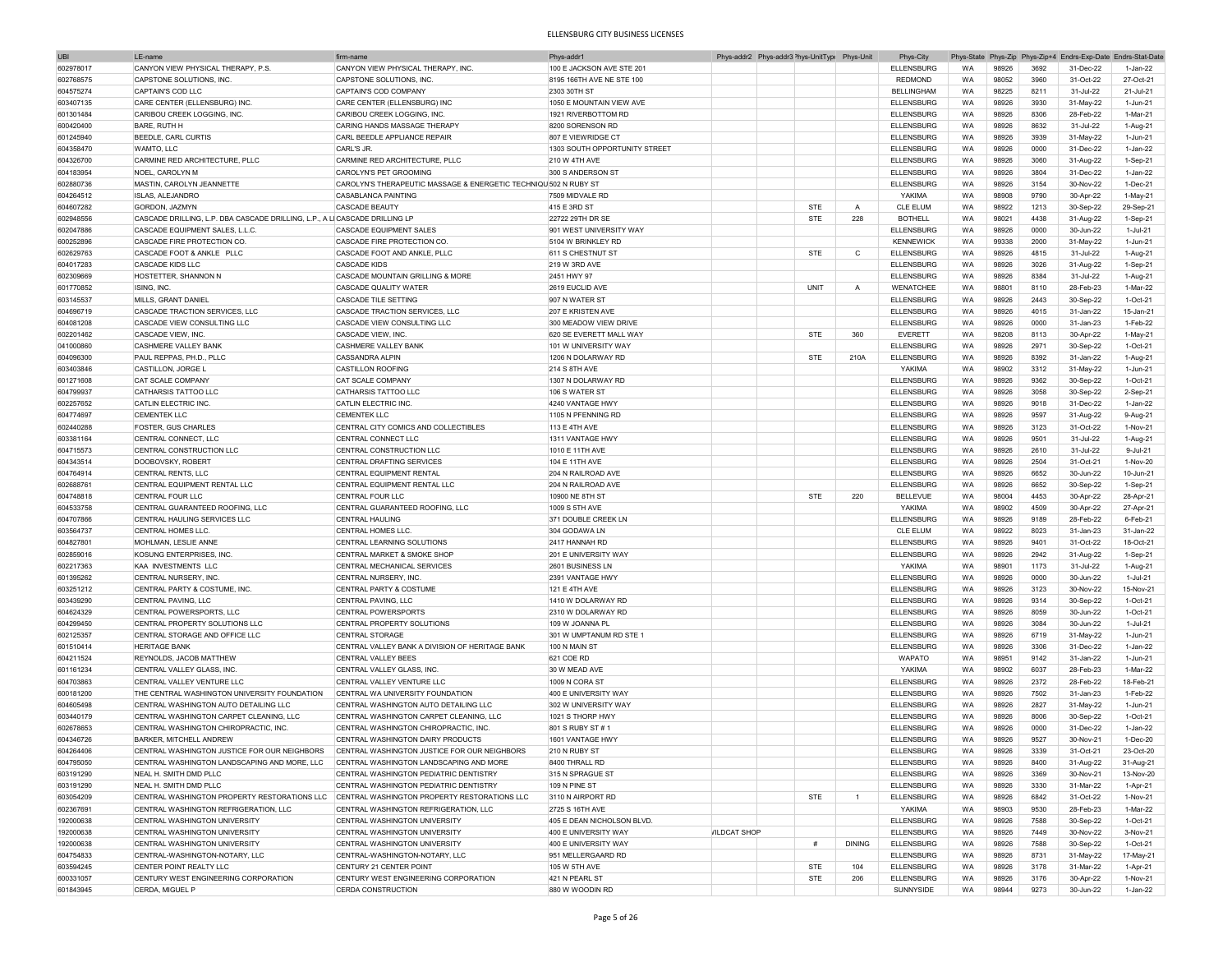| <b>UBI</b> | I F-name                                        | firm-name                                                                | Phys-addr1                      |         | Phys-addr2 Phys-addr3 Phys-UnitType Phys-Unit |                | Phys-City         |           |       |      | Phys-State Phys-Zip Phys-Zip+4 Endrs-Exp-Date Endrs-Stat-Date |                        |
|------------|-------------------------------------------------|--------------------------------------------------------------------------|---------------------------------|---------|-----------------------------------------------|----------------|-------------------|-----------|-------|------|---------------------------------------------------------------|------------------------|
| 602731554  | GANSEREIT, CRYSTAL DAWN                         | <b>CG STYLES</b>                                                         | 1920 W PEAKVIEW DR              |         |                                               |                | <b>ELLENSBURG</b> | <b>WA</b> | 98926 | 2394 | 31-Jan-23                                                     | 27-Jan-22              |
| 604380591  | CHANDLER SURVEYING, LLC                         | CHANDLER SURVEYING                                                       | 2115 W LINCOLN AVE              |         | <b>STE</b>                                    | B              | YAKIMA            | <b>WA</b> | 98902 | 2414 | 28-Feb-23                                                     | 2-Feb-22               |
| 600274583  | MCGEHEE, CHARLES LOGAN                          | CHARLES MCGEHEE PHOTOGRAPHY                                              | 2406 N LILAC WAY                |         |                                               |                | <b>ELLENSBURG</b> | WA        | 98926 | 2322 | 31-May-22                                                     | 1-Jun-21               |
|            |                                                 |                                                                          |                                 |         |                                               |                |                   | <b>WA</b> |       | 3356 |                                                               | 1-Dec-21               |
| 604190892  | LUNN, JACQUELINE J                              | CHARLIES BARBER SHOP                                                     | 320 E 4TH AVE                   |         |                                               |                | ELLENSBURG        |           | 98926 |      | 30-Nov-22                                                     |                        |
| 600479166  | CHARTER CONSTRUCTION, LLC                       | CHARTER CONSTRUCTION, INC                                                | 980 S HARNEY ST                 |         |                                               |                | SEATTLE           | WA        | 98108 | 2744 | 31-Mar-22                                                     | 30-Mar-21              |
| 604528993  | MORROW, JUDY ANN                                | CHASIN' THE CHILL                                                        | 104 S MAIN ST                   |         |                                               |                | ELLENSBURG        | <b>WA</b> | 98926 | 3308 | 30-Apr-22                                                     | 8-Apr-21               |
| 604727199  | CHERBEAR'S DAYCARE LLC                          | CHERBEAR'S DAYCARE LLC                                                   | 2300 N SUNNYVIEW LN             |         |                                               |                | <b>ELLENSBURG</b> | WA        | 98926 | 5913 | 30-Sep-22                                                     | 14-Sep-21              |
| 604560578  | CHIMERA TECH LLC                                | CHIMERA TECH LLC                                                         | 2402 N ELLINGTON ST             |         |                                               |                | <b>ELLENSBURG</b> | WA        | 98926 | 2098 | 31-Jan-22                                                     | 1-Feb-21               |
| 601047433  | CHANG, CHOUR SUNG                               | CHINA INN                                                                | 1025 W UNIVERSITY WAY           |         |                                               |                | <b>ELLENSBURG</b> | WA        | 98926 | 2326 | 31-Mar-22                                                     | 1-Apr-21               |
| 602999859  | CHOCKA CONSTRUCTION, LLC                        | CHOCKA CONSTRUCTION, LLC                                                 | 161 ORCHARD RITE RD             |         |                                               |                | YAKIMA            | WA        | 98908 | 9632 | 31-Mar-22                                                     | 1-Apr-21               |
| 602322675  | HERION, CHRIS                                   | CHRIS HERION ATTORNEY AT LAW                                             | 1712 N BRIDGEWOOD LN            |         |                                               |                | <b>ELLENSBURG</b> | WA        | 98926 | 2496 | 31-Aug-22                                                     | 1-Sep-21               |
| 604585701  | CHRIST CHURCH ELLENSBURG                        | <b>CHRIST CHURCH ELLENSBURG</b>                                          | 115 E 4TH AVE                   |         | <b>STE</b>                                    | 207            | <b>ELLENSBURG</b> | WA        | 98926 | 3123 | 28-Feb-22                                                     | 2-Feb-21               |
| 600365962  | CHRISTENSEN, INC                                | CHRISTENSEN, INC                                                         | 1060 JADWIN AVE                 |         | <b>STE</b>                                    | 150            | <b>RICHLAND</b>   | WA        | 99352 | 3532 |                                                               | 1-Jun-21               |
|            |                                                 |                                                                          |                                 |         |                                               |                |                   | <b>WA</b> |       | 7672 | 31-May-22                                                     | 28-Jun-21              |
| 604767188  | CHANG, CHRISTY                                  | <b>CHRISTY'S GARDEN</b>                                                  | <b>1105 YEW AVE</b>             |         |                                               |                | SULTAN            |           | 98294 |      | 30-Jun-22                                                     |                        |
| 604834931  | <b>CIARA'S SWEETS LLC</b>                       | <b>CIARA'S SWEETS</b>                                                    | 400 W 14TH AVE                  |         |                                               |                | ELLENSBURG        | WA        | 98926 | 2426 | 30-Nov-22                                                     | 10-Nov-21              |
| 602040160  | CINTAS CORPORATION NO. 3                        | <b>CINTAS CORPORATION</b>                                                | 918 N 5TH AVE                   |         |                                               |                | YAKIMA            | <b>WA</b> | 98902 | 1412 | 30-Jun-22                                                     | 1-Jul-21               |
| 600115909  | <b>CIRCLE K STORES INC</b>                      | CIRCLE K 6038                                                            | 1600 CANYON RD                  |         |                                               |                | <b>ELLENSBURG</b> | <b>WA</b> | 98926 | 0000 | 31-Jul-22                                                     | 23-Jul-21              |
| 603321517  | CLAIM CLOTHING, INC.                            | CLAIM CLOTHING, LLC                                                      | 315 N PEARL ST                  |         |                                               |                | <b>ELLENSBURG</b> | WA        | 98926 | 3363 | 31-Jul-22                                                     | 1-Aug-21               |
| 604775270  | ELLENSBURG SPORT AND SPINE LLC                  | CLARK CHIROPRACTIC AND WELLNESS                                          | 314 N PINE ST                   |         | OFC                                           |                | ELLENSBURG        | WA        | 98926 | 3366 | 31-Aug-22                                                     | 9-Aug-21               |
| 602731554  | GANSEREIT, CRYSTAL DAWN                         | <b>CLEAN CUT</b>                                                         | 415 N PINE ST                   |         |                                               |                | <b>ELLENSBURG</b> | WA        | 98926 | 3117 | 30-Jun-22                                                     | 1-Jul-21               |
| 604154043  | MAGANA, MARIA DE JESUS                          | <b>CLEAN FAST BLUE</b>                                                   | 408 W 12TH AVE                  |         |                                               |                | <b>ELLENSBURG</b> | WA        | 98926 | 2416 | 31-Aug-22                                                     | 1-Sep-21               |
| 603096781  | CLEAN IMAGE SERVICES, INC.                      | CLEAN IMAGE SERVICES INC                                                 | 1410 W DOLARWAY RD              |         | <b>STE</b>                                    | 101            | <b>ELLENSBURG</b> | WA        | 98926 | 9821 | 30-Apr-22                                                     | 1-May-21               |
| 603412024  | CLEAN SOUL LLC                                  | CLEAN SOUL LLC                                                           | 601 1/2 S PINE ST               |         |                                               |                | <b>ELLENSBURG</b> | WA        | 98926 | 3739 | 30-Jun-22                                                     | 1-Jul-21               |
|            |                                                 |                                                                          |                                 |         |                                               |                |                   |           |       |      |                                                               |                        |
| 603191873  | CLEARWATER STUDIOS LLC                          | CLEARWATER STUDIOS LLC                                                   | 2400 MT BALDY LANE              |         |                                               |                | <b>ELLENSBURG</b> | WA        | 98926 | 0000 | 31-Mar-22                                                     | 1-Apr-21               |
| 604384742  | CLERF REAL ESTATE GROUP LLC                     | CLERF REAL ESTATE GROUP LLC                                              | 508 N MAIN ST                   |         |                                               |                | <b>ELLENSBURG</b> | WA        | 98926 | 3100 | 31-Jan-23                                                     | 1-Feb-22               |
| 604344209  | CLIMATE PROS, LLC                               | CLIMATE PROS LLC                                                         | 1627 45TH ST E                  |         | <b>STE</b>                                    | 101            | <b>SUMNER</b>     | WA        | 98390 | 2213 | 31-May-22                                                     | 19-May-21              |
| 604756895  | LUCKYCUTZ SHOP PLLC                             | CLIP CITY BARBERSHOP                                                     | 808 E UNIVERSITY WAY            |         |                                               |                | <b>ELLENSBURG</b> | <b>WA</b> | 98926 | 2994 | 31-Jul-22                                                     | 28-Jul-21              |
| 603373829  | CLOUD CITY CONSTRUCTION INC                     | CLOUD CITY CONSTRUCTION                                                  | 407 N WATER ST                  |         | APT                                           | 304            | <b>ELLENSBURG</b> | <b>WA</b> | 98926 | 3055 | 28-Feb-22                                                     | 1-Mar-21               |
| 603022017  | THE O-RAIL, INC                                 | <b>CLUB 301</b>                                                          | 301 N PEARL ST                  |         |                                               |                | ELLENSBURG        | <b>WA</b> | 98926 | 3363 | 30-Jun-22                                                     | 1-Jul-21               |
| 601903280  | COCA-COLA BOTTLING CO.-YAKIMA &TRI-CITIES, INC. | COCA COLA OF YAKIMA & TRI-CITIES, INC.                                   | 607 E R ST                      |         |                                               |                | YAKIMA            | WA        | 98901 | 0000 | 30-Sep-22                                                     | 1-Jan-22               |
| 604116641  | COINSTAR ASSET HOLDINGS, LLC                    | <b>COINSTAR</b>                                                          | 27008 92ND AVE NW               |         |                                               |                | STANWOOD          | WA        | 98292 | 5343 | 31-Dec-18                                                     | 6-Dec-17               |
| 604116641  | COINSTAR ASSET HOLDINGS, LLC                    | COINSTAR ASSET HOLDINGS, LLC                                             | 330 120TH AVE NE                |         | STE                                           | 100            | <b>BELLEVUE</b>   | WA        | 98005 | 3014 | 31-Dec-22                                                     | 1-Jan-22               |
| 602645837  | M. ERICA, INC.                                  | COLDWELL BANKER CENTRAL                                                  | 508 N MAIN ST                   |         |                                               |                | <b>ELLENSBURG</b> | WA        | 98926 | 3100 |                                                               | 1-Sep-21               |
|            |                                                 |                                                                          |                                 |         |                                               |                |                   |           |       |      | 31-Aug-22                                                     |                        |
| 602985818  | WADEY, COLLEEN M                                | COLLEENS PET GROOMING                                                    | 1413 E BONNIE LN                |         |                                               |                | <b>ELLENSBURG</b> | WA        | 98926 | 9579 | 30-Apr-22                                                     | 12-Apr-21              |
| 602803395  | COLUMBIA BASIN STRIPING LLC                     | COLUMBIA BASIN STRIPING LLC                                              | 11969 DEBONAIR RD NE            |         | #                                             | Е              | MOSES LAKE        | WA        | 98837 | 9654 | 28-Feb-22                                                     | 1-Mar-21               |
| 602846536  | COHO DISTRIBUTING LLC                           | COLUMBIA DISTRIBUTING                                                    | 20301 59TH PL S                 |         |                                               |                | KENT              | WA        | 98032 | 2144 | 31-Jul-22                                                     | 1-Aug-21               |
| 603031507  | COLUMBIA PLATEAU INC.                           | COLUMBIA PLATEAU INC.                                                    | 1111 BROWNSTOWN RD              |         |                                               |                | <b>WAPATO</b>     | WA        | 98951 | 9203 | 31-Jul-22                                                     | 1-Aug-21               |
| 601247586  | COLUMBIA PUMPING & CONSTRUCTION, INC.           | COLUMBIA PUMPING & CONSTRUCTION, INC                                     | 1005 S MAITLAND AVE             |         |                                               |                | PASCO             | WA        | 99301 | 5812 | 30-Apr-22                                                     | 1-Apr-21               |
| 602916002  | COLUMBIA RIVER PLUMBING & MECHANICAL LLC        | COLUMBIA RIVER PLUMBING & MECHANICAL LLC                                 | 532 S STEPTOE ST                |         | <b>STE</b>                                    | 120            | <b>KENNEWICK</b>  | WA        | 99336 | 5546 | 31-Jul-22                                                     | 26-Jul-21              |
| 601009703  | COLVICO, INC.                                   | COLVICO, INC.                                                            | 2812 N PITTSBURG ST             |         |                                               |                | SPOKANE           | <b>WA</b> | 99207 | 4854 | 31-Mar-22                                                     | 1-Apr-21               |
| 604779067  | LYNDEN HOSPITALITY 2, LLC                       | COMFORT INN CENTRAL UNIVERSITY SOUTH                                     | 1722 S CANYON RD                |         |                                               |                | <b>ELLENSBURG</b> | <b>WA</b> | 98926 | 9739 | 31-Jul-22                                                     | 21-Jul-21              |
| 604567501  | COMFORT MECHANICAL SERVICES LLC                 | COMFORT MECHANICAL SERVICES                                              | 3202 C ST NE                    |         |                                               |                | <b>AUBURN</b>     | WA        | 98002 | 1705 | 31-Jan-23                                                     | 1-Feb-22               |
| 604685456  | COMFORT TECHNOLOGIES, LLC                       | COMFORT TECHNOLOGIES, LLC                                                | 1810 W CLEARVIEW DR             |         |                                               |                | <b>ELLENSBURG</b> | WA        | 98926 | 2325 | 31-Dec-22                                                     | 1-Feb-22               |
|            | STEELE, ROZSIKA                                 | <b>COMMUNITY BEE</b>                                                     |                                 |         |                                               |                |                   | WA        | 98926 | 2986 | 31-Jul-22                                                     |                        |
| 604297750  |                                                 | <b>COMMUNITY ELLENSBURG LLC</b>                                          | 1105 N MAIN ST<br>511 N PINE ST |         |                                               |                | <b>ELLENSBURG</b> | WA        |       | 3119 |                                                               | 1-Aug-21<br>$1-Oct-21$ |
| 604519284  | COMMUNITY ELLENSBURG LLC                        |                                                                          |                                 |         |                                               |                | <b>ELLENSBURG</b> |           | 98926 |      | 30-Sep-22                                                     |                        |
| 602254033  | COMMUNITY HEALTH OF CENTRAL WASHINGTON          | COMMUNITY HEALTH OF CENTRAL WASHINGTON ELLENSBUR(521 E MOUNTAIN VIEW AVE |                                 |         |                                               |                | <b>ELLENSBURG</b> | WA        | 98926 | 3865 | 31-Dec-22                                                     | 1-Jan-22               |
| 604821994  | ELLENSBURG FAMILY MEDICINE LLC                  | COMPASSDIRECT HEALTHCARE                                                 | 107 E MOUNTAIN VIEW AVE         |         |                                               |                | <b>ELLENSBURG</b> | WA        | 98926 | 3666 | 31-Dec-22                                                     | 10-Dec-21              |
| 604821994  | ELLENSBURG FAMILY MEDICINE LLC                  | COMPASSDIRECT HEALTHCARE                                                 | 100 W 3RD AVE                   |         |                                               |                | ELLENSBURG        | WA        | 98926 | 3354 | 31-Jan-23                                                     | 12-Jan-22              |
| 601303700  | LA VALLEY, ALLEN RAY                            | <b>COMPLETE TREE SERVICE</b>                                             | 1020 COWICHE MILL RD            |         |                                               |                | COWICHE           | WA        | 98923 | 9766 | 30-Jun-22                                                     | 1-Jul-21               |
| 603232453  | <b>COMPUTABILITY LLC</b>                        | COMPUTABILITY COMPLETE REPAIR                                            | 304 N MAIN ST                   |         |                                               |                | <b>ELLENSBURG</b> | WA        | 98926 | 3312 | 31-Aug-22                                                     | 1-Sep-21               |
| 604707299  | RUSS, COLIN DANIEL                              | CONCEPTUAL CONCEPTS                                                      | 304 W 5TH AVE                   |         | APT                                           | 105            | <b>ELLENSBURG</b> | WA        | 98926 | 2854 | 30-Nov-22                                                     | 29-Nov-21              |
| 601515402  | CONNETIX ENGINEERING, INC                       | CONLEY ENGINEERING, INC                                                  | 1430 N 16TH AVE                 | SUITE A | <b>BLDG</b>                                   | $\overline{A}$ | YAKIMA            | WA        | 98902 | 1381 | 31-Dec-22                                                     | 1-Mar-22               |
| 604434015  | CONNOR'S CONSTRUCTION LLC                       | CONNOR'S CONSTRUCTION LLC                                                | 180 LEWIS LN                    |         |                                               |                | <b>ELLENSBURG</b> | <b>WA</b> | 98926 | 7887 | 31-Mar-23                                                     | 1-Apr-22               |
| 602092382  | CONSOLIDATED ELECTRICAL DISTRIBUTORS, INC       | CONSOLIDATED ELECTRICAL DISTRIBUTORS, INC.                               | 412 S RAILROAD AVE              |         |                                               |                | <b>ELLENSBURG</b> | <b>WA</b> | 98926 | 9734 | 31-Jan-23                                                     | 1-Feb-22               |
| 601641894  | ROSS, CONSTANCE J                               | CONSTANCE ROSS PHOTOGRAPHY                                               | 1003 E OLIVE LN                 |         |                                               |                | <b>ELLENSBURG</b> | <b>WA</b> | 98926 | 5461 | 31-Jan-22                                                     | 11-Jan-21              |
|            | CONSTRUCTION GROUP INTERNATIONAL. LLC           | CONSTRUCTION GROUP INTERNATIONAL, LLC                                    | 19407 144TH AVE NE BLDG D       |         |                                               |                |                   | <b>WA</b> | 98072 | 6485 |                                                               | 8-Jun-21               |
| 602516973  |                                                 |                                                                          |                                 |         |                                               |                | WOODINVILLE       |           |       |      | 30-Jun-22                                                     |                        |
| 602381864  | CONTINENTAL DOOR COMPANY, L.L.C.                | CONTINENTAL DOOR COMPANY, L.L.C                                          | 8622 E ROCKWELL AVE             |         |                                               |                | SPOKANE           | WA        | 99212 | 1847 | 31-Mar-22                                                     | 1-Apr-21               |
| 603144701  | CONTINUOUS GUTTER & ROOFING CO., LLC            | CONTINUOUS GUTTER & ROOFING CO., LLC                                     | 420 N 20TH AVE                  |         |                                               |                | YAKIMA            | WA        | 98902 | 1837 | 30-Sep-22                                                     | 1-Oct-21               |
| 602133088  | CONVERGINT TECHNOLOGIES LLC                     | CONVERGINT TECHNOLOGIES LLC                                              | 450 SHATTUCK AVE S              |         |                                               |                | <b>RENTON</b>     | WA        | 98057 | 2427 | 31-Jul-22                                                     | 1-Aug-21               |
| 602140981  | COOLSYS COMMERCIAL & INDUSTRIAL SOLUTIONS, INC. | COOLSYS COMMERCIAL & INDUSTRIAL SOLUTIONS, INC.                          | 6510 W OKANOGAN AVE             |         | STE                                           |                | <b>KENNEWICK</b>  | WA        | 99336 | 7628 | 31-Aug-20                                                     | 1-Sep-19               |
| 602140981  | COOLSYS COMMERCIAL & INDUSTRIAL SOLUTIONS, INC. | COOLSYS COMMERCIAL & INDUSTRIAL SOLUTIONS, INC.                          | 145 S STATE COLLEGE BLVD        |         | STE                                           | 200            | <b>BREA</b>       | CA        | 92821 | 5806 | 31-Aug-22                                                     | 1-Sep-21               |
| 604730333  | <b>COOPERS COOKIES LLC</b>                      | COOPERS COOKIES LLC                                                      | 1706 N INDIANA DR               |         |                                               |                | <b>ELLENSBURG</b> | WA        | 98926 | 2584 | 31-Mar-22                                                     | 26-Mar-21              |
| 604660579  | CORBETT AERIAL IMAGERY LLC                      | CORBETT AERIAL IMAGERY LLC                                               | 2311 N SUNNYVIEW LN             |         |                                               |                | <b>ELLENSBURG</b> | WA        | 98926 | 5913 | 31-Oct-22                                                     | 1-Nov-21               |
| 603552148  | CORNERSTONE GENERAL CONTRACTING, LLC            | CORNERSTONE GENERAL CONTRACTING LLC                                      | 3310 TJOSSEM RD                 |         |                                               |                | <b>ELLENSBURG</b> | WA        | 98926 | 8355 | 31-Oct-22                                                     | 1-Nov-21               |
| 602662839  | CORNERSTONE HOME LENDING, INC.                  | CORNERSTONE HOME LENDING INC                                             | 1206 N DOLARWAY RD STE 112      |         |                                               |                | ELLENSBURG        | WA        | 98926 | 8392 | 31-Oct-22                                                     | 1-Nov-21               |
| 603281290  | CORNERSTONE PIE, INC.                           | <b>CORNERSTONE PIE</b>                                                   | 307 E 5TH AVE                   |         |                                               |                | <b>ELLENSBURG</b> | WA        | 98926 | 3130 | 28-Feb-22                                                     | 1-Mar-21               |
|            | COSCO FIRE PROTECTION, INC.                     | COSCO FIRE PROTECTION, INC.                                              | 3311 E FERRY AVE                |         |                                               |                |                   | WA        | 99202 | 4633 |                                                               |                        |
| 601198501  |                                                 |                                                                          |                                 |         |                                               |                | SPOKANE           |           |       |      | 30-Sep-22                                                     | 1-Jan-22               |
| 604051338  | COTTON CANDY DREAMS LLC                         | COTTON CANDY DREAMS LLC                                                  | 308 N POPLAR ST                 |         |                                               |                | <b>ELLENSBURG</b> | WA        | 98926 | 3459 | 31-Oct-22                                                     | 1-Nov-21               |
| 604196702  | COTTONWOOD, ANDREW A                            | COTTONWOOD ANIMAL MASSAGE                                                | 913 W 5TH AVE                   |         |                                               |                | ELLENSBURG        | WA        | 98926 | 2707 | 30-Nov-22                                                     | 1-Dec-21               |
| 600037222  | COEUR D'ALENE SERVICE STATION EQUIPMENT, INC.   | COUER D'ALENE SERVICE STATION EQUIPMENT                                  | 118 E POPLAR AVE                |         |                                               |                | COEUR D ALENE     | ID        | 83814 | 3436 | 31-May-22                                                     | $1$ -Jun- $21$         |
| 604543283  | MCGEE, THOMAS MICHAEL                           | COUGAR GULCH CONSTRUCTION                                                | 2308 N SUNNYVIEW LN             |         |                                               |                | <b>ELLENSBURG</b> | WA        | 98926 | 5913 | 31-Aug-22                                                     | 23-Aug-21              |
| 602873203  | COUNTRY CRITTER CARE, P.L.L.C.                  | COUNTRY CRITTER CARE                                                     | 1442 W UNIVERSITY WAY           |         |                                               |                | <b>ELLENSBURG</b> | WA        | 98926 | 2335 | 31-Oct-22                                                     | 1-Nov-21               |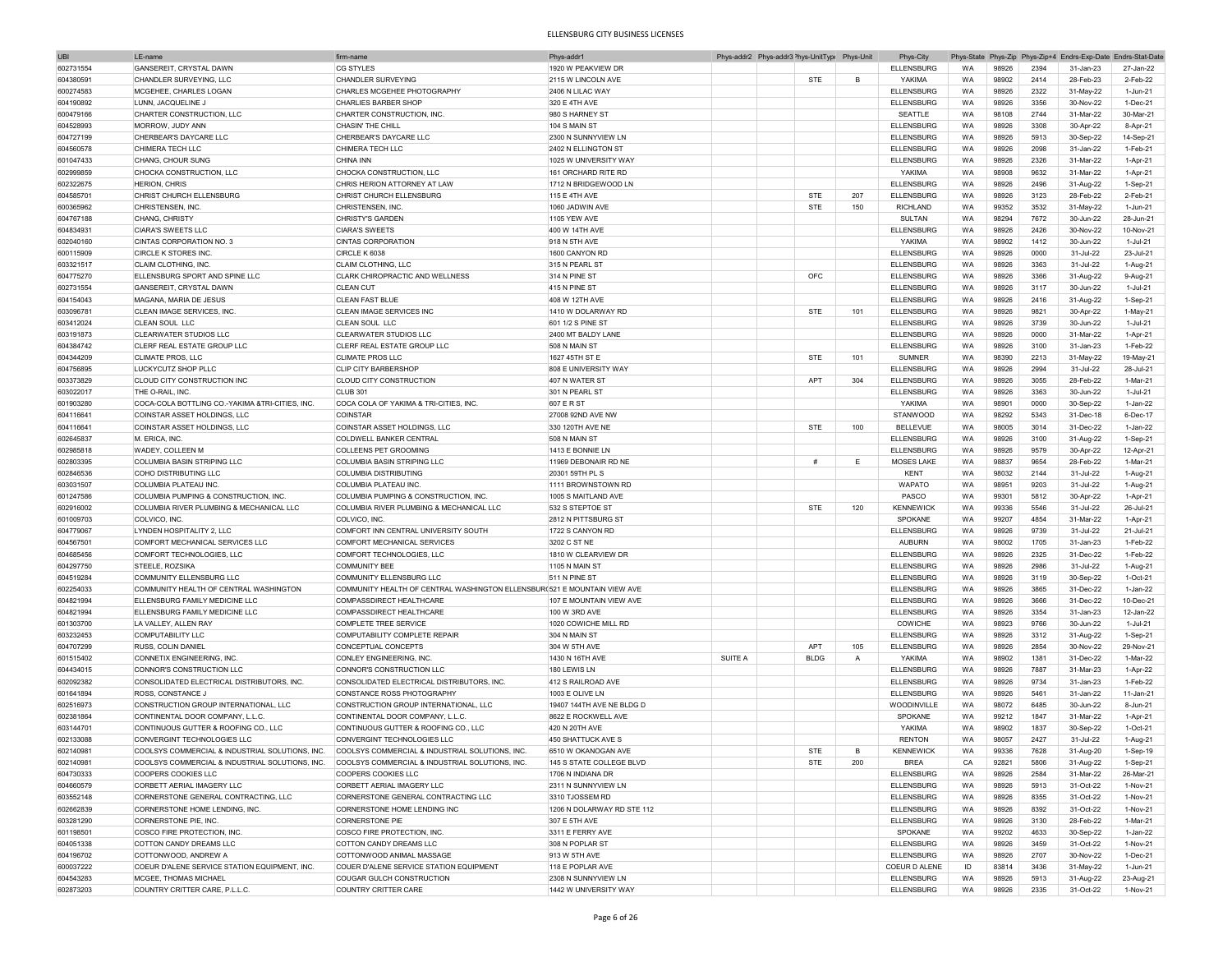| <b>UBI</b> | LE-name                                 | firm-name                              | Phys-addr'              |  | Phys-addr2 Phys-addr3 <sup>&gt;</sup> hys-UnitTyp( Phys-Unit |                | Phys-City              |           |       |      | Phys-State Phys-Zip Phys-Zip+4 Endrs-Exp-Date Endrs-Stat-Date |              |
|------------|-----------------------------------------|----------------------------------------|-------------------------|--|--------------------------------------------------------------|----------------|------------------------|-----------|-------|------|---------------------------------------------------------------|--------------|
| 603464288  | COUNTRY CROW SPECIALTY COFFEE LLC       | COUNTRY CROW SPECIALTY COFFEE LLC      | 2781 KITTITAS HWY       |  |                                                              |                | ELLENSBURG             | <b>WA</b> | 98926 | 7132 | 31-Jan-23                                                     | 1-Feb-22     |
| 603264074  | CP MECHANICAL LLC.                      | CP MECHANICAL LLC                      | 1505 S 70TH AVE         |  |                                                              |                | YAKIMA                 | WA        | 98908 | 2001 | 31-Mar-22                                                     | 24-Mar-21    |
| 603487615  | <b>FOGLE, GAYLE JENE</b>                | <b>CRAFTS BY GAYLE</b>                 | 360 FAIRVIEW RD         |  |                                                              |                | <b>ELLENSBURG</b>      | WA        | 98926 | 7143 | 31-Mar-22                                                     | 1-Apr-21     |
|            |                                         |                                        |                         |  |                                                              |                |                        |           |       |      |                                                               |              |
| 604700662  | <b>CRAZY WOK LLC</b>                    | <b>CRAZY WOK</b>                       | 108 S WATER ST          |  |                                                              |                | <b>ELLENSBURG</b>      | WA        | 98926 | 3058 | 28-Feb-22                                                     | 3-Feb-21     |
| 604781794  | CREATIVE CONCRETE SOLUTIONS LLC         | CREATIVE CONCRETE SOLUTIONS LLC        | 7485 W WRIGHT ST        |  |                                                              |                | <b>RATHDRUM</b>        | ID        | 83858 | 8452 | 31-Jul-22                                                     | 27-Jul-21    |
| 604795324  | MARCONI WIRELESS HOLDINGS, LLC          | <b>CREDO MOBILE</b>                    | 931 VILLAGE BLVD        |  | <b>STE</b>                                                   | 905            | <b>WEST PALM BEACH</b> | FL        | 33409 | 1804 | 31-Oct-22                                                     | 15-Oct-21    |
| 602964967  | CREEKSIDE DENTAL ELLENSBURG, P.L.L.C.   | CREEKSIDE DENTAL ELLENSBURG, P.L.L.C.  | 2601 TRIPLE LLOOP       |  |                                                              |                | <b>ELLENSBURG</b>      | WA        | 98926 | 6502 | 31-May-22                                                     | 20-May-21    |
| 604725581  | SPACETEL LLC                            | <b>CRICKET WIRELESS</b>                | 305 S MAIN ST           |  | UNIT                                                         | $\overline{1}$ | <b>ELLENSBURG</b>      | WA        | 98926 | 3610 | 30-Apr-23                                                     | 1-Apr-22     |
| 601279266  | CROSSETT CARS, INC.                     | <b>CROSSETT CARS, INC.</b>             | 1514 UNIVERSITY WAY     |  |                                                              |                | <b>ELLENSBURG</b>      | <b>WA</b> | 98926 | 0000 | 31-Oct-22                                                     | 1-Nov-21     |
|            |                                         |                                        |                         |  |                                                              |                |                        |           |       |      |                                                               |              |
| 604092134  | <b>CROSSROAD GARAGE LLC</b>             | <b>CROSSROAD GARAGE LLC</b>            | 807 N PROSPECT ST       |  | STE                                                          | $\overline{2}$ | <b>ELLENSBURG</b>      | WA        | 98926 | 8372 | 28-Feb-23                                                     | 1-Mar-22     |
| 602866453  | CROSSROADS COUNSELING, PLLC             | <b>CROSSROADS COUNSELING, PLLC</b>     | 603 N MAIN ST STE 1     |  |                                                              |                | <b>ELLENSBURG</b>      | WA        | 98926 | 6307 | 30-Sep-22                                                     | 1-Oct-21     |
| 603616447  | CROSSROADS PLUMBING SERVICES, INC.      | CROSSROADS PLUMBING SERVICES, INC.     | 450 MACY RD             |  |                                                              |                | ZILLAH                 | WA        | 98953 | 9630 | 31-May-22                                                     | 1-Jun-21     |
| 604375694  | <b>CRUZ GASPAR CONSTRUCTION LLC</b>     | CRUZ GASPAR CONSTRUCTION LLC           | 371 WILLOW TREE LN      |  | TRLR                                                         | 11             | <b>TOPPENISH</b>       | WA        | 98948 | 9014 | 31-Dec-21                                                     | 1-Jan-21     |
| 602665692  | <b>DS SERVICES OF AMERICA. INC</b>      | <b>CRYSTAL SPRINGS</b>                 | 1002 RIVER RD STE 6 & 7 |  |                                                              |                | YAKIMA                 | WA        | 98902 | 7103 | 30-Nov-21                                                     | $1-Dec-20$   |
| 601527621  | CRYTYL ENTERPRISES INCORPORATED         | CRYTYL ENTERPRISES INCORPORATED        | 702 E CAPITOL AVE       |  | #                                                            | $\overline{1}$ | <b>ELLENSBURG</b>      | WA        | 98926 | 3419 | 31-Mar-22                                                     | 1-Apr-21     |
|            |                                         |                                        |                         |  |                                                              |                |                        |           |       |      |                                                               |              |
| 604646581  | <b>CS COATINGS LLC</b>                  | CS COATINGS LLC                        | 12620 WOODS CREEK RD    |  |                                                              |                | <b>MONROE</b>          | WA        | 98272 | 8634 | 31-Oct-22                                                     | 9-Oct-21     |
| 603154601  | WATERCO OF THE PACIFIC NORTH WEST, INC. | <b>CULLIGAN WATER</b>                  | 3728 E LONGFELLOW AVE   |  | #                                                            | -1.            | <b>SPOKANE</b>         | WA        | 99217 | 6716 | 31-Jul-22                                                     | 1-Aug-21     |
| 604783117  | <b>UDAGER, KOLTEN WALTER</b>            | <b>CUTS BY KOLTEN</b>                  | 104 W 4TH AVE           |  | <b>FRNT</b>                                                  |                | ELLENSBURG             | <b>WA</b> | 98926 | 3128 | 31-Jul-22                                                     | 14-Jul-21    |
| 604587706  | CW RNM SERVICES, LLC                    | CW RNM SERVICES, LLC                   | 3005 CASTLEVALE RD      |  | TRLR                                                         | 11             | YAKIMA                 | WA        | 98902 | 1039 | 28-Feb-23                                                     | $1 -$ Jan-22 |
| 602166570  | D & M COFFEE, INC.                      | D & M COFFEE                           | 1709 S CANYON RD        |  | #                                                            | $\overline{2}$ | <b>ELLENSBURG</b>      | WA        | 98926 | 9745 | 31-Dec-22                                                     | 1-Jan-22     |
| 602166570  | D & M COFFEE, INC.                      | D & M COFFEE                           | 323 N PEARL ST          |  |                                                              |                | <b>ELLENSBURG</b>      | WA        | 98926 | 3363 | 31-Dec-22                                                     | 1-Jan-22     |
|            |                                         |                                        |                         |  |                                                              |                |                        |           |       |      |                                                               |              |
| 602166570  | D & M COFFEE, INC.                      | D & M COFFEE, INC.                     | 307 E 5TH AVE           |  |                                                              |                | <b>ELLENSBURG</b>      | WA        | 98926 | 3130 | 31-Dec-22                                                     | 1-Jan-22     |
| 601678008  | D & M MOTORS, INC.                      | <b>D &amp; M MOTORS &amp; TOWING</b>   | 205 N MAIN              |  |                                                              |                | <b>ELLENSBURG</b>      | WA        | 98926 | 0000 | 31-Dec-22                                                     | 1-Jan-22     |
| 602166570  | D & M COFFEE, INC                       | D&M COFFEE CO., INC.                   | 204 S WATER ST          |  |                                                              |                | <b>ELLENSBURG</b>      | WA        | 98926 | 3674 | 31-Dec-22                                                     | 1-Jan-22     |
| 602166570  | D & M COFFEE, INC.                      | D&M COFFEE, INC.                       | 304 W WASHINGTON AVE    |  |                                                              |                | <b>ELLENSBURG</b>      | WA        | 98926 | 0000 | 31-Dec-22                                                     | 1-Jan-22     |
| 601678008  | D & M MOTORS, INC.                      | D&M'S MUFFLER & BRAKE REPAIR           | 112 N MAIN ST           |  |                                                              |                | <b>ELLENSBURG</b>      | WA        | 98926 | 3306 | 31-Dec-22                                                     | 1-Jan-22     |
| 600430274  | D. HITTLE & ASSOCIATES, INC.            | D. HITTLE & ASSOCIATES, INC.           | 7515 W DESCHUTES AVE    |  |                                                              |                |                        | WA        | 99336 | 7776 |                                                               |              |
|            |                                         |                                        |                         |  |                                                              |                | <b>KENNEWICK</b>       |           |       |      | 31-Aug-22                                                     | 25-Aug-21    |
| 603032689  | D. MARIE WALLPAPERS, LLC                | D. MARIE WALLPAPERS LLC                | 261 BROWN RD            |  |                                                              |                | ELLENSBURG             | WA        | 98926 | 9678 | 31-May-22                                                     | 1-Jun-21     |
| 604176814  | KALAKOSKY, DARRIN GLENN                 | <b>D_DARES PAINTING</b>                | 605 N WILLOW ST         |  |                                                              |                | <b>ELLENSBURG</b>      | WA        | 98926 | 3256 | 31-Oct-22                                                     | 1-Feb-22     |
| 604517335  | <b>D-1 ROOFING LLC</b>                  | <b>D-1 ROOFING LLC</b>                 | 2807 W WASHINGTON AVE   |  | <b>UNIT</b>                                                  | 118            | YAKIMA                 | WA        | 98903 | 0000 | 30-Sep-22                                                     | $1-Oct-21$   |
| 601831867  | DAVIS, DANIEL FREDERICK                 | D2 DESIGN                              | 1200 E CAPITOL AVE      |  |                                                              |                | <b>ELLENSBURG</b>      | WA        | 98926 | 9452 | 30-Nov-21                                                     | 1-Dec-20     |
| 603173309  | <b>REVE EXTERIORS, LLC</b>              | DABELLA                                | 107 S 1ST ST            |  | <b>STE</b>                                                   | $\mathbf{1}$   | YAKIMA                 | <b>WA</b> | 98901 | 2801 | 31-Mar-22                                                     | 9-Mar-21     |
|            |                                         |                                        |                         |  |                                                              |                |                        |           |       | 3608 |                                                               |              |
| 603221933  | DAILY BREAD & MERCANTILE, INC           | DAILY BREAD & MERCANTILE INC           | 306 S MAIN ST STE 2     |  |                                                              |                | <b>ELLENSBURG</b>      | WA        | 98926 |      | 31-Jul-22                                                     | 1-Aug-21     |
| 601509326  | COOK, KELLEY LYNN                       | <b>DAKOTA CAFE</b>                     | 417 N PEARL ST          |  |                                                              |                | <b>ELLENSBURG</b>      | <b>WA</b> | 98926 | 3111 | 30-Nov-22                                                     | 1-Dec-21     |
| 604758717  | DAKOTA ROSE LLC                         | DAKOTA ROSE LLC                        | 509 N KITTITAS ST       |  |                                                              |                | <b>ELLENSBURG</b>      | WA        | 98926 | 0000 | 30-Jun-22                                                     | 18-Jun-21    |
| 604557876  | <b>DALA RANCH LLC</b>                   | <b>DALA RANCH</b>                      | 4690 NANEUM RD          |  |                                                              |                | <b>ELLENSBURG</b>      | WA        | 98926 | 6963 | 31-Jan-22                                                     | 1-Feb-21     |
| 604390097  | REUBLE, DARCY LYNN                      | <b>DARCY REUBLE</b>                    | 701 N WATER ST          |  |                                                              |                | <b>ELLENSBURG</b>      | WA        | 98926 | 2855 | 31-Jan-23                                                     | 1-Feb-22     |
| 604032620  | <b>DARK MOON LLC</b>                    | <b>DARK MOON</b>                       | 319 N PEARL ST          |  |                                                              |                | <b>ELLENSBURG</b>      | WA        | 98926 | 3363 |                                                               | 1-Sep-21     |
|            |                                         |                                        |                         |  |                                                              |                |                        |           |       |      | 31-Aug-22                                                     |              |
| 604732043  | DAVE FROM RECO LLC                      | DAVE FROM RECO LLC                     | 441 HANCOCK RD          |  |                                                              |                | <b>COWICHE</b>         | WA        | 98923 | 9777 | 30-Jun-22                                                     | 15-Jun-21    |
| 601954685  | DAVENPORT CARPENTRY, LLC                | DAVENPORT CARPENTRY, LLC               | 700 CHARLTON RD         |  |                                                              |                | <b>ELLENSBURG</b>      | WA        | 98926 | 0000 | 31-May-22                                                     | 1-Jun-21     |
| 602767254  | DAVIS, JOSH,                            | DAVIS GARAGE DOORS                     | 1704 N INDIANA DR       |  |                                                              |                | ELLENSBURG             | WA        | 98926 | 2584 | 30-Nov-22                                                     | 29-Nov-21    |
| 601202845  | DAY MANAGEMENT CORP.                    | <b>DAY WIRELESS SYSTEMS</b>            | 730 N 16TH AVE STE 1    |  |                                                              |                | YAKIMA                 | WA        | 98902 | 1897 | 31-May-22                                                     | 1-Jun-21     |
| 601232711  | DAYCO INCORPORATED                      | DAYCO HEATING & AIR                    | 11 N AUBURN ST          |  |                                                              |                | <b>KENNEWICK</b>       | WA        | 99336 | 3808 | 28-Feb-23                                                     | 1-Mar-22     |
| 604619876  | MANCINELLL EMILY-JO                     | DBA                                    | 1508 N BROOK CT         |  | <b>APT</b>                                                   | $\overline{2}$ | <b>ELLENSBURG</b>      | <b>WA</b> | 98926 | 5467 | 30-Jun-22                                                     | 1-Jul-21     |
|            |                                         |                                        |                         |  |                                                              |                |                        |           |       |      |                                                               |              |
| 604353675  | DC PROPERTY INVESTMENTS LLC             | DC PROPERTY INVESTMENTS LLC            | 330 MORRISON CANYON LN  |  |                                                              |                | <b>CLE ELUM</b>        | WA        | 98922 | 8910 | 30-Nov-21                                                     | 1-Dec-20     |
| 604047772  | DC VENDING AND DISTRIBUTING, LLC        | DC VENDING AND DISTRIBUTING, LLC       | 607 E R ST              |  |                                                              |                | YAKIMA                 | WA        | 98901 | 1860 | 31-Oct-22                                                     | 1-Dec-21     |
| 604486520  | WOOD, TAYLOR DOREEN                     | DEAF AND DEAF-BLIND ASSISTIVE SERVICES | 2203 N ABBEY GLEN CT    |  | <b>BLDG</b>                                                  | 2203           | <b>ELLENSBURG</b>      | WA        | 98926 | 3088 | 31-Aug-22                                                     | 1-Sep-21     |
| 601048885  | TATRO, DEAN ALLEN                       | DEAN'S TOWING AND AUTO SERVICE         | 1709 CANYON RD          |  |                                                              |                | <b>ELLENSBURG</b>      | WA        | 98926 | 0000 | 28-Feb-22                                                     | 1-Mar-21     |
| 601048885  | TATRO, DEAN ALLEN                       | <b>DEAN'S TOWING AND AUTO SERVICE</b>  | <b>1007 S RUBY</b>      |  |                                                              |                | <b>ELLENSBURG</b>      | WA        | 98926 | 3755 | 28-Feb-22                                                     | 1-Mar-21     |
| 600526132  | NASON, DEBBIE J                         | <b>DEBBIE J NASON</b>                  | 1014 E TACOMA AVE       |  |                                                              |                | <b>ELLENSBURG</b>      | WA        | 98926 | 3557 |                                                               | 1-Sep-21     |
|            | <b>DEES CONSTRUCTION LLC</b>            | DEES CONSTRUCTION LLC                  |                         |  | UNIT                                                         | $\overline{2}$ | KITTITAS               | WA        | 98934 | 0106 | 31-Aug-22                                                     |              |
| 602605327  |                                         |                                        | 105 E PATRICK AVE       |  |                                                              |                |                        |           |       |      | 30-Apr-22                                                     | 1-May-21     |
| 603490906  | DELMAR CONCRETE CUTTING & CORING LLC    | DELMAR CONCRETE CUTTING & CORING LLC   | 152 100TH ST S          |  |                                                              |                | <b>TACOMA</b>          | WA        | 98444 | 6513 | 31-Mar-22                                                     | 31-Mar-21    |
| 602731550  | <b>KLOPFER, DENISE RENEE</b>            | <b>DENISE KLOPFER</b>                  | 108 N MAIN ST STE 3     |  |                                                              |                | ELLENSBURG             | WA        | 98926 | 3371 | 30-Jun-22                                                     | 1-Jul-21     |
| 604491353  | DENNIS CLARK'S ACOUSTICAL CEILINGS LLC  | DENNIS CLARK'S ACOUSTICAL CEILINGS LLC | <b>225 S 2ND AVE</b>    |  |                                                              |                | YAKIMA                 | WA        | 98902 | 3464 | 31-Aug-22                                                     | 1-Sep-21     |
| 604587668  | BECKTOLD-BELLES, JENNIFER ROSE          | <b>DESERT ROSE CLEANING SERVICES</b>   | 1202 N WILLOW ST        |  |                                                              |                | ELLENSBURG             | WA        | 98926 | 2626 | 31-Mar-22                                                     | 1-Apr-21     |
| 604237610  | DEVINE WELLNESS AND RELAXATION, LLC     | DEVINE WELLNESS AND RELAXATION, LLC    | 200 E 4TH AVE           |  |                                                              |                | ELLENSBURG             | WA        | 98926 | 3126 | 31-Mar-22                                                     | 1-Sep-21     |
|            |                                         |                                        |                         |  |                                                              |                |                        |           |       | 8747 |                                                               |              |
| 603370950  | DH WEST COAST CONSTRUCTION LLC          | DH WEST COAST CONSTRUCTION LLC         | 325 GRABER RD           |  |                                                              |                | SELAH                  | WA        | 98942 |      | 31-Jan-22                                                     | 1-Feb-21     |
| 600398904  | DIGITAL MUSIC SYSTEMS, INCORPORATED     | <b>DIGITAL MUSIC SYSTEMS</b>           | 22017 70TH AVE S        |  |                                                              |                | KENT                   | WA        | 98032 | 0000 | 31-Mar-22                                                     | 1-Apr-21     |
| 602786739  | PIDONE, DEAN ALONZO                     | <b>DINO THE BARBER</b>                 | 320 E 4TH AVE           |  |                                                              |                | <b>ELLENSBURG</b>      | WA        | 98926 | 3356 | 31-Dec-22                                                     | 1-Jan-22     |
| 604221471  | DIRKS, CHRIS                            | <b>DIRKS</b>                           | 408 N MAIN ST           |  |                                                              |                | <b>ELLENSBURG</b>      | WA        | 98926 | 3108 | 28-Feb-22                                                     | $1$ -Mar-21  |
| 604850106  | HALL, COURTNEY                          | <b>DIRT DWELLERS</b>                   | 608 N PINE ST           |  |                                                              |                | <b>ELLENSBURG</b>      | WA        | 98926 | 3122 | 30-Nov-22                                                     | 16-Nov-21    |
|            | <b>DISCOVERY LAB OF ELLENSBURG</b>      | <b>DISCOVERY LAB OF ELLENSBURG</b>     |                         |  |                                                              |                |                        |           |       |      |                                                               |              |
| 603332797  |                                         |                                        | 201 N PEARL ST          |  |                                                              |                | <b>ELLENSBURG</b>      | WA        | 98926 | 3326 | 30-Sep-22                                                     | 1-Oct-21     |
| 602243651  | DIVCO, INCORPORATED                     | DIVCO, INCORPORATED                    | 715 N MADELIA ST        |  |                                                              |                | SPOKANE                | WA        | 99202 | 2842 | 31-Oct-22                                                     | 1-Nov-21     |
| 604203400  | EVANS, DJ                               | DJ EVANS FIRST AID CPR INSTRUCTOR      | 11960 N THORP HWY       |  |                                                              |                | THORP                  | WA        | 98946 | 9506 | 31-Dec-22                                                     | 1-Jan-22     |
| 604717625  | DAVID MARRS TREES LLC                   | DMT                                    | 2903 MANASTASH RD       |  |                                                              |                | <b>ELLENSBURG</b>      | WA        | 98926 | 5515 | 30-Apr-22                                                     | 26-Apr-21    |
| 604433152  | PIERCY, JANICE ANN                      | <b>DNJGLASS</b>                        | 312 ALPINE DR           |  |                                                              |                | ELLENSBURG             | WA        | 98926 | 9058 | 30-Apr-22                                                     | 1-May-21     |
| 602148018  | DOLLAR TREE STORES, INC.                | DOLLAR TREE #2942                      | 417 N PINE ST           |  |                                                              |                | <b>ELLENSBURG</b>      | WA        | 98926 | 0000 | 31-Oct-22                                                     | 1-Nov-21     |
|            |                                         |                                        | 700 E UNIVERSITY WAY    |  | <b>STE</b>                                                   | $\overline{4}$ |                        | WA        |       |      |                                                               |              |
| 604145032  | DOMINGUEZ, OSCAR                        | <b>DOMINGUEZ</b>                       |                         |  |                                                              |                | ELLENSBURG             |           | 98926 | 2989 | 31-Jul-22                                                     | 1-Aug-21     |
| 602756843  | R & L PIZZA, LLC                        | <b>DOMINO'S PIZZA</b>                  | 710 N ANDERSON ST       |  |                                                              |                | <b>ELLENSBURG</b>      | WA        | 98926 | 3175 | 31-Aug-22                                                     | 1-Sep-21     |
| 604850522  | DOMUS CONSTRUCTION LLC                  | <b>DOMUS DECK BUILDER</b>              | 810 E SPOKANE AVE       |  |                                                              |                | <b>ELLENSBURG</b>      | WA        | 98926 | 3934 | 31-Jan-23                                                     | 18-Jan-22    |
| 600625489  | DON JORDAN ENERGY SYSTEMS, INC.         | DON JORDAN ENERGY SYSTEMS, INC.        | 1501 MADISON AVE        |  |                                                              |                | YAKIMA                 | WA        | 98902 | 1385 | 30-Jun-22                                                     | 1-Jul-21     |
| 601126164  | ZACHARIAS, DONALD EUGENE                | DON'S HEATING, COOLING & REFRIG        | 11070 HWY 10            |  |                                                              |                | <b>ELLENSBURG</b>      | WA        | 98926 | 0000 | 30-Nov-22                                                     | 1-Dec-21     |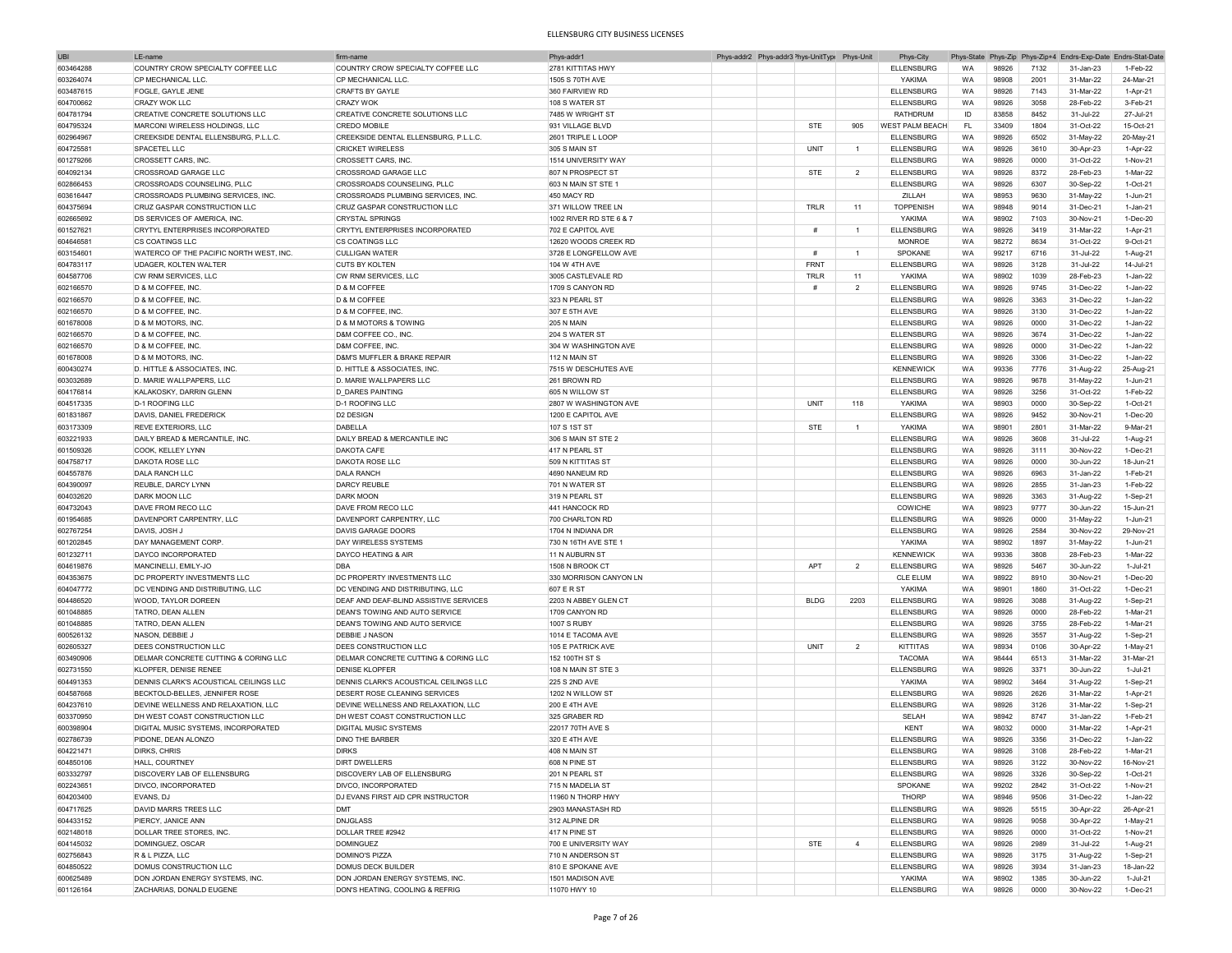| UBI       | LE-name                                                                                         | firm-name                                          | Phys-addr                 | Phys-addr2 Phys-addr3 <sup>&gt;</sup> hys-UnitType |            | Phys-Unit      | Phys-City         |           |       |      |           | Phys-State Phys-Zip Phys-Zip+4 Endrs-Exp-Date Endrs-Stat-Date |
|-----------|-------------------------------------------------------------------------------------------------|----------------------------------------------------|---------------------------|----------------------------------------------------|------------|----------------|-------------------|-----------|-------|------|-----------|---------------------------------------------------------------|
| 601841456 | DON'S LEATHER SHOP, L.L.C.                                                                      | DON'S LEATHER SHOP, L.L.C.                         | 1492 THOMAS RD            |                                                    |            |                | <b>ELLENSBURG</b> | WA        | 98926 | 0000 | 31-Dec-22 | 1-Jan-22                                                      |
| 604675167 | DOORS INTO LEARNING SPC                                                                         | DOORS INTO LEARNING SPC                            | 2418 N WHEATON CT         |                                                    |            |                | <b>ELLENSBURG</b> | WA        | 98926 | 5424 | 30-Nov-21 | 27-Nov-20                                                     |
| 603273694 | <b>DORMAKABA USA INC</b>                                                                        | DORMA USA, INC                                     | 6319 112TH ST E           |                                                    |            |                | PUYALLUP          | WA        | 98373 | 4300 | 31-Mar-22 | 3-Mar-21                                                      |
|           |                                                                                                 |                                                    |                           |                                                    |            |                |                   |           |       |      |           |                                                               |
| 604754405 | DOUBLE J TRUCKING LLC                                                                           | DOUBLE J TRUCKING LLC                              | 301 S PINE ST             |                                                    | APT        | 306            | <b>ELLENSBURG</b> | WA        | 98926 | 3763 | 30-Jun-22 | 8-Jun-21                                                      |
| 604215770 | DOUBLE RAFTER LIVESTOCK, LLC                                                                    | <b>DOUBLE RAFTER LIVESTOCK</b>                     | 1411 ALFORD RD            |                                                    |            |                | <b>ELLENSBURG</b> | WA        | 98926 | 7309 | 31-Mar-22 | 9-Mar-21                                                      |
| 604542941 | DOVE DETAIL LLC                                                                                 | DOVE DETAIL LLC                                    | 811 E SPOKANE AVE         |                                                    |            |                | <b>ELLENSBURG</b> | WA        | 98926 | 3920 | 31-Jan-23 | 1-Feb-22                                                      |
| 604659424 | ROCKING STAR ENTERPRISES, LLC                                                                   | DR. EMILY ANDREWS                                  | 427 N MAIN ST             |                                                    |            |                | <b>ELLENSBURG</b> | WA        | 98926 | 3107 | 30-Sep-22 | 1-Nov-21                                                      |
| 603298238 | DRAGON RESTAURANTS, LLC                                                                         | <b>DRAGON RESTAURANTS</b>                          | 1302 S RUBY ST            |                                                    |            |                | <b>ELLENSBURG</b> | WA        | 98926 | 3762 | 31-May-22 | 1-Jun-21                                                      |
| 602481964 | <b>DSL NORTHWEST INC</b>                                                                        | <b>DSL NORTHWEST INC.</b>                          | 3500 W VALLEY HWY N       |                                                    | <b>STE</b> | 101            | <b>AUBURN</b>     | WA        | 98001 | 2436 | 31-Mar-22 | 1-Oct-21                                                      |
|           |                                                                                                 |                                                    |                           |                                                    |            |                |                   |           |       |      |           |                                                               |
| 604630180 | DUBSTEP STUDIO LLC                                                                              | DUBSTEP STUDIO LLC                                 | 304 S WATER ST            |                                                    | <b>STE</b> | 101            | <b>ELLENSBURG</b> | WA        | 98926 | 3617 | 31-Jul-22 | 1-Sep-21                                                      |
| 600054309 | JIM'S GLASS & CONTRACTING, INC                                                                  | DUNN RIGHT LANDSCAPING & MAINTENANCE               | 1505 N WATER ST           |                                                    |            |                | <b>ELLENSBURG</b> | WA        | 98926 | 2464 | 30-Sep-22 | 1-Oct-21                                                      |
| 600573285 | LESLIE ENTERPRISES, INC.                                                                        | DUPREE BUILDING SPECIALTIES                        | 1035 E CATALDO AVE        |                                                    |            |                | SPOKANE           | WA        | 99202 | 2015 | 30-Apr-22 | 1-May-21                                                      |
| 601184764 | <b>BRUNSON, DUSTIN EUGENE</b>                                                                   | DUSTY'S NURSERY & COMPANY                          | 1116 E MOUNTAIN VIEW AVE  |                                                    |            |                | <b>ELLENSBURG</b> | WA        | 98926 | 3928 | 31-Jan-23 | 26-Jan-22                                                     |
| 603140129 | NELSON DB LLC                                                                                   | <b>DUTCH BROS</b>                                  | 1800 S CANYON RD          |                                                    |            |                | <b>ELLENSBURG</b> | WA        | 98926 | 9747 | 31-Aug-22 | 1-Sep-21                                                      |
| 604698223 | SINGH, DOMINIC VINAY                                                                            | <b>DVS OUTFITTING</b>                              | 1314 E SKYLINE DR         |                                                    |            |                | <b>ELLENSBURG</b> | WA        | 98926 | 9575 | 31-Jan-23 | 1-Feb-22                                                      |
|           |                                                                                                 |                                                    |                           |                                                    |            |                |                   |           |       |      |           |                                                               |
| 604319607 | E C TRANSFORMATIONS LLC                                                                         | E C TRANSFORMATIONS                                | 2307 N SPAR LN            |                                                    |            |                | <b>ELLENSBURG</b> | WA        | 98926 | 2100 | 31-Aug-22 | 1-Sep-21                                                      |
| 604273405 | E L BUILDING & TRIM LLC                                                                         | E L BUILDING & TRIM LLC                            | 933 ORCHARD RD            |                                                    |            |                | <b>ELLENSBURG</b> | WA        | 98926 | 8460 | 30-Apr-22 | 1-May-21                                                      |
| 602307117 | <b>E3 SOLUTIONS, INC</b>                                                                        | E3 SOLUTIONS, INC.                                 | 603 W A ST                |                                                    |            |                | YAKIMA            | WA        | 98902 | 2605 | 30-Jun-22 | 1-Nov-21                                                      |
| 601181040 | EA ENGINEERING, SCIENCE, AND TECHNOLOGY, INC., PBC EA ENGINEERING, SCIENCE, AND TECHNOLOGY, INC |                                                    | 2200 6TH AVE STE 707      |                                                    |            |                | SEATTLE           | WA        | 98121 | 1855 | 31-May-22 | 1-Jun-21                                                      |
| 602128609 | <b>EAGLE SIGNS, LLC</b>                                                                         | <b>EAGLE SIGNS LLC</b>                             | 1511 S KEYS RD            |                                                    |            |                | YAKIMA            | WA        | 98901 | 9537 | 30-Jun-22 | 1-Jul-21                                                      |
|           |                                                                                                 | <b>EARLY BIRD</b>                                  |                           |                                                    |            |                |                   | WA        | 98926 | 7980 |           | 1-Dec-21                                                      |
| 603348411 | O'BRIEN, PAULA JANINE                                                                           |                                                    | 8501 MANASTASH RD         |                                                    |            |                | <b>ELLENSBURG</b> |           |       |      | 30-Nov-22 |                                                               |
| 604560347 | EAST CASCADES CONSTRUCTION, LLC                                                                 | EAST CASCADES CONSTRUCTION, LLC                    | 211 N LINCOLN ST          |                                                    |            |                | <b>ELLENSBURG</b> | WA        | 98926 | 2725 | 31-Jan-22 | 1-Feb-21                                                      |
| 604660967 | <b>ROYBAL, JUSTIN E</b>                                                                         | <b>EASTERN WA SMOKED TREATS</b>                    | 5308 RICHEY RD            |                                                    |            |                | YAKIMA            | WA        | 98908 | 2814 | 31-Oct-22 | 26-Oct-21                                                     |
| 604719058 | EASTERN WASHINGTON GROUNDWORKS LLC                                                              | EASTERN WASHINGTON GROUNDWORKS LLC                 | 1501 KILLMORE RD          |                                                    |            |                | <b>ELLENSBURG</b> | WA        | 98926 | 7844 | 31-Mar-22 | 15-Mar-21                                                     |
| 601456368 | EASTSIDE AUTOMOTIVE, INC.                                                                       | <b>EASTSIDE AUTOMOTIVE</b>                         | 500 S MAIN ST             |                                                    |            |                | <b>ELLENSBURG</b> | WA        | 98926 | 3637 | 31-Mar-22 | 1-Apr-21                                                      |
| 602473931 | EASTSIDE VOCATIONAL, INC.                                                                       | EASTSIDE VOCATIONAL SERVICES                       | 902 N ENTERPRISE WAY      |                                                    |            |                | <b>ELLENSBURG</b> | WA        | 98926 | 8233 | 28-Feb-23 | 1-Mar-22                                                      |
|           |                                                                                                 | <b>EBSCO INFORMATION SERVICES</b>                  |                           |                                                    |            |                |                   |           |       |      |           | $1 -$ Jul-21                                                  |
| 409010545 | <b>EBSCO INDUSTRIES, INC</b>                                                                    |                                                    | 5724 HIGHWAY 280 E        |                                                    |            |                | <b>BIRMINGHAM</b> | <b>AL</b> | 35242 | 6818 | 30-Jun-22 |                                                               |
| 602022645 | PRATZ, CHRIS R                                                                                  | E'BURG AERO LLC                                    | 800 W 15TH AVE            |                                                    |            |                | <b>ELLENSBURG</b> | WA        | 98926 | 9467 | 30-Apr-22 | 28-Apr-21                                                     |
| 604273473 | <b>E-BURG HOMES LLC</b>                                                                         | <b>E-BURG HOMES LLC</b>                            | 805 S WHITMAN ST          |                                                    |            |                | <b>ELLENSBURG</b> | WA        | 98926 | 3846 | 31-Oct-22 | 21-Oct-21                                                     |
| 603203456 | 9 MM LIQUOR, LLC                                                                                | E-BURG LIQUOR & WINE                               | 800 S PEARL ST            |                                                    |            |                | <b>ELLENSBURG</b> | WA        | 98926 | 3655 | 31-Mar-22 | 24-Mar-21                                                     |
| 603589111 | <b>ECKSON ELECTRIC LLC</b>                                                                      | <b>ECKSON ELECTRIC LLC</b>                         | 10291 FAIRVIEW RD         |                                                    |            |                | <b>ELLENSBURG</b> | WA        | 98926 | 6934 | 31-Mar-22 | 1-Apr-21                                                      |
| 603208482 | ECOATM, LLC                                                                                     | ECOATM. LLC                                        | 201 S WATER ST            |                                                    |            |                | <b>ELLENSBURG</b> | WA        | 98926 | 3675 | 31-Mar-23 | 1-Apr-22                                                      |
|           |                                                                                                 |                                                    |                           |                                                    |            |                |                   |           |       |      |           |                                                               |
| 604035968 | APD LODGING LLC                                                                                 | <b>ECONOLODGE ELLENSBURG</b>                       | 1390 N DOLARWAY RD        |                                                    |            |                | <b>ELLENSBURG</b> | WA        | 98926 | 9362 | 30-Sep-22 | 1-Oct-21                                                      |
| 600351790 | EDWARD D. JONES & CO., L.P                                                                      | EDWARD D. JONES & CO. LP, TAX #8789                | 208 W 9TH AVE             |                                                    | <b>STE</b> | $\overline{4}$ | <b>ELLENSBURG</b> | WA        | 98926 | 2480 | 31-Aug-22 | 1-Sep-21                                                      |
| 600351790 | EDWARD D. JONES & CO., L.P                                                                      | EDWARD D. JONES & CO., L.P. ATTN: BRANCH TAX 48785 | 603 N MAIN ST             |                                                    | <b>STE</b> | $\overline{2}$ | <b>ELLENSBURG</b> | WA        | 98926 | 6307 | 31-Aug-22 | 1-Sep-21                                                      |
| 600351790 | EDWARD D. JONES & CO., L.P                                                                      | <b>EDWARD JONES</b>                                | 900 S RUBY ST             |                                                    | STE        | $\overline{2}$ | <b>ELLENSBURG</b> | WA        | 98926 | 3754 | 31-Aug-22 | 1-Sep-21                                                      |
| 600351790 | EDWARD D. JONES & CO., L.P                                                                      | <b>EDWARD JONES</b>                                | 2101 W DOLARWAY RD        |                                                    | <b>STE</b> | 3              | <b>ELLENSBURG</b> | WA        | 98926 | 7846 | 31-Aug-22 | 1-Sep-21                                                      |
| 604230859 | EFFICIENT FITNESS, LLC                                                                          | EFFICIENT FITNESS LLC                              | 506 N RUBY ST             |                                                    |            |                | <b>ELLENSBURG</b> | WA        | 98926 | 3154 | 28-Feb-22 | 1-Mar-21                                                      |
|           |                                                                                                 |                                                    |                           |                                                    |            |                |                   |           |       |      |           |                                                               |
| 601185597 | EL CAPORAL, INC                                                                                 | <b>EL CAPORAL - ELLENSBURG</b>                     | 201 W UNIVERSITY WY       |                                                    |            |                | <b>ELLENSBURG</b> | WA        | 98926 | 2866 | 30-Jun-22 | 1-Jul-21                                                      |
| 604793948 | <b>EL LOCO FOOD TRUCK LLC</b>                                                                   | EL LOCO FOOD TRUCK LLC                             | 301 N PINE ST             |                                                    |            |                | <b>ELLENSBURG</b> | WA        | 98926 | 3390 | 30-Nov-22 | 10-Nov-21                                                     |
| 602890454 | ELEVATION CONTRACTING INCORPORATED                                                              | <b>ELEVATION CONTRACTING INC</b>                   | 103 EMERSON RD            |                                                    |            |                | <b>ELLENSBURG</b> | WA        | 98926 | 5547 | 31-Jan-22 | 1-Feb-21                                                      |
| 604780714 | WARREN, ELISE WELLS                                                                             | <b>ELISE WARREN VIRTUAL</b>                        | 1508 N B ST               |                                                    | APT        | 401            | <b>ELLENSBURG</b> | WA        | 98926 | 5603 | 31-Jul-22 | 3-Jul-21                                                      |
| 604685017 | <b>ELITE COUNTERTOPS LLC</b>                                                                    | ELITE COUNTERTOPS LLC                              | 1406 N EWELL CT           |                                                    |            |                | POST FALLS        | ID        | 83854 | 4972 | 31-Mar-22 | 2-Mar-21                                                      |
|           |                                                                                                 |                                                    |                           |                                                    |            |                |                   |           |       | 1225 |           | 17-Nov-21                                                     |
| 603246342 | ELITE ENVIRONMENTAL SERVICES, LLC                                                               | ELITE ENVIRONMENTAL SERVICES, LLC                  | 2603 AHTANUM RD           |                                                    |            |                | YAKIMA            | WA        | 98903 |      | 30-Nov-22 |                                                               |
| 603256816 | ELITE OVERHEAD DOORS, LLC                                                                       | ELITE OVERHEAD DOORS LLC                           | 305 WILLOW ST             |                                                    | <b>APT</b> | B              | YAKIMA            | WA        | 98902 | 1476 | 31-Jan-23 | 1-Jan-22                                                      |
| 604672601 | ELK HEIGHTS DISTILLERY LLC                                                                      | <b>ELK HEIGHTS DISTILLERY</b>                      | 1911 W DOLARWAY RD        |                                                    |            |                | <b>ELLENSBURG</b> | WA        | 98926 | 8339 | 31-Mar-22 | 16-Mar-21                                                     |
| 603304487 | WILLIARD, TODD OLIN                                                                             | ELLENSBURG AMPLIFIER REPAIR & SERVICE              | 705 E 4TH AVE             |                                                    |            |                | <b>ELLENSBURG</b> | WA        | 98926 | 3441 | 31-May-22 | 1-Jun-21                                                      |
| 604789238 | MILLS, SETH RANDOLPH                                                                            | <b>ELLENSBURG BICYCLE</b>                          | 107 E 3RD AVE             |                                                    |            |                | <b>ELLENSBURG</b> | WA        | 98926 | 3345 | 31-Aug-22 | 5-Aug-21                                                      |
| 604028254 | ELLENSBURG BRAKE & BEARING, LLC                                                                 | ELLENSBURG BRAKE & BEARING, LLC                    | 802 N COLUMBIA ST         |                                                    |            |                | <b>ELLENSBURG</b> | WA        | 98926 | 2428 | 31-Aug-22 | 1-Sep-21                                                      |
|           |                                                                                                 |                                                    |                           |                                                    | OFC        |                |                   |           |       | 3366 |           |                                                               |
| 604700763 | ELLENSBURG JIU-JITSU LLC                                                                        | ELLENSBURG BRAZILIAN JIU-JITSU                     | 314 N PINE ST             |                                                    |            |                | <b>ELLENSBURG</b> | WA        | 98926 |      | 31-Aug-22 | 9-Aug-21                                                      |
| 601538343 | ELLENSBURG BUSINESS DEVELOPMENT AUTHORITY                                                       | ELLENSBURG BUSINESS DEVELOPMENT AUTHORITY          | 207 N PEARL ST            |                                                    | <b>STE</b> | $\overline{2}$ | <b>ELLENSBURG</b> | WA        | 98926 | 4010 | 31-Mar-22 | 1-Apr-21                                                      |
| 603386602 | ELLENSBURG CANYON WINERY, LLC                                                                   | ELLENSBURG CANYON WINERY                           | 221 CANYON VISTA WAY      |                                                    |            |                | <b>ELLENSBURG</b> | WA        | 98926 | 9153 | 31-Mar-22 | 1-Apr-21                                                      |
| 192001565 | ELLENSBURG CEMENT PRODUCTS INC.                                                                 | ELLENSBURG CEMENT PRODUCTS INC.                    | 2121 HWY 97               |                                                    |            |                | <b>ELLENSBURG</b> | WA        | 98926 | 1600 | 30-Apr-23 | 1-May-22                                                      |
| 603007393 | ELLENSBURG CHIROPRACTIC, PS                                                                     | ELLENSBURG CHIROPRACTIC. PS                        | 109 S WATER ST STE 2      |                                                    |            |                | <b>ELLENSBURG</b> | WA        | 98926 | 3061 | 30-Apr-22 | 1-May-21                                                      |
| 601262090 | ELLENSBURG CHRISTIAN SCHOOL                                                                     | ELLENSBURG CHRISTIAN SCHOOL                        | 407 S ANDERSON            |                                                    |            |                | <b>ELLENSBURG</b> | WA        | 98926 | 0000 | 31-Jul-22 | 1-Aug-21                                                      |
| 192003555 | <b>GALLERY ONE</b>                                                                              | ELLENSBURG COMMUNITY ART GALLERY INC               | 408 N PEARL ST            |                                                    |            |                | <b>ELLENSBURG</b> | WA        | 98926 | 3112 | 31-Jul-22 |                                                               |
|           |                                                                                                 | <b>ELLENSBURG CROSSFIT</b>                         |                           |                                                    |            |                |                   |           |       |      |           | 1-Aug-21                                                      |
| 603160225 | ELLENSBURG CROSSFIT, LLC                                                                        |                                                    | 301 W 2ND AVE             |                                                    |            |                | <b>ELLENSBURG</b> | <b>WA</b> | 98926 | 3014 | 30-Nov-22 | 28-Nov-21                                                     |
| 600118717 | <b>MORROW, ARTHUR J</b>                                                                         | ELLENSBURG DAIRY QUEEN                             | 1101 E UNIVERSITY WAY     |                                                    |            |                | <b>ELLENSBURG</b> | <b>WA</b> | 98926 | 2605 | 31-Mar-22 | 1-Apr-21                                                      |
| 602254033 | COMMUNITY HEALTH OF CENTRAL WASHINGTON                                                          | ELLENSBURG DENTAL CARE                             | 521 E MOUNTIAN VIEW       |                                                    |            |                | <b>ELLENSBURG</b> | WA        | 98926 | 0000 | 31-Dec-22 | $1$ -Jan- $22$                                                |
| 604719821 | ELLENSBURG ELITE DENTURES, LLC                                                                  | ELLENSBURG DENTURIST                               | 315 N SPRAGUE ST          |                                                    | OFC        |                | ELLENSBURG        | WA        | 98926 | 3369 | 31-Mar-22 | 12-Mar-21                                                     |
| 604743483 | ELLENSBURG DESSERTS, LLC                                                                        | <b>ELLENSBURG DESSERTS</b>                         | 522 W RIVERSIDE AVE STE N |                                                    |            |                | SPOKANE           | WA        | 99201 | 0000 | 31-May-22 | 12-May-21                                                     |
|           |                                                                                                 |                                                    |                           |                                                    |            | $\overline{1}$ |                   |           |       | 7846 |           |                                                               |
| 601134681 | TOTAL RENAL CARE, INC.                                                                          | ELLENSBURG DIALYAIS CENTER                         | 2101 W DOLARWAY RD        |                                                    | STE        |                | <b>ELLENSBURG</b> | WA        | 98926 |      | 31-Oct-22 | 1-Nov-21                                                      |
| 601345349 | SECONDI, DAVID EUGENE                                                                           | <b>ELLENSBURG EXHAUST</b>                          | 500 W UNIVERSITY WAY      |                                                    |            |                | <b>ELLENSBURG</b> | WA        | 98926 | 0000 | 31-Aug-22 | 1-Sep-21                                                      |
| 604690685 | <b>KLAUSS, NICOLE CRISTINE</b>                                                                  | <b>ELLENSBURG FLIPPER</b>                          | 508 N PACIFIC ST          |                                                    |            |                | <b>ELLENSBURG</b> | WA        | 98926 | 2736 | 31-Jan-23 | 1-Feb-22                                                      |
| 602316254 | ELLENSBURG FLORAL/INDECO, INC.                                                                  | ELLENSBURG FLORAL/INDECO                           | 120 E 4TH AVE             |                                                    |            |                | <b>ELLENSBURG</b> | WA        | 98926 | 3124 | 31-Jul-22 | 1-Aug-21                                                      |
| 604311236 | <b>ELLENSBURG FOURSQUARE CHURCH</b>                                                             | ELLENSBURG FOURSQUARE CHURCH                       | 906 E MOUNTAIN VIEW AVE   |                                                    |            |                | <b>ELLENSBURG</b> | WA        | 98926 | 3932 | 31-Aug-22 | 1-Sep-21                                                      |
| 601107465 | <b>GROCERY OUTLET INC.</b>                                                                      | ELLENSBURG GROCERY OUTLET                          | 705 N RUBY ST             |                                                    |            |                | <b>ELLENSBURG</b> | WA        | 98926 | 2945 | 31-Jan-23 | 1-Feb-22                                                      |
|           |                                                                                                 |                                                    |                           |                                                    |            |                |                   |           |       |      |           |                                                               |
| 602141001 | ELLENSBURG INVESTORS LLC                                                                        | <b>ELLENSBURG INVESTORS LLC</b>                    | 211 W UMPTANUM RD         |                                                    |            |                | <b>ELLENSBURG</b> | WA        | 98926 | 9672 | 31-Aug-22 | 1-Sep-21                                                      |
| 604292804 | <b>ELLENSBURG LAW PLLC</b>                                                                      | <b>ELLENSBURG LAW PLLC</b>                         | 409 N WATER ST            |                                                    | STE        | 102            | <b>ELLENSBURG</b> | WA        | 98926 | 3074 | 31-May-22 | 1-Jun-21                                                      |
| 604145903 | ELLENSBURG LICENSING LLC                                                                        | <b>ELLENSBURG LICENSING</b>                        | 504 E MOUNTAIN VIEW AVE   |                                                    | <b>STE</b> | $\overline{2}$ | ELLENSBURG        | WA        | 98926 | 3865 | 31-Jul-22 | 1-Aug-21                                                      |
| 601022563 | CALL, MARY D                                                                                    | ELLENSBURG MASSAGE THERAPY                         | 3420 REECER CREEK RD      |                                                    |            |                | <b>ELLENSBURG</b> | WA        | 98926 | 0000 | 30-Nov-22 | 1-Dec-21                                                      |
| 602409268 | ELLENSBURG-SHERIDAN LLC                                                                         | ELLENSBURG MOBILE ESTATES PARK                     | 600 S RUBY ST             |                                                    |            |                | <b>ELLENSBURG</b> | WA        | 98926 | 3789 | 31-Jul-22 | 1-Aug-21                                                      |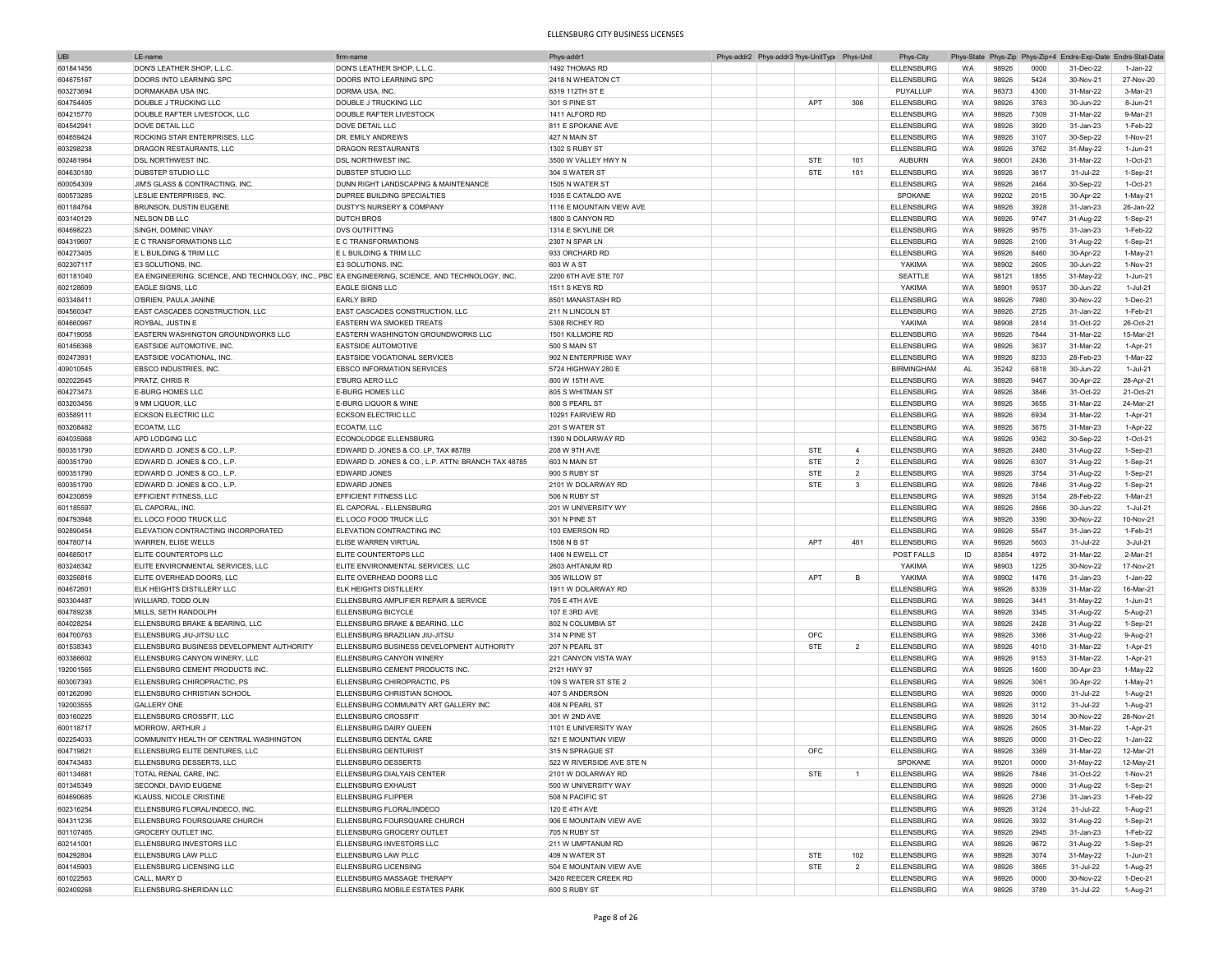| <b>UBI</b> | LE-name                                        | firm-name                                  | Phys-addr1               |                   | Phys-addr2 Phys-addr3 <sup>&gt;</sup> hys-UnitTypi Phys-Unit |                | Phys-City         |           |       |              | Phys-State Phys-Zip Phys-Zip+4 Endrs-Exp-Date Endrs-Stat-Date |              |
|------------|------------------------------------------------|--------------------------------------------|--------------------------|-------------------|--------------------------------------------------------------|----------------|-------------------|-----------|-------|--------------|---------------------------------------------------------------|--------------|
| 601189091  | <b>MT. SI MONTESSORI. INC</b>                  | ELLENSBURG MONTESSORI SCHOOL               | 510 N. CHESTNUT STREET   |                   |                                                              |                | <b>ELLENSBURG</b> | <b>WA</b> | 98926 | 0000         | 30-Jun-22                                                     | 1-Jul-21     |
| 601259559  | THE CENTRAL SEATTLE PANEL OF CONSULTANTS, INC. | ELLENSBURG PANEL OF CONSULTANTS            | 109 S WATER ST           |                   | STE                                                          | $\overline{2}$ | <b>ELLENSBURG</b> | WA        | 98926 | 3061         | 31-Jan-23                                                     | 29-Jan-22    |
| 602604893  | <b>B&amp;J PASTA CO</b>                        | ELLENSBURG PASTA COMPANY                   | 600 N MAIN ST            |                   |                                                              |                | <b>ELLENSBURG</b> | WA        | 98926 | 3110         | 30-Apr-22                                                     | 1-May-21     |
|            | <b>PINK BEAR LLC</b>                           | ELLENSBURG PET CENTER                      |                          |                   |                                                              |                | <b>ELLENSBURG</b> |           |       | 3112         |                                                               |              |
| 602435781  |                                                |                                            | 412 N PEARL ST           |                   |                                                              |                |                   | WA        | 98926 |              | 31-Oct-22                                                     | 1-Nov-21     |
| 603549691  | ELLENSBURG POWERSPORTS LLC                     | ELLENSBURG POWERSPORTS LLC                 | 309 S MAIN ST            |                   |                                                              |                | <b>ELLENSBURG</b> | WA        | 98926 | 3610         | 31-Oct-22                                                     | 1-Nov-21     |
| 604038284  | ELLENSBURG PROPERTY MANAGEMENT, INC.           | ELLENSBURG PROPERTY MANAGEMENT INC         | 303 E 5TH AVE            |                   | #                                                            | $\overline{2}$ | <b>ELLENSBURG</b> | WA        | 98926 | 3130         | 30-Sep-22                                                     | 1-Oct-21     |
| 192002419  | ELLENSBURG RODEO ASSOCIATION                   | ELLENSBURG RODEO ASSOCIATION               | 609 N MAIN ST            |                   |                                                              |                | <b>ELLENSBURG</b> | WA        | 98926 | 0000         | 31-May-22                                                     | 1-Jun-21     |
| 603118011  | ELLENSBURG SOLAR LLC                           | ELLENSBURG SOLAR LLC                       | 961 STRANDE RD           |                   |                                                              |                | <b>ELLENSBURG</b> | WA        | 98926 | 9247         | 30-Jun-22                                                     | 1-Jul-21     |
| 604822176  | ELLENSBURG TENNIS CLUB, LLC                    | ELLENSBURG TENNIS CLUB, LLC                | 310 BETHLEHEM RD         |                   |                                                              |                | <b>ELLENSBURG</b> | WA        | 98926 | 8303         | 31-Oct-22                                                     | 19-Oct-21    |
| 601050503  | TIRE CENTERS, INC.                             | ELLENSBURG TIRE CENTER                     | 308 W 8TH                |                   |                                                              |                | <b>ELLENSBURG</b> | WA        | 98926 | 0000         | 28-Feb-22                                                     | 1-Mar-21     |
| 600373271  | ELLENSBURG TRAVEL, INC                         | ELLENSBURG TRAVEL, INC                     | 500 E CHERRY LN          |                   | APT                                                          | D <sub>3</sub> | <b>ELLENSBURG</b> | WA        | 98926 | 3870         | 30-Nov-22                                                     | 27-Nov-21    |
| 604550692  | ELLENSBURG VAPOR CO., LLC                      | ELLENSBURG VAPOR CO                        | 213 W 4TH AVE            |                   | <b>STE</b>                                                   | 103            | <b>ELLENSBURG</b> | WA        | 98926 | 7198         | 31-Dec-22                                                     | 1-Jan-22     |
| 603403963  | ELLENSBURG VENTURES, LLC                       | ELLENSBURG VENTURES, LLC                   | 802 E MOUNTAIN AVE       |                   |                                                              |                | <b>ELLENSBURG</b> | WA        | 98926 | 0000         | 31-May-22                                                     | $1 -$ Jun-21 |
| 603091502  | ELPERIN DDS PLLC                               | ELPERIN DDS PLLC                           | 306 S MAIN ST STE        |                   |                                                              |                | <b>ELLENSBURG</b> | WA        | 98926 | 3608         | 31-Mar-22                                                     | 1-Apr-21     |
|            |                                                | FMC                                        |                          |                   |                                                              |                |                   |           |       |              |                                                               |              |
| 601931888  | CHINI, THOMAS J                                |                                            | 6121 MANASTASH RD        |                   |                                                              |                | <b>ELLENSBURG</b> | WA        | 98926 | 7971         | 28-Feb-22                                                     | 1-Jul-21     |
| 602862771  | <b>EMCOR FACILITIES SERVICES, INC</b>          | <b>EMCOR FACILITIES SERVICES INC</b>       | 1700 MARKLEY ST          |                   | $^{\rm \#}$                                                  | 100            | <b>NORRISTOWN</b> | PA        | 19401 | 2902         | 30-Sep-22                                                     | $1-Oct-21$   |
| 603078804  | CARR. MARILYNN G                               | <b>EMERALD FARM</b>                        | 811 4TH PARALLEL RD      |                   |                                                              |                | <b>ELLENSBURG</b> | WA        | 98926 | 8694         | 31-Jan-23                                                     | 1-Feb-22     |
| 604632937  | <b>EMERALD FOX PRESS LP</b>                    | EMERALD FOX PRESS LP                       | 1608 N GLEN DR           |                   |                                                              |                | <b>ELLENSBURG</b> | WA        | 98926 | 2544         | 31-Jul-22                                                     | 1-Sep-21     |
| 604714105  | MCCARTY, EMMA MARIE                            | <b>EMMA MCCARTY</b>                        | 809 W RAINIER AVE        |                   |                                                              |                | <b>ELLENSBURG</b> | WA        | 98926 | 9464         | 28-Feb-22                                                     | 4-Feb-21     |
| 604602749  | <b>ENCHANTMENT BREWING LLC</b>                 | ENCHANTMENT BREWING                        | 1410 W DOLARWAY RD       |                   | UNIT                                                         | 203            | <b>ELLENSBURG</b> | WA        | 98926 | 9314         | 30-Jun-22                                                     | 7-Jun-21     |
| 604602749  | <b>ENCHANTMENT BREWING LLC</b>                 | <b>ENCHANTMENT BREWING</b>                 | 416 N MAIN ST            |                   |                                                              |                | <b>ELLENSBURG</b> | <b>WA</b> | 98926 | 3108         | 30-Jun-22                                                     | 7-Jun-21     |
| 604631027  | <b>ENCOMPASS CLOTHING LLC</b>                  | ENCOMPASS CLOTHING CO                      | 802 E JUNIPER AVE        |                   | APT                                                          | 3              | <b>ELLENSBURG</b> | <b>WA</b> | 98926 | 2296         | 30-Jun-22                                                     | 23-Jun-21    |
| 602463841  | K & K ENGINEERING & SURVEYING INC              | ENCOMPASS ENGINEERING & SURVEYING          | 407 SWIFTWATER BLVD      |                   |                                                              |                | <b>CLE ELUM</b>   | WA        | 98922 | 1148         | 31-Jan-23                                                     | 1-Feb-22     |
| 600574197  | ENGINEERED STRUCTURES, INC                     | ENGINEERED STRUCUTRES, INC.                | 3330 E LOUISE DR STE 300 |                   |                                                              |                | <b>MERIDIAN</b>   | ID        | 83642 | 5123         | 30-Apr-22                                                     | 1-May-21     |
|            |                                                |                                            |                          |                   |                                                              |                |                   |           |       |              |                                                               |              |
| 604591133  | <b>ENGINE-FOR-CHANGE LLC</b>                   | ENGINE-FOR-CHANGE LLC                      | 416 S WILLOW ST          |                   |                                                              |                | <b>ELLENSBURG</b> | <b>WA</b> | 98926 | 3565         | 31-Mar-22                                                     | 1-Apr-21     |
| 604233243  | ENLIVANT AID ES, LLC                           | ENLIVANT                                   | 1008 E MOUNTAIN VIEW AVE |                   |                                                              |                | <b>ELLENSBURG</b> | WA        | 98926 | 3940         | 31-Jul-22                                                     | 28-Jul-21    |
| 602907681  | <b>EAN HOLDINGS, LLC</b>                       | <b>ENTERPRISE RENT-A-CAR</b>               | 413 W UNIVERSITY WAY     |                   |                                                              |                | <b>ELLENSBURG</b> | WA        | 98926 | 2828         | 28-Feb-23                                                     | 1-Mar-22     |
| 604071391  | ERICK JOHNSON, OD, PS                          | ERICK JOHNSON, OD, PS                      | 1808 W CLEARVIEW DR      |                   |                                                              |                | <b>ELLENSBURG</b> | WA        | 98926 | 2325         | 30-Sep-22                                                     | 3-Sep-21     |
| 604353179  | <b>ERICKSON, SCOTT</b>                         | <b>ERICKSON REEDS</b>                      | 802 E TACOMA AVE         |                   |                                                              |                | <b>ELLENSBURG</b> | WA        | 98926 | 3507         | 31-Jan-22                                                     | 1-Feb-21     |
| 603042937  | RHOADS, ERIC ALLEN                             | <b>ERIC'S BACKFLOW TESTING</b>             | 1206 S 69TH AVE          |                   |                                                              |                | YAKIMA            | WA        | 98908 | 1907         | 30-Apr-22                                                     | 9-Apr-21     |
| 603595519  | <b>OOSTRA, ERIN</b>                            | <b>ERIN OOSTRA</b>                         | 213 E STANFORD AVE       |                   |                                                              |                | ELLENSBURG        | WA        | 98926 | 5912         | 28-Feb-23                                                     | 1-Mar-22     |
| 601578007  | ERLANDSEN & ASSOCIATES. INC.                   | ERLANDSEN & ASSOCIATES. INC.               | 210 N BRIDGE STREET      |                   |                                                              |                | <b>BREWSTER</b>   | WA        | 98812 | 0000         | 31-Oct-22                                                     | 1-Nov-21     |
| 604395651  | <b>ERRAHS CONSULTING, LLC</b>                  | <b>ERRAHS CONSULTING</b>                   | 110 W 6TH AVE            |                   | <b>STE</b>                                                   | 179            | <b>ELLENSBURG</b> | <b>WA</b> | 98926 | 3106         | 31-Jul-22                                                     | 22-Jul-21    |
|            | <b>ESPINO-S TRANSPORT, LLC</b>                 |                                            | 809 S MAPLE ST           |                   |                                                              |                |                   | WA        | 98926 | 3933         | 31-Jul-22                                                     |              |
| 604013758  |                                                | ESPINO-S TRANSPORT, LLC                    |                          |                   |                                                              |                | <b>ELLENSBURG</b> |           |       |              |                                                               | 1-Aug-21     |
| 603447106  | <b>BAKERY ESSENCIA LLC</b>                     | <b>ESSENCIA BAKERY</b>                     | 4 N 3RD ST               |                   |                                                              |                | YAKIMA            | WA        | 98901 | 2703         | 30-Nov-22                                                     | 1-Dec-21     |
| 604534698  | <b>MCCANN, KENDRA</b>                          | <b>ESTHETICS BY KEN</b>                    | 425 N MAIN ST            |                   | <b>STE</b>                                                   | $\overline{1}$ | <b>ELLENSBURG</b> | WA        | 98926 | 5066         | 31-Oct-22                                                     | 1-Nov-21     |
| 604727182  | <b>FSTRADA URENDA. JUAN GERARDO</b>            | <b>ESTRADA'S PAINTING</b>                  | 1209 N BROOKLANE ST      |                   | UNIT                                                         | $\overline{2}$ | <b>ELLENSBURG</b> | WA        | 98926 | 2617         | 31-Mar-22                                                     | 25-Mar-21    |
| 603259399  | DOUGLAS FAMILY ENTERPRISES, LLC                | <b>EVENT PATHWAYS</b>                      | 407 N SAMPSON ST         |                   |                                                              |                | <b>ELLENSBURG</b> | WA        | 98926 | 3157         | 31-Dec-22                                                     | $1 -$ Jan-22 |
| 604495099  | EVERGREEN DRAFTING, LLC                        | <b>EVERGREEN DRAFTING</b>                  | 709 E 6TH AVE            |                   | #                                                            | $\overline{2}$ | <b>ELLENSBURG</b> | WA        | 98926 | 3209         | 31-Aug-22                                                     | 1-Sep-21     |
| 601879602  | <b>EVERGREEN FABRICATION INC</b>               | <b>EVERGREEN FABRICATION INC</b>           | 19502 N YALE RD          |                   |                                                              |                | COLBERT           | WA        | 99005 | 9264         | 30-Jun-22                                                     | 1-Jul-21     |
| 601022228  | EVERGREEN MONEYSOURCE MORTGAGE COMPANY         | <b>EVERGREEN HOME LOANS</b>                | 2411 W DOLARWAY RD       |                   | <b>STE</b>                                                   | $\overline{2}$ | <b>ELLENSBURG</b> | WA        | 98926 | 9366         | 30-Apr-22                                                     | $1-May-21$   |
| 603546260  | ADDISON MARIE LLC                              | EVERGREEN STATE CONSTRUCTION               | 3310 S THORP HWY         |                   |                                                              |                | <b>ELLENSBURG</b> | WA        | 98926 | 8033         | 30-Sep-22                                                     | 1-Oct-21     |
| 600357919  | WADDINGTON, PAUL F                             | EVERGREEN THINNING & REFORESTATION         | 200 W 10TH AVE           |                   |                                                              |                | <b>ELLENSBURG</b> | WA        | 98926 | 2458         | 31-Mar-23                                                     | 1-Apr-22     |
| 601072605  | STEVIE, FRED WESLEY                            | EVERLASTING FLOOR COVERING                 | 481 GALAXY DRIVE         | <b>ELLENSBURG</b> |                                                              |                | <b>ELLENSBURG</b> | WA        | 98926 | 0000         | 31-Mar-22                                                     | 1-Apr-21     |
| 604620140  | <b>EVE'S TRUCKING LLC</b>                      | <b>EVE'S TRUCKING LLC</b>                  | 903 E WHITE BIRCH AVE    |                   | UNIT                                                         | $\overline{A}$ | <b>ELLENSBURG</b> | <b>WA</b> | 98926 | 2288         |                                                               | 1-Jul-21     |
|            |                                                |                                            |                          |                   |                                                              |                |                   |           |       |              | 30-Jun-22                                                     |              |
| 604636586  | SHUMATE, SEAN MICHAEL                          | <b>EVOLVE ATHLETIC TRAINING</b>            | 121 E 26TH AVE           |                   | <b>NUM</b>                                                   | $\overline{2}$ | <b>ELLENSBURG</b> | WA        | 98926 | 3012         | 31-Aug-22                                                     | 1-Sep-21     |
| 603607409  | EVOLVE CLOTHING & JEWELRY LLC                  | EVOLVE CLOTHING & JEWELRY LLC              | 321 N PEARL ST           |                   |                                                              |                | <b>ELLENSBURG</b> | WA        | 98926 | 3363         | 30-Apr-22                                                     | 1-May-21     |
| 602666767  | EXCEL PLUMBING, INC.                           | <b>EXCEL PLUMBING</b>                      | 4571 CLEMAN RD           |                   |                                                              |                | <b>ELLENSBURG</b> | WA        | 98926 | 8410         | 31-Jan-23                                                     | 1-Feb-22     |
| 604830806  | <b>EXPANSEE LLC</b>                            | <b>EXPANSEE</b>                            | 109 E IDAHO AVE          |                   | UNIT                                                         | $\overline{2}$ | <b>ELLENSBURG</b> | WA        | 98926 | 2058         | 30-Nov-22                                                     | 1-Nov-21     |
| 603076030  | <b>F&amp;L MEARS INC</b>                       | F&L MEARS D/B/A CASCADE SIGN & FABRICATION | 108 W MEAD AVE           |                   |                                                              |                | YAKIMA            | WA        | 98902 | 6028         | 31-Jan-23                                                     | 1-Feb-22     |
| 604036448  | <b>REDMON, FRED GRANVILLE</b>                  | F. REDMON, ARCHITECT                       | 806 N B ST               |                   |                                                              |                | <b>ELLENSBURG</b> | WA        | 98926 | 2922         | 30-Sep-22                                                     | 1-Oct-21     |
| 604485069  | <b>FABIAN'S TRUCKING LLC</b>                   | <b>FABIAN'S TRUCKING I LC</b>              | 404 F RIVER AVE          |                   | UNIT                                                         | A              | <b>ELLENSBURG</b> | WA        | 98926 | 4203         | 31-Jul-22                                                     | 1-Aug-21     |
| 604697933  | <b>GLOVER, CHRISTOPHER RYAN</b>                | <b>FABRICUSTOMS</b>                        | 1504 N BROOK CT          |                   | APT                                                          | $\overline{1}$ | <b>ELLENSBURG</b> | WA        | 98926 | 5465         | 31-Jan-23                                                     | 1-Feb-22     |
| 602715553  | THE EYE CLINIC OF KITTITAS COUNTY, INC         | <b>FAMILY EYE CLINIC</b>                   | 707 N PEARL ST STE D     |                   |                                                              |                | <b>ELLENSBURG</b> | <b>WA</b> | 98926 | 0000         | 30-Apr-22                                                     | 1-May-21     |
| 601434863  | <b>ELKHORN VALLEY CORPORATION</b>              | FAMILY HEALTH CARE OF ELLENSBURG           | 107 E MT VIEW AVE STE 1  |                   |                                                              |                | <b>ELLENSBURG</b> | WA        | 98926 | 0000         | 31-Jan-23                                                     | 1-Feb-22     |
|            |                                                |                                            |                          |                   |                                                              |                |                   |           |       |              |                                                               |              |
| 604228279  | <b>FAMILY LAWN CARE</b>                        | <b>FAMILY LAWN CARE</b>                    | 508 E HELENA AVE         |                   | UNIT                                                         | $\overline{2}$ | <b>ELLENSBURG</b> | WA        | 98926 | 2010<br>3677 | 28-Feb-22                                                     | 1-Mar-21     |
| 602036506  | CAM, DUONG QUOC                                | <b>FANCY NAILS</b>                         | 409 S MAIN ST STE 3      |                   |                                                              |                | <b>ELLENSBURG</b> | WA        | 98926 |              | 31-May-22                                                     | 1-Jun-21     |
| 604601644  | FANCYRANCH L.L.C.                              | FANCYRANCH L.L.C.                          | 113 W 3RD AVE            |                   |                                                              |                | <b>ELLENSBURG</b> | <b>WA</b> | 98926 | 3353         | 30-Apr-22                                                     | 1-Jun-21     |
| 601462119  | KERCH, DOUGLAS CLAUDE                          | <b>FARRELL LAWN CARE</b>                   | 2415 AIRPORT RD          |                   |                                                              |                | <b>ELLENSBURG</b> | <b>WA</b> | 98926 | 0000         | 31-May-22                                                     | 1-Jun-21     |
| 603225608  | GOMEZ, ROSE MARIE                              | <b>FAST LANE SIGNS</b>                     | 801 N PROSPECT ST STE 3  |                   |                                                              |                | <b>ELLENSBURG</b> | <b>WA</b> | 98926 | 8380         | 31-Jul-22                                                     | 1-Aug-21     |
| 604690943  | <b>FAT GOAT FARM LLC</b>                       | <b>FAT GOAT FARM</b>                       | 372 S REYNOLDS RD        |                   | LOT                                                          | B              | OTHELLO           | WA        | 99344 | 9000         | 28-Feb-22                                                     | 9-Feb-21     |
| 603139536  | FEAST FOODS, LLC                               | FEAST FOODS, LLC                           | 115 W UNIVERSITY WAY     |                   |                                                              |                | <b>ELLENSBURG</b> | WA        | 98926 | 2971         | 28-Feb-23                                                     | 1-Mar-22     |
| 604814890  | FED BROTHERS CONTRACTING LLC                   | FED BROTHERS                               | 651 BUCKSKIN LN          |                   |                                                              |                | <b>ELLENSBURG</b> | WA        | 98926 | 5091         | 31-Oct-22                                                     | 23-Oct-21    |
| 602671978  | FEHR & PEERS, INC.                             | FEHR & PEERS                               | 1001 4TH AVE STE 4120    |                   |                                                              |                | SEATTLE           | WA        | 98154 | 1155         | 31-May-22                                                     | 1-Jun-21     |
| 603619887  | <b>FELIX PLASTERING LLC</b>                    | FELIX PLASTERING LLC                       | 6702 AHTANUM RD          |                   |                                                              |                | YAKIMA            | WA        | 98903 | 9412         | 31-May-22                                                     | 1-Jun-21     |
| 603350958  | FEVERGEON FINANCIAL, INC.                      | FEVERGEON FINANCIAL, INC.                  | 1206 N DOLARWAY RD       |                   | <b>STE</b>                                                   | 212            | <b>ELLENSBURG</b> | WA        | 98926 | 8392         | 30-Nov-22                                                     | 1-Dec-21     |
|            | DEMAINTENON, MADELINE JULIET                   | <b>FIDELINA'S CAFE</b>                     | 408 S MAIN ST            |                   |                                                              |                | <b>ELLENSBURG</b> | WA        | 98926 | 3613         | 31-Jul-22                                                     |              |
| 603148318  |                                                |                                            |                          |                   |                                                              |                |                   |           |       |              |                                                               | 1-Aug-21     |
| 604736105  | FIELDWORKS SOLUTIONS LLC                       | <b>FIELDWORKS SOLUTIONS</b>                | 64890 US HIGHWAY 93      |                   |                                                              |                | <b>RONAN</b>      | MT        | 59864 | 8736         | 30-Sep-22                                                     | 17-Sep-21    |
| 601957974  | PRIMOS ELLENSBURG, L.L.C.                      | FIESTA EN JALISCO                          | 1315 N CANYON RD         |                   |                                                              |                | <b>ELLENSBURG</b> | WA        | 98926 | 4104         | 30-Jun-22                                                     | 1-Jul-21     |
| 604055555  | MEADOR, DALE                                   | FINANZA COACH                              | 1209 E SEATTLE AVE       |                   |                                                              |                | <b>ELLENSBURG</b> | WA        | 98926 | 3936         | 30-Nov-22                                                     | 1-Dec-21     |
| 603218009  | JENNIFER LUBANSKI COUNSELING, LLC              | FINDING HOME COUNSELING                    | 105 W 5TH AVE            |                   | STE                                                          | 104            | <b>ELLENSBURG</b> | WA        | 98926 | 3178         | 30-Jun-22                                                     | 1-Jul-21     |
| 604638754  | FINISH LINE ENTERPRISES, INC.                  | FINISH LINE ENTERPRISES INC                | 1410 W DOLARWAY RD       |                   | STE                                                          | 201            | <b>ELLENSBURG</b> | WA        | 98926 | 9822         | 31-Jul-22                                                     | 1-Sep-21     |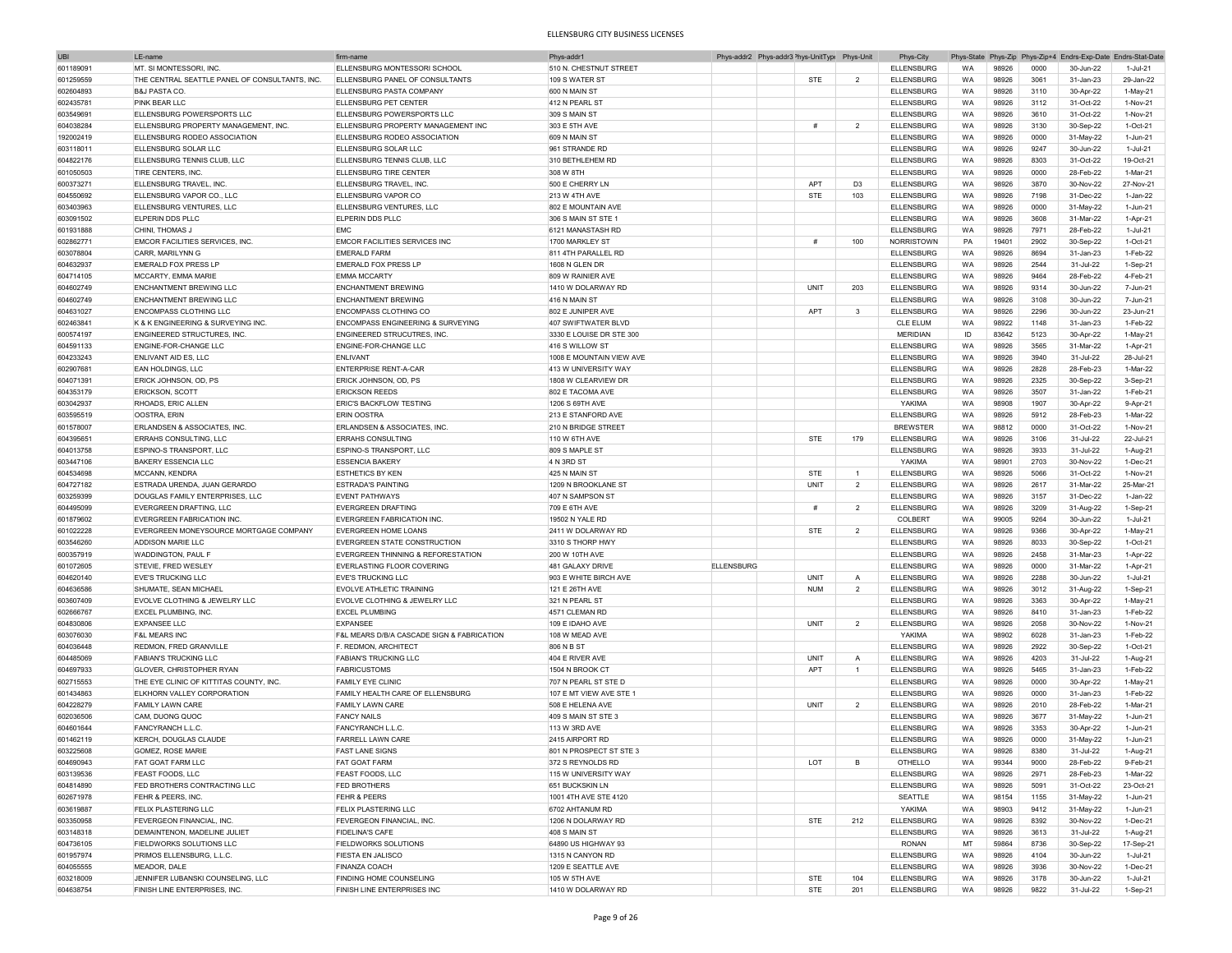| UBI       | LE-nam                                                                                             | firm-nam                                                                                                              | Phys-addr                       | Phys-addr2 Phys-addr3 <sup>&gt;</sup> hys-UnitType |             | Phys-Uni       | Phys-City            | Phys-State |       | Phys-Zip Phys-Zip+4 |           | Endrs-Exp-Date Endrs-Stat-Date |
|-----------|----------------------------------------------------------------------------------------------------|-----------------------------------------------------------------------------------------------------------------------|---------------------------------|----------------------------------------------------|-------------|----------------|----------------------|------------|-------|---------------------|-----------|--------------------------------|
| 600160259 | <b>FIRE CONTROL SPRINKLER SYSTEMS COMPANY</b>                                                      | FIRE CONTROL SPRINKLER SYSTEMS COMPANY INC.                                                                           | 2830 N HOGAN ST                 |                                                    |             |                | SPOKANE              | WA         | 99207 | 4823                | 31-Mar-22 | 1-Apr-21                       |
| 604326357 | FIRST AND LAST CHANCE TAVERN LLC                                                                   | FIRST AND LAST TAVERN                                                                                                 | 1200 F 10TH                     |                                                    |             |                | <b>ELLENSBURG</b>    | WA         | 98926 | 2678                | 31-Oct-22 | 1-Nov-21                       |
| 603364883 | JACK, JAMES BRUCE                                                                                  | <b>FIRST ATTEMPT</b>                                                                                                  | 15802 SE 10TH ST                |                                                    |             |                | <b>BELLEVUE</b>      | WA         | 98008 | 5003                | 31-Jan-23 | 21-Jan-22                      |
|           |                                                                                                    |                                                                                                                       |                                 |                                                    |             |                |                      |            |       |                     |           |                                |
| 600566920 | FIRST CHOICE HEALTH NETWORK. INC.                                                                  | FIRST CHOICE HEALTH NETWORK, INC.                                                                                     | 600 UNIVERSITY ST               |                                                    | <b>STE</b>  | 1400           | SEATTLE              | WA         | 98101 | 3129                | 30-Sep-22 | $1-Ort-21$                     |
| 604742210 | FIRST IMPRESSIONS CLEANING AND MOBILE DETAILING LL FIRST IMPRESSIONS CLEANING AND MOBILE DETAILING |                                                                                                                       | 1203 E WASHINGTON AVE           |                                                    |             |                | <b>ELLENSBURG</b>    | WA         | 98926 | 3560                | 30-Apr-22 | 9-Apr-21                       |
| 603590781 | HEINZ, TRAVIS EDWARD                                                                               | <b>FIRST STEP FITNESS</b>                                                                                             | <b>202 N PINE ST</b>            |                                                    |             |                | <b>ELLENSBURG</b>    | WA         | 98926 | 3333                | 28-Feb-22 | 1-Mar-21                       |
| 192002661 | FITTERER'S, INC.                                                                                   | <b>FITTERER'S FURNITURE</b>                                                                                           | 114 W 4TH AVE                   |                                                    |             |                | <b>ELLENSBURG</b>    | WA         | 98926 | 0000                | 31-Oct-22 | 1-Nov-21                       |
| 604814986 | <b>FIVE STAR RIGGING LLC</b>                                                                       | <b>FIVE STAR RIGGING LLC</b>                                                                                          | 704 N NANUM ST                  |                                                    | <b>APT</b>  | 1/2            | <b>ELLENSBURG</b>    | WA         | 98926 | 2851                | 30-Nov-22 | 3-Nov-21                       |
| 602717345 | <b>FLEENOR, BRAD DARRIN</b>                                                                        | FLEENORS CUSTOM LAWN CARE                                                                                             | 2000 N PARKLANE AVE             |                                                    |             |                | <b>ELLENSBURG</b>    | WA         | 98926 | 2035                | 30-Apr-22 | $1-May-21$                     |
|           |                                                                                                    |                                                                                                                       |                                 |                                                    |             |                |                      |            |       |                     |           |                                |
| 602716962 | LAMBSON-NIRK, JILL MARIE                                                                           | FLEURISH- CHILDREN'S PHOTOGRAPHY STUDIO                                                                               | 705 N PINE ST                   |                                                    |             |                | <b>ELLENSBURG</b>    | WA         | 98926 | 2939                | 28-Feb-22 | 16-Feb-21                      |
| 604844819 | <b>FLINT SERVICES LLC</b>                                                                          | <b>FLINT SERVICES LLC</b>                                                                                             | 764 S CLEARWATER LOOP           |                                                    |             |                | POST FALLS           | ID         | 83854 | 4955                | 31-Dec-22 | 10-Dec-21                      |
| 604451784 | FEENEY, KEVIN M                                                                                    | <b>FLY AGARIC PRESS</b>                                                                                               | 1007 E OLIVE LN                 |                                                    | <b>BLDG</b> | 1007           | <b>ELLENSBURG</b>    | WA         | 98926 | 5461                | 31-May-22 | 1-Jun-21                       |
| 604139550 | ALVA CRUZ, ALFONSO                                                                                 | <b>FONZY'S PAINTING</b>                                                                                               | 1706 E SEATTLE AVE              |                                                    |             |                | <b>ELLENSBURG</b>    | WA         | 98926 | 9249                | 30-Nov-22 | 9-Nov-21                       |
| 604192140 | HARRIS, STACY                                                                                      | FOR YOUR IMAGE                                                                                                        | 221 WHEELER RD                  |                                                    |             |                | <b>ELLENSBURG</b>    | <b>WA</b>  | 98926 | 8009                | 31-Dec-22 | 1-Jan-22                       |
| 604188969 | ROBLES, MARTHA G                                                                                   | FOREVER BEAUTY SALON                                                                                                  | 208 W 9TH AVE                   |                                                    | <b>STE</b>  | $\mathbf{1}$   | <b>ELLENSBURG</b>    | WA         | 98926 | 2480                | 30-Nov-22 | 1-Dec-21                       |
|           |                                                                                                    |                                                                                                                       |                                 |                                                    |             |                |                      |            |       |                     |           |                                |
| 602312944 | FOSSEEN'S HOME & HEARTH, INC                                                                       | FOSSEEN'S HOME & HEARTH, INC                                                                                          | 101 W YAKIMA AVE                |                                                    |             |                | YAKIMA               | WA         | 98902 | 0000                | 31-Jul-22 | 1-Aug-21                       |
| 950052968 | <b>GUNN, STEVE</b>                                                                                 | <b>FOUNDRY HARDWARE</b>                                                                                               | 1000 N PROSPECT ST              |                                                    | UNIT        | $\overline{1}$ | <b>ELLENSBURG</b>    | <b>WA</b>  | 98926 | 8366                | 30-Apr-23 | 1-May-22                       |
| 604802469 | FRAMEWORKS CONSTRUCTION SERVICES LLC                                                               | <b>FRAMEWORKS</b>                                                                                                     | 2212 N CLEARVIEW DR             |                                                    |             |                | <b>ELLENSBURG</b>    | <b>WA</b>  | 98926 | 2323                | 30-Sep-22 | 15-Sep-21                      |
| 604686214 | <b>FRANZ FAMILY LLC</b>                                                                            | <b>FRANZ CONSULTING</b>                                                                                               | 1005 E CAPITOL AVE              |                                                    |             |                | <b>ELLENSBURG</b>    | <b>WA</b>  | 98926 | 3537                | 31-Jan-23 | 1-Jan-22                       |
| 602342738 | FRED MEYER STORES, INC                                                                             | FRED MEYER #652                                                                                                       | 201 S WATER ST                  |                                                    |             |                | <b>ELLENSBURG</b>    | WA         | 98926 | 3675                | 31-Dec-22 | 1-Jan-22                       |
|           | <b>FRED MEYER STORES. INC</b>                                                                      | FRED MEYER #652 FUEL CENTER                                                                                           | 503 WATER ST                    |                                                    |             |                |                      |            |       | 0000                |           | 1-Jan-22                       |
| 602342738 |                                                                                                    |                                                                                                                       |                                 |                                                    |             |                | <b>ELLENSBURG</b>    | WA         | 98926 |                     | 31-Dec-22 |                                |
| 601730900 |                                                                                                    | FRIENDS OF THE KITTITAS COUNTY FAIR GROUNDS FOUND FRIENDS OF THE KITTITAS COUNTY FAIR GROUNDS FOUNDAT 512 N POPLAR ST |                                 |                                                    |             |                | <b>ELLENSBURG</b>    | WA         | 98926 | 3230                | 31-Aug-22 | 1-Sep-21                       |
| 603440991 | THE NEW FRONTIER. INC                                                                              | <b>FRONTIER TAVERN</b>                                                                                                | 111 W 4TH ST                    |                                                    |             |                | <b>ELLENSBURG</b>    | WA         | 98926 | 3127                | 31-Oct-22 | 1-Nov-21                       |
| 602710329 | <b>FRYE PAINTING, INC.</b>                                                                         | <b>FRYE PAINTING INC</b>                                                                                              | 510 N WENAS ST                  |                                                    |             |                | <b>ELLENSBURG</b>    | WA         | 98926 | 2858                | 31-Mar-22 | 1-Apr-21                       |
| 601840582 | FULCRUM ENVIRONMENTAL CONSULTING, INC.                                                             | FULCRUM ENVIRONMENTAL CONSULTING, INC                                                                                 | 406 N 2ND ST                    |                                                    |             |                | YAKIMA               | WA         | 98901 | 2337                | 31-Dec-22 | 1-Jan-22                       |
| 603190325 | <b>G&amp;G PARKER, LLC</b>                                                                         | G & G PARKER LLC                                                                                                      | 1621 VANTAGE HWY                |                                                    |             |                | <b>ELLENSBURG</b>    | WA         | 98926 | 9001                | 30-Apr-22 | $1-May-21$                     |
| 604113429 | G & M LANDSCAPING AND TREE SERVICE                                                                 | G & M LANDSCAPING AND TREE SERVICE                                                                                    | 2618 JUDGE RONALD RD            |                                                    |             |                | <b>ELLENSBURG</b>    | WA         | 98926 | 9393                | 31-Mar-22 | 3-Mar-21                       |
|           |                                                                                                    |                                                                                                                       |                                 |                                                    |             |                |                      |            |       |                     |           |                                |
| 604277135 | <b>GABLES CONSTRUCTION, LLC</b>                                                                    | <b>GABLES CONSTRUCTION</b>                                                                                            | 5800 THRALL RD                  |                                                    |             |                | <b>ELLENSBURG</b>    | WA         | 98926 | 9774                | 30-Apr-22 | 1-May-21                       |
| 601487881 | BLAKENEY, SUZANNE MARIE                                                                            | <b>GAIA CENTER</b>                                                                                                    | 109 E 3RD AVE                   |                                                    | <b>STE</b>  | $\overline{4}$ | <b>ELLENSBURG</b>    | WA         | 98926 | 3357                | 30-Sep-22 | $1-Oct-21$                     |
| 601572441 | <b>BUILDER SERVICES GROUP, INC.</b>                                                                | <b>GALE CONTRACTOR SERVICES</b>                                                                                       | 400 S WORTHEN ST                |                                                    |             |                | WENATCHEE            | WA         | 98801 | 3086                | 30-Sep-19 | 1-Oct-18                       |
| 604710898 | GARAGE STUDIO FITNESS LLC                                                                          | <b>GARAGE STUDIO FITNESS</b>                                                                                          | <b>413 N PINF ST</b>            |                                                    |             |                | <b>ELLENSBURG</b>    | WA         | 98926 | 3117                | 31-Jan-23 | 6-Jan-22                       |
| 602809160 | <b>GARCO CONSTRUCTION. INC</b>                                                                     | GARCO CONSTRUCTION, INC                                                                                               | 4114 E BROADWAY AVE             |                                                    |             |                | SPOKANE              | WA         | 99202 | 4531                | 31-Mar-22 | 1-Mar-21                       |
| 602611617 | LAWRENCE CELLARS, LLC                                                                              | <b>GARD VINTNERS</b>                                                                                                  | 311 N PEARL ST                  |                                                    |             |                | <b>ELLENSBURG</b>    | WA         | 98926 | 3363                |           | 1-Jun-21                       |
|           |                                                                                                    |                                                                                                                       |                                 |                                                    |             |                |                      |            |       |                     | 31-May-22 |                                |
| 603132510 | HENDRICKSON, BONITA ALINE                                                                          | <b>GARNISH</b>                                                                                                        | 2404 N MCINTOSH ST              |                                                    |             |                | <b>ELLENSBURG</b>    | WA         | 98926 | 3556                | 30-Nov-22 | 1-Dec-21                       |
| 603501169 | GARY'S PLUMBING OF YAKIMA INC.                                                                     | GARY'S PLUMBING OF YAKIMA INC.                                                                                        | 405 S 51ST AVE                  |                                                    |             |                | YAKIMA               | WA         | 98908 | 3420                | 30-Apr-22 | $1-May-21$                     |
| 604027459 | <b>GB BUILDERS 3 LLC</b>                                                                           | GB BUILDERS 311 C                                                                                                     | 1908 GREENWAY                   |                                                    |             |                | YAKIMA               | WA         | 98902 | 5225                | 31-Aug-22 | $1-Sep-21$                     |
| 602028116 | GENERAL DYNAMICS INFORMATION TECHNOLOGY, INC.                                                      | GENERAL DYNAMICS INFORMATION TECHNOLOGY, INC.                                                                         | 19240 DES MOINES MEMORIAL DRIVE |                                                    |             |                | <b>SEATAC</b>        | WA         | 98148 | 0000                | 31-Jan-23 | 1-Feb-22                       |
| 601771109 | GEORGE M. JOSTEN INCORPORTED                                                                       | <b>GEORGE M. JOSTEN INCORPORTED</b>                                                                                   | 805 3RD ST NE                   |                                                    |             |                | PUYALLUP             | WA         | 98372 | 2909                | 30-Jun-22 | 16-Jun-21                      |
|           |                                                                                                    |                                                                                                                       |                                 |                                                    |             |                |                      |            |       |                     |           |                                |
| 604613401 | <b>BLACKMORE, GERALDINE</b>                                                                        | <b>GERALDINE BLACKMORE</b>                                                                                            | 601 E REMINGTON DR              |                                                    |             |                | <b>ELLENSBURG</b>    | <b>WA</b>  | 98926 | 6878                | 30-Apr-22 | 1-May-21                       |
| 604692562 | <b>GETDIPPIN LLC</b>                                                                               | <b>GETDIPPIN LLC</b>                                                                                                  | 2102 N WALNUT ST                |                                                    | APT         | 22             | <b>ELLENSBURG</b>    | WA         | 98926 | 6655                | 31-Jan-22 | 12-Jan-21                      |
| 602833184 | GETSTORGANIZED, LTD.                                                                               | GETSTORGANIZED, LTD.                                                                                                  | 703 N WENAS ST                  |                                                    |             |                | <b>ELLENSBURG</b>    | WA         | 98926 | 2861                | 31-May-22 | 1-Jun-21                       |
| 604288243 | <b>GG'S SALON INC</b>                                                                              | <b>GGS SALON</b>                                                                                                      | 311 N MAIN ST                   |                                                    |             |                | <b>ELLENSBURG</b>    | <b>WA</b>  | 98926 | 3311                | 30-Jun-22 | 1-Jul-21                       |
| 604796455 | <b>GIGABEAM INTERNET, LLC</b>                                                                      | GIGABEAM INTERNET, LLC                                                                                                | 319 W YAKIMA AVE                |                                                    |             |                | YAKIMA               | <b>WA</b>  | 98902 | 3407                | 31-Aug-22 | 31-Aug-21                      |
| 602974545 | GILBERT PATTERSON CONCRETE, INC.                                                                   | GILBERT PATTERSON CONCRETE, INC                                                                                       | 470 COLLINS LN                  |                                                    |             |                | <b>WAPATO</b>        | WA         | 98951 | 8733                | 30-Jun-22 | 21-Jun-21                      |
|           |                                                                                                    | <b>GIRL NAME WYATT</b>                                                                                                |                                 |                                                    |             |                |                      |            |       |                     |           |                                |
| 604765023 | <b>B J HOLDINGS GROUP INC.</b>                                                                     |                                                                                                                       | 1813 N GREEN PARKS DR           |                                                    |             |                | <b>ELLENSBURG</b>    | WA         | 98926 | 2070                | 30-Jun-22 | 7-Jun-21                       |
| 602159342 | ANDERSON, LISA R                                                                                   | <b>GLASS CREEK DESIGN</b>                                                                                             | 1907 DRY CREEK RD               |                                                    |             |                | <b>ELLENSBURG</b>    | WA         | 98926 | 9455                | 30-Nov-22 | 1-Dec-21                       |
| 604483058 | GILBERT, ALEXANDRA LYN                                                                             | <b>GLAZYU TRADING</b>                                                                                                 | 401 E HELENA AVE                |                                                    |             |                | ELLENSBURG           | WA         | 98926 | 2007                | 31-Aug-22 | 1-Sep-21                       |
| 604789373 | <b>GLOW LASH STUDIO LLC</b>                                                                        | <b>GLOW LASH STUDIO</b>                                                                                               | 413 N MAIN ST                   |                                                    | <b>STE</b>  | $\mathsf{C}$   | <b>ELLENSBURG</b>    | WA         | 98926 | 3183                | 30-Sep-22 | 8-Sep-21                       |
| 602483947 | GOFF INSURANCE AGENCY LLC                                                                          | GOFF INSURANCE AGENCY LLC                                                                                             | 7240 HIGHWAY 97                 |                                                    |             |                | <b>ELLENSBURG</b>    | WA         | 98926 | 0000                | 31-Mar-22 | 8-Mar-21                       |
|           |                                                                                                    | <b>GOGO BOX</b>                                                                                                       | 302 E IDAHO AVE                 |                                                    |             |                |                      |            |       | 2061                |           |                                |
| 604806207 | SUBILLAGA CANDO PARTNERSHIP                                                                        |                                                                                                                       |                                 |                                                    |             |                | <b>ELLENSBURG</b>    | WA         | 98926 |                     | 31-Aug-22 | 31-Aug-21                      |
| 604731334 | <b>GOLD DETAILS LLC</b>                                                                            | <b>GOLD DETAILS LLC</b>                                                                                               | 9519 184TH AVE SW               |                                                    |             |                | <b>ROCHESTER</b>     | WA         | 98579 | 8782                | 30-Apr-22 | 5-Apr-21                       |
| 603232846 | GOLDEN JASON D                                                                                     | <b>GOLDEN</b>                                                                                                         | 1306 N CORA ST                  |                                                    |             |                | ELLENSBURG           | WA         | 98926 | 9462                | 31-Aug-22 | 1-Sep-21                       |
| 603336877 | GOLDEN CONTRACTOR SERVICES LLC                                                                     | GOLDEN CONTRACTOR SERVICES LLC                                                                                        | 396 GRAIN TERMINAL RD           |                                                    |             |                | <b>BURBANK</b>       | WA         | 99323 | 9729                | 30-Sep-22 | $1-Oct-21$                     |
| 602377261 | <b>GONZALEZ, JUAN</b>                                                                              | <b>GONZALEZ MASONRY</b>                                                                                               | 4470 VANTAGE HWY                |                                                    |             |                | <b>ELLENSBURG</b>    | WA         | 98926 | 9013                | 31-Mar-22 | 1-Apr-21                       |
| 602993217 | PATRICK, AUDREY MICHELLE                                                                           | <b>GOODNESS GRACIOUS SALON</b>                                                                                        | 4631 TJOSSEM RD                 |                                                    |             |                | <b>ELLENSBURG</b>    | WA         | 98926 | 8433                | 28-Feb-22 | 1-Mar-21                       |
| 603462735 | GOOGLE NORTH AMERICA INC.                                                                          | GOOGLE NORTH AMERICA INC.                                                                                             | 1600 AMPHITHEATRE PKWY          |                                                    |             |                | <b>MOUNTAIN VIEW</b> | CA         | 94043 | 1351                | 31-Dec-22 | 1-Jan-22                       |
| 604584981 | GOPLAY LOGISTICS LLC                                                                               | <b>GOPLAY LOGISTICS LLC</b>                                                                                           | 203 E COUNTRY SIDE AVE          |                                                    |             |                | <b>ELLENSBURG</b>    | WA         | 98926 | 7775                | 31-Mar-22 | 1-Apr-21                       |
|           |                                                                                                    |                                                                                                                       |                                 |                                                    |             |                |                      |            |       |                     |           |                                |
| 604716876 | TOWNLEY, WESLEY EDWARD                                                                             | <b>GORILLAMIN SOLUTIONS</b>                                                                                           | 1609 E SPARROW KNOLL AVE        |                                                    |             |                | <b>ELLENSBURG</b>    | WA         | 98926 | 5072                | 28-Feb-22 | 25-Feb-21                      |
| 604391780 | <b>GRANITE CIVIL SERVICES, LLC</b>                                                                 | <b>GRANITE CIVIL SERVICES, LLC</b>                                                                                    | 1015 E 2ND ST                   |                                                    | <b>STE</b>  | $2 - 187$      | <b>CLE ELUM</b>      | WA         | 98922 | 1324                | 31-Mar-22 | 1-Apr-21                       |
| 409023062 | <b>GRANITE CONSTRUCTION COMPANY</b>                                                                | GRANITE CONSTRUCTION COMPANY                                                                                          | 1073 SR 97                      |                                                    |             |                | ELLENSBURG           | <b>WA</b>  | 98926 | <b>OOOO</b>         | 30-Nov-21 | 1-Dec-20                       |
| 602349207 | <b>GRANT MECHANICAL, INC</b>                                                                       | <b>GRANT MECHANICAL INC</b>                                                                                           | 719 E 1ST ST                    |                                                    |             |                | <b>CLE ELUM</b>      | WA         | 98922 | 1252                | 31-Oct-22 | 14-Oct-21                      |
| 604597093 | THOMPSON, GRANT ROGER                                                                              | <b>GRANT R THOMPSON</b>                                                                                               | 704 N WATER ST                  |                                                    | APT         | $\overline{7}$ | <b>ELLENSBURG</b>    | WA         | 98926 | 2877                | 30-Apr-22 | 1-May-21                       |
|           |                                                                                                    |                                                                                                                       | 11 N 77TH AVE                   |                                                    |             |                |                      |            |       |                     |           |                                |
| 604587885 | <b>GRASSROOTS IRRIGATION, LLC</b>                                                                  | <b>GRASSROOTS IRRIGATION, LLC</b>                                                                                     |                                 |                                                    |             |                | YAKIMA               | WA         | 98908 | 1509                | 31-Mar-22 | 1-Apr-21                       |
| 604081825 | <b>GRAVEL DOCTOR WA LLC</b>                                                                        | GRAVEL DOCTOR WA LLC                                                                                                  | 421 BILTMORE DR                 |                                                    |             |                | <b>ELLENSBURG</b>    | WA         | 98926 | 5251                | 31-Jan-22 | 1-Feb-21                       |
| 601969395 | <b>GRAYBEAL SIGNS INC.</b>                                                                         | <b>GRAYBEAL SIGNS INC.</b>                                                                                            | 1909 N WENATCHEE AVE            |                                                    |             |                | WENATCHEE            | WA         | 98801 | 1053                | 31-Jul-22 | 1-Aug-21                       |
| 604678743 | <b>GREAT DAY IMPROVEMENTS, LLC</b>                                                                 | GREAT DAY IMPROVEMENTS LLC                                                                                            | 5224 WILSON AVE S               |                                                    | <b>STE</b>  | 102            | SEATTLE              | WA         | 98118 | 2587                | 30-Nov-22 | $1-Jan-22$                     |
| 602049236 | <b>GREAT FLOORS LLC</b>                                                                            | <b>GREAT FLOORS LLC</b>                                                                                               | 505 E FRONT AVE                 |                                                    |             |                | COEUR D ALENE        | ID         | 83814 | 2755                | 30-Jun-22 | 1-May-21                       |
| 601984317 | <b>GREAT SUN CORPORATION</b>                                                                       | <b>GREAT SUN</b>                                                                                                      | 5930 1ST AVE S                  |                                                    |             |                | SEATTLE              | WA         | 98108 | 3248                | 31-Oct-22 | 12-Oct-21                      |
|           |                                                                                                    |                                                                                                                       |                                 |                                                    |             |                |                      |            |       |                     |           |                                |
| 601757982 | GREBB, JOHNSON, REED & WACHSMITH LLP                                                               | GREBB, JOHNSON, REED & WACHSMITH LLP                                                                                  | 209 E 5TH AVE                   |                                                    |             |                | <b>ELLENSBURG</b>    | WA         | 98926 | 3129                | 31-Dec-22 | 1-Jan-22                       |
| 604499094 | <b>GREEN PEAK INVESTMENTS, LLC</b>                                                                 | <b>GREEN PEAK INVESTMENTS, LLC</b>                                                                                    | 2215 N COBBLEFIELD ST           |                                                    |             |                | ELLENSBURG           | WA         | 98926 | 4218                | 31-Oct-21 | 2-Oct-20                       |
| 603065583 | <b>GRISSOM, MICHAEL ALLEN</b>                                                                      | <b>GRISSOM'S SHRINK WRAPPING</b>                                                                                      | 30 SEQUOIA LN                   |                                                    |             |                | <b>ELLENSBURG</b>    | WA         | 98926 | 6865                | 30-Nov-22 | 1-Dec-21                       |
| 601078650 | SEARS, JOSEPH GEORGE                                                                               | <b>GRIZZLY SAFE COMPANY</b>                                                                                           | 1107 W UNIVERSITY WAY           |                                                    |             |                | <b>ELLENSBURG</b>    | WA         | 98926 | 2328                | 30-Apr-22 | 1-May-21                       |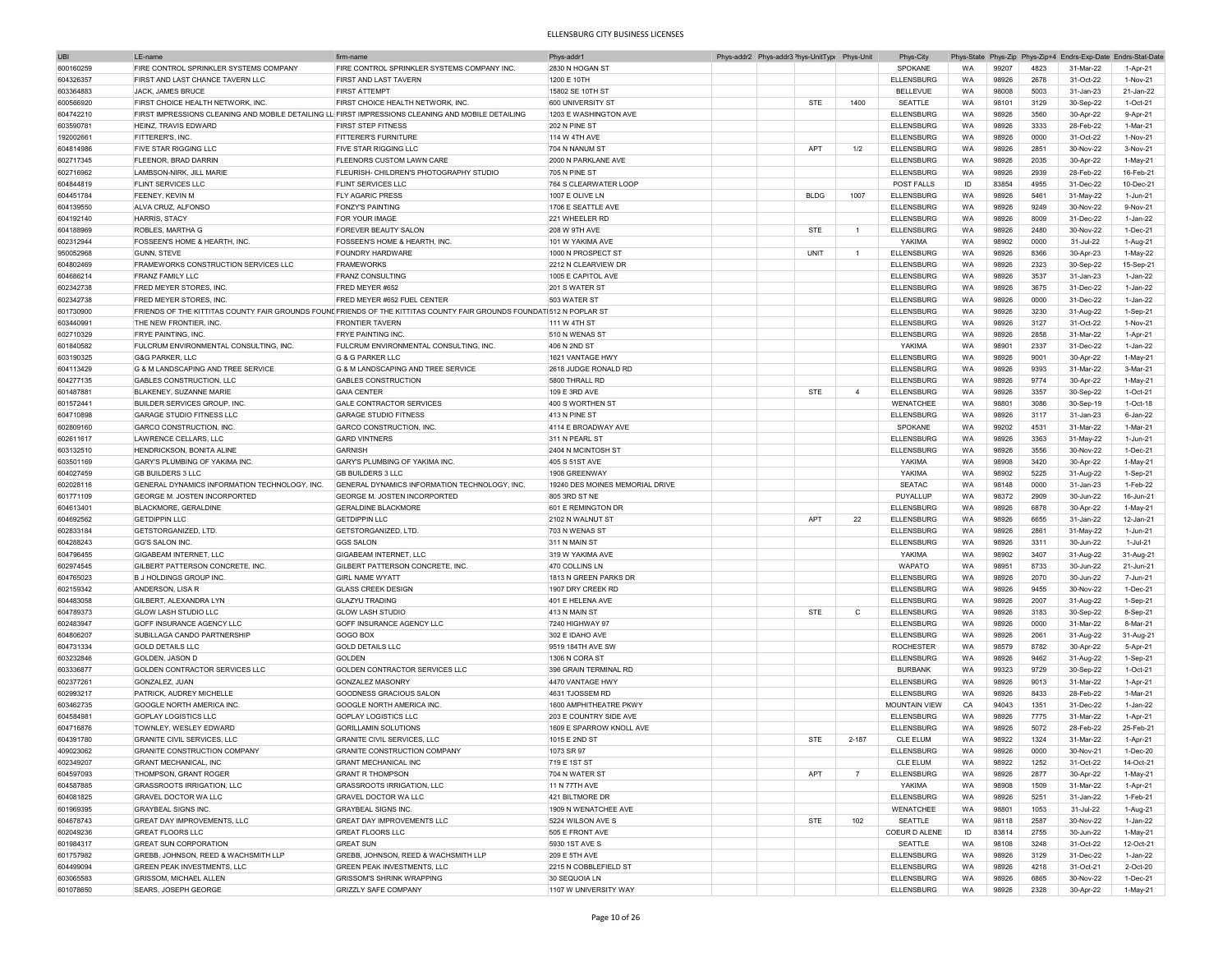| <b>UBI</b> | I F-name                                   | firm-name                            | Phys-addr1                 |  | Phys-addr2 Phys-addr3 <sup>&gt;</sup> hys-UnitType Phys-Unit |                | Phys-City         |           |       |      | Phys-State Phys-Zip Phys-Zip+4 Endrs-Exp-Date Endrs-Stat-Date |            |
|------------|--------------------------------------------|--------------------------------------|----------------------------|--|--------------------------------------------------------------|----------------|-------------------|-----------|-------|------|---------------------------------------------------------------|------------|
| 602790246  | GROUND UP ROAD CONSTRUCTION, INC           | GROUND UP ROAD CONSTRUCTION INC      | 1107 140TH AVENUE CT E     |  |                                                              |                | <b>SUMNER</b>     | WA        | 98390 | 9653 | 31-Mar-22                                                     | 9-Mar-21   |
| 604691476  | <b>GW SUPPLY LLC</b>                       | <b>GROVE WINDOW SUPPLY LLC</b>       | 28408 NE CARNATION FARM RD |  |                                                              |                | CARNATION         | WA        | 98014 | 8884 | 31-May-22                                                     | 17-May-21  |
| 604758246  | GTL LOGISTICS CO. LLC                      | <b>GTL</b>                           | 304 S RAILROAD AVE         |  |                                                              |                | <b>ELLENSBURG</b> | WA        | 98926 | 9699 | 31-Aug-22                                                     | 10-Aug-21  |
|            |                                            |                                      |                            |  |                                                              |                |                   |           |       |      |                                                               |            |
| 604482628  | MOORE, MICHELE                             | <b>GUARDIAN COMMUNITY LAW</b>        | 1206 N DOLARWAY RD         |  | <b>STE</b>                                                   | 210B           | ELLENSBURG        | WA        | 98926 | 8392 | 31-Jul-22                                                     | 1-Aug-21   |
| 600189667  | GUARDIAN SECURITY SYSTEMS, INC             | GUARDIAN SECURITY SYSTEMS, INC       | 1743 1ST AVE S             |  |                                                              |                | SEATTLE           | WA        | 98134 | 1403 | 31-Mar-22                                                     | 1-Apr-21   |
| 602883384  | MERRITT, KARYN LEA                         | H & H CREATIONS                      | 1360 AIRPORT RD            |  |                                                              |                | <b>CLE ELUM</b>   | WA        | 98922 | 9213 | 31-May-22                                                     | 24-May-21  |
| 602018423  | HRB TAX GROUP, INC                         | H & R BLOCK                          | 2309 W DOLARWAY RD         |  |                                                              |                | <b>ELLENSBURG</b> | WA        | 98926 | 8059 | 31-May-22                                                     | 1-Jun-21   |
| 600640884  | JOKELA, HOWARD WILLIAM                     | H JOKELA PHOTOGRAPHY                 | 2101 N ALDER ST APT 16     |  |                                                              |                | <b>ELLENSBURG</b> | WA        | 98926 | 2271 | 31-Oct-22                                                     | 1-Nov-21   |
| 604652355  | VAZQUEZ ALVAREZ, HECTOR                    | H VAZQUEZ CONSTRUCTION               | 2403 ENGLEWOOD AVE         |  |                                                              |                | YAKIMA            | WA        | 98902 | 1650 | 31-Aug-22                                                     | 1-Sep-21   |
| 603466005  | JOHNSON, HEATHER MAIRE                     | <b>H&amp;M STYLES</b>                | <b>213 W 4TH AVE</b>       |  | <b>STE</b>                                                   | 102            | <b>ELLENSBURG</b> | WA        | 98926 | 7198 | 31-Jan-22                                                     | 1-Feb-21   |
| 604190501  | MIRRO, MADELINE CLAIRE                     | HAIR & LASHES BY MADELINE            | 108 N MAIN ST              |  | <b>STE</b>                                                   | 3              | <b>ELLENSBURG</b> | WA        | 98926 | 3371 | 30-Nov-22                                                     | 1-Dec-21   |
| 602138294  | <b>GERMAN, ALISA MARIE</b>                 | <b>HAIR BY ALISA</b>                 | 425 N PEARL ST             |  |                                                              |                | <b>ELLENSBURG</b> | <b>WA</b> | 98926 | 3111 | 31-Jul-22                                                     | 1-Aug-21   |
| 604437469  | GORDON, ALISHA                             | HAIR BY ALISHA                       | 701 N WATER ST             |  |                                                              |                | <b>ELLENSBURG</b> | WA        | 98926 | 2855 | 31-May-22                                                     | 1-Jun-21   |
|            | DEMSKY, AMIE DANEL                         | HAIR BY AMIE                         | 311 NORTH MAIN ST          |  |                                                              |                |                   | WA        | 98926 | 0000 | 31-Mar-22                                                     | 1-Apr-21   |
| 602276672  |                                            |                                      |                            |  |                                                              |                | <b>ELLENSBURG</b> |           |       |      |                                                               |            |
| 603381383  | <b>DOHRMAN, AMY LORIN</b>                  | HAIR BY AMY D                        | 311 N MAIN ST              |  |                                                              |                | <b>ELLENSBURG</b> | WA        | 98926 | 3311 | 31-Mar-22                                                     | 1-Apr-21   |
| 602675315  | BATES, BRIEANNA KATHRYN                    | <b>HAIR BY BRIE</b>                  | 425 N MAIN ST              |  | <b>STE</b>                                                   | $\overline{1}$ | <b>ELLENSBURG</b> | WA        | 98926 | 5066 | 31-Dec-21                                                     | 1-Nov-20   |
| 603589660  | <b>ERICKSON, CAREY ANN</b>                 | HAIR BY CAREY                        | 213 W 4TH AVE              |  | <b>STE</b>                                                   | 102            | <b>ELLENSBURG</b> | WA        | 98926 | 7198 | 28-Feb-22                                                     | 1-Mar-21   |
| 601905085  | HIGGINBOTHAM-BARR, CRYSTAL L               | HAIR BY CRYSTAL                      | 108 N MAIN ST              |  | <b>STE</b>                                                   | 3              | <b>ELLENSBURG</b> | WA        | 98926 | 3371 | 31-Oct-22                                                     | 1-Nov-21   |
| 600605714  | DOOLIN, KIM J                              | <b>HAIR BY KIM</b>                   | 307 W 1ST AVE              |  | <b>STE</b>                                                   | $\mathcal{P}$  | <b>ELLENSBURG</b> | WA        | 98926 | 3071 | 31-Jul-22                                                     | 1-Aug-21   |
| 603487407  | <b>BURY, LAKYN</b>                         | HAIR BY LAKYN                        | 223 E 4TH AVE              |  | OFC                                                          |                | <b>ELLENSBURG</b> | WA        | 98926 | 3125 | 31-Mar-22                                                     | 1-Apr-21   |
| 602652660  | <b>WULF, DANNICA ELISE</b>                 | HAIR BY NEEKA                        | 808 E UNIVERSITY WAY       |  |                                                              |                | <b>ELLENSBURG</b> | WA        | 98926 | 2994 | 31-Dec-21                                                     | $1-Jan-21$ |
| 601350657  | ARANGO, ROBYN HULL                         | HAIR BY ROBYN THE STUDIO             | 1004 S GREGORY PL          |  |                                                              |                | <b>ELLENSBURG</b> | WA        | 98926 | 9634 | 30-Nov-22                                                     | 1-Dec-21   |
| 602417186  | KLOCKE, SARAH LOUISE                       | <b>HAIR BY SARAH</b>                 | 105 1/2 W 5TH AVE          |  |                                                              |                | <b>ELLENSBURG</b> | WA        | 98926 | 6308 | 31-Aug-22                                                     | 1-Sep-21   |
| 604493150  | CHRISTENSEN, TANNER MARIE                  | <b>HAIR BY TANNER</b>                | 425 N PEARL ST             |  |                                                              |                | <b>ELLENSBURG</b> | WA        | 98926 | 3111 |                                                               | 1-Sep-21   |
|            |                                            |                                      |                            |  |                                                              |                |                   |           |       |      | 31-Aug-22                                                     |            |
| 602556931  | HUSS, ZALYNA M                             | HAIR BY ZALYNA                       | 1511 E SEATTLE AVE         |  |                                                              |                | <b>ELLENSBURG</b> | WA        | 98926 | 9448 | 30-Nov-22                                                     | 1-Dec-21   |
| 604235665  | MARTIN, DENISE MARIE                       | HAIR FORCE ONE                       | 1505 E HOBERT AVE          |  |                                                              |                | <b>ELLENSBURG</b> | WA        | 98926 | 9204 | 31-Dec-21                                                     | 6-Dec-20   |
| 604459161  | WADDELL, DELAINEY JAE                      | <b>HAIRBYDELAINEY</b>                | 425 N MAIN ST              |  | <b>STE</b>                                                   |                | ELLENSBURG        | WA        | 98926 | 5066 | 30-Jun-22                                                     | 1-Jul-21   |
| 602563246  | HALEY & ALDRICH, INC                       | HALEY & ALDRICH, INC                 | 3131 ELLIOTT AVE           |  | <b>STE</b>                                                   | 600            | SEATTLE           | WA        | 98121 | 1047 | 31-Jan-23                                                     | 24-Jan-22  |
| 603343367  | LOPEZ, MARTIN B                            | <b>HAMMER TIME</b>                   | 3001 1ST ST                |  |                                                              |                | <b>UNION GAP</b>  | <b>WA</b> | 98903 | 1708 | 30-Apr-22                                                     | 30-Apr-21  |
| 602113679  | HAMMOND, LOU D                             | HAMMOND & SON                        | 11750 WILSON CR RD         |  |                                                              |                | <b>ELLENSBURG</b> | WA        | 98926 | 0000 | 30-Apr-22                                                     | 1-May-21   |
| 604478662  | Y4 LLC                                     | HAMPTON INN ELLENSBURG               | 2705 TRIPLE L LOOP         |  |                                                              |                | <b>ELLENSBURG</b> | WA        | 98926 | 6594 | 30-Jun-22                                                     | 1-Jul-21   |
| 604761848  | <b>HEGER, MAT THOMAS</b>                   | HANDYMAT HOME REPAIR                 | 911 E TACOMA AVE           |  |                                                              |                | <b>ELLENSBURG</b> | WA        | 98926 | 3508 | 31-May-22                                                     | 28-May-21  |
| 602882994  | HANNA MARCHEL, LLC                         | HANNA MARCHEL SALON                  | 500 N RUBY ST              |  |                                                              |                | <b>ELLENSBURG</b> | <b>WA</b> | 98926 | 3154 | 31-Dec-21                                                     | 1-Jan-21   |
| 604807392  | <b>DWORAK ENTERPRISES, LLC</b>             | HANNAMARCHEL                         | 500 N RUBY ST              |  |                                                              |                | <b>ELLENSBURG</b> | WA        | 98926 | 3154 | 30-Sep-22                                                     | 30-Sep-21  |
|            | BACHMAN-RHODES, SARA MARGUERITE            | <b>HAPPY 2 MOVE</b>                  | 2060 VANTAGE HWY STE 34    |  |                                                              |                |                   |           |       | 9531 |                                                               | 1-Feb-21   |
| 603576279  |                                            |                                      |                            |  |                                                              |                | <b>ELLENSBURG</b> | WA        | 98926 |      | 31-Jan-22                                                     |            |
| 604219153  | HAPPY FEET ACADEMY LLC                     | HAPPY FEET ACADEMY LLC               | 1006 S RUBY ST             |  |                                                              |                | <b>ELLENSBURG</b> | WA        | 98926 | 3756 | 31-Jan-23                                                     | 1-Feb-22   |
| 604219153  | HAPPY FEET ACADEMY LLC                     | <b>HAPPY FEET ACADEMY LLC</b>        | 1201 N B ST                |  | <b>BLDG</b>                                                  | N/A            | <b>ELLENSBURG</b> | WA        | 98926 | 2528 | 31-Mar-22                                                     | 5-Mar-21   |
| 603053681  | <b>KEUMSUNG, LLC</b>                       | <b>HAPPY'S MARKET</b>                | 207 W UNIVERSITY WAY       |  |                                                              |                | <b>ELLENSBURG</b> | WA        | 98926 | 2866 | 31-Oct-22                                                     | 1-Nov-21   |
| 604588581  | HARDY CONTRACTING LLC                      | HARDY CONTRACTING LLC                | <b>1107 N WATER ST</b>     |  |                                                              |                | <b>ELLENSBURG</b> | WA        | 98926 | 2447 | 31-Mar-22                                                     | 1-Apr-21   |
| 397021349  | HARRIS OFFICE EQUIPMENT, INC.              | HARRIS OFFICE EQUIPMENT, INC.        | 605 N 1ST ST               |  |                                                              |                | YAKIMA            | WA        | 98901 | 2201 | 30-Apr-22                                                     | 1-May-21   |
| 604330050  | CHADWELL HART, RENIE                       | HART STRINGS N LACE                  | 806 E WASHINGTON AVE       |  |                                                              |                | <b>ELLENSBURG</b> | WA        | 98926 | 3511 | 31-Aug-22                                                     | 30-Aug-21  |
| 604452461  | DAVIS, LOGAN                               | <b>HARTDAVIS</b>                     | 1200 E CAPITOL AVE         |  |                                                              |                | ELLENSBURG        | WA        | 98926 | 9452 | 31-May-22                                                     | 1-Jun-21   |
| 603187724  | HARTLESS, LAURA M                          | <b>HARTLESS LAW</b>                  | 607 N NANUM ST             |  |                                                              |                | <b>ELLENSBURG</b> | WA        | 98926 | 2848 | 30-Jun-22                                                     | 14-Jun-21  |
| 604374330  | <b>HARVEST PLACE</b>                       | <b>HARVEST PLACE</b>                 | 505 E WASHINGTON AVE       |  |                                                              |                | ELLENSBURG        | WA        | 98926 | 3824 | 31-Mar-22                                                     | 18-Mar-21  |
| 604189276  | WHITAKER, MADELYN                          | HAVEN MASSAGE                        | 409 N ANDERSON ST          |  |                                                              |                | <b>ELLENSBURG</b> | WA        | 98926 | 3145 | 31-Dec-22                                                     | 1-Jan-22   |
| 604275940  | HAYDAY BAKE AND BREW, LLC                  | HAYDAY BAKE AND BREW                 | 215 W 3RD AVE              |  |                                                              |                | <b>ELLENSBURG</b> | WA        | 98926 | 3026 | 30-Apr-22                                                     | 1-May-21   |
| 601948065  | BENNETT, JOHN JUDSON                       | <b>HCOLOM PRESS</b>                  | 605 E 5TH AVE              |  |                                                              |                | <b>ELLENSBURG</b> | WA        | 98926 | 0000 | 30-Apr-22                                                     | $1-May-21$ |
|            |                                            |                                      |                            |  |                                                              |                |                   |           |       |      |                                                               |            |
| 604204711  | HEAD TO TOE SALON LLC                      | HEAD TO TOE SALON LLC                | <b>223 E 4TH AVE</b>       |  |                                                              |                | <b>ELLENSBURG</b> | WA        | 98926 | 3125 | 31-Dec-22                                                     | 1-Jan-22   |
| 604741298  | HEADWATER ADVENTURES LLC                   | HEADWATER ADVENTURES LLC             | 409 WASHINGTON AVE         |  |                                                              |                | SOUTH CLE ELUM    | WA        | 98943 | 0259 | 31-May-22                                                     | 10-May-21  |
| 604813668  | HEART TO HEART VETERINARY CARE, PLLC       | HEART TO HEART VETERINARY CARE, PLLC | 2438 N WHEATON CT          |  |                                                              |                | <b>ELLENSBURG</b> | WA        | 98926 | 5424 | 31-Oct-22                                                     | 11-Oct-21  |
| 604490804  | HAYES, MARTHA J                            | <b>HEARTHSTONE HAIR</b>              | 802 E MOUNTAIN VIEW AVE    |  |                                                              |                | <b>ELLENSBURG</b> | WA        | 98926 | 3874 | 31-Jul-22                                                     | 1-Aug-21   |
| 604586309  | HEAVENLY ROOFING LLC                       | <b>HEAVENLY ROOFING</b>              | 132 BASIN ST NW            |  | <b>STE</b>                                                   | B              | <b>EPHRATA</b>    | WA        | 98823 | 1624 | 31-May-22                                                     | 12-May-21  |
| 604694779  | A&M ENDEAVORS LLC                          | <b>HEAVEN'S BEST</b>                 | 2544 LEMAISTER AVE         |  |                                                              |                | WENATCHEE         | WA        | 98801 | 5980 | 30-Apr-22                                                     | 6-Apr-21   |
| 602203221  | HEINRICH AUTO SUPPLY, INC                  | HEINRICH AUTO SUPPLY, INC.           | <b>507 S MAIN</b>          |  |                                                              |                | <b>ELLENSBURG</b> | WA        | 98926 | 0000 | 31-May-22                                                     | 1-Jun-21   |
| 604717518  | HFI IA SFAS I I C                          | <b>HELIA SEAS</b>                    | 106 E 11TH AVE             |  |                                                              |                | <b>ELLENSBURG</b> | WA        | 98926 | 2504 | 31-Mar-22                                                     | 1-Mar-21   |
| 604715507  | HENDRIX PROPERTIES, LLC                    | HENDRIX PROPERTIES, LLC              | 1403 N THAYER AVE          |  |                                                              |                | <b>ELLENSBURG</b> | WA        | 98926 | 9583 | 31-Mar-22                                                     | 8-Mar-21   |
| 604216268  | HENLEY'S SEPTIC LLC.                       | HENLEY'S SEPTIC PUMPING              | 2818 N CANAL ST            |  |                                                              |                | <b>ELLENSBURG</b> | WA        | 98926 | 6849 | 28-Feb-22                                                     | 1-Mar-21   |
| 604387479  | <b>HENNING, DANA</b>                       | HENNING HOME AND GARDEN              | 109 W 3RD AVE              |  | <b>APT</b>                                                   | 200            | <b>ELLENSBURG</b> | WA        | 98926 | 4018 | 28-Feb-22                                                     | 1-Mar-21   |
| 602617840  | G & L SWAN, INC                            | HERBERT SNOWDEN INSURANCE            | <b>426 N PINE</b>          |  |                                                              |                | ELLENSBURG        | WA        | 98926 | 0000 | 31-May-22                                                     | 1-Jun-21   |
|            |                                            |                                      |                            |  |                                                              |                |                   |           |       |      |                                                               |            |
| 604258293  | HERE WE GO! LLC                            | HERE WE GO!                          | 1106 N CANTERBURY DR       |  |                                                              |                | <b>ELLENSBURG</b> | WA        | 98926 | 9541 | 31-May-22                                                     | 4-May-21   |
| 601615596  | HERITAGE PROFESSIONAL LANDSCAPING, INC     | HERITAGE NURSERY & GARDEN CENTER     | 2816 W 27TH AVE            |  |                                                              |                | <b>KENNEWICK</b>  | WA        | 99337 | 2414 | 31-Mar-22                                                     | 1-Apr-21   |
| 604808570  | NATIONS, KAILIE                            | HERITAGE REVIVAL COMPANY             | 2628 MILLSTONE LOOP        |  |                                                              |                | <b>ELLENSBURG</b> | WA        | 98926 | 5462 | 30-Sep-22                                                     | 16-Sep-21  |
| 602395713  | GONZALEZ, HERMENEGILDO                     | HERMAN'S LANDSCAPE                   | 6480 W POWERHOUSE RD       |  |                                                              |                | YAKIMA            | WA        | 98908 | 4407 | 31-Jul-22                                                     | 27-Jul-21  |
| 604748603  | HERRIN, SARAH BREWER                       | <b>HERRIN PAINTING</b>               | 903 E SPOKANE AVE          |  |                                                              |                | <b>ELLENSBURG</b> | WA        | 98926 | 3922 | 30-Apr-22                                                     | 21-Apr-21  |
| 604025612  | HIGH DESERT DRYWALL LLC                    | HIGH DESERT DRYWALL LLC              | 106010 E WISER PKWY        |  |                                                              |                | <b>KENNEWICK</b>  | WA        | 99338 | 1872 | 31-Aug-22                                                     | 1-Sep-21   |
| 604737325  | MCGLADREY, KORINNE ROCHELLE                | HIGH ELEVATION CANDLES               | 1906 E 14TH AVE            |  |                                                              |                | <b>ELLENSBURG</b> | WA        | 98926 | 5128 | 31-Mar-22                                                     | 31-Mar-21  |
| 604813733  | HIGH LOW MECHANICAL INC                    | HIGH LOW MECHANICAL                  | 804 CASCADE AVE            |  |                                                              |                | MOXEE             | WA        | 98936 | 8801 | 30-Nov-22                                                     | 23-Nov-21  |
| 602888194  | HIGH VALLEY CONSTRUCTION OF ELLENSBURG LLC | HIGH VALLEY CONSTRUCTION             | 621 GALAXY DR              |  |                                                              |                | <b>ELLENSBURG</b> | WA        | 98926 | 8225 | 31-Jan-23                                                     | 1-Feb-22   |
| 602482275  | ELLENSBURG HOSPITALITY, LLC                | HOLIDAY INN EXPRESS-ELLENSBURG       | 1620 CANYON RD             |  |                                                              |                | ELLENSBURG        | WA        | 98926 | 0000 | 30-Nov-22                                                     | 5-Nov-21   |
| 604828733  | HOLLMEYER ELECTRIC LLC                     | HOLLMEYER ELECTRIC LLC               | 2197 VANTAGE HWY           |  |                                                              |                | ELLENSBURG        | WA        | 98926 | 9508 | 31-Dec-22                                                     | 6-Dec-21   |
| 174003387  | <b>HOLMBERG COMPANY</b>                    | <b>HOLMBERG COMPANY</b>              | 15400 SE 30TH PL           |  | <b>STE</b>                                                   | 100            | <b>BELLEVUE</b>   | WA        | 98007 | 6546 | 30-Apr-22                                                     | 1-Apr-21   |
| 603413077  | HOM SOLUTIONS OF DURANGO, LLC              | HOM SOLUTIONS OF DURANGO, LLC        | 3315 MAIN ST               |  | <b>STE</b>                                                   | D              | <b>UNION GAP</b>  | <b>WA</b> | 98903 | 1849 | 30-Jun-22                                                     | 1-Jul-21   |
|            |                                            |                                      |                            |  |                                                              |                |                   |           |       |      |                                                               |            |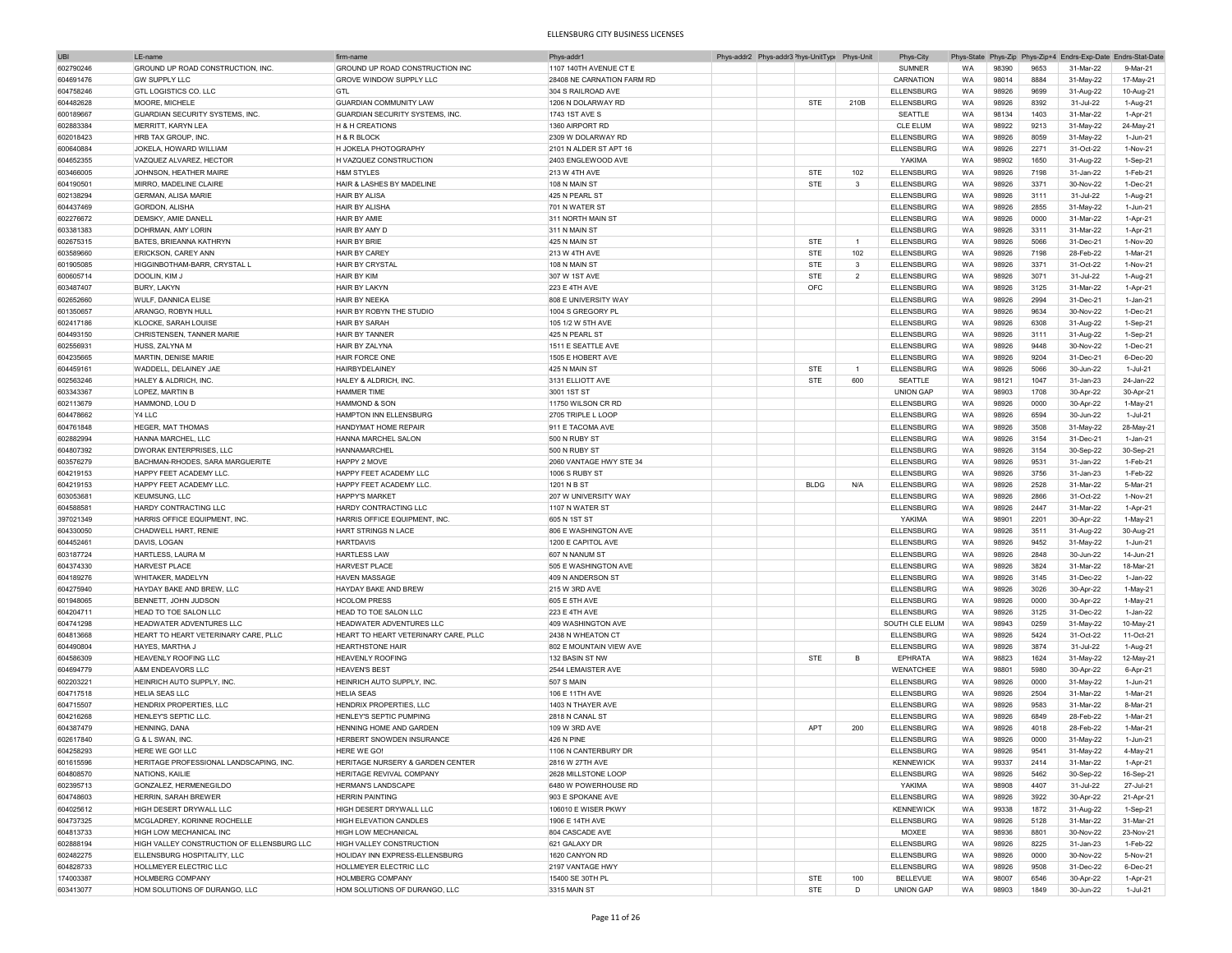| <b>UBI</b> | LE-name                                                                                       | firm-name                                 | Phys-addr1                 | Phys-addr2 Phys-addr3 <sup>&gt;</sup> hys-UnitType |             | Phys-Unit      | Phys-City          |           |       | Phys-State Phys-Zip Phys-Zip+4 |           | Endrs-Exp-Date Endrs-Stat-Date |
|------------|-----------------------------------------------------------------------------------------------|-------------------------------------------|----------------------------|----------------------------------------------------|-------------|----------------|--------------------|-----------|-------|--------------------------------|-----------|--------------------------------|
| 600464998  | SENIOR LIFE RESOURCES NORTHWEST                                                               | HOME CARE SERVICES, ELLENSBURG            | 1206 N DOLARWAY RD         |                                                    | <b>STE</b>  | 118            | <b>ELLENSBURG</b>  | <b>WA</b> | 98926 | 8393                           | 31-Jan-23 | 1-Feb-22                       |
| 603537854  | HOME COMFORT ALLIANCE. LLC                                                                    | HOME COMFORT ALLIANCE. LLC                | 9680 153RD AVE NE          |                                                    |             |                | <b>REDMOND</b>     | WA        | 98052 | 2546                           | 31-Dec-22 | 7-Dec-21                       |
| 397018131  | HOME IMPROVEMENT PRODUCTS. INC.                                                               | HOME IMPROVEMENT PRODUCTS INC             | 100 COOMBS RD              |                                                    |             |                | MOXEE              | WA        | 98936 | 9329                           | 30-Sep-22 | 1-Oct-21                       |
|            | <b>HOYT, RUSSELL</b>                                                                          | HOME TOWER PRODUCTS                       | 1401 N DELPHINE ST         |                                                    |             |                |                    |           |       | 2379                           |           |                                |
| 604655821  |                                                                                               |                                           |                            |                                                    |             |                | <b>ELLENSBURG</b>  | WA        | 98926 |                                | 31-Aug-22 | 1-Sep-21                       |
| 603130193  | ALLDREDGE, GERALD LEE                                                                         | <b>HOME VIDEO STUDIO</b>                  | 2217 N WATER ST            |                                                    |             |                | ELLENSBURG         | WA        | 98926 | 2052                           | 31-Jul-22 | 1-Aug-21                       |
| 604840681  | MEMORIES FOR LIFE VIDEO, LLC                                                                  | <b>HOME VIDEO STUDIO</b>                  | <b>2305 N WATER ST</b>     |                                                    |             |                | <b>ELLENSBURG</b>  | WA        | 98926 | 2064                           | 31-Jan-23 | 4-Jan-22                       |
| 602832854  | <b>SALMON, SARN PADRIC</b>                                                                    | <b>HOMETREXX</b>                          | 11110 HWY 97               |                                                    |             |                | <b>ELLENSBURG</b>  | WA        | 98926 | 8528                           | 31-May-22 | 1-Jun-21                       |
| 603392587  | HONEST CUT MEATS, LLC                                                                         | HONEST CUT MEATS                          | 15450 VANTAGE HWY          |                                                    |             |                | <b>ELLENSBURG</b>  | WA        | 98926 | 7020                           | 30-Apr-22 | 1-May-21                       |
| 604836643  | HOOD CLEAN, LLC                                                                               | HOOD CLEAN, LLC                           | 1240 8TH ST                |                                                    |             |                | WENATCHEE          | WA        | 98801 | 1840                           | 31-Jan-23 | 14-Jan-22                      |
| 604558116  | HOOT & HOWL LANDSCAPING & MAINTENANCE LLC                                                     | HOOT & HOWL LANDSCAPING & MAINTENANCE LLC | 206 REED ST                |                                                    |             |                | <b>CLE ELUM</b>    | WA        | 98922 | 1055                           | 31-Jan-23 | 1-Feb-22                       |
| 604463350  | HOPE COUNSELING AND THERAPY, PLLC                                                             | HOPE COUNSELING AND THERAPY, PLLC         | 1206 N DOLARWAY RD         |                                                    | <b>STE</b>  | 217            | <b>ELLENSBURG</b>  | WA        | 98926 | 8392                           | 31-May-22 | 1-Jun-21                       |
| 600263085  | <b>HOPESOURCE</b>                                                                             | <b>HOPFSOURCE</b>                         | 700 E MOUNTAIN VIEW AVE    |                                                    | <b>STE</b>  | 501            | <b>ELLENSBURG</b>  | WA        | 98926 | 4802                           | 31-Mar-22 | 29-Mar-21                      |
| 604004838  | GIVE A LITTLE WHISTLE L.L.C                                                                   | HORSESHOE TAVERN                          | 106 W 3RD AVE              |                                                    |             |                | <b>ELLENSBURG</b>  | WA        | 98926 | 3354                           | 30-Apr-22 | 5-Apr-21                       |
|            |                                                                                               |                                           | 100 W JACKSON AVE          |                                                    |             |                |                    |           |       |                                |           | $6 -$ Jul-21                   |
| 604755872  | HOSMER'S GARAGE, LLC                                                                          | HOSMER'S GARAGE, LLC                      |                            |                                                    |             |                | <b>ELLENSBURG</b>  | WA        | 98926 | 3635                           | 31-Jul-22 |                                |
| 604780259  | <b>MYDOGS LLC</b>                                                                             | <b>HOT DIGGIDY DOG</b>                    | 300 N MAIN ST              |                                                    |             |                | <b>ELLENSBURG</b>  | WA        | 98926 | 3312                           | 31-Jan-23 | 24-Jan-22                      |
| 604737822  | HOT TUB FIXER AND AQUATICS LLC                                                                | HOT TUB FIXER AND AQUATICS LLC            | 1505 E SKYLINE DR          |                                                    |             |                | <b>ELLENSBURG</b>  | WA        | 98926 | 9588                           | 30-Apr-22 | 28-Apr-21                      |
| 604340037  | HOTEL EQUITIES GROUP, LLC                                                                     | HOTEL EQUITIES GROUP LLC                  | 4800 N POINT PKWY          |                                                    | <b>STE</b>  | 250            | ALPHARETTA         | GA        | 30022 | 3807                           | 30-Sep-22 | 9-Sep-21                       |
| 603445012  | 1102, LLC                                                                                     | <b>HOTEL WINDROW</b>                      | 502 N MAIN ST              |                                                    | <b>BLDG</b> | $\mathbf{1}$   | <b>ELLENSBURG</b>  | WA        | 98926 | 3100                           | 31-Oct-22 | 1-Nov-21                       |
| 601678522  | COLUMBIA HOSPITALITY, INC                                                                     | HOTEL WINDROW                             | 502 N MAIN ST              |                                                    |             |                | <b>ELLENSBURG</b>  | WA        | 98926 | 3100                           | 31-Dec-22 | 1-Jan-22                       |
| 604819590  | BARRERA CEJA, MARGARITA                                                                       | HOUSE CLEANING BY MARGARITA               | 1900 N ALDER ST            |                                                    | APT         | 16             | <b>ELLENSBURG</b>  | WA        | 98926 | 2218                           | 31-Oct-22 | 25-Oct-21                      |
| 604576143  | HOUSE OF HART INC                                                                             | HOUSE OF HART INC                         | 118 E 4TH AVE              |                                                    |             |                | <b>ELLENSBURG</b>  | <b>WA</b> | 98926 | 3124                           | 31-Dec-21 | 12-Dec-20                      |
|            | HOWELL, JAMES H                                                                               | <b>HOWELL REFRIGERATION</b>               |                            |                                                    |             |                |                    | WA        | 98926 | 3311                           | 31-Jul-22 |                                |
| 192001825  |                                                                                               |                                           | 313 N MAIN ST              |                                                    |             |                | <b>ELLENSBURG</b>  |           |       |                                |           | 1-Aug-21                       |
| 604356797  | HUBER BROTHERS LLC                                                                            | HUBER BROTHERS, LLC                       | 411 KEYS RD                |                                                    |             |                | YAKIMA             | WA        | 98901 | 2115                           | 31-Dec-22 | 1-Jan-22                       |
| 604666410  | AYERS, EMILY                                                                                  | <b>HUNGRY COOKIES</b>                     | 510 W 12TH AVE             |                                                    |             |                | <b>ELLENSBURG</b>  | WA        | 98926 | 2312                           | 31-Oct-22 | 1-Nov-21                       |
| 604840085  | HUNT FORENSICS PLLC                                                                           | <b>HUNT FORENSICS</b>                     | 19206 SE 342ND ST          |                                                    |             |                | <b>AUBURN</b>      | WA        | 98092 | 2600                           | 31-Dec-22 | 15-Dec-21                      |
| 604433428  | HYDREVOLUTION, LLC                                                                            | HYDREVO, LLC                              | 1916 PIKE PL               |                                                    | <b>STE</b>  | 121370         | SEATTLE            | WA        | 98101 | 1056                           | 30-Apr-22 | 1-Apr-21                       |
| 604571727  | <b>I DO IT LLC</b>                                                                            | I DO IT LLC                               | 21903 W MEACHAM PR NW      |                                                    |             |                | <b>BENTON CITY</b> | WA        | 99320 | 7636                           | 31-Jan-23 | 1-Feb-22                       |
| 602675587  | A.D. ERICKSON, L.L.C.                                                                         | I-90 DRIVING SCHOOL                       | 418 N PINE ST #1           |                                                    |             |                | <b>ELLENSBURG</b>  | WA        | 98926 | 3355                           | 31-Jul-22 | 15-Jul-21                      |
| 601334203  | <b>IDLER, ERIC DEAN</b>                                                                       | <b>IDLER CARPETS</b>                      | 141 LONE WILLOW LN         |                                                    |             |                | <b>ELLENSBURG</b>  | WA        | 98926 | 5126                           | 31-Aug-22 | 1-Sep-21                       |
| 604456614  |                                                                                               | <b>IHOP 2068</b>                          | 2704 TRIPLE L LOOP         |                                                    |             |                | <b>ELLENSBURG</b>  |           |       |                                |           | 1-Jun-21                       |
|            | RMLS HOP IDAHO, L.L.C.                                                                        |                                           |                            |                                                    |             |                |                    | WA        | 98926 | 6594                           | 31-May-22 |                                |
| 604842204  | BLAKE FAMILY CREATIONS, LLC                                                                   | IMMORTAL FORGE FABRICATION                | 320 W 4TH ST               |                                                    |             |                | <b>CLE ELUM</b>    | WA        | 98922 | 1050                           | 31-Jan-23 | 25-Jan-22                      |
| 604732426  | BRITTANY AND JAMES LEWIS                                                                      | IN THE WOODS BLOG                         | 1802 W CREEKSEDGE WAY      |                                                    |             |                | <b>ELLENSBURG</b>  | WA        | 98926 | 2392                           | 31-Mar-22 | 23-Mar-21                      |
| 601382648  | INBD, INC.                                                                                    | INBD, INC.-SUBWAY                         | 1005 E UNIVERSITY WAY      |                                                    |             |                | <b>ELLENSBURG</b>  | WA        | 98926 | 2603                           | 31-Mar-22 | 1-Apr-21                       |
| 602327441  | WYATT, GEORGE WARREN                                                                          | <b>INDEPENDENT AUTO REPAIR</b>            | 208 W TACOMA               |                                                    |             |                | <b>ELLENSBURG</b>  | WA        | 98926 | 0000                           | 30-Sep-22 | $1-Ort-21$                     |
| 601435969  | CENTRAL WASHINGTON DISABILITY RESOURCES                                                       | INDEPENDENT LIFESTYLE SERVICES            | 301 E 2ND AVE              |                                                    |             |                | <b>ELLENSBURG</b>  | WA        | 98926 | 3315                           | 30-Jun-22 | 30-Jun-21                      |
| 604154253  | INDIGO SOLUTIONS LLC                                                                          | INDIGO SOLUTIONS LLC                      | 1102 E DAIRY LN            |                                                    |             |                | <b>ELLENSBURG</b>  | WA        | 98926 | 5459                           | 31-Aug-22 | 1-Sep-21                       |
| 602427967  | INLAND ALARM. LLC                                                                             | <b>INLAND ALARM, LLC</b>                  | 1100 AHTANUM RD            |                                                    |             |                | YAKIMA             | WA        | 98903 | 1203                           | 30-Sep-22 | 1-Oct-21                       |
| 603103091  | INLAND BOATS & MOTORS, LLC                                                                    | <b>INLAND BOATS &amp; MOTORS</b>          | 111 N KITTITAS ST          |                                                    |             |                | <b>ELLENSBURG</b>  | WA        | 98926 | 3044                           | 31-May-22 | 25-May-21                      |
| 600527235  | INLAND FIRE PROTECTION, INC                                                                   | INLAND FIRE PROTECTION, INC               | 1100 AHTANUM RD            |                                                    |             |                | YAKIMA             | WA        | 98903 | 1203                           | 31-May-22 | 1-Jun-21                       |
|            |                                                                                               |                                           |                            |                                                    |             |                |                    |           |       |                                |           |                                |
| 603581629  | <b>GARMIN SERVICES, INC.</b>                                                                  | INREACH, INC.                             | 1200 E 151ST ST            |                                                    |             |                | OLATHE             | KS        | 66062 | 3426                           | 28-Feb-23 | 1-Mar-22                       |
| 604614485  | METZGER, TIFFANY MARIE                                                                        | <b>INSIGHT</b>                            | 301 S PEARL ST             |                                                    | <b>APT</b>  | $\overline{1}$ | <b>ELLENSBURG</b>  | WA        | 98926 | 3625                           | 30-Jun-22 | 1-Jun-21                       |
| 602262219  | KRAUSE, RENEE MICHELE                                                                         | IN-SKIN                                   | 1206 N DOLARWAY RD         |                                                    | <b>STE</b>  | 210B           | <b>ELLENSBURG</b>  | WA        | 98926 | 8393                           | 31-Jan-22 | $1 -$ Jul-21                   |
| 601788643  | INSULATION SPECIALISTS, INC.                                                                  | INSULATION SPECIALISTS, INC               | 12415 E TRENT AVE          |                                                    |             |                | SPOKANE VALLEY     | WA        | 99216 | 1256                           | 31-May-22 | 1-Jun-21                       |
| 604827487  | INSUL-FOAM INSULATION, LLC                                                                    | INSUL-FOAM INSULATION, LLC                | 727 N 20TH AVE             |                                                    |             |                | YAKIMA             | WA        | 98902 | 1865                           | 30-Nov-22 | 24-Nov-21                      |
| 604169657  | AMERICAN NATIONAL INSULATION, INC                                                             | <b>INSULPRO PROJECTS</b>                  | 475 N WILLIAMSON BLVD      |                                                    |             |                | DAYTONA BEACH      | FL        | 32114 | 7101                           | 30-Sep-22 | 17-Sep-21                      |
| 604170597  | INSUREONE INSURANCE SERVICES AMERICA, LLC                                                     | INSUREONE INSURANCE SERVICES AMERICA, LLC | 209 W TACOMA AVE           |                                                    |             |                | <b>ELLENSBURG</b>  | <b>WA</b> | 98926 | 3614                           | 30-Sep-22 | 1-Sep-21                       |
| 604298966  | INTEGRITY ROOFING AND CONSTRUCTION SERVICES LLC INTEGRITY ROOFING & CONSTRUCTION SERVICES LLC |                                           | 1101 MADISON AVE           |                                                    |             |                | YAKIMA             | WA        | 98902 | 1317                           | 31-Jul-22 | 1-Aug-21                       |
|            | CRITERION SUPPLY, INC.                                                                        | INTERIOR LOGIC GROUP PROPERTY SERVICES    | 22259 68TH AVE S           |                                                    |             |                | <b>KENT</b>        | WA        | 98032 | 1914                           |           | 1-Jun-21                       |
| 601086042  |                                                                                               |                                           |                            |                                                    |             |                |                    |           |       |                                | 31-May-22 |                                |
| 602667931  | INTERIOR SPECIALISTS, INC.                                                                    | INTERIOR SPECIALISTS, INC.                | 10 BUNSEN                  |                                                    |             |                | <b>IRVINE</b>      | CA        | 92618 | 4210                           | 31-Oct-22 | 1-Nov-21                       |
| 601187009  | I.W. INTERNATIONAL INSULATION INCORPORATED                                                    | INTERMOUNTAIN WEST INSULATION             | 9304 W CLEARWATER DR STE A |                                                    |             |                | <b>KENNEWICK</b>   | WA        | 99336 | 8612                           | 30-Jun-22 | 1-Jul-21                       |
| 600500322  | <b>INTERPATH LABORATORY, INC.</b>                                                             | INTERPATH LABORATORY, INC.                | 521 E MOUNTAIN VIEW AVE    |                                                    |             |                | <b>ELLENSBURG</b>  | WA        | 98926 | 3865                           | 30-Nov-22 | 1-Dec-21                       |
| 602901191  | INTERSTATE SAWING & DRILLING, LLC                                                             | INTERSTATE SAWING & DRILLING. LLC         | 2455 BEAUDRY RD            |                                                    |             |                | <b>MOXEE</b>       | WA        | 98936 | 9313                           | 28-Feb-23 | 1-Mar-22                       |
| 602749538  | IRON HORSE BREWERY I, INC.                                                                    | <b>IRON HORSE BREWERY</b>                 | 201 N PEARL ST             |                                                    |             |                | <b>ELLENSBURG</b>  | WA        | 98926 | 3326                           | 31-Jan-22 | 4-Jan-21                       |
| 602749538  | <b>IRON HORSE BREWERY I. INC</b>                                                              | <b>IRON HORSE BREWERY</b>                 | 412 N MAIN ST              |                                                    |             |                | <b>FII FNSBURG</b> | WA        | 98926 | 8366                           | 31-Aug-22 | 1-Sep-21                       |
| 602749538  | IRON HORSE BREWERY I, INC.                                                                    | <b>IRON HORSE BREWERY</b>                 | 1621 VANTAGE HWY           |                                                    | <b>STE</b>  | A              | <b>ELLENSBURG</b>  | WA        | 98926 | 9001                           | 31-Aug-22 | 1-Sep-21                       |
| 604808132  | <b>IRON SIGHT CONSTRUCTION L.L.C</b>                                                          | <b>IRON SIGHT CONSTRUCTION L.L.C.</b>     | 1205 N VUECREST            |                                                    | #           | 1205           | <b>FII FNSBURG</b> | WA        | 98926 | 9576                           | 30-Sep-22 | 23-Sep-21                      |
| 601820491  | IRS ENVIRONMENTAL OF WASHINGTON. INC                                                          | IRS ENVIRONMENTAL OF WASHINGTON, INC.     | 12415 E TRENT AVE          |                                                    |             |                | SPOKANE VALLEY     | WA        | 99216 | 1256                           | 31-Oct-22 | 1-Nov-21                       |
| 604539933  | SUAREZ ISRAEL ANTONIO                                                                         | <b>ISRAEL'S SHOP</b>                      | 808 E UNIVERSITY WAY       |                                                    | <b>BLDG</b> | 808            | <b>ELLENSBURG</b>  | <b>WA</b> | 98926 | 2994                           | 31-Dec-21 | 1-Jan-21                       |
|            |                                                                                               |                                           |                            |                                                    |             |                |                    |           |       |                                |           |                                |
| 602022558  | IUOE LOCAL 302 BUILDING ASSOCIATION                                                           | <b>IUOE LOCAL 302</b>                     | 403 S WATER ST             |                                                    |             |                | <b>ELLENSBURG</b>  | WA        | 98926 | 3620                           | 31-Dec-22 | 1-Jan-22                       |
| 601811093  | KIRSCH, IVONE H                                                                               | <b>IVONE'S SEWING ROOM</b>                | 413 N MAIN ST S # B        |                                                    |             |                | <b>ELLENSBURG</b>  | WA.       | 98926 | 0000                           | 31-Aug-22 | 1-Sep-21                       |
| 601344271  | ELLIS, JAMES HAROLD                                                                           | <b>J &amp; T'S KETTLECORN</b>             | 520 BLAZING SKY LN         |                                                    |             |                | <b>ELLENSBURG</b>  | WA        | 98926 | 9176                           | 31-Oct-22 | 1-Nov-21                       |
| 604700574  | J & T CUSTOM GUTTERS AND CONSTRUCTION SERVICES, LJ AND T CUSTOM GUTTERS                       |                                           | 150 SHALE PIT RD           |                                                    |             |                | <b>ELLENSBURG</b>  | WA        | 98926 | 7695                           | 31-May-22 | 27-May-21                      |
| 604594226  | J&A CONSTRUCTION SERVICES, LLC                                                                | J&A CONSTRUCTION SERVICES LLC             | 1271 4TH PARALLEL RD       |                                                    |             |                | <b>ELLENSBURG</b>  | WA        | 98926 | 9780                           | 30-Apr-22 | 28-Apr-21                      |
| 603587073  | J. WHITE MAINTENANCE INC.                                                                     | J. WHITE MAINTENANCE INC.                 | 51 MCCONKEY LN             |                                                    |             |                | <b>MCCLEARY</b>    | WA        | 98557 | 9624                           | 28-Feb-22 | 1-Mar-21                       |
| 603352839  | J.J.'S FLOORING, LLC                                                                          | J.J.'S FLOORING, LLC                      | 1202 N WILLOW ST           |                                                    |             |                | <b>ELLENSBURG</b>  | WA        | 98926 | 2626                           | 30-Nov-22 | 1-Dec-21                       |
| 604428602  | J.M. PACIFIC CONSTRUCTION, INC.                                                               | J.M. PACIFIC                              | 303 W NORTHSHORE DR        |                                                    |             |                | MOSES LAKE         | WA        | 98837 | 0000                           | 31-Mar-22 | 1-Sep-21                       |
|            |                                                                                               | JACK AND JILL'S HOUSE                     |                            |                                                    |             |                |                    |           |       |                                |           |                                |
| 602695692  | GILLASPY, MELISSA ANNE                                                                        |                                           | 1013 DRY CREEK RD          |                                                    |             |                | <b>ELLENSBURG</b>  | WA        | 98926 | 9403                           | 28-Feb-22 | 1-Mar-21                       |
| 604316655  | JACKSON'S MOBILE LUBE & REPAIR, LLC                                                           | JACKSON'S MOBILE LUBE&REPAIR              | 1101 E 1ST AVE             |                                                    |             |                | <b>ELLENSBURG</b>  | WA        | 98926 | 3516                           | 30-Sep-22 | 1-Oct-21                       |
| 603475022  | JACKSON, LISA M                                                                               | JACKSON'S VINYL & WINDOW TINTING          | 1101 E 1ST AVE             |                                                    |             |                | <b>ELLENSBURG</b>  | WA        | 98926 | 3516                           | 28-Feb-22 | 1-Mar-21                       |
| 604554598  | GRIFFIN, JACQUELINE OLIVIA                                                                    | JACQUELINE OLIVIA PHOTOGRAPHY             | 150 GOODWIN RD             |                                                    |             |                | THORP              | WA        | 98946 | 9597                           | 31-Jan-23 | 1-Feb-22                       |
| 604761961  | JAH YIREH CONSTRUCTION LLC                                                                    | JAH YIREH CONSTRUCTION LLC                | 402 MAPLE AVE              |                                                    | UNIT        | 54             | SUNNYSIDE          | WA        | 98944 | 2194                           | 30-Jun-22 | 4-Jun-21                       |
| 604759183  | JAKE'S TECH SERVICE LLC                                                                       | <b>JAKE'S TECH SERVICE</b>                | 12631 MORRIS RD SE         |                                                    |             |                | YELM               | WA        | 98597 | 9210                           | 31-Aug-22 | 11-Aug-21                      |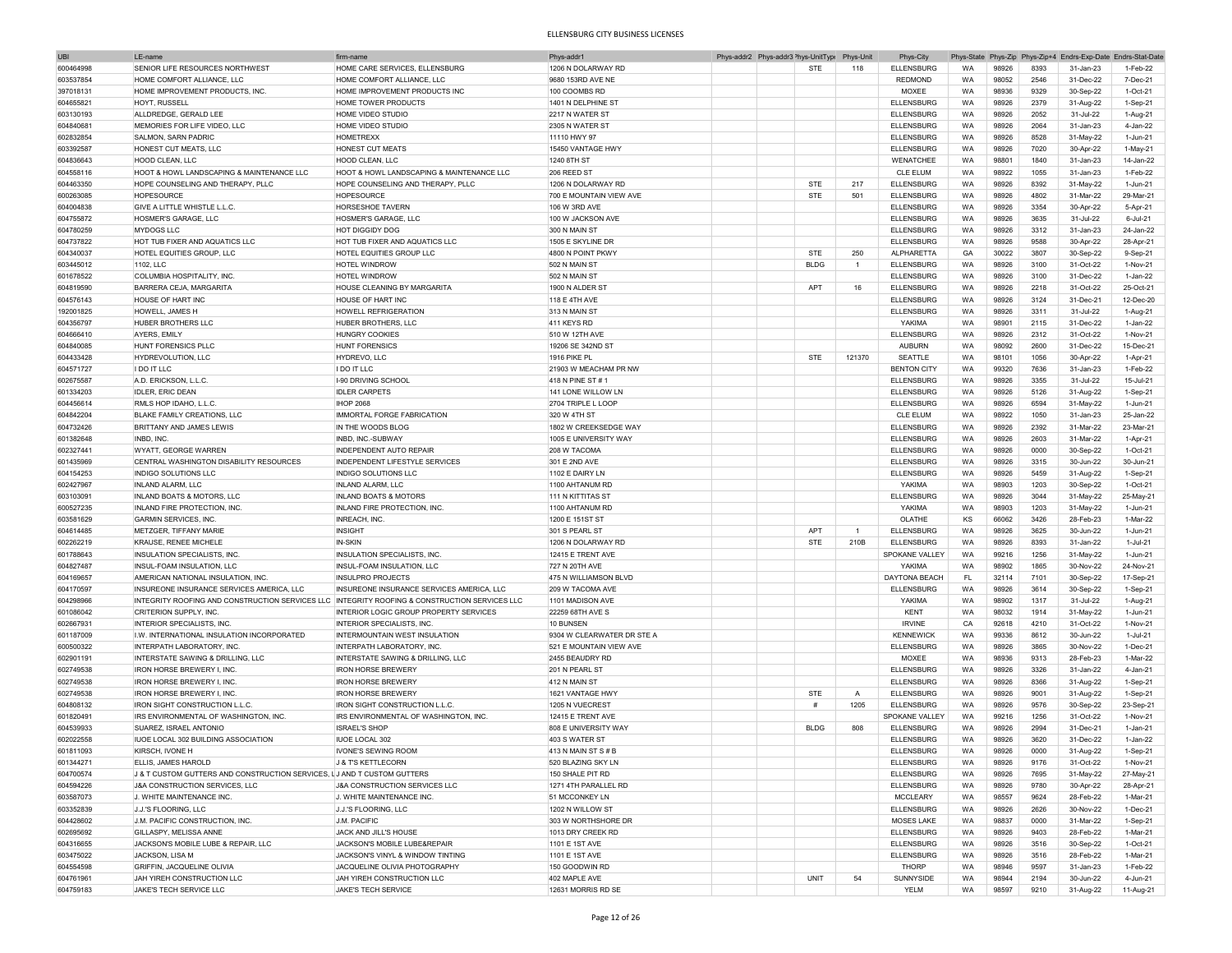| <b>UBI</b> | LE-nam                                  | firm-nam                                                             | Phys-addr1                   | Phys-addr2 Phys-addr3 <sup>&gt;</sup> hys-UnitTypi Phys-Unit |             |                | Phys-City            |           |       | Phys-State Phys-Zip Phys-Zip+4 | Endrs-Exp-Date Endrs-Stat-Dat |                |
|------------|-----------------------------------------|----------------------------------------------------------------------|------------------------------|--------------------------------------------------------------|-------------|----------------|----------------------|-----------|-------|--------------------------------|-------------------------------|----------------|
| 603181547  | HUCKABAY, JAMES L                       | <b>JAMES L HUCKABAY</b>                                              | 1231 W UNIVERSITY WAY        |                                                              |             |                | <b>ELLENSBURG</b>    | WA        | 98926 | 2330                           | 31-Jul-22                     | 1-Aug-21       |
| 600509967  | <b>IMC KEAN, JAMES W</b>                | JAMES W MC KEAN, CPA                                                 | 110 E 4TH                    |                                                              |             |                | <b>ELLENSBURG</b>    | WA        | 98926 | 0000                           | 31-Dec-22                     | 1-Jan-22       |
|            |                                         |                                                                      |                              |                                                              |             |                |                      |           |       |                                |                               |                |
| 604684483  | BEAUPARLANT, JARED REECE                | JARED BEAUPARLANT                                                    | 81 CAREK RD                  |                                                              |             |                | <b>CLE ELUM</b>      | WA        | 98922 | 9685                           | 31-Dec-21                     | 15-Dec-20      |
| 604806438  | HUMPHREY MUSIC LLC                      | <b>JBH GUITARS</b>                                                   | 915 EAST 1ST AVE             |                                                              |             |                | <b>ELLENSBURG</b>    | WA        | 98926 | 0000                           | 30-Sep-22                     | 30-Sep-21      |
| 604793401  | <b>JBI INC</b>                          | <b>JBI INC</b>                                                       | 1705 E SEATTLE AVE           |                                                              |             |                | <b>ELLENSBURG</b>    | WA        | 98926 | 9249                           | 31-Oct-22                     | 19-Oct-21      |
| 604325925  | SOTO, EUSTORGIO                         | <b>JCK LAWN SERVICE</b>                                              | 2381 RAILROAD ST             |                                                              | APT         | C <sub>9</sub> | EASTON               | WA        | 98925 | 0000                           | 31-Aug-22                     | 1-Sep-21       |
| 601728401  | SNEDEKER, JEFFREY LEIGHTON              | JEFFREY LEIGHTON SNEDEKER                                            | 404 N SAMPSON ST             |                                                              |             |                | <b>ELLENSBURG</b>    | WA        | 98926 | 0000                           | 31-Aug-22                     | 1-Sep-21       |
| 600534615  | JOHNSON ENTERPRISES, INC.               | <b>JEI MASONRY</b>                                                   | 2012 LONGFIBRE AVE           |                                                              | <b>STE</b>  | $\overline{2}$ | <b>UNION GAP</b>     | WA        | 98903 | 1567                           | 30-Jun-22                     | 1-Jul-21       |
|            |                                         |                                                                      |                              |                                                              |             |                |                      |           |       |                                |                               |                |
| 604793556  | JENCO CONSTRUCTION LLC                  | JENCO CONSTRUCTION LLC                                               | 111 E QUEEN PL               |                                                              |             |                | ELLENSBURG           | WA        | 98926 | 4222                           | 31-Aug-22                     | 30-Aug-21      |
| 604315083  | JENNIFER KASSING, MA, LMHC, NCC, PLLC   | JENNIFER KASSING, MA, LMHC, NCC, PLLC                                | <b>208 W 9TH AVE</b>         |                                                              | <b>STE</b>  | $\overline{2}$ | <b>ELLENSBURG</b>    | WA        | 98926 | 2480                           | 30-Sep-22                     | 1-Oct-21       |
| 602676338  | MAGEE, JENNIFER MICHELLE                | JENNIFER MICHELLE MAGEE                                              | 108 N MAIN ST                |                                                              | <b>STE</b>  | $\mathbf{3}$   | <b>ELLENSBURG</b>    | WA        | 98926 | 3371                           | 31-Dec-22                     | 1-Jan-22       |
| 602519156  | JENIKKA'S COFFEE HOUSE, INC.            | JENNIKKA'S COFFEE HOUSE, INC                                         | 1300 DOLLARWAY STE 300       |                                                              |             |                | <b>ELLENSBURG</b>    | WA        | 98926 | 0000                           | 31-Jul-22                     | 1-Aug-21       |
| 600383700  | JERROL'S INCORPORATED                   | JERROL'S BOOK & OFFICE SUPPLY CO.                                    | 111 E UNIVERSITY WAY         |                                                              |             |                | <b>ELLENSBURG</b>    | WA        | 98926 | 0000                           | 31-Dec-22                     | 1-Jan-22       |
|            |                                         |                                                                      |                              |                                                              |             |                |                      |           |       |                                |                               |                |
| 604797034  | <b>JESS EXPRESS LLC</b>                 | <b>JESS EXPRESS LLC</b>                                              | 1508 N B ST                  |                                                              | APT         | 104            | <b>ELLENSBURG</b>    | WA        | 98926 | 5602                           | 31-Aug-22                     | 24-Aug-21      |
| 603063586  | CUNNINGHAM, JESSE MICHAEL               | JESSE CUNNINGHAM PHOTOGRAPHY                                         | 505 E 3RD AVE                |                                                              |             |                | <b>ELLENSBURG</b>    | WA        | 98926 | 3351                           | 30-Nov-22                     | 1-Dec-21       |
| 604651368  | SEIFERT, JESSICA MARIE                  | <b>JESSICA MARIE SEIFERT</b>                                         | 1200 N WATER ST              |                                                              | #           | <b>B</b>       | <b>ELLENSBURG</b>    | WA        | 98926 | 2450                           | 30-Jun-22                     | 30-Jun-21      |
| 604696840  | NULPH, JOSHUA                           | JESTERSGAMES.COM                                                     | 606 E MANITOBA AVE           | APT 311                                                      | <b>APT</b>  | 311            | <b>ELLENSBURG</b>    | WA        | 98926 | 3877                           | 31-Jan-22                     | 12-Jan-21      |
| 602516750  | JILL D. SCHWARZ M.A. PLLC               | JILL D. SCHWARZ M.A. PLLC                                            | 603 N MAIN ST                |                                                              | <b>STE</b>  | $\overline{1}$ | <b>ELLENSBURG</b>    | WA        | 98926 | 6307                           | 30-Jun-22                     | $1 -$ Jul-21   |
|            |                                         |                                                                      |                              |                                                              |             |                |                      |           |       |                                |                               |                |
| 603557179  | <b>GROUND VIRAL, LLC</b>                | JIMMY JOHN'S ELLENSBURG                                              | 1307 S CANYON RD             |                                                              |             |                | <b>ELLENSBURG</b>    | WA        | 98926 | 4104                           | 30-Nov-22                     | 1-Dec-21       |
| 602514046  | JIMMY'S CONTRACTOR SERVICES, INC        | <b>JIMMY'S ROOFING</b>                                               | 11401 E MONTGOMERY DR STE 2  |                                                              |             |                | SPOKANE VALLEY       | WA        | 99206 | 4720                           | 31-May-22                     | 1-Jun-21       |
| 602723916  | BEST BUY HEALTH, INC                    | <b>JITTERBUG</b>                                                     | 7601 PENN AVE S              |                                                              |             |                | <b>RICHFIELD</b>     | MN        | 55423 | 8500                           | 31-May-22                     | 1-Jul-21       |
| 604390154  | <b>JJ ELECTRIC</b>                      | JJ ELECTRIC                                                          | 111 W SEATTLE AVE            |                                                              | #           | $\overline{A}$ | MOXEE                | WA        | 98936 | 9619                           | 31-Mar-22                     | 2-Mar-21       |
| 604578618  | JL FINE HOMEBUILDERS, LLC               | JL FINE HOMEBUILDERS                                                 | 100 N SHORE DR               |                                                              |             |                | CHELAN               | WA        | 98816 | 2150                           | 31-Oct-22                     | 5-Oct-21       |
|            |                                         |                                                                      |                              |                                                              |             |                |                      |           |       |                                |                               |                |
| 602608666  | WRIGHT, JAMES K                         | <b>JLW</b>                                                           | 212 E COUNTRY SIDE AVE       |                                                              |             |                | <b>ELLENSBURG</b>    | WA        | 98926 | 7775                           | 31-Dec-22                     | 30-Dec-21      |
| 604667144  | <b>JNR INVESTMENTS LLP</b>              | JNR INVESTMENTS LLP                                                  | 408 W 11TH AVE               |                                                              |             |                | <b>ELLENSBURG</b>    | <b>WA</b> | 98926 | 2412                           | 31-Oct-21                     | 28-Oct-20      |
| 602360340  | TENNEY, JO ANN LESLIE                   | JOANN'S THERAPEUTIC MASSAGE, BODYWORK, AND SPA TRE 708 S TAMARACK ST |                              |                                                              |             |                | <b>ELLENSBURG</b>    | WA        | 98926 | 3925                           | 31-Jan-22                     | 1-Feb-21       |
| 602100482  | <b>JOE PARK CONSTRUCTION, L.L.C</b>     | JOF PARK CONSTRUCTION I I.C                                          | 405 W WALNUT ST              |                                                              |             |                | YAKIMA               | WA        | 98902 | 3448                           | 28-Feb-23                     | 1-Jan-22       |
|            |                                         | JOE'S YARD SERVICE, LLC                                              |                              |                                                              |             |                |                      |           |       |                                |                               |                |
| 603559517  | JOE'S YARD SERVICE, LLC                 |                                                                      | 1611 S 10TH AVE              |                                                              |             |                | YAKIMA               | WA        | 98902 | 5803                           | 31-May-22                     | 19-May-21      |
| 602624730  | J & J PROPERTIES WA, LLC                | JOHN BOITANO CONSTRUCTION                                            | 4996 UMPTANUM RD             |                                                              |             |                | <b>ELLENSBURG</b>    | WA        | 98926 | 0000                           | 30-Jun-22                     | 1-Jul-21       |
| 601211240  | THE CLYMER FOUNDATION                   | JOHN FORD CLYMER MUSEUM & GALLERY                                    | 416 NORTH PEARL STREET       |                                                              |             |                | <b>ELLENSBURG</b>    | WA        | 98926 | 0000                           | 30-Nov-22                     | 1-Dec-21       |
| 602601326  | <b>CURRIER CREEK, LLC</b>               | JOHN L SCOTT REAL ESTATE                                             | 606 N MAIN ST                |                                                              |             |                | <b>ELLENSBURG</b>    | WA        | 98926 | 3110                           | 31-Mar-22                     | 1-Apr-21       |
| 409000328  | JOHNSON CONTROLS, INC                   | JOHNSON CONTROLS, INC                                                | 9718 W FLIGHT DR             |                                                              |             |                | SPOKANE              | WA        | 99224 | 5189                           | 31-Oct-22                     | 1-Jan-22       |
|            |                                         |                                                                      |                              |                                                              |             |                |                      |           |       | 3609                           |                               |                |
| 604068312  | JOHNSON'S GLASS AND UPHOLSTERY, LLC     | JOHNSONS GLASS AND UPHOLSTERY                                        | 211 S MAIN ST                |                                                              |             |                | <b>ELLENSBURG</b>    | WA        | 98926 |                                | 30-Jun-22                     | 30-Jun-21      |
| 604556217  | JOHNSTON FUNERAL PARLORS, LLC           | JOHNSTON & WILLIAMS FUNERAL HOME AND CREMATORY                       | 301 E 3RD AVE                |                                                              |             |                | <b>ELLENSBURG</b>    | WA        | 98926 | 3348                           | 31-Jan-23                     | 1-Feb-22       |
| 604140780  | HARVILL, GREGORY CARL                   | JOLT JAVA COMPANY                                                    | 1617 VANTAGE HWY             |                                                              | <b>BLDG</b> | $\overline{1}$ | ELLENSBURG           | WA        | 98926 | 9001                           | 31-Jul-22                     | 1-Aug-21       |
| 603021968  | DAVENPORT, JONATHAN LEE                 | JON DAVENPORT GENERAL CONSTRUCTION                                   | 1110 FRONTIER RD             |                                                              |             |                | <b>ELLENSBURG</b>    | WA        | 98926 | 5508                           | 30-Jun-22                     | 1-Nov-21       |
| 603446618  | JOSH VOSHALL TRUCKING, LLC              | JOSH VOSHALL TRUCKING, LLC                                           | 603 N WENAS ST               |                                                              |             |                | <b>ELLENSBURG</b>    | WA        | 98926 | 2859                           | 31-Oct-21                     | 2-Oct-20       |
|            |                                         | JOSHY'S FENCING & CONTRACTING LLC                                    |                              |                                                              |             |                |                      |           |       |                                |                               | 17-Nov-21      |
| 604284433  | JOSHY'S FENCING & CONTRACTING LLC       |                                                                      | 6235 LATERAL A RD            |                                                              |             |                | <b>WAPATO</b>        | WA        | 98951 | 9304                           | 30-Nov-22                     |                |
| 603546060  | <b>BICKEL, MEAGHAN JOY</b>              | JOY PHOTOGRAPHY ELLENSBURG                                           | 6161 COOKE CANYON RD         |                                                              |             |                | <b>ELLENSBURG</b>    | WA        | 98926 | 5030                           | 30-Sep-22                     | 1-Oct-21       |
| 604848718  | JOYFUL FINE ART, LLC                    | JOYFUL FINE ART, LLC                                                 | 903 W 5TH AVE                |                                                              |             |                | <b>ELLENSBURG</b>    | WA        | 98926 | 2707                           | 31-Dec-22                     | 16-Dec-21      |
| 602495736  | JP MORGAN CHASE BANK, N.A.              | JP MORGAN CHASE BANK, N.A.                                           | 201 S WATER ST               |                                                              | <b>STE</b>  | $\overline{A}$ | <b>ELLENSBURG</b>    | WA        | 98926 | 3675                           | 30-Jun-22                     | 1-Jul-21       |
| 604425330  | RIGM, LLC                               | <b>JR'S ECONOMART</b>                                                | 619 W UNIVERSITY WAY         |                                                              |             |                | <b>ELLENSBURG</b>    | WA        | 98926 | 2318                           | 30-Apr-22                     | $1-May-21$     |
|            |                                         |                                                                      |                              |                                                              |             |                |                      |           |       |                                |                               |                |
| 601518070  | JRT MECHANICAL, INC                     | JRT MECHANICAL, INC                                                  | 2211 SE GRACE AVE            |                                                              |             |                | <b>BATTLE GROUND</b> | WA        | 98604 | 8646                           | 31-Dec-22                     | 1-Jan-22       |
| 604725483  | J'S MOBILE MECHANIC LLC                 | <b>J'S MOBILE MECHANIC</b>                                           | 313 W 12TH AVE               |                                                              |             |                | <b>ELLENSBURG</b>    | WA        | 98926 | 2413                           | 31-Mar-22                     | 14-Mar-21      |
| 604243980  | JT SERVICES, LLC                        | JT SERVICES, LLC                                                     | 400 MUDDY LN                 |                                                              |             |                | <b>ELLENSBURG</b>    | WA        | 98926 | 9223                           | 30-Apr-22                     | 1-May-21       |
| 604777718  | <b>JTKARTISTRY LLC</b>                  | <b>JTKARTISTRY</b>                                                   | 504 N ALDER ST               |                                                              |             |                | <b>ELLENSBURG</b>    | WA        | 98926 | 3274                           | 31-Aug-22                     | 9-Aug-21       |
| 604716952  | JC LOPEZ ROOFING, LLC                   | JUAN CARLOS LOPEZ                                                    | 911 S 51ST AVE               |                                                              |             |                | YAKIMA               | WA        | 98908 | 3719                           | 30-Jun-22                     | 9-Jun-21       |
|            |                                         | JUANITA'S MEXICAN FOOD                                               |                              |                                                              |             |                | KITTITAS             | WA        | 98934 | 0000                           | 31-Jan-23                     | 13-Jan-22      |
| 603502569  | MARTINEZ, JUANA                         |                                                                      | 408 SACAJAWEA CT             |                                                              |             |                |                      |           |       |                                |                               |                |
| 604696375  | <b>BAR JULEP, LLC</b>                   | JULEP SOUTHERN KITCHEN AND COCKTAIL BAR                              | 429 N MAIN ST                |                                                              |             |                | <b>ELLENSBURG</b>    | WA        | 98926 | 3107                           | 28-Feb-22                     | 23-Feb-21      |
| 601920469  | JUST RIGHT CLEANING & CONSTRUCTION, INC | JUST RIGHT CLEANING & CONSTRUCTION, INC                              | 6446 RD 3 NE                 |                                                              |             |                | MOSES LAKE           | <b>WA</b> | 98837 | 8702                           | 31-Dec-22                     | 1-Jan-22       |
| 604029070  | JUSTIN'S INSURANCE AGENCY, LLC          | JUSTIN'S INSURANCE AGENCY, LLC                                       | 2502 N ELLINGTON ST          |                                                              |             |                | <b>ELLENSBURG</b>    | WA        | 98926 | 3083                           | 31-Oct-22                     | 21-Oct-21      |
| 603602810  | JVG LLC                                 | JVG LLC                                                              | 6293 REECER CREEK RD         |                                                              |             |                | <b>ELLENSBURG</b>    | WA        | 98926 | 8834                           | 31-Mar-22                     | 1-Apr-21       |
| 604083620  | K&L PLUMBING SERVICES, LLC              | K&L PLUMBING SERVICES, LLC                                           | 926 ROSE PL                  |                                                              |             |                | YAKIMA               | WA        | 98902 | 3957                           | 31-Jan-23                     | 1-Feb-22       |
|            |                                         |                                                                      |                              |                                                              |             |                |                      |           |       |                                |                               |                |
| 603003946  | K-5 CONTRACTING. INC                    | K-5 CONTRACTING. INC.                                                | 881 N GALLOWAY DR            |                                                              |             |                | YAKIMA               | WA        | 98908 | 9088                           | 31-Mar-22                     | 1-Apr-21       |
| 604557377  | KARNS, ROBERT MAX                       | KARNS GUIDED FLY FISHING                                             | 702 E 1ST AVE                |                                                              | <b>APT</b>  | B <sub>4</sub> | <b>ELLENSBURG</b>    | WA        | 98926 | 3464                           | 31-Jan-23                     | 1-Feb-22       |
| 604696090  | NORTH, KASSANDRA                        | KASSIE NORTH PHOTOGRAPHY                                             | 1000 E HARVEST LOOP          |                                                              | <b>APT</b>  | 2801           | <b>ELLENSBURG</b>    | WA        | 98926 | 5430                           | 31-Jan-23                     | 1-Feb-22       |
| 604111633  | KASSONDRA L. WILSON, PLLC               | KASSONDRA L. WILSON, PLLC                                            | 115 E 4TH AVE                |                                                              | <b>STE</b>  | 203            | <b>ELLENSBURG</b>    | WA        | 98926 | 3123                           | 30-Sep-22                     | 4-Sep-21       |
| 604079392  | HART, KATE                              | KATE HART PHOTOGRAPHY                                                | 201 E CHASON AVE             |                                                              |             |                | ELLENSBURG           | <b>WA</b> | 98926 | 0002                           | 31-Jan-22                     | 21-Jan-21      |
|            | DEWITT, KATHERINE MARIE                 | KATHERINE DEWITT                                                     | 407 N WATER ST               |                                                              | <b>APT</b>  | 205            | <b>ELLENSBURG</b>    | WA        |       |                                |                               |                |
| 601481024  |                                         |                                                                      |                              |                                                              |             |                |                      |           | 98926 | 3055                           | 31-Aug-22                     | 13-Aug-21      |
| 603539996  | MERCADO, MARIA DE LOS                   | KATHY LONEIDY EMBROIDERY                                             | 507 S PINE ST                |                                                              | APT         |                | <b>ELLENSBURG</b>    | WA.       | 98926 | 3737                           | 31-Aug-22                     | 1-Sep-21       |
| 603618393  | KC CAB LLC                              | KC CAB LLC                                                           | 1110 RAINIER DR              |                                                              |             |                | <b>ELLENSBURG</b>    | WA        | 98926 | 9068                           | 30-Apr-22                     | 26-Apr-21      |
| 601072616  | DOYLE, KENNETH FRANCIS                  | <b>KD DISTRIBUTORS</b>                                               | 410 W 11TH                   |                                                              |             |                | <b>ELLENSBURG</b>    | WA        | 98926 | 0000                           | 31-Mar-22                     | 1-Apr-21       |
| 602753637  | KDP, PLUMBING, LLC                      | <b>KDP PLUMBING</b>                                                  | 3702 W VALLEY HWY N          |                                                              | <b>STE</b>  | 102            | AUBURN               | WA        | 98001 | 2450                           | 31-Mar-22                     | 11-Mar-21      |
|            |                                         |                                                                      |                              |                                                              |             |                |                      |           |       |                                |                               |                |
| 604354270  | <b>GRECH, KARINA ASHLEY</b>             | KEIRA GRECH DESIGN COMPANY                                           | 112 W 5TH AVE                |                                                              |             |                | <b>ELLENSBURG</b>    | WA        | 98926 | 3102                           | 31-Dec-22                     | $1$ -Jan- $22$ |
| 192002421  | KELLEHER MOTOR COMPANY                  | KELLEHER MOTOR COMPANY                                               | 602 N PEARL ST               |                                                              |             |                | <b>ELLENSBURG</b>    | WA        | 98926 | 0000                           | 31-Jul-22                     | 1-Aug-21       |
| 602877338  | KELLEN B PROPERTIES, LLC                | <b>KELLEN B PROPERTIES</b>                                           | 1201 S CANYON RD             |                                                              |             |                | <b>ELLENSBURG</b>    | WA        | 98926 | 4102                           | 30-Nov-21                     | 1-Dec-20       |
| 578008629  | KELLER SUPPLY CO.                       | KELLER SUPPLY CO.                                                    | 2060 VANTAGE HWY STE 26      |                                                              |             |                | <b>ELLENSBURG</b>    | WA        | 98926 | 9531                           | 31-Dec-22                     | 1-Jan-22       |
| 600370806  | KEN LEINGANG EXCAVATING, INCORPORATED   | KEN LEINGANG EXCAVATING, INCORPORATED                                | 1117 N 27TH AVE              |                                                              |             |                | YAKIMA               | WA        | 98902 | 7313                           | 31-Jul-22                     | 1-Aug-21       |
|            |                                         |                                                                      |                              |                                                              |             |                | <b>ELLENSBURG</b>    |           |       |                                |                               |                |
| 603182017  | <b>GIRRARD, KENNETH</b>                 | <b>KENNETH GIRRARD</b>                                               | 111 E 10TH AVE               |                                                              |             |                |                      | WA        | 98926 | 2909                           | 28-Feb-23                     | 1-Mar-22       |
| 603289077  | BURVEE, MACKENZIE JOY                   | KENZIE'S HOT SHOT DBA SPARKLING M RANCH BOUTIQUE                     | 1630 STRANDE RD              |                                                              |             |                | <b>ELLENSBURG</b>    | WA        | 98926 | 6669                           | 31-May-22                     | 6-May-21       |
| 602178008  | KIKUCHI FOODS, INC.                     | KIKU-CHAN                                                            | 702 E UNIVERSITY WAY         |                                                              |             |                | <b>ELLENSBURG</b>    | WA        | 98926 | 2947                           | 31-Jan-23                     | 1-Feb-22       |
| 601865420  | KILGORE ARCHITECTURAL PRODUCTS, INC.    | KILGORE ARCHITECTURAL PRODUCTS, INC.                                 | 11319 E CARLISLE AVE STE 101 |                                                              |             |                | SPOKANE VALLEY       | WA        | 99206 | 7651                           | 31-Jan-23                     | 31-Jan-22      |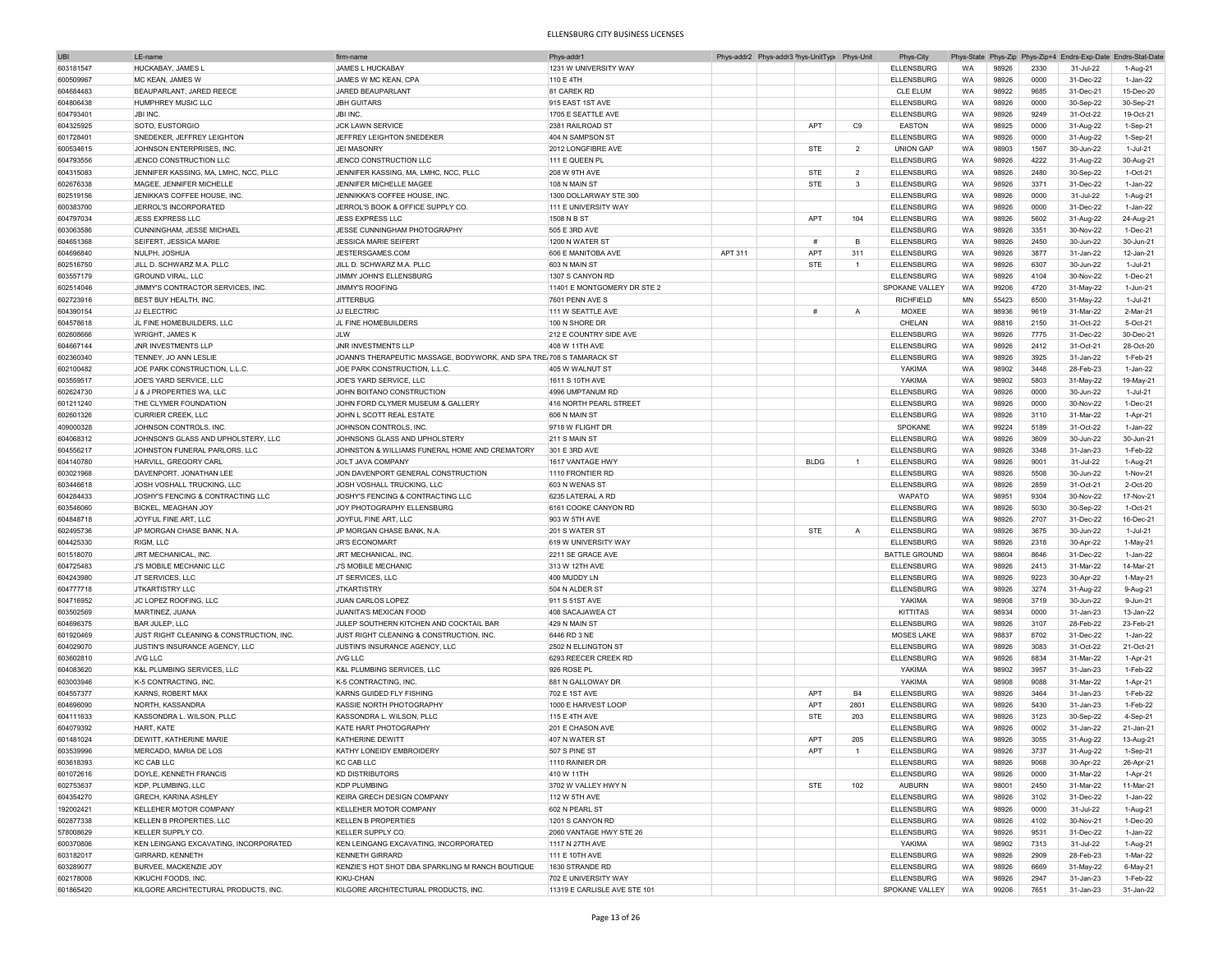| <b>UBI</b> | LE-name                                     | firm-name                                                                                                       | Phys-addr1                                 |  | Phys-addr2 Phys-addr3 Phys-UnitType Phys-Unit |                | Phys-City         |           |       |      | Phys-State Phys-Zip Phys-Zip+4 Endrs-Exp-Date Endrs-Stat-Date |            |
|------------|---------------------------------------------|-----------------------------------------------------------------------------------------------------------------|--------------------------------------------|--|-----------------------------------------------|----------------|-------------------|-----------|-------|------|---------------------------------------------------------------|------------|
| 601952160  | KIM KHAP GEMS & JEWELRY, LLC                | KIM KHAP GEMS & JEWELRY, LLC                                                                                    | 108 N MAIN STE 1                           |  |                                               |                | <b>ELLENSBURG</b> | WA        | 98926 | 0000 | 31-Jan-22                                                     | 1-Feb-21   |
| 604344130  | KIMBERLY FINGER, LCSW, LLC                  | KIMBERLY FINGER, LCSW, LLC                                                                                      | 109 E 3RD AVE                              |  | STE                                           | $\overline{7}$ | <b>ELLENSBURG</b> | WA        | 98926 | 3357 | 31-Oct-22                                                     | 1-Nov-21   |
| 604837528  | NASON, KIRA N                               | KIRAS CRAFTED HAIR SERVICE                                                                                      | 311 N MAIN ST                              |  |                                               |                | <b>ELLENSBURG</b> | WA        | 98926 | 3311 | 30-Nov-22                                                     | 24-Nov-21  |
|            | KIRKHAM LAW OFFICE, PLLC                    |                                                                                                                 |                                            |  |                                               |                |                   |           |       |      |                                                               |            |
| 602859277  |                                             | KIRKHAM LAW OFFICE, PLLC.                                                                                       | 420 N PEARL ST                             |  |                                               |                | <b>ELLENSBURG</b> | WA        | 98926 | 3112 | 30-Sep-22                                                     | 1-Oct-21   |
| 604796534  | HYLINGER, KRISTIN D                         | <b>KISS MY GLASS</b>                                                                                            | 23060 PARKE CREEK RD                       |  |                                               |                | <b>ELLENSBURG</b> | WA        | 98926 | 5005 | 31-Aug-22                                                     | 6-Aug-21   |
| 603061855  | KITT CONSTRUCTION & DEVELOPMENT, LLC        | KITT CONTRUCTION & DEVELOPMENT, LLC                                                                             | 2711 RIVER RD                              |  |                                               |                | YAKIMA            | WA        | 98902 | 1165 | 30-Nov-22                                                     | 1-Dec-21   |
| 601133921  | KITTITAS COUNTY CHAMBER OF COMMERCE         | KITTITAS COUNTY CHAMBER OF COMMERCE                                                                             | 609 N MAIN ST                              |  |                                               |                | ELLENSBURG        | WA        | 98926 | 3109 | 31-Jul-22                                                     | 1-Aug-21   |
| 601133921  | KITTITAS COUNTY CHAMBER OF COMMERCE         | KITTITAS COUNTY CHAMBER OF COMMERCE                                                                             | 609 N MAIN ST                              |  |                                               |                | <b>ELLENSBURG</b> | <b>WA</b> | 98926 | 3109 | 31-Jul-22                                                     | 1-Aug-21   |
| 192002673  | KITTITAS COUNTY AUDITOR                     | KITTITAS COUNTY CORRECTIONS                                                                                     | 205 E 5TH AVE                              |  |                                               |                | <b>ELLENSBURG</b> | WA        | 98926 | 3129 | 31-Jan-23                                                     | 1-Dec-21   |
| 601634781  | KITTITAS COUNTY FARMER'S MARKET             | KITTITAS COUNTY FARMER'S MARKET                                                                                 | CITY OF ELLENSBURG STREETS 3RD & PEARL ST  |  |                                               |                | <b>ELLENSBURG</b> | WA        | 98926 | 2343 | 30-Jun-22                                                     | 1-Jul-21   |
| 601455662  | KITTITAS COUNTY HABITAT FOR HUMANITY        | KITTITAS COUNTY HABITAT FOR HUMANITY                                                                            | 605 N MAIN ST                              |  | <b>STE</b>                                    | $\mathbf{3}$   | <b>ELLENSBURG</b> | WA        | 98926 | 3197 | 31-Mar-22                                                     | 1-Apr-21   |
| 604178198  | KITTITAS COUNTY HEALTH NETWORK              | KITTITAS COUNTY HEALTH NETWORK                                                                                  | 603 S CHESTNUT ST                          |  |                                               |                | <b>ELLENSBURG</b> | <b>WA</b> | 98926 | 3875 | 31-Oct-22                                                     | 1-Nov-21   |
|            |                                             | KITTITAS COUNTY HISTORICAL SOCIETY                                                                              |                                            |  |                                               |                |                   | WA        | 98926 | 3346 | 28-Feb-23                                                     | 1-Mar-22   |
| 600167001  | KITTITAS COUNTY HISTORICAL SOCIETY          |                                                                                                                 | 114 E 3RD AVE                              |  |                                               |                | <b>ELLENSBURG</b> |           |       |      |                                                               |            |
| 604817226  |                                             | KITTITAS COUNTY RECOVERY COMMUNITY ORGANIZATION KITTITAS COUNTY RECOVERY COMMUNITY ORGANIZATION                 | 211 W 3RD AVE                              |  |                                               |                | <b>ELLENSBURG</b> | WA        | 98926 | 3026 | 31-Oct-22                                                     | 8-Oct-21   |
| 603361502  | KITTITAS COUNTY TRADING CO., LLC            | KITTITAS COUNTY TRADING CO                                                                                      | 103 N MAIN ST                              |  |                                               |                | <b>ELLENSBURG</b> | WA        | 98926 | 3305 | 31-Jan-19                                                     | 1-Jul-18   |
| 603361502  | KITTITAS COUNTY TRADING CO., LLC            | KITTITAS COUNTY TRADING CO                                                                                      | 103 N MAIN ST                              |  |                                               |                | <b>ELLENSBURG</b> | WA        | 98926 | 3305 | 31-Mar-22                                                     | 23-Mar-21  |
| 601961587  | KITTITAS INTERACTIVE MANAGEMENT             | KITTITAS INTERACTIVE MANAGEMENT                                                                                 | 305 N ANDERSON ST                          |  |                                               |                | <b>ELLENSBURG</b> | WA        | 98926 | 3361 | 30-Jun-22                                                     | 1-Jul-21   |
| 602661131  | COMMUNITY REALTY LIMITED LIABILITY COMPANY  | KITTITAS MANAGEMENT                                                                                             | 500 E CHERRY LN E5                         |  |                                               |                | <b>ELLENSBURG</b> | WA        | 98926 | 0000 | 31-Oct-21                                                     | 29-Oct-20  |
| 603521613  | KITTITAS MEDICAL LLC                        | KITTITAS MEDICAL LLC                                                                                            | 709 S MAIN ST                              |  |                                               |                | <b>ELLENSBURG</b> | WA        | 98926 | 3640 | 28-Feb-22                                                     | 8-Feb-21   |
| 602230309  | HAGEMEYER, PAULA E                          | KITTITAS OCCUPATIONAL THERAPY SERVICES                                                                          | 213 W 4TH AVE                              |  | STE                                           | 202            | <b>ELLENSBURG</b> | WA        | 98926 | 7198 | 30-Sep-22                                                     | $1-Oct-21$ |
| 602349936  | YAKIMA ORTHOTICS AND PROSTHETICS, P.C.      | KITTITAS ORTHOTICS & PROSTHETICS                                                                                | 1206 N DOLARWAY RD STE 110                 |  |                                               |                | <b>ELLENSBURG</b> | <b>WA</b> | 98926 | 8392 | 31-Jan-23                                                     | 1-Feb-22   |
|            |                                             |                                                                                                                 |                                            |  |                                               |                |                   |           |       |      |                                                               |            |
| 601835608  | AMERITITLE, LLC                             | KITTITAS TITLE AND ESCROW                                                                                       | 208 W 9TH AVE                              |  | STE                                           | 6              | <b>ELLENSBURG</b> | <b>WA</b> | 98926 | 2479 | 31-Dec-22                                                     | 1-Jan-22   |
| 604351425  | <b>ESCOBAR, CAROLINE</b>                    | KITTITAS VALLEY BOOKKEEPING & TAX                                                                               | 1081 SUNDANCE LN                           |  |                                               |                | <b>ELLENSBURG</b> | WA        | 98926 | 8242 | 31-Dec-22                                                     | 15-Dec-21  |
| 604587857  | KITTITAS VALLEY CONSTRUCTION, LLC           | KITTITAS VALLEY CONSTRUCTION, LLC                                                                               | 507 W UNIVERSITY WAY                       |  |                                               |                | <b>ELLENSBURG</b> | WA        | 98926 | 2830 | 31-Mar-22                                                     | 1-Jul-21   |
| 192002673  | <b>KITTITAS COUNTY AUDITOR</b>              | KITTITAS VALLEY EVENT CENTER                                                                                    | 901 E 7TH AVE                              |  | STE                                           | $\overline{1}$ | <b>ELLENSBURG</b> | <b>WA</b> | 98926 | 3350 | 31-Jan-23                                                     | 1-Feb-22   |
| 602436154  | KITTITAS VALLEY PLUMBING, INC.              | KITTITAS VALLEY PLUMBING, INC                                                                                   | 1440 PHEASANT LN                           |  |                                               |                | <b>ELLENSBURG</b> | WA        | 98926 | 6819 | 31-Oct-22                                                     | 1-Nov-21   |
| 603396284  | KITTITAS VALLEY URGENT CARE PLLC            | KITTITAS VALLEY URGENT CARE                                                                                     | 702 E MOUNTAIN VIEW AVE                    |  | STE                                           | $\overline{1}$ | <b>ELLENSBURG</b> | WA        | 98926 | 3862 | 30-Apr-22                                                     | 1-May-21   |
| 604691375  | KIVI BOOKKEEPING LLC                        | KIVI BOOKKEEPING LLC                                                                                            | 1316 E 17TH AVE                            |  |                                               |                | <b>ELLENSBURG</b> | WA        | 98926 | 5400 | 31-Jan-23                                                     | 1-Feb-22   |
| 601676450  | ALICKSON, DENNIS CHARLES                    | KJ PROPERTY REPAIR                                                                                              | 504 W 14TH AVE                             |  |                                               |                | <b>ELLENSBURG</b> | WA        | 98926 | 0000 | 31-Dec-22                                                     | 1-Jan-22   |
|            |                                             |                                                                                                                 |                                            |  |                                               |                |                   |           |       |      |                                                               |            |
| 604746904  | <b>KLEEN STREEK LLC</b>                     | KLEEN STREEK LLC                                                                                                | 105 1/2 S WALNUT ST                        |  |                                               |                | <b>ELLENSBURG</b> | WA        | 98926 | 3434 | 31-May-22                                                     | 5-May-21   |
| 603105013  | <b>KLUCKING, PHILIP PAUL</b>                | <b>KLUCKING IMAGES</b>                                                                                          | 1321 E 17TH AVE UNIT A                     |  |                                               |                | <b>ELLENSBURG</b> | WA        | 98926 | 5401 | 30-Apr-22                                                     | 1-May-21   |
| 397019651  | KNOBEL'S ELECTRIC, INC                      | KNOBEL'S ELECTRIC, INC                                                                                          | 801 TENNANT LANE                           |  |                                               |                | YAKIMA            | WA        | 98901 | 3727 | 31-Dec-22                                                     | 1-Jan-22   |
| 603589364  | KNOWRE AMERICAS, INC                        | KNOWRE AMERICAS, INC.                                                                                           | 1201 3RD AVE                               |  | STE                                           | 2200           | SEATTLE           | <b>WA</b> | 98101 | 3047 | 31-May-22                                                     | 18-May-21  |
| 600108759  | KNUDSON LUMBER CO.                          | KNUDSON LUMBER CO                                                                                               | 1791 VANTAGE HWY                           |  |                                               |                | ELLENSBURG        | <b>WA</b> | 98926 | 8108 | 31-Jul-22                                                     | 1-Aug-21   |
| 603339881  | KNUTSON, KATHERINE ANNEKE                   | KNUTSON FAMILY FARM                                                                                             | 8645 BRICK MILL RD                         |  |                                               |                | <b>ELLENSBURG</b> | <b>WA</b> | 98926 | 5018 | 31-Oct-21                                                     | 1-Nov-20   |
| 604752606  | KOLBE WOODWORKS, LLC                        | KOLBE WOODWORKS, LLC                                                                                            | 211 S SAMPSON ST                           |  |                                               |                | <b>ELLENSBURG</b> | WA        | 98926 | 3807 | 31-May-22                                                     | 3-May-21   |
| 604662844  | K&T KOFFEE, LLC                             | KOLETTY'S KOFFEE                                                                                                | 105 E UMPTANUM RD                          |  |                                               |                | <b>ELLENSBURG</b> | <b>WA</b> | 98926 | 6703 | 31-Oct-22                                                     | 1-Jan-22   |
| 604279189  | KRAZAN & ASSOCIATES OF WASHINGTON, INC      | KRAZAN & ASSOCIATES OF WASHINGTON, INC.                                                                         | 4303 198TH ST SW                           |  | OFC                                           |                | LYNNWOOD          | <b>WA</b> | 98036 | 6777 | 31-Jan-23                                                     | 12-Jan-22  |
| 604514386  | <b>GARCIA, ANNA</b>                         | <b>KREATIVE THREADS</b>                                                                                         | 713 JEFFERSON AVE                          |  |                                               |                | <b>TOPPENISH</b>  | WA        | 98948 | 1122 | 31-Mar-22                                                     | 30-Mar-21  |
|            |                                             |                                                                                                                 |                                            |  |                                               |                |                   |           |       |      |                                                               |            |
| 604271447  | HOFFMANN, KRISTEN ELESE                     | <b>KRISTENENTERPRISES</b>                                                                                       | 1011 N ALDER ST                            |  |                                               |                | ELLENSBURG        | WA        | 98926 | 2699 | 30-Apr-22                                                     | 1-Mar-21   |
| 604475216  | HUNZIKER, KRISTI LEE                        | KRISTI HUNZIKER                                                                                                 | 412 S 12TH AVE                             |  |                                               |                | YAKIMA            | WA        | 98902 | 3115 | 30-Jun-22                                                     | 1-Jul-21   |
| 604298663  | K-VALLEY CONCRETE PUMPING LLC               | K-VALLEY CONCRETE PUMPING, LLC                                                                                  | 211 N SPOKANE ST                           |  |                                               |                | KITTITAS          | WA        | 98934 | 0000 | 31-Jul-22                                                     | 1-Aug-21   |
| 192003232  | KITTITAS CO PUBLIC HOSPITAL DIST NO 1       | KVH GENERAL SURGERY                                                                                             | 611 S CHESTNUT ST                          |  | <b>STE</b>                                    | $\overline{A}$ | <b>ELLENSBURG</b> | WA        | 98926 | 4815 | 31-Dec-22                                                     | 1-Jan-22   |
| 192003232  | KITTITAS CO PUBLIC HOSPITAL DIST NO 1       | KVH HOME HEALTH AND HOSPICE                                                                                     | 1506 E RADIO RD                            |  |                                               |                | <b>ELLENSBURG</b> | WA        | 98926 | 9589 | 31-Dec-22                                                     | 1-Jan-22   |
| 192003232  | KITTITAS CO PUBLIC HOSPITAL DIST NO 1       | KVH INTERNAL MEDICINE                                                                                           | 700 E MANITOBA AVE                         |  |                                               |                | <b>ELLENSBURG</b> | WA        | 98926 | 3885 | 31-Dec-22                                                     | 1-Jan-22   |
| 192003232  | KITTITAS CO PUBLIC HOSPITAL DIST NO 1       | KVH ORTHOPEDICS                                                                                                 | 611 S CHESTNUT ST                          |  | STE                                           | D              | <b>ELLENSBURG</b> | <b>WA</b> | 98926 | 4815 | 31-Dec-22                                                     | 1-Jan-22   |
| 192003232  | KITTITAS CO PUBLIC HOSPITAL DIST NO 1       | KVH PHYSICAL THERAPY                                                                                            | 301 E MOUNTAIN VIEW AVE                    |  |                                               |                | <b>ELLENSBURG</b> | <b>WA</b> | 98926 | 3768 | 31-Dec-22                                                     | 1-Jan-22   |
| 192003232  | KITTITAS CO PUBLIC HOSPITAL DIST NO 1       | KVH SPEECH & OCCUPATIONAL THERAPY                                                                               | 309 E MOUNTAIN VIEW AVE                    |  |                                               |                | <b>ELLENSBURG</b> | <b>WA</b> | 98926 | 3768 | 31-Dec-22                                                     | 1-Jan-22   |
| 192003232  | KITTITAS CO PUBLIC HOSPITAL DIST NO 1       | KVH WORKPLACE HEALTH                                                                                            | 702 E MOUNTAIN VIEW AVE                    |  | <b>STE</b>                                    | в              | <b>ELLENSBURG</b> | WA        | 98926 | 3862 | 31-Dec-22                                                     | 1-Jan-22   |
|            |                                             |                                                                                                                 |                                            |  |                                               |                |                   |           |       |      |                                                               |            |
| 192003232  | KITTITAS CO PUBLIC HOSPITAL DIST NO 1       | KVH WOUND CARE AND PRE-OF                                                                                       | 611 S CHESTNUT ST                          |  | <b>STE</b>                                    | Ε              | <b>ELLENSBURG</b> | <b>WA</b> | 98926 | 4815 | 31-Dec-22                                                     | 1-Jan-22   |
| 600456180  | KXLE, INC.                                  | KXLE, INC.                                                                                                      | 1311 VANTAGE HWY                           |  |                                               |                | <b>ELLENSBURG</b> | WA        | 98926 | 9501 | 31-Jan-23                                                     | 1-Feb-22   |
| 604801080  | ANDERSON, KYLIE GRACE                       | KYLIF ANDERSON                                                                                                  | 435 WATSON RD                              |  |                                               |                | <b>ELLENSBURG</b> | WA        | 98926 | 7290 | 30-Sep-22                                                     | 9-Sep-21   |
| 604307199  | THACKER, LARRY DALE                         | <b>L&amp;V TRACTOR SERVICES</b>                                                                                 | 8940 BRICK MILL RD                         |  |                                               |                | <b>ELLENSBURG</b> | WA        | 98926 | 6916 | 31-Jul-22                                                     | 1-Aug-21   |
| 604743787  | L.V.E. FLORES TRUCKING LLC                  | L.V.E. FLORES TRUCKING LLC                                                                                      | 106 W GREENFIELD AVE                       |  |                                               |                | <b>ELLENSBURG</b> | WA        | 98926 | 3087 | 30-Apr-22                                                     | 27-Apr-21  |
| 604825800  | VOLZ, LINDSAY L                             | <b>L7V7</b>                                                                                                     | 101 E 14TH AVE                             |  |                                               |                | <b>ELLENSBURG</b> | WA        | 98926 | 2549 | 31-Oct-22                                                     | 15-Oct-21  |
| 602298560  | LA ESTRELLA #1 LLC                          | LA ESTRELLA #1                                                                                                  | 400 S MAIN ST STE 3                        |  |                                               |                | <b>ELLENSBURG</b> | WA        | 98926 | 3613 | 31-May-22                                                     | 1-Jun-21   |
| 604007617  | LA ROOFING & CONSTRUCTION, LLC              | LA ROOFING & CONSTRUCTION, LLC                                                                                  | 6502 AHTANUM RD                            |  |                                               |                | YAKIMA            | WA        | 98903 | 9451 | 30-Jun-22                                                     | 1-Jul-21   |
| 602721543  | LACY ROOFING INCORPORATED                   | <b>LACY ROOFING INC.</b>                                                                                        |                                            |  |                                               |                | <b>UNION GAP</b>  | <b>WA</b> | 98903 | 4019 | 31-May-22                                                     | 1-Jun-21   |
|            | LAEL INSURANCE AND FINANCIAL SERVICES, INC. |                                                                                                                 | 1904 RUDKIN RD<br>2301 W DOLARWAY RD STE 5 |  |                                               |                | <b>ELLENSBURG</b> | <b>WA</b> | 98926 | 8060 | 31-Jul-22                                                     |            |
| 603220028  |                                             | LAEL INSURANCE AND FINANCIAL SERVICES, INC.                                                                     |                                            |  |                                               |                |                   |           |       |      |                                                               | 1-Aug-21   |
| 600458062  | LAMBERT, SHARRON L                          | LAMBERT SHARRON L                                                                                               | 304 N PEARL ST                             |  |                                               |                | <b>ELLENSBURG</b> | <b>WA</b> | 98926 | 3364 | 31-Jul-22                                                     | 1-Aug-21   |
| 602220171  | LANDMARK REAL ESTATE SERVICES, INC.         | LANDMARK REAL ESTATE SERVICES, INC.                                                                             | 200 N PEARL ST                             |  |                                               |                | ELLENSBURG        | WA        | 98926 | 3327 | 31-Jul-22                                                     | 1-Aug-21   |
| 601414331  | LANZCE G. DOUGLASS INC.                     | LANZCE G. DOUGLASS INC.                                                                                         | 1402 E MAGNESIUM RD                        |  | <b>STE</b>                                    | 202            | SPOKANE           | WA        | 99217 | 7781 | 30-Sep-22                                                     | 1-Oct-21   |
| 604598338  | LARSEN PROPERTIES REALTY, LLC               | LARSEN PROPERTIES REALTY, LLC                                                                                   | 1304 W UNIVERSITY WAY                      |  |                                               |                | ELLENSBURG        | WA        | 98926 | 2332 | 31-Mar-23                                                     | 1-Apr-22   |
| 601174803  | LATHROP DEVELOPMENT CO., INC.               | LATHROP DEVELOPMENT, INC                                                                                        | 1572 ROBINSON CANYON RD                    |  |                                               |                | <b>ELLENSBURG</b> | WA        | 98926 | 8022 | 30-Apr-22                                                     | 1-May-21   |
| 601795237  |                                             | LATHROP, WINBAUER, HARREL, SLOTHOWER & DENISON, ILATHROP, WINBAUER, HARREL, SLOTHOWER & DENISON, L.L.1201 W 7TH |                                            |  |                                               |                | <b>ELLENSBURG</b> | WA        | 98926 | 0000 | 31-May-22                                                     | 1-Jun-21   |
| 600634787  | LAUGHING HORSE ARTS FOUNDATION              | LAUGHING HORSE ARTS FOUNDATION                                                                                  | 106 W 9TH AVE                              |  |                                               |                | ELLENSBURG        | WA        | 98926 | 2908 | 30-Apr-22                                                     | 1-May-21   |
| 602639669  | LAURA S. DOUGHTY, PLLC                      | LAURA DOUGHTY, M.S., LMHC, PLLC                                                                                 | 109 E 3RD AVE STE 7                        |  |                                               |                | <b>ELLENSBURG</b> | WA        | 98926 | 3357 |                                                               | 1-Sep-21   |
|            |                                             | <b>LAURMAR ELECTRIC INC</b>                                                                                     |                                            |  |                                               |                |                   |           |       |      | 31-Aug-22                                                     |            |
| 602594204  | LAURMAR ELECTRIC INC.                       |                                                                                                                 | 181 VALLEY VIEW DR                         |  |                                               |                | ELLENSBURG        | WA        | 98926 | 9113 | 30-Apr-22                                                     | 1-May-21   |
| 604739507  | HINK, LAURYN NICOLE                         | <b>LAURYN HINK</b>                                                                                              | 425 N PEARL ST                             |  |                                               |                | <b>ELLENSBURG</b> | WA        | 98926 | 3111 | 30-Apr-22                                                     | 5-Apr-21   |
| 601019838  | LAW OFFICE OF C.K. POWERS, P.S.             | LAW OFFICE OF C.K. POWERS, P.S.                                                                                 | 700 E MT VIEW ST 501                       |  |                                               |                | ELLENSBURG        | WA        | 98926 | 0000 | 30-Apr-22                                                     | 1-May-21   |
| 603225082  | UFKES, JOHN HENRY FRED                      | LAW OFFICE OF JOHN UFKES                                                                                        | 707 N PEARL ST                             |  | STE                                           | $\overline{A}$ | <b>ELLENSBURG</b> | WA        | 98926 | 2938 | 31-Jul-22                                                     | 1-Aug-21   |
| 603492765  | SWARTZ, TONY                                | LAW OFFICE OF TONY SWARTZ                                                                                       | 422 N PINE ST                              |  |                                               |                | <b>ELLENSBURG</b> | WA        | 98926 | 3118 | 31-Mar-22                                                     | 1-Apr-21   |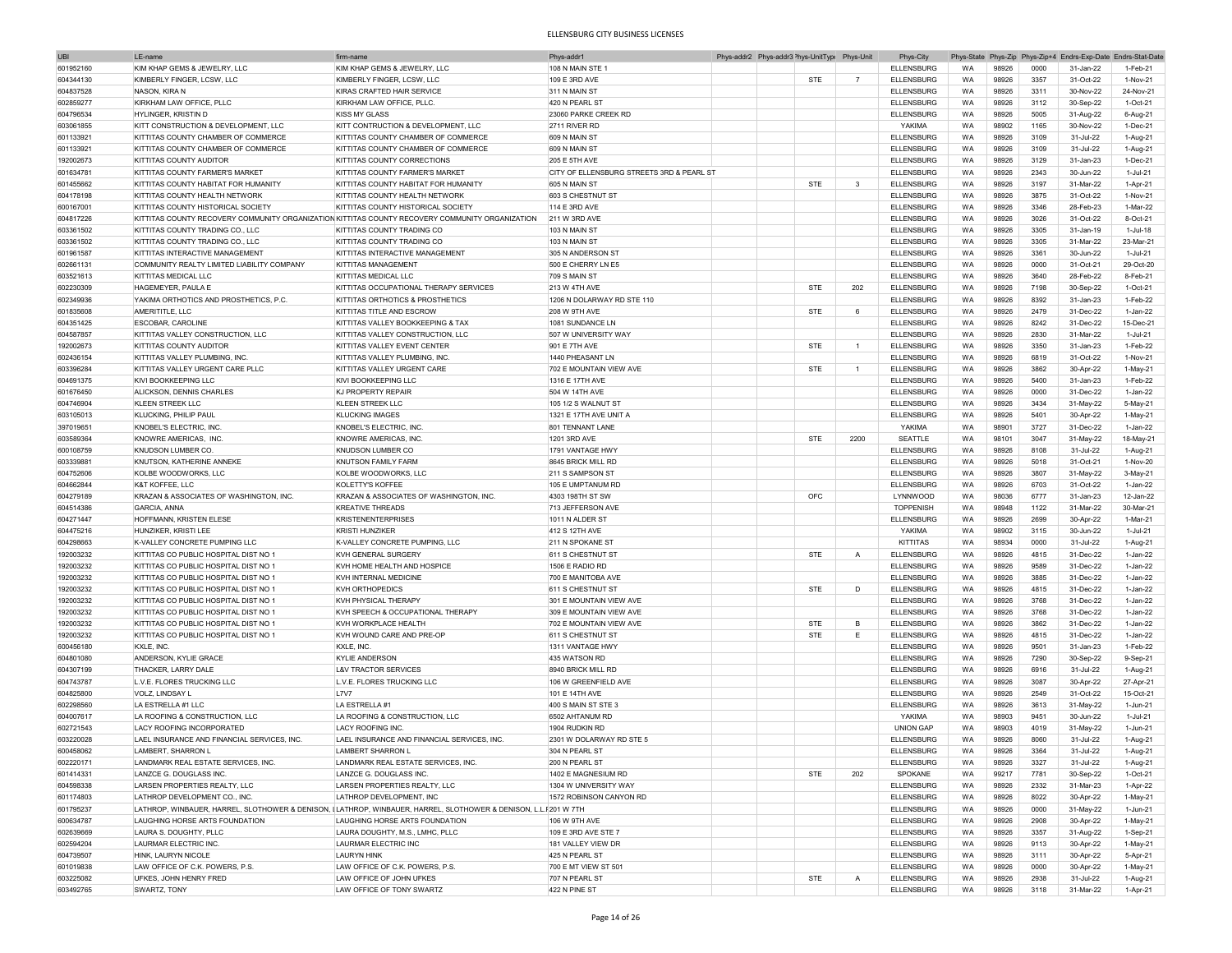| <b>UBI</b> | LE-name                                    | firm-nam                                                                                            | Phys-addr1                    | Phys-addr2 Phys-addr3 <sup>&gt;</sup> hys-UnitTyp( Phys-Unit |             |                         | Phys-City                              |           |       |      |           | Phys-State Phys-Zip Phys-Zip+4 Endrs-Exp-Date Endrs-Stat-Date |
|------------|--------------------------------------------|-----------------------------------------------------------------------------------------------------|-------------------------------|--------------------------------------------------------------|-------------|-------------------------|----------------------------------------|-----------|-------|------|-----------|---------------------------------------------------------------|
| 604731381  | LAWNCARE & MUCH MORE                       | LAWNCARE & MUCH MORE                                                                                | 1124 S 44TH AVE               |                                                              |             |                         | YAKIMA                                 | WA        | 98908 | 3911 | 31-Dec-22 | 16-Dec-21                                                     |
| 602912570  | SHERMAN, DAN R                             | L-BOZ-CONSTRUCTION                                                                                  | 305 S MAIN ST                 |                                                              |             |                         | KITTITAS                               | WA        | 98926 | 3610 | 30-Apr-22 | 1-May-21                                                      |
| 604707854  | LC CONSTRUCTION GROUP LLC                  | LC CONSTRUCTION GROUP                                                                               | 1006 N CHAMITH LN             |                                                              |             |                         | <b>ELLENSBURG</b>                      | WA        | 98926 | 9574 | 28-Feb-23 | 1-Mar-22                                                      |
|            |                                            |                                                                                                     |                               |                                                              |             |                         |                                        |           |       |      |           |                                                               |
| 604805933  | LEANING TREE DOULA LLC                     | LEANING TREE DOULA LLC                                                                              | 318 W RIDGEVIEW LN            |                                                              |             |                         | <b>ELLENSBURG</b>                      | WA        | 98926 | 2039 | 30-Sep-22 | 6-Sep-21                                                      |
| 602234711  | LEARNINGSCAPES, INC                        | LEARNINGSCAPES, INC                                                                                 | 100 S PINE ST                 |                                                              |             |                         | <b>ELLENSBURG</b>                      | WA        | 98926 | 3335 | 30-Sep-22 | 1-Oct-21                                                      |
| 602018360  | LEGACY TELECOMMUNICATIONS, LLC             | LEGACY TELECOMMUNICATIONS, LLC                                                                      | 8102 SKANSIE AVE              |                                                              |             |                         | <b>GIG HARBOR</b>                      | WA        | 98332 | 8415 | 30-Jun-22 | 3-Jun-21                                                      |
| 604383005  | LEGACY 92, LLC                             | LEGACY92, LLC                                                                                       | 300 E MANITOBA AVE            |                                                              | OFC         |                         | <b>ELLENSBURG</b>                      | WA        | 98926 | 3734 | 31-Jan-23 | 1-Feb-22                                                      |
| 604110042  | MOSIMAN, CHARMAINE                         | <b>LEMON THYME MACARONS</b>                                                                         | 118 WEST PENNSLYVANNIA AVENUE |                                                              |             |                         | ROSLYN                                 | WA        | 98941 | 0000 | 30-Apr-22 | 1-May-21                                                      |
| 601390891  | LEONE & KEEBLE, INC.                       | LEONE & KEEBLE, INC.                                                                                | 108 W BOONE AVE               |                                                              |             |                         | SPOKANE                                | WA        | 99201 | 2310 | 31-May-22 | 1-Jun-21                                                      |
| 604556684  | LEONETTI PLUMBING LLC                      | LEONETTI PLUMBING LLC                                                                               | 10643 E LAKE JOY DR NE        |                                                              | OFC         |                         | CARNATION                              | WA        | 98014 | 6837 | 31-Jan-23 | 1-Feb-22                                                      |
| 409021587  | LES SCHWAB TIRE CENTERS OF WASHINGTON, LLC | LES SCHWAB TIRE CENTER #339                                                                         | 1206 S CANYON RD              |                                                              |             |                         | <b>ELLENSBURG</b>                      | WA        | 98926 | 0000 | 30-Apr-22 | 1-May-21                                                      |
|            |                                            |                                                                                                     |                               |                                                              |             |                         |                                        | WA        |       |      |           |                                                               |
| 601257321  | LESLIE & CAMPBELL, INC.                    | LESLIE & CAMPBELL, INC.                                                                             | 506 AHTANUM RD                |                                                              |             |                         | <b>UNION GAP</b>                       |           | 98903 | 1536 | 30-Jun-22 | 1-Jul-21                                                      |
| 602361066  | <b>WAPITI YAKIMA LLC</b>                   | <b>LEXAR HOMES- YAKIMA</b>                                                                          | 150 KEYS RD                   |                                                              |             |                         | YAKIMA                                 | WA        | 98901 | 2106 | 31-Jan-23 | 1-Feb-22                                                      |
| 604328923  | BERGE, LEXI                                | <b>LEXI BERGE</b>                                                                                   | 425 N PEARL ST                |                                                              |             |                         | <b>ELLENSBURG</b>                      | WA        | 98926 | 3111 | 31-Oct-22 | 1-Nov-21                                                      |
| 603308384  | LIBENOW PROPERTY MANAGEMENT, LLC           | LIBENOW PROPERTY MANAGEMENT                                                                         | 312 N PEARL ST                |                                                              | <b>STE</b>  | $\mathbf{1}$            | <b>ELLENSBURG</b>                      | WA        | 98926 | 3364 | 30-Jun-22 | $1-Jul-21$                                                    |
| 604407411  | LIBERTO TRANSPORTATION LLC                 | LIBERTO TRANSPORTATION LLC                                                                          | 2207 N ABBEY GLEN CT          |                                                              |             |                         | <b>ELLENSBURG</b>                      | WA        | 98926 | 3088 | 31-Mar-22 | 1-Apr-21                                                      |
| 604538570  | DUGAN, CHAD D                              | <b>LIBERTY SEPTIC</b>                                                                               | 70 CHINA CAMP LN              |                                                              |             |                         | <b>CLE ELUM</b>                        | WA        | 98922 | 9500 | 30-Sep-22 | 1-Oct-21                                                      |
| 602789057  | LIBKE INSURANCE ASSOCIATES, INC.           | LIBKE INSURANCE ASSOC. INC.                                                                         | 1300 N DOLARWAY RD            |                                                              | <b>STE</b>  | $\overline{2}$          | <b>ELLENSBURG</b>                      | WA        | 98926 | 6808 | 31-Dec-22 | $1-Jan-22$                                                    |
| 604677408  | LIDDIARD CONSTRUCTION LLC                  | LIDDIARD CONSTRUCTION LLC                                                                           | 312 E 28TH AVE                |                                                              |             |                         | <b>ELLENSBURG</b>                      | WA        | 98926 | 3069 | 30-Nov-22 | 1-Jan-22                                                      |
|            |                                            |                                                                                                     |                               |                                                              |             |                         |                                        |           |       |      |           |                                                               |
| 604494225  | LIDS LOCAL HANDYMAN AND CONSTRUCTION LLC   | LIDS LOCAL HANDYMAN AND CONSTRUCTION LLC                                                            | 21111 SE 271ST ST             |                                                              |             |                         | COVINGTON                              | WA        | 98042 | 6165 | 31-Oct-21 | 16-Oct-20                                                     |
| 603174929  | MAHANEY, LINDA LOU                         | LINDA'S CREATIVE CRAFTS                                                                             | 109 E GREEN PARKS DR          |                                                              |             |                         | <b>ELLENSBURG</b>                      | <b>WA</b> | 98926 | 2025 | 31-Jan-23 | 1-Feb-22                                                      |
| 600615089  | LINDER, MYRON H                            | LINDER CHIROPRACTIC CENTER                                                                          | 1011 N ALDER ST               |                                                              |             |                         | <b>ELLENSBURG</b>                      | WA        | 98926 | 2665 | 28-Feb-22 | 1-Mar-21                                                      |
| 602692783  | LION'S ROCK CONSULTING LLC                 | LION'S ROCK CONSULTING LLC                                                                          | 2418 QUARTZ MOUNTAIN DR       |                                                              |             |                         | <b>ELLENSBURG</b>                      | <b>WA</b> | 98926 | 8166 | 28-Feb-23 | 1-Mar-22                                                      |
| 603128382  |                                            | LIQUID ENVIRONMENTAL SOLUTIONS OF CALIFORNIA, LLC LIQUID ENVIRONMENTAL SOLUTIONS OF CALIFORNIA, LLC | 16207 MERIDIAN E              |                                                              |             |                         | PUYALLUP                               | WA        | 98374 | 0000 | 31-Oct-22 | 4-Oct-21                                                      |
| 603201533  | MARTIN, LISA MARIE GODFREY                 | LISA MARTIN, PHD                                                                                    | 2109 W DOLARWAY RD            |                                                              |             |                         | <b>ELLENSBURG</b>                      | <b>WA</b> | 98926 | 9367 | 30-Apr-22 | 1-May-21                                                      |
| 604697423  | MILLER, JESSICA MARIE                      | <b>LITTLE PERENNIALS</b>                                                                            | 203 S POPLAR ST               |                                                              |             |                         | <b>ELLENSBURG</b>                      | WA        | 98926 | 3501 | 31-Jan-23 | 1-Feb-22                                                      |
| 604694985  | NEELY, KERRY                               | <b>LITTLEFOOT ARTS</b>                                                                              | 107 W 26TH AVE                |                                                              |             |                         | <b>ELLENSBURG</b>                      | WA        | 98926 | 3091 | 31-Jan-22 | 19-Jan-21                                                     |
|            |                                            |                                                                                                     |                               |                                                              |             |                         |                                        |           |       |      |           |                                                               |
| 604649027  | LMG ASSETS, LLC                            | <b>LMG ASSETS</b>                                                                                   | 1704 E PLUMRIDGE AVE          |                                                              |             |                         | <b>ELLENSBURG</b>                      | WA        | 98926 | 9552 | 31-Aug-22 | 1-Sep-21                                                      |
| 604425025  | LOANES SEPTIC SERVICES LLC                 | LOANES SEPTIC SERVICES LLC                                                                          | 609 W LILAC WAY               |                                                              |             |                         | <b>ELLENSBURG</b>                      | WA        | 98926 | 2390 | 31-Mar-22 | 1-Apr-21                                                      |
| 604370709  | LOCAL SEARCH HQ, INC                       | LOCAL SEARCH HQ, INC                                                                                | 504 E MOUNTAIN VIEW AVE       |                                                              | <b>STE</b>  | 5                       | <b>ELLENSBURG</b>                      | WA        | 98926 | 3854 | 30-Nov-21 | 1-Dec-20                                                      |
| 603385004  | LOGAN ONE ENTERPRISES LLC                  | LOGAN ONE ENTERPRISES LLC                                                                           | 1520 DEER VALLEY DR           |                                                              |             |                         | <b>ELLENSBURG</b>                      | WA        | 98926 | 6593 | 31-Jul-22 | 10-Jul-21                                                     |
| 603152003  | MOORE, JOANNE                              | LOJO'S JEWELRY                                                                                      | 550 W PACIFIC AVE             |                                                              |             |                         | RONALD                                 | WA        | 98940 | 0000 | 31-Oct-22 | 1-Nov-21                                                      |
| 604726314  | LEFFERT, AARON D                           | LONE DAWG CUSTOMS                                                                                   | 700 S CHESTNUT ST             |                                                              |             |                         | <b>ELLENSBURG</b>                      | WA        | 98926 | 3857 | 31-Mar-22 | 9-Mar-21                                                      |
| 602386297  | LOS CABOS ELLENSBURG, INC.                 | LOS CABOS ELLENSBURG                                                                                | 1318 S CANYON RD              |                                                              |             |                         | <b>ELLENSBURG</b>                      | WA        | 98926 | 0000 | 30-Apr-22 | 1-May-21                                                      |
| 603496049  | <b>LOS CHILANGOS</b>                       | LOS CHILANGOS                                                                                       | 310 S MAIN ST                 |                                                              |             |                         | <b>ELLENSBURG</b>                      | WA        | 98926 | 3611 | 30-Apr-22 | 1-May-21                                                      |
|            |                                            | <b>LOU</b>                                                                                          |                               |                                                              |             |                         |                                        |           |       |      |           |                                                               |
| 603186666  | <b>DECK, CINDY LOU</b>                     |                                                                                                     | 408 N PEARL ST                |                                                              |             |                         | <b>ELLENSBURG</b>                      | WA        | 98926 | 3112 | 31-Mar-22 | 1-Apr-21                                                      |
| 603017466  | LOVE'S TRAVEL STOPS & COUNTRY STORES, INC. | LOVE'S TRAVEL STOP #413                                                                             | I-90 EXIT 106                 | 1512 HWY 97                                                  |             |                         | ELLENSBURG                             | WA        | 98926 | 8344 | 31-May-22 | 1-Jun-21                                                      |
| 601678374  | LUFT TRAILER SALES, INC.                   | LUFT TRAILER SALES, INC.                                                                            | 907 N HIBBS                   |                                                              |             |                         | <b>ELLENSBURG</b>                      | WA        | 98926 | 0000 | 31-Dec-22 | 1-Jan-22                                                      |
| 604186943  | PNW INNOVATIVE CLOTHING CO. LLC            | LULAROE TAUNYA AND RAECHELE                                                                         | 2313 N CREEKSEDGE WAY         |                                                              |             |                         | <b>ELLENSBURG</b>                      | WA        | 98926 | 2341 | 30-Nov-22 | 1-Dec-21                                                      |
| 604797301  | <b>BIRGER, SAGE</b>                        | <b>LUMILOVESPLUSHIES</b>                                                                            | 810 S MAPLE ST                |                                                              |             |                         | <b>ELLENSBURG</b>                      | WA        | 98926 | 3935 | 31-Aug-22 | 9-Aug-21                                                      |
| 602764222  | THE LUMSDEN GROUP LLC                      | LUMSDEN CONSTRUCTION                                                                                | 41 BYNUM RD                   |                                                              |             |                         | <b>ELLENSBURG</b>                      | WA        | 98926 | 5279 | 30-Sep-22 | $1-Oct-21$                                                    |
| 603620588  | CORDNER, MARGO DALLAS                      | LUNCHBOX CAFE                                                                                       | 409 N RUBY ST                 |                                                              |             |                         | <b>ELLENSBURG</b>                      | WA        | 98926 | 3151 | 31-May-22 | 1-Jun-21                                                      |
| 604709085  | LUNDQUIST TRUCKING LLC                     | LUNDQUIST TRUCKING LLC                                                                              | 1302 N CORA ST                |                                                              | UNIT        | $\overline{\mathbf{3}}$ | <b>ELLENSBURG</b>                      | WA        | 98926 | 9458 | 31-Jul-22 | 23-Jul-21                                                     |
|            |                                            |                                                                                                     |                               |                                                              |             |                         |                                        |           |       |      |           |                                                               |
| 328046357  | LYDIG CONSTRUCTION, INC                    | LYDIG CONSTRUCTION, INC.                                                                            | 11001 E MONTGOMERY DR         |                                                              |             |                         | SPOKANE VALLEY                         | WA        | 99206 | 4714 | 30-Sep-22 | 1-Oct-21                                                      |
| 604316030  | LYNETTE BYE COACHING LLC                   | LYNETTE BYE COACHING                                                                                | <b>2509 N SPAR LN</b>         |                                                              |             |                         | <b>ELLENSBURG</b>                      | WA        | 98926 | 2129 | 31-Aug-22 | 1-Sep-21                                                      |
| 604094384  | MCCOWIN, LYNNE                             | <b>LYNNE MCCOWIN</b>                                                                                | 1004 E 2ND AVE                |                                                              |             |                         | <b>ELLENSBURG</b>                      | <b>WA</b> | 98926 | 3519 | 31-Mar-22 | 1-Nov-21                                                      |
| 600478196  | M CAMPBELL & COMPANY, INC.                 | M CAMPBELL & COMPANY, INC                                                                           | 2828 W IRVING ST              |                                                              |             |                         | PASCO                                  | <b>WA</b> | 99301 | 4595 | 28-Feb-22 | 1-Mar-21                                                      |
| 602749875  | M SEVIGNY CONSTRUCTION INC                 | M SEVIGNY CONSTRUCTION INC                                                                          | 1212 N 16TH AVE STE 1         |                                                              |             |                         | YAKIMA                                 | <b>WA</b> | 98902 | 1348 | 31-Aug-22 | 1-Sep-21                                                      |
| 397017132  | M. G. WAGNER COMPANY, INC.                 | M. G. WAGNER COMPANY, INC.                                                                          | 1401 HATHAWAY ST              |                                                              |             |                         | YAKIMA                                 | WA        | 98902 | 1310 | 31-Dec-22 | 1-Jan-22                                                      |
| 601371984  | M 2 INDUSTRIAL, INC.                       | M2 INDUSTRIAL, INC                                                                                  | 180 HANSON RD                 |                                                              |             |                         | <b>ELLENSBURG</b>                      | <b>WA</b> | 98926 | 8903 | 28-Feb-23 | 1-Mar-22                                                      |
| 602254260  | MACDONALD-MILLER FACILITY SOLUTIONS, LLC   | MACDONALD-MILLER FACILITY SOLUTIONS, INC.                                                           | 7717 DETROIT AVE SW           |                                                              |             |                         | SEATTLE                                | WA        | 98106 | 1903 | 31-Dec-22 | 1-Jan-22                                                      |
| 604658484  | MACRAE, JOHN                               | MACRAF FINANCIAL SERVICES                                                                           | 207 N PFARL ST                |                                                              | <b>STE</b>  | -1                      | <b>ELLENSBURG</b>                      | WA        | 98926 | 4010 | 31-Oct-22 | 1-Nov-21                                                      |
|            |                                            |                                                                                                     |                               |                                                              |             |                         |                                        |           |       |      |           |                                                               |
| 604546931  | <b>EVERSON, MADDISON RENEE</b>             | MADDI RENEE PHOTOGRAPHY                                                                             | 702 N RUBY ST                 |                                                              | <b>APT</b>  | E8                      | <b>ELLENSBURG</b>                      | WA        | 98926 | 2967 | 30-Sep-22 | 16-Sep-21                                                     |
| 604705663  | KOVAL, MADELINE                            | MADDY ROSE MEDICAL TRANSCRIPTION SERVICE                                                            | 1201 E HELENA AVE             |                                                              | <b>APT</b>  | 16106                   | <b>ELLENSBURG</b>                      | WA        | 98926 | 8262 | 28-Feb-22 | 2-Feb-21                                                      |
| 604750028  | ROGERS, SIERRA SKYE                        | MADE CLEANING & HAULING                                                                             | 409 W 10TH AVE                |                                                              | <b>REAR</b> |                         | <b>ELLENSBURG</b>                      | WA        | 98926 | 2407 | 30-Apr-22 | 20-Apr-21                                                     |
| 601544175  | I FF. FI IZABETH KATHRYN                   | <b>MADRUGADA POTTERY</b>                                                                            | 101 WINDY RIDGE LN            |                                                              |             |                         | <b>ELLENSBURG</b>                      | WA        | 98926 | 7628 | 31-May-22 | 1-Jun-21                                                      |
| 601136260  | MESSENGER, DYRDRA L                        | MAGIC SQUARE GARDENS                                                                                | 1563 STRANDE RD               |                                                              |             |                         | <b>ELLENSBURG</b>                      | WA        | 98926 | 8716 | 28-Feb-22 | 1-Mar-21                                                      |
| 600192217  | MAHLUM ARCHITECTS, INC.                    | MAHLUM                                                                                              | 71 COLUMBIA ST                |                                                              |             |                         | SEATTLE                                | WA        | 98104 | 1412 | 31-Aug-22 | 1-Sep-21                                                      |
| 603445211  | MAIRE, MASSAGE FOR LIFE, LLC               | MAIRE: MASSAGE FOR LIFE, LLC                                                                        | <b>200 E 4TH AVE</b>          |                                                              |             |                         | <b>ELLENSBURG</b>                      | WA        | 98926 | 3126 | 30-Sep-22 | 13-Sep-21                                                     |
| 604731828  | MAKE MUSIC ELLENSBURG. LLC                 | MAKE MUSIC ELLENSBURG, LLC                                                                          | 103 E 3RD AVE                 |                                                              |             |                         |                                        | WA        | 98926 | 3345 | 31-Mar-22 | 25-Mar-21                                                     |
|            | <b>GRIMM, CAITLIN</b>                      |                                                                                                     |                               |                                                              |             |                         | <b>ELLENSBURG</b><br><b>ELLENSBURG</b> |           |       |      |           |                                                               |
| 604862951  |                                            | MAKEUP BY CAIT                                                                                      | 4870 NUMBER 6 RD              |                                                              |             |                         |                                        | WA        | 98926 | 9663 | 31-Jan-23 | 20-Jan-22                                                     |
| 604844303  | KEHOE, DEBRA                               | MAKIN WHOOPIE BAKERY                                                                                | 1016 E 19TH AVE               |                                                              | APT         | $\mathsf{A}$            | <b>ELLENSBURG</b>                      | WA        | 98926 | 5403 | 30-Nov-22 | 24-Nov-21                                                     |
| 603533778  | LIGHTHOUSE ADVANCED PLANNING, PLLC         | MAMI'S SPICY CEVICHE                                                                                | 44 N LYLE ST                  |                                                              |             |                         | <b>KENNEWICK</b>                       | WA        | 99336 | 3335 | 31-Aug-22 | 20-Aug-21                                                     |
| 604774283  | MAMMOTH CABINET INSTALLATION LLC           | MAMMOTH CABINET INSTALLATION LLC                                                                    | 1031 HOFFER RD                |                                                              |             |                         | WAPATO                                 | WA        | 98951 | 9570 | 28-Feb-23 | 2-Feb-22                                                      |
| 603528208  | MSNW GROUP LLC                             | MANAGEMENT SERVICES NORTHWEST II. LLC                                                               | 2257 NORTHGATE SPUR           |                                                              |             |                         | FERNDALE                               | WA        | 98248 | 8355 | 31-Jul-22 | 1-Aug-21                                                      |
| 603102020  | MANASTASH RIDGE EXCAVATION LLC             | MANASTASH RIDGE EXCAVATION LLC                                                                      | 361 BLAZING SKY LN            |                                                              |             |                         | <b>ELLENSBURG</b>                      | WA        | 98926 | 9231 | 30-Apr-22 | 1-May-21                                                      |
| 604456518  | UDAGER, MANDY JO                           | MANDY JO S ESTHETICS AND NAILS                                                                      | 701 N WATER ST                |                                                              |             |                         | <b>ELLENSBURG</b>                      | WA        | 98926 | 2855 | 31-May-22 | 1-Jun-21                                                      |
| 601505735  | RIEXINGER ENTERPRISES, INC.                | MANGO'S DAY SPA & SALON                                                                             | 300 N PEARL ST STE 203        |                                                              |             |                         | <b>ELLENSBURG</b>                      | WA        | 98926 | 0000 | 30-Nov-22 | 1-Dec-21                                                      |
|            |                                            | <b>MARCIA RORTY, PHD</b>                                                                            | 103 E 4TH AVE                 |                                                              |             |                         |                                        |           |       |      |           |                                                               |
| 604449361  | RORTY-GREENFIELD, MARCIA ELLEN             |                                                                                                     |                               |                                                              | <b>STE</b>  | 201                     | <b>ELLENSBURG</b>                      | WA        | 98926 | 3189 | 31-May-22 | 1-Jun-21                                                      |
| 602402664  | MARCHESI, MARIO D                          | <b>MARIO'S PAINTING</b>                                                                             | 314 W RIDGEVIEW LN            |                                                              |             |                         | <b>ELLENSBURG</b>                      | WA        | 98926 | 2039 | 31-Jul-22 | 8-Jul-21                                                      |
| 604538165  | MARIPOSA MEDICAL AESTHETICS, LLC           | MARIPOSA AESTHETICS                                                                                 | 309 N PEARL ST                |                                                              |             |                         | <b>ELLENSBURG</b>                      | WA        | 98926 | 3363 | 30-Nov-22 | 1-Dec-21                                                      |
| 602792081  | MARK A. CHMELEWSKI, P.S.                   | MARK A. CHMELEWSKI, P.S.                                                                            | 410 N PINE ST                 |                                                              |             |                         | <b>ELLENSBURG</b>                      | WA        | 98926 | 3118 | 31-Jan-22 | 1-Feb-21                                                      |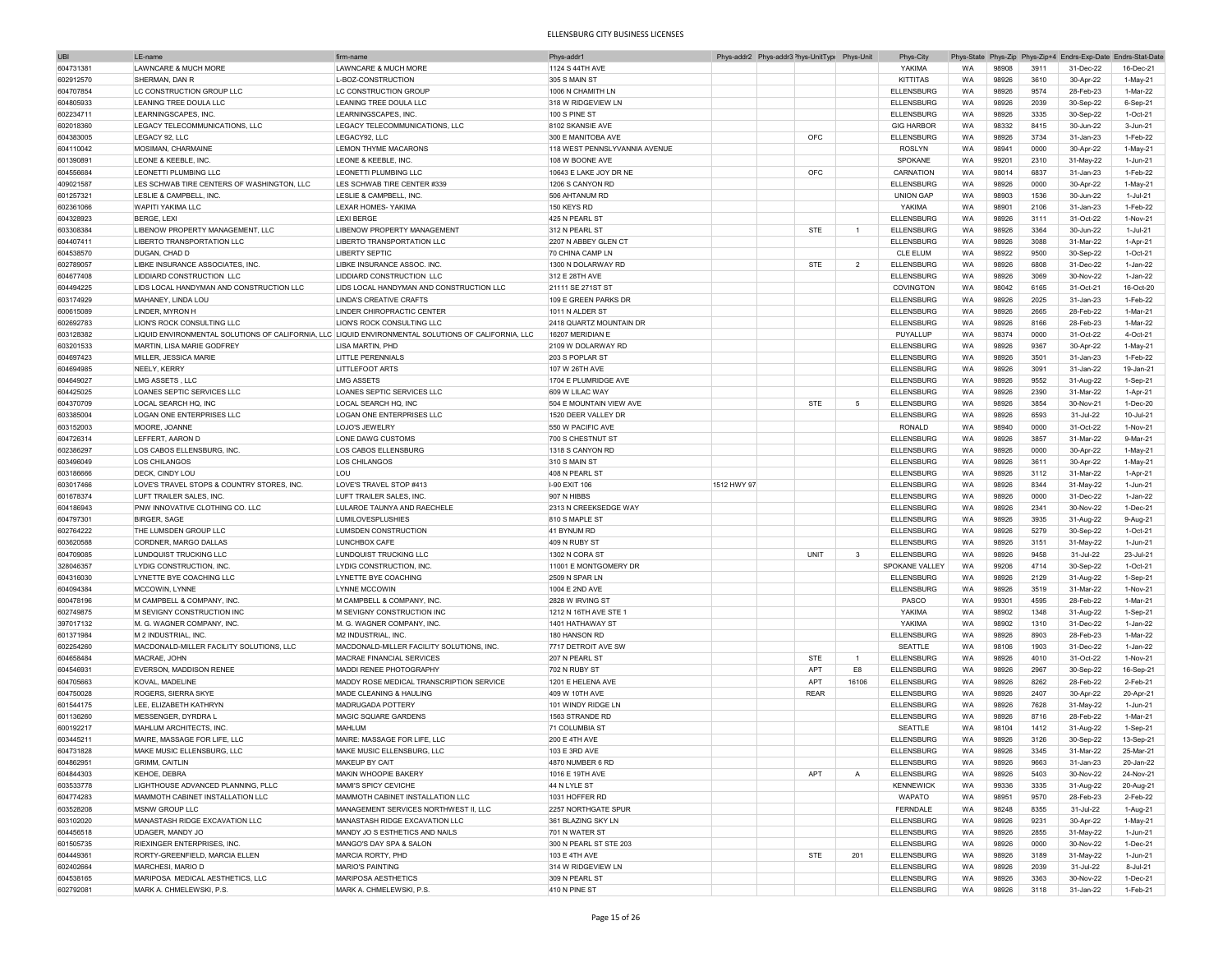| <b>UBI</b> | LE-nam                                                                                        | firm-nam                                        | Phys-addr <sup>*</sup>          | Phys-addr2 Phys-addr3 <sup>&gt;</sup> hys-UnitTypi Phys-Unit |             |              | Phys-City            |           |       |      | Phys-State Phys-Zip Phys-Zip+4 Endrs-Exp-Date Endrs-Stat-Date |           |
|------------|-----------------------------------------------------------------------------------------------|-------------------------------------------------|---------------------------------|--------------------------------------------------------------|-------------|--------------|----------------------|-----------|-------|------|---------------------------------------------------------------|-----------|
| 602941050  | HUNT, MARK ALLEN                                                                              | MARK ALLEN HUNT                                 | 731 RD 81                       |                                                              |             |              | <b>ELLENSBURG</b>    | <b>WA</b> | 98926 | 0000 | 31-Mar-22                                                     | 10-Mar-21 |
| 604649118  | MARLENE TRAVIS, PLLC                                                                          | MARI FNF TRAVIS PLLC                            | 305 N MAPLE ST                  |                                                              |             |              | <b>ELLENSBURG</b>    | WA        | 98926 | 3574 | 31-Aug-22                                                     | 1-Sep-21  |
|            |                                                                                               |                                                 |                                 |                                                              |             |              |                      |           |       |      |                                                               |           |
| 601099043  | PLETTENBERG, MARY CATHERINE                                                                   | MARY CATHERINE PLETTENBERG                      | 307 W FIRST AVE STE 2           |                                                              |             |              | <b>ELLENSBURG</b>    | WA        | 98926 | 0000 | 31-Jul-22                                                     | 1-Aug-21  |
| 603090355  | MASON ROOFING AND CONSTRUCTION, INC.                                                          | MASON ROOFING AND CONSTRUCTION, INC.            | 2920 FAIRVIEW CANYON RD         |                                                              |             |              | <b>MONITOR</b>       | WA        | 98836 | 5923 | 30-Jun-22                                                     | 7-Jun-21  |
| 604277918  | MASS X CONSTRUCTION LLC                                                                       | <b>MASS X CONSTRUCTION</b>                      | 271 BOSTON RD                   |                                                              |             |              | <b>ELLENSBURG</b>    | WA        | 98926 | 5223 | 30-Apr-22                                                     | 28-Apr-21 |
| 603123857  | MASSAGE BY CARLA JOHNSON LLC                                                                  | MASSAGE BY CARLA JOHNSON LLC                    | 502 N RUBY ST                   |                                                              |             |              | <b>ELLENSBURG</b>    | WA        | 98926 | 3154 | 30-Jun-22                                                     | 1-Jul-21  |
| 602034353  | LOWE, STAYCE M                                                                                | MASSAGE THERAPEUTICS                            | 1103 N PFENNING RD              |                                                              |             |              | <b>ELLENSBURG</b>    | WA        | 98926 | 9597 | 31-May-22                                                     | 1-Jun-21  |
| 603235974  | MASTEC NETWORK SOLUTIONS, INC                                                                 | MASTEC NETWORK SOLUTIONS, INC.                  | 22263 68TH AVE S                |                                                              |             |              | <b>KENT</b>          | WA        | 98032 | 1914 | 30-Sep-22                                                     | 1-Oct-21  |
|            |                                                                                               |                                                 |                                 |                                                              |             |              |                      |           |       |      |                                                               | 1-Mar-21  |
| 578066081  | MATHEUS LUMBER COMPANY, INC                                                                   | MATHEUS LUMBER COMPANY, INC.                    | 15800 WOODINVILLE REDMOND RD NE |                                                              |             |              | WOODINVILLE          | WA        | 98072 | 9059 | 28-Feb-22                                                     |           |
| 601049692  | MATTILA PAINTING, INC.                                                                        | MATTILA PAINTING, INC.                          | 12519 227TH AVE SE              |                                                              |             |              | <b>MONROE</b>        | WA        | 98272 | 8711 | 31-Jan-23                                                     | 20-Jan-22 |
| 603249719  | MATTRESS FIRM, INC.                                                                           | MATTRESS FIRM #132004                           | 400 N MAIN ST STE 100           |                                                              |             |              | <b>ELLENSBURG</b>    | WA        | 98926 | 2000 | 31-Oct-22                                                     | 1-Nov-21  |
| 602080798  | MATVEY CONSTRUCTION, INC.                                                                     | MATVEY CONSTRUCTION, INC.                       | 18915 16TH AVE S                |                                                              |             |              | <b>SEATAC</b>        | WA        | 98188 | 5104 | 30-Nov-22                                                     | 1-Dec-21  |
| 600324304  | MAURICES INCORPORATED                                                                         | MAURICES #401                                   | 116 E 4TH ST                    |                                                              |             |              | <b>ELLENSBURG</b>    | WA        | 98926 | 0000 | 28-Feb-23                                                     | 1-Mar-22  |
| 603478144  | MAXIMUS GYM LLC                                                                               | MAXIMUS WELLNESS ÇENTER                         | 427 N MAIN ST                   |                                                              |             |              | <b>ELLENSBURG</b>    | WA        | 98926 | 3107 | 28-Feb-23                                                     | 1-Mar-22  |
|            | MBI CONSTRUCTION SERVICES. INC.                                                               |                                                 |                                 |                                                              |             |              |                      |           |       |      |                                                               |           |
| 603190297  |                                                                                               | MBI CONSTRUCTION SERVICES, INC                  | 2016 FRUITVALE BLVD             |                                                              |             |              | YAKIMA               | WA        | 98902 | 1220 | 31-Mar-22                                                     | 1-Apr-21  |
| 604858548  | MBW CONSTRUCTION, LLC                                                                         | MBW CONSTRUCTION, LLC                           | 116 GATEWAY DR                  |                                                              |             |              | NORTH SIOUX CITY     | SD        | 57049 | 3171 | 31-Jan-23                                                     | 18-Jan-22 |
| 600524476  | MCBRIDE CONSTRUCTION RESOURCES, INC.                                                          | MCBRIDE CONSTRUCTION RESOURCES, INC.            | 15100 8TH AVE SW                |                                                              |             |              | <b>BURIEN</b>        | WA        | 98166 | 2244 | 30-Jun-22                                                     | 1-Jul-21  |
| 604228787  | MCCANN TRUCKING LLC                                                                           | MCCANN TRUCKING LLC                             | 661 AIRPORT RD                  |                                                              |             |              | <b>CLE ELUM</b>      | WA        | 98922 | 9200 | 31-May-22                                                     | 14-May-21 |
| 602699411  | MCDONALD'S OF ELLENSBURG. LLC                                                                 | MCDONALD'S OF ELLENSBURG, LLC                   | 1304 S CANYON RD                |                                                              |             |              | <b>ELLENSBURG</b>    | WA        | 98926 | 4103 | 28-Feb-23                                                     | 1-Mar-22  |
| 601687553  | MCI COMMUNICATIONS SERVICES LLC                                                               | MCI COMMUNICATIONS SERVICES, INC.               | 1 VERIZON WAY                   |                                                              |             |              | <b>BASKING RIDGE</b> | NJ        | 07920 | 1025 | 28-Feb-23                                                     | 1-Mar-22  |
|            |                                                                                               |                                                 |                                 |                                                              |             |              |                      |           |       |      |                                                               |           |
| 602500774  | MCINTOSH POLE BUILDINGS, INC                                                                  | MCINTOSH POLE BUILDINGS, INC                    | 507 E CHERRY LN                 |                                                              |             |              | <b>ELLENSBURG</b>    | WA        | 98926 | 3831 | 31-May-22                                                     | 1-Jun-21  |
| 602004424  | MCINTOSH TOWING INC.                                                                          | MCINTOSH TOWING INC                             | 305 S WATER                     |                                                              |             |              | <b>ELLENSBURG</b>    | WA        | 98926 | 0000 | 31-Jan-23                                                     | 1-Feb-22  |
| 602622926  | MCKINNEY GLASS, INC                                                                           | MCKINNEY GLASS, INC.                            | 2220 GOODMAN RD                 |                                                              |             |              | <b>UNION GAP</b>     | WA        | 98903 | 9826 | 30-Jun-22                                                     | 1-Jul-21  |
| 602569922  | MCKINSTRY CO., LLC                                                                            | MCKINSTRY CO., LLC                              | 5005 3RD AVE S                  |                                                              |             |              | SEATTLE              | WA        | 98134 | 2423 | 31-Jan-23                                                     | 1-Feb-22  |
| 603259907  | MCKINSTRY ESSENTION, LLC                                                                      | MCKINSTRY ESSENTION LLC                         | 5005 3RD AVE S                  |                                                              |             |              | <b>SEATTLE</b>       | WA        | 98134 | 2423 | 31-Dec-22                                                     | 1-Jan-22  |
| 601729966  | MCLEODUSA TELECOMMUNICATIONS SERVICES, L.L.C.                                                 | MCLEODUSA TELECOMMUNICATIONS SERVICES, L.L.C    | 600 WILLOWBROOK OFFICE PARK     |                                                              |             |              | <b>FAIRPORT</b>      | NY        | 14450 | 4233 | 31-Jul-22                                                     | 1-Aug-21  |
|            |                                                                                               |                                                 |                                 |                                                              |             |              |                      |           |       |      |                                                               |           |
| 601729966  | MCLEODUSA TELECOMMUNICATIONS SERVICES, L.L.C.                                                 | MCLEODUSA TELECOMMUNICATIONS SERVICES, L.L.C.   | 4001 N RODNEY PARHAM RD         |                                                              | <b>BLDG</b> | FL 1 TAX DEI | LITTLE ROCK          | AR        | 72212 | 2459 | 31-Jul-19                                                     | 1-Jul-18  |
| 602293055  | THE ROBERT B. MCMILLEN FOUNDATION                                                             | MCMILLEN FOUNDATION                             | 115 E 4TH AVE                   |                                                              | <b>STE</b>  | 229          | <b>ELLENSBURG</b>    | WA        | 98926 | 3123 | 30-Apr-22                                                     | 20-Apr-21 |
| 602025031  | MITCHELL INTERNATIONAL, INC.                                                                  | <b>MCN</b>                                      | <b>1400 KING ST</b>             |                                                              | STE         | 105          | <b>BELLINGHAM</b>    | WA        | 98229 | 6262 | 31-Oct-22                                                     | 21-Oct-21 |
| 601098421  | MCNEIGHT EXPRESS, INC.                                                                        | MCNEIGHT EXPRESS. INC                           | 304 S RAILROAD AVE              |                                                              |             |              | <b>ELLENSBURG</b>    | WA        | 98926 | 9699 | 31-Jul-22                                                     | 1-Aug-21  |
| 603384253  | MCNUTT BROTHERS CUSTOM ELECTRONICS, INC.                                                      | MCNUTT BROTHERS CUSTOM ELECTRONICS, INC         | 206 W TACOMA AVE                |                                                              |             |              | <b>ELLENSBURG</b>    | WA        | 98926 | 3615 | 31-Mar-23                                                     | 1-Apr-22  |
| 603188798  | MCPHILLIPS, BURON PATRICK                                                                     | <b>MCWOODS</b>                                  | 711 E 4TH AVE                   |                                                              |             |              | <b>ELLENSBURG</b>    | WA        | 98926 | 3441 | 31-Mar-23                                                     | 1-Apr-22  |
|            |                                                                                               |                                                 |                                 |                                                              |             |              |                      |           |       |      |                                                               |           |
| 604137321  | MDH CONSULTING, LLC                                                                           | MDH CONSULTING LLC                              | 406 E HELENA AVE                |                                                              | <b>APT</b>  | 12           | <b>ELLENSBURG</b>    | WA        | 98926 | 2097 | 30-Jun-22                                                     | 1-Jul-21  |
| 192003232  | KITTITAS CO PUBLIC HOSPITAL DIST NO 1                                                         | MEDICAL ARTS CENTER CLINIC                      | 100 E JACKSON AVE               |                                                              |             |              | <b>ELLENSBURG</b>    | <b>WA</b> | 98926 | 3692 | 31-Dec-22                                                     | 1-Jan-22  |
| 601449715  | MEDSTAR CABULANCE, INC.                                                                       | MEDSTAR CABULANCE, INC.                         | 1904 FRUITVALE BLVD             |                                                              |             |              | YAKIMA               | WA        | 98902 | 1243 | 28-Feb-22                                                     | 1-Mar-21  |
| 604486732  | MOORE, MEGAN MARIE                                                                            | MEGAN MOORE INDEPENDENT BEAUTY CONSULTANT       | 1507 E SEATTLE AVE              |                                                              |             |              | <b>ELLENSBURG</b>    | WA        | 98926 | 9448 | 31-Aug-22                                                     | 1-Sep-21  |
| 602624836  | PARTLOW, MEGAN ANN                                                                            | <b>MEGAN PARTLOW</b>                            | 204 E 11TH AVE                  |                                                              |             |              | <b>ELLENSBURG</b>    | WA        | 98926 | 2505 | 30-Jun-22                                                     | 1-Jul-21  |
|            |                                                                                               | MELLERGAARD PROPERTIES INC.                     | 100 E KRISTEN AVE               |                                                              |             |              |                      |           |       |      |                                                               | 1-Nov-21  |
| 602332229  | MELLERGAARD PROPERTIES INC.                                                                   |                                                 |                                 |                                                              |             |              | <b>ELLENSBURG</b>    | WA        | 98926 | 4016 | 31-Oct-22                                                     |           |
| 604269298  | MELLO FAMILY INC                                                                              | MELLO FAMILY INC                                | 2510 N SPAR LN                  |                                                              |             |              | <b>ELLENSBURG</b>    | WA        | 98926 | 2129 | 31-May-22                                                     | 1-Jun-21  |
| 604566708  | THE MENTAL HEALTH ASSOCIATION OF OREGON                                                       | MENTAL HEALTH & ADDICTION ASSOCIATION OF OREGON | 10373 NE HANCOCK ST             |                                                              | <b>STE</b>  | 106          | PORTLAND             | OR        | 97220 | 3894 | 31-Jan-23                                                     | 1-Feb-22  |
| 604321868  | MERAKI SALON & SPA LLC                                                                        | MERAKI SALON & SPA LLC                          | 108 N MAIN ST                   |                                                              | <b>STE</b>  | 3            | <b>ELLENSBURG</b>    | WA        | 98926 | 3371 | 31-Aug-22                                                     | 1-Sep-21  |
| 601146956  | MERCER CREEK CHURCH OF THE CHRISTIAN AND MISSION MERCER CREEK CHURCH                          |                                                 | 1410 N MAIN ST                  |                                                              |             |              | <b>ELLENSBURG</b>    | WA        | 98926 | 2915 | 31-May-22                                                     | 1-Jun-21  |
| 578072282  | MERCHANTS CREDIT CORPORATION                                                                  | MERCHANTS CREDIT ASSOCIATION                    | 2245 152ND AVE NE               |                                                              |             |              | <b>REDMOND</b>       | WA        | 98052 | 0000 | 31-Dec-22                                                     | 1-Jan-22  |
|            |                                                                                               |                                                 |                                 |                                                              |             |              |                      |           |       |      |                                                               |           |
| 604343259  | MERZLAK ELECTRIC LLC                                                                          | MERZLAK ELECTRIC LLC                            | 91 WHITE PINE DR                |                                                              |             |              | <b>RONALD</b>        | WA        | 98940 | 0080 | 30-Sep-22                                                     | 13-Sep-21 |
| 602156865  | METRO AIR INC.                                                                                | METRO AIR, INC.                                 | 715 8TH ST                      |                                                              | <b>STE</b>  | B            | KIRKLAND             | <b>WA</b> | 98033 | 5625 | 31-Oct-22                                                     | 1-Nov-21  |
| 603303862  | METROPCS CALIFORNIA, LLC                                                                      | METROPCS CALIFORNIA, LLC                        | 2250 LAKESIDE BLVD              |                                                              |             |              | <b>RICHARDSON</b>    | TX        | 75082 | 4304 | 31-May-22                                                     | 1-Jun-21  |
| 604836850  | GONZALEZ, MODESTA LOURDES                                                                     | MG'S HOME CLEANING                              | 2206 CAYUSE LN                  |                                                              |             |              | YAKIMA               | WA        | 98901 | 9573 | 30-Nov-22                                                     | 29-Nov-21 |
| 604190919  | MGS PASCO, INC.                                                                               | MGS PASCO, INC.                                 | 809 S AUBURN ST                 |                                                              |             |              | <b>KENNEWICK</b>     | WA        | 99336 | 5661 | 31-Mar-22                                                     | 10-Mar-21 |
| 601611647  | WALKER, MICHAEL C                                                                             | MICHAEL'S GARDEN                                | 4TH STREET AND PINE             |                                                              |             |              | <b>ELLENSBURG</b>    | WA        | 98926 | 0000 | 31-Mar-22                                                     | 1-Apr-21  |
|            |                                                                                               |                                                 |                                 |                                                              |             |              |                      |           |       |      |                                                               |           |
| 601061071  | MICHELS CORPORATION                                                                           | MICHELS CORPORATION                             | 817 W MAIN ST                   |                                                              |             |              | <b>BROWNSVILLE</b>   | WI        | 53006 | 1439 | 31-Dec-22                                                     | 1-Jan-22  |
| 604708922  | MICHELS PACIFIC ENERGY, INC                                                                   | MICHELS PACIFIC ENERGY, INC                     | 2200 LAURELWOOD RD              |                                                              | <b>STE</b>  | 100          | SANTA CLARA          | CA        | 95054 | 1515 | 31-May-22                                                     | 12-May-21 |
| 604696477  | MICHELS PIPELINE, INC                                                                         | MICHELS PIPELINE, INC.                          | 817 MAIN ST                     |                                                              |             |              | <b>BROWNSVILLE</b>   | WI        | 53006 | 1444 | 30-Apr-22                                                     | 30-Apr-21 |
| 604533166  | MICHELS POWER, INC.                                                                           | MICHELS POWER, INC.                             | 817 MAIN ST                     |                                                              |             |              | <b>BROWNSVILLE</b>   | WI        | 53006 | 1444 | 30-Sep-22                                                     | 1-Oct-21  |
| 604550724  | MICHELS UTILITY SERVICES, INC.                                                                | MICHELS UTILITY SERVICES. INC.                  | <b>817 MAIN ST</b>              |                                                              |             |              | <b>BROWNSVILLE</b>   | WI        | 53006 | 1444 | 30-Sep-22                                                     | 1-Apr-22  |
| 602294856  | MID-COLUMBIA FISHERIES ENHANCEMENT GROUP                                                      | MID-COLUMBIA FISHERIES ENHANCEMENT GROUP        | 413 N MAIN ST                   |                                                              | <b>STE</b>  | К            | <b>ELLENSBURG</b>    | WA        | 98926 | 3183 | 31-May-22                                                     | 1-Jun-21  |
|            |                                                                                               |                                                 |                                 |                                                              |             |              |                      |           |       |      |                                                               |           |
| 602731854  | MIDDLE PATH ACUPUNCTURE & ORIENTAL MEDICINE, PLLC MIDDLE PATH ACUPUNCTURE & ORIENTAL MEDICINE |                                                 | 502 N ANDERSON ST               |                                                              |             |              | <b>ELLENSBURG</b>    | WA        | 98926 | 3147 | 30-Jun-22                                                     | 1-Jul-21  |
| 602286918  | MID-STATE APPRAISAL SERVICES, INC.                                                            | MID-STATE APPRAISAL SERVICES, INC               | 103 E 4TH AVE                   |                                                              | <b>STE</b>  | 210          | <b>ELLENSBURG</b>    | <b>WA</b> | 98926 | 3189 | 31-Mar-23                                                     | 1-Apr-22  |
| 192001263  | <b>MIDSTATE CO-OP</b>                                                                         | MIDSTATE CO-OP                                  | 410 W 3RD                       |                                                              |             |              | <b>ELLENSBURG</b>    | <b>WA</b> | 98926 | 0000 | 31-Jan-23                                                     | 1-Feb-22  |
| 192001263  | MIDSTATE CO-OP                                                                                | MIDSTATE CO-OP                                  | 417 W 3RD AVE                   |                                                              |             |              | <b>ELLENSBURG</b>    | WA        | 98926 | 3030 | 31-Jan-23                                                     | 27-Jan-22 |
| 192001263  | MIDSTATE CO-OP                                                                                | MIDSTATE CO-OP                                  | 911 W UNIVERSITY WAY            |                                                              |             |              | <b>ELLENSBURG</b>    | WA.       | 98926 | 2324 | 31-Jan-23                                                     | 27-Jan-22 |
|            | MIGHTYSUPER LLC                                                                               | MIGHTYSUPER LLC                                 | 1000 E 4TH AVE                  |                                                              |             |              |                      |           | 98926 | 3530 |                                                               | 1-Feb-22  |
| 604572139  |                                                                                               |                                                 |                                 |                                                              |             |              | <b>ELLENSBURG</b>    | WA        |       |      | 31-Jan-23                                                     |           |
| 602867591  | MILLER & TRUJILLO HEATING & A/C, LLC                                                          | MILLER & TRUJILLO HEATING & AC LLC              | 102 6TH ST                      |                                                              |             |              | ZILLAH               | WA        | 98953 | 9459 | 30-Jun-22                                                     | 24-Jun-21 |
| 604124347  | MIND SET MANAGEMENT, LLC                                                                      | MIND SET MANAGEMENT, LLC                        | 112 N SPRAGUE ST                |                                                              |             |              | ELLENSBURG           | WA        | 98926 | 3342 | 31-May-22                                                     | 1-Jun-21  |
| 604617139  | MINT MOBILE, LLC                                                                              | MINT MOBILE, LLC                                | 1550 SCENIC AVE                 |                                                              | STE         | 100          | <b>COSTA MESA</b>    | CA        | 92626 | 1420 | 31-Aug-22                                                     | 12-Aug-21 |
| 601753810  | MITCHELL, REED & SCHMITTEN INSURANCE, INC                                                     | MITCHELL, REED & SCHMITTEN INSURANCE, INC       | 101 W UNIVERSITY WAY            |                                                              |             |              | <b>ELLENSBURG</b>    | WA        | 98926 | 2971 | 30-Nov-22                                                     | 1-Dec-21  |
| 602357650  | MJR DESIGN LLC                                                                                | MJR CUSTOM HOME DESIGN LLC                      | 409 W 7TH AVE                   |                                                              |             |              | <b>ELLENSBURG</b>    | WA        | 98926 | 2820 | 31-Jan-23                                                     | 1-Feb-22  |
|            |                                                                                               |                                                 |                                 |                                                              |             |              |                      |           |       |      |                                                               |           |
| 604801049  | MK MEDIA LLC                                                                                  | MK MEDIA                                        | 1503 E HOBERT AVE               |                                                              |             |              | <b>ELLENSBURG</b>    | WA        | 98926 | 9204 | 31-Dec-22                                                     | 1-Dec-21  |
| 600043927  | MOBILE FLEET SERVICE, INC.                                                                    | MOBILE FLEET SERVICE INC.                       | 1331 W UNIVERSITY WAY           |                                                              |             |              | <b>ELLENSBURG</b>    | WA        | 98926 | 2346 | 31-Mar-22                                                     | 1-Apr-21  |
| 602510944  | MODEL KE CLEANERS AND COIN OP LLC                                                             | MODEL KE CLEANERS AND COIN OP LLC               | <b>207 N PINE</b>               |                                                              |             |              | <b>ELLENSBURG</b>    | WA        | 98926 | 0000 | 30-Jun-22                                                     | 1-Jul-21  |
| 602857209  | MODERN CONSTRUCTION & CONSULTING SERVICES, LLC   MODERN CONSTRUCTION                          |                                                 | 5702 N MARKET ST                |                                                              |             |              | SPOKANE              | WA        | 99208 | 2368 | 31-Jul-22                                                     | 16-Jul-21 |
| 602569760  | STANDARD PAINT AND FLOORING, L.L.C.                                                           | MODERN MILLWORK                                 | 1410 W DOLAR WAY RD             |                                                              | STE         | 207          | <b>ELLENSBURG</b>    | WA        | 98926 | 0000 | 31-Dec-22                                                     | 1-Feb-22  |
| 604761008  | VERHEY, MOLLY                                                                                 | MOLLY S MUSHROOMS                               | 1801 N B ST                     |                                                              |             |              | <b>ELLENSBURG</b>    | WA        | 98926 | 2102 | 31-May-22                                                     | 19-May-21 |
|            |                                                                                               |                                                 |                                 |                                                              |             |              |                      |           |       |      |                                                               |           |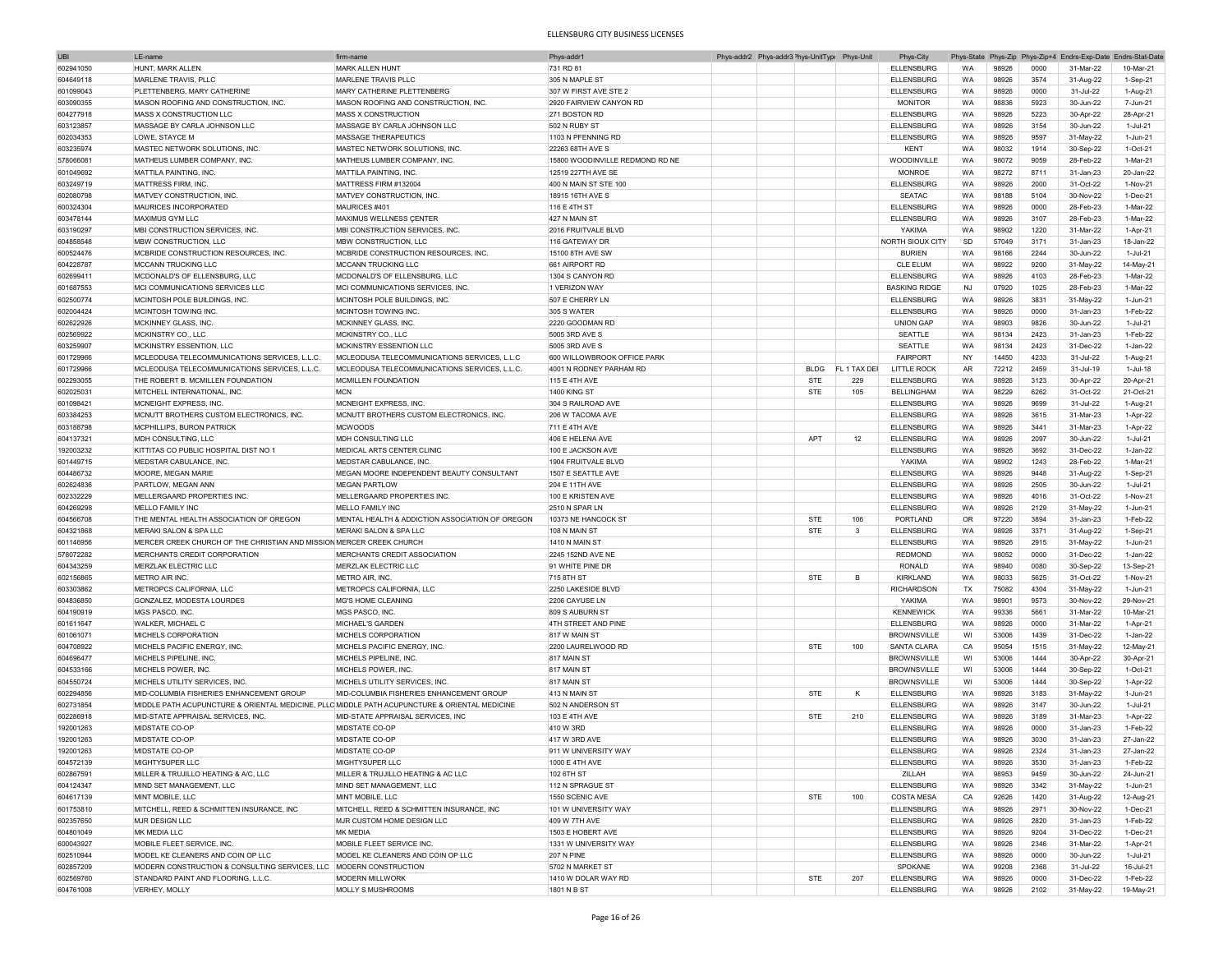| <b>UBI</b> | LE-name                                         | firm-name                                       | Phys-addr1               |  | Phys-addr2 Phys-addr3 Phys-UnitType Phys-Unit |                | Phys-City            |           |       |      | Phys-State Phys-Zip Phys-Zip+4 Endrs-Exp-Date Endrs-Stat-Date |           |
|------------|-------------------------------------------------|-------------------------------------------------|--------------------------|--|-----------------------------------------------|----------------|----------------------|-----------|-------|------|---------------------------------------------------------------|-----------|
| 604744375  | MORTENSEN, MOLLY                                | MOLLY'S PERSONAL ASSISTING                      | 608 N WENAS ST           |  |                                               |                | <b>ELLENSBURG</b>    | WA        | 98926 | 2860 | 30-Apr-22                                                     | 27-Apr-21 |
| 604530617  | GASAWSKI, BRADLEY JAY                           | MOLLYS PET STORE                                | 403 S PINE ST            |  |                                               |                | <b>ELLENSBURG</b>    | WA        | 98926 | 3709 | 31-Oct-22                                                     | 1-Nov-21  |
| 600558655  | AUCKLAND, RAMONA G                              | <b>MONA'S SEWING</b>                            | 231 WATSON RD            |  |                                               |                | <b>ELLENSBURG</b>    | WA        | 98926 | 5172 | 30-Apr-22                                                     | 1-May-21  |
|            | <b>ELKINS, MICHAEL PATRICK</b>                  | MONOLITH FUZZ                                   |                          |  |                                               |                |                      |           |       | 2139 |                                                               |           |
| 604807298  |                                                 |                                                 | 806 E ACACIA LN          |  |                                               |                | <b>ELLENSBURG</b>    | WA        | 98926 |      | 30-Sep-22                                                     | 27-Sep-21 |
| 604152739  | MONSTER MELT & JAVA, LLC                        | MONSTER MELT & JAVA, LLC                        | 107 W 3RD AVE            |  |                                               |                | <b>ELLENSBURG</b>    | WA        | 98926 | 3353 | 30-Apr-22                                                     | 10-Apr-21 |
| 604823966  | MOON AND STARS CREATIONS L.L.C.                 | <b>MOON AND STARS CREATIONS</b>                 | 1007 S RUBY ST           |  |                                               |                | <b>ELLENSBURG</b>    | WA        | 98926 | 3755 | 31-Dec-22                                                     | 1-Dec-21  |
| 600070525  | MOON SECURITY SERVICE, INC.                     | MOON SECURITY SERVICE, INC                      | 515 W CLARK ST           |  |                                               |                | PASCO                | WA        | 99301 | 5521 | 31-Mar-22                                                     | 1-Apr-21  |
| 604710591  | MOTHER'S ARMS HOMECARE LLC                      | MOTHER'S ARMS HOMECARE LLC                      | 403 N 63RD AVE           |  |                                               |                | YAKIMA               | <b>WA</b> | 98908 | 2707 | 31-Mar-22                                                     | 16-Mar-21 |
| 604467812  | MOUNTAIN CONSTRUCTION COMPANY LLC               | MOUNTAIN CONSTRUCTION COMPANY LLC               | 2560 E 3RD AVE           |  |                                               |                | <b>ELLENSBURG</b>    | WA        | 98926 | 8144 | 30-Apr-22                                                     | 8-Apr-21  |
| 604307539  | MOUNTAIN EAST TOWING & RECOVERY LLC             | MOUNTAIN EAST TOWING & RECOVERY                 | 2213 S CANYON RD         |  |                                               |                | <b>ELLENSBURG</b>    | <b>WA</b> | 98926 | 9751 | 31-Jul-22                                                     | 1-Aug-21  |
| 604307539  | MOUNTAIN EAST TOWING & RECOVERY LLC             | MOUNTAIN EAST TOWING & RECOVERY                 | 2213 S CANYON RD         |  |                                               |                | <b>ELLENSBURG</b>    | WA        | 98926 | 9751 | 31-Jul-21                                                     | 1-Aug-20  |
| 601678596  | MOUNTAIN HIGH SPORTS, INC                       | <b>MOUNTAIN HIGH SPORTS</b>                     | 105 E 4TH AVE            |  |                                               |                | <b>ELLENSBURG</b>    | <b>WA</b> | 98926 | 0000 | 31-Dec-22                                                     | 1-Jan-22  |
|            |                                                 | MOUNTAIN MOBILE URGENT CARE                     |                          |  |                                               |                |                      | WA        | 98926 | 3711 | 31-Dec-22                                                     | 28-Dec-21 |
| 604825693  | MOUNTAIN MOBILE URGENT CARE, PLLC               |                                                 | <b>209 S RUBY ST</b>     |  |                                               |                | <b>ELLENSBURG</b>    |           |       |      |                                                               |           |
| 604500868  | MOUNTAIN RIDGE CONSULTING LLC                   | MOUNTAIN RIDGE CONSULTING                       | 2632 MILLSTONE LOOP      |  |                                               |                | <b>ELLENSBURG</b>    | WA        | 98926 | 5462 | 31-Aug-22                                                     | 1-Sep-21  |
| 393002413  | MOUNTAIN STATES CONST. CO                       | MOUNTAIN STATES CONST. CO                       | 803 SCOON RD             |  |                                               |                | SUNNYSIDE            | WA        | 98944 | 1035 | 30-Nov-22                                                     | 1-Feb-22  |
| 604086253  | JOSHUA KIRK, D.M.D., P.L.L.C.                   | MOUNTAIN VIEW DENTAL CENTER                     | 708 E MOUNTAIN VIEW AVE  |  |                                               |                | <b>ELLENSBURG</b>    | WA        | 98926 | 3862 | 28-Feb-23                                                     | 1-Mar-22  |
| 603287242  | MOUNTAIN VIEW MEADOWS AID OPCO LLC              | MOUNTAIN VIEW MEADOWS                           | 1008 E MOUNTAIN VIEW AVE |  |                                               |                | <b>ELLENSBURG</b>    | WA        | 98926 | 3940 | 31-Mar-22                                                     | 1-Apr-21  |
| 603177796  | MOVE LIGHTLY LLC                                | MOVEMENT EDUCATOR                               | 109 E 3RD AVE STE 1      |  |                                               |                | <b>ELLENSBURG</b>    | WA        | 98926 | 3357 | 28-Feb-22                                                     | 1-Mar-21  |
| 601672468  | MRM CONSTRUCTION, INC.                          | MRM CONSTRUCTION, INC                           | 2451 NUMBER 81 RD        |  |                                               |                | ELLENSBURG           | WA        | 98926 | 8195 | 30-Nov-22                                                     | 1-Dec-21  |
| 601184837  | MSI CONSTRUCTION INC                            | MSI CONSTRUCTION INC                            | 1507 S 18TH AVE          |  |                                               |                | YAKIMA               | WA        | 98902 | 0000 | 30-Jun-22                                                     | 1-Jul-21  |
| 603112676  | MT. STUART ANIMAL HOSPITAL, INC                 | MT STUART ANIMAL HOSPITAL INC                   | 807 E 8TH AVE            |  |                                               |                | ELLENSBURG           | <b>WA</b> | 98926 | 2948 | 30-Apr-22                                                     | 1-May-21  |
|            | MTN2COAST, LLC                                  | MTN2COAST, LLC                                  |                          |  | <b>STE</b>                                    | 106            |                      |           |       | 6232 |                                                               | 27-Jan-22 |
| 603123064  |                                                 |                                                 | 2320 MOTTMAN RD SW       |  |                                               |                | TUMWATER             | WA        | 98512 |      | 31-Jan-23                                                     |           |
| 604398551  | MTZ CONSTRUCTION, LLC                           | MTZ CONSTRUCTION, LLC                           | 1217 LANDON AVE          |  |                                               |                | YAKIMA               | WA        | 98902 | 5626 | 30-Apr-22                                                     | 14-Apr-21 |
| 604131481  | MCCONKEY, CAITLIN                               | <b>MUNCH BUNCH</b>                              | 907 E WASHINGTON AVE     |  |                                               |                | <b>ELLENSBURG</b>    | WA        | 98926 | 3512 | 31-Dec-21                                                     | 23-Dec-20 |
| 601946819  | <b>MUZAK LLC</b>                                | MUZAK LLC                                       | 2100 S IH 35             |  | <b>STE</b>                                    | 201            | <b>AUSTIN</b>        | TX        | 78704 | 0000 | 30-Apr-22                                                     | 1-May-21  |
| 600529684  | THORNTON, MATTHEW AARON                         | MY CARPET CLEANER                               | 1408 S 91ST AVE          |  |                                               |                | YAKIMA               | WA        | 98908 | 9735 | 31-Dec-22                                                     | 1-Jan-22  |
| 604547120  | GIBSON, AMY                                     | NAILS BY AMY                                    | 108 N MAIN ST            |  | <b>STE</b>                                    | 3              | ELLENSBURG           | WA        | 98926 | 3371 | 30-Sep-22                                                     | 1-Oct-21  |
| 604205431  | <b>TESKE, MELISSA</b>                           | NAILS BY MELISSA                                | 109 E 3RD AVE            |  | STE                                           | 6              | <b>ELLENSBURG</b>    | WA        | 98926 | 3357 | 31-Jan-23                                                     | 1-Feb-22  |
| 604835466  | K W BROCK DIRECTORIES INC                       | NAMES AND NUMBERS                               | 1225 E CENTENNIAL DR     |  |                                               |                | PITTSBURG            | KS        | 66762 | 6623 | 30-Nov-22                                                     | 24-Nov-21 |
| 602739994  | MIYAMOTO, NAOMI                                 | <b>NAOMI GRAY STUDIO</b>                        | 1001 DRY CREEK RD        |  |                                               |                | <b>ELLENSBURG</b>    | WA        | 98926 | 9403 | 30-Jun-22                                                     | 1-Jul-21  |
|            |                                                 |                                                 |                          |  |                                               |                |                      |           |       |      |                                                               |           |
| 603274690  | <b>NAOMI'S HOPE</b>                             | <b>NAOMI'S HOPE</b>                             | 1201 N WATER ST          |  |                                               |                | <b>ELLENSBURG</b>    | WA        | 98926 | 2449 | 28-Feb-23                                                     | 1-Mar-22  |
| 602433118  | NAVIGATE WIRELESS & DIGITAL, LLC                | NAVIGATE WIRELESS & DIGITAL, LLC                | 409 N MAIN ST            |  |                                               |                | ELLENSBURG           | WA        | 98926 | 3107 | 30-Sep-22                                                     | 1-Oct-21  |
| 409000341  | <b>NCR CORPORATION</b>                          | <b>NCR CORPORATION</b>                          | 864 SPRING ST NW         |  |                                               |                | ATLANTA              | GA        | 30308 | 1007 | 30-Apr-21                                                     | 1-Oct-20  |
| 409000341  | <b>NCR CORPORATION</b>                          | <b>NCR CORPORATION</b>                          | 864 SPRING ST NW         |  |                                               |                | ATLANTA              | GA        | 30308 | 1007 | 30-Apr-22                                                     | 1-May-21  |
| 604806101  | LEWIS, KONNOR C                                 | <b>NCW POWER WASH</b>                           | 2404 N RIDGEVIEW I N     |  | #                                             |                | <b>ELLENSBURG</b>    | WA        | 98926 | 4013 | 31-Aug-22                                                     | 28-Aug-21 |
| 604800122  | NEGRETE CONSTRUCTION LLC                        | NEGRETE CONSTRUCTION LLC                        | 2900 CANYON RD           |  | <b>TRLR</b>                                   | 49             | <b>ELLENSBURG</b>    | WA        | 98926 | 9668 | 31-Aug-22                                                     | 19-Aug-21 |
| 602120171  | NEPPEL ELECTRICAL & CONTROLS. LLC               | NEPPEL ELECTRICAL & CONTROLS, LLC               | 1403 WHEELER RD NE       |  |                                               |                | MOSES LAKE           | <b>WA</b> | 98837 | 9752 | 31-May-22                                                     | 1-Jul-21  |
| 604689028  | NESS CONSULTING, LLC                            | <b>NESS CONSULTING</b>                          | 102 S PEARL ST           |  |                                               |                | <b>ELLENSBURG</b>    | WA        | 98926 | 3329 | 31-Dec-21                                                     | 21-Dec-20 |
| 604438213  | NEST DESIGN STUDIO LLC                          | NEST DESIGN STUDIO LLC.                         | 215 E 4TH AVE            |  |                                               |                | <b>ELLENSBURG</b>    | WA        | 98926 | 3125 | 30-Apr-22                                                     | 1-May-21  |
|            |                                                 |                                                 |                          |  |                                               |                |                      |           |       |      |                                                               |           |
| 604311161  | NEW CASTLE SYSTEMS LLC                          | NEW CASTLE SYSTEMS LLC                          | 12504 WIDE HOLLOW RD     |  |                                               |                | YAKIMA               | WA        | 98908 | 8094 | 31-Jul-22                                                     | 1-Aug-21  |
| 602520369  | NEW CHAPTER, INC.                               | NEW CHAPTER, INC.                               | 90 TECHNOLOGY DR         |  |                                               |                | <b>BRATTLEBORO</b>   | VT        | 05301 | 9180 | 31-Jul-22                                                     | 1-Aug-21  |
| 601819133  | <b>GUMESON, CLARK DANIEL</b>                    | NEW IMAGE CONSTRUCTION                          | 24219 SE 277TH ST        |  |                                               |                | MAPLE VALLEY         | WA        | 98038 | 3358 | 30-Sep-22                                                     | 1-Oct-21  |
| 603126724  | NEW PERSPECTIVE HEALING CENTER LLC              | NEW PERSPECTIVE HEALING CENTER LLC              | 421 N PEARL ST STE 201   |  |                                               |                | <b>ELLENSBURG</b>    | WA        | 98926 | 3176 | 31-Jul-22                                                     | 1-Aug-21  |
| 604383377  | <b>NEW TURN, LLC</b>                            | NEW TURN, LLC                                   | 2608 N ALDER ST          |  |                                               |                | <b>ELLENSBURG</b>    | WA        | 98926 | 5460 | 31-Jan-22                                                     | 1-Feb-21  |
| 603561341  | NEW VIEW BLINDS AND DRAPERIES, LLC              | NEW VIEW BLINDS AND DRAPERIES                   | 415 E 1ST ST             |  | <b>STE</b>                                    | B              | <b>CLE ELUM</b>      | WA        | 98922 | 1519 | 30-Nov-22                                                     | 1-Dec-21  |
| 603561341  | NEW VIEW BLINDS AND DRAPERIES, LLC              | NEW VIEW BLINDS AND DRAPERIES, LLC              | 415 E 1ST ST             |  | <b>STE</b>                                    | в              | <b>CLE ELUM</b>      | <b>WA</b> | 98922 | 1519 | 31-Jan-21                                                     | 9-Jan-20  |
| 603336369  | SHER E PUNJAB, INC                              | NIRVANA INN & GRILI                             | 1720 S CANYON RD         |  |                                               |                | <b>ELLENSBURG</b>    | <b>WA</b> | 98926 | 9739 | 30-Nov-19                                                     | 16-Nov-18 |
|            |                                                 | NMC FRANCHISING, L.L.C                          |                          |  |                                               |                |                      | WA        | 98005 | 2237 |                                                               |           |
| 603136155  | NMC FRANCHISING, L.L.C                          |                                                 | 1801 130TH AVE NE        |  |                                               |                | <b>BELLEVUE</b>      |           |       |      | 31-Aug-22                                                     | 1-Sep-21  |
| 604700806  | NOLEN, KATHERINE LEIGH                          | NOLEN CLEANING SOLUTIONS                        | 1810 N REGAL ST          |  |                                               |                | <b>ELLENSBURG</b>    | <b>WA</b> | 98926 | 2030 | 31-Jan-22                                                     | 8-Jan-21  |
| 602561263  | DAVIS, NORKA LYNN                               | NORKA LYNN DAVIS                                | 1720 GIBBLER RD          |  |                                               |                | YAKIMA               | <b>WA</b> | 98908 | 9201 | 31-Dec-21                                                     | 1-Jan-21  |
| 602437984  | NORTH CASCADES HEATING & AIR CONDITIONING, INC. | NORTH CASCADES HEATING & AIR CONDITIONING, INC. | 14531 HIGHWAY 97 #A      |  |                                               |                | <b>ENTIAT</b>        | WA        | 98822 | 0000 | 31-Oct-22                                                     | 1-Nov-21  |
| 601284416  | NORTH COAST ELECTRIC COMPANY                    | NORTH COAST ELECTRIC COMPANY                    | 2060 VANTAGE HWY STE 15  |  |                                               |                | <b>ELLENSBURG</b>    | WA        | 98926 | 9531 | 30-Nov-22                                                     | 1-Dec-21  |
| 192000638  | CENTRAL WASHINGTON UNIVERSITY                   | NORTH VILLAGE CAFE                              | 400 E UNIVERSITY WAY     |  |                                               |                | <b>ELLENSBURG</b>    | WA        | 98926 | 7502 | 30-Sep-22                                                     | 15-Sep-21 |
| 604718068  | NORTHERN ROOTS CONSTRUCTION LLC                 | NORTHERN ROOTS CONSTSRUCTION                    | 600 S ANDERSON ST        |  |                                               |                | <b>ELENSBURG</b>     | WA        | 98926 | 0000 | 31-Mar-22                                                     | 30-Mar-21 |
| 604206249  | NORTHLINE SURVEYING, INC                        | NORTHLINE SURVEYING, INC.                       | 2025 RIVERSIDE DR        |  | STE                                           | D              | <b>MOUNT VERNON</b>  | WA        | 98273 | 5443 | 31-Mar-22                                                     | 10-Mar-21 |
| 604528689  | EAST CASCADE AUDIOLOGY, PLLC                    | NORTHWEST AUDIOLOGY AND HEARING AID CENTER      | 601 N MAIN ST            |  | STE                                           | $\overline{1}$ | <b>ELLENSBURG</b>    | WA        | 98926 | 6305 | 31-Oct-22                                                     | 1-Nov-21  |
| 604631390  | NAN DOOLITTLE EXPRESSIVE ARTS, LLC              | NORTHWEST EXPRESSIVE ARTS RESPONSE, LLC         | 800 W 1ST AVE            |  |                                               |                | <b>ELLENSBURG</b>    | WA        | 98926 | 3009 | 31-Jul-22                                                     | 1-Sep-21  |
| 604229405  | BALDOVINOS, MIGUEL MADRIGAL                     | NORTHWEST GRAFTING & BUDDING SERVICES           | 803 E ACACIA LN          |  |                                               |                | <b>ELLENSBURG</b>    | <b>WA</b> | 98926 | 4211 | 28-Feb-23                                                     | 1-Mar-22  |
|            |                                                 |                                                 |                          |  |                                               |                |                      |           |       |      |                                                               |           |
| 604629735  | NORTHWEST HEALTH COLLECTIVE LLC                 | NORTHWEST HEALTH COLLECTIVE LLC                 | 1309 N DELPHINE ST       |  |                                               |                | ELLENSBURG           | WA        | 98926 | 2345 | 31-Jul-22                                                     | 1-Sep-21  |
| 600350294  | NORTHWEST METAL FAB AND PIPE, INC               | NORTHWEST METAL FAB AND PIPE, INC               | 4500 SW ADVANCE RD       |  |                                               |                | WILSONVILLE          | OR        | 97070 | 7753 | 31-Mar-22                                                     | 11-Mar-21 |
| 600530462  | NORTHWEST MULTIPLE LISTING SERVICE              | NORTHWEST MULTIPLE LISTING SERVICE              | 413 N MAIN ST            |  | STE                                           | E              | ELLENSBURG           | WA        | 98926 | 3183 | 31-Dec-22                                                     | 1-Jan-22  |
| 603513887  | NORTHWEST ORAL HEALTH OUTREACH, LLC             | NORTHWEST ORAL HEALTH OUTREACH                  | 1206 N DOLARWAY RD       |  | <b>STE</b>                                    | 208            | <b>ELLENSBURG</b>    | WA        | 98926 | 8392 | 30-Jun-22                                                     | 1-Jul-21  |
| 604669716  | NORTHWEST REFRIGERATION SERVICES, LLC           | NORTHWEST REFRIGERATION SERVICES, LLC           | 874 PIKES PEAK DR        |  |                                               |                | <b>WEST RICHLAND</b> | WA        | 99353 | 8815 | 31-Oct-22                                                     | 1-Dec-21  |
| 604816306  | NORTHWEST SALES LLC                             | NORTHWEST SALES LLC                             | 2102 N WALNUT ST         |  | APT                                           | 121            | <b>ELLENSBURG</b>    | WA        | 98926 | 6515 | 30-Sep-22                                                     | 28-Sep-21 |
| 602699455  | NORTHWEST SCRUBBERS AND SWEEPERS. LLC           | NORTHWEST SCRUBBERS AND SWEEPERS LLC            | 1801 N WALNUT ST STE 1   |  |                                               |                | <b>ELLENSBURG</b>    | WA        | 98926 | 2173 | 28-Feb-23                                                     | 1-Mar-22  |
| 604534250  | DONALD T. SCHRACK, DDS., PLLC.                  | NORTHWEST SURGICAL LOGISTICS                    | 100 N HOWARD ST          |  | <b>STE</b>                                    | R              | SPOKANE              | WA        | 99201 | 0508 | 31-Oct-22                                                     | 1-Nov-21  |
| 602147336  | NORTHWEST TITLE, LLC DBA NTL LLC                | NORTHWEST TITLE LLC                             | 1206 N DOLARWAY RD       |  | <b>STE</b>                                    | 114            | <b>ELLENSBURG</b>    | WA        | 98926 | 8392 | 30-Sep-22                                                     | 1-Oct-21  |
|            |                                                 |                                                 |                          |  |                                               |                |                      |           |       |      |                                                               |           |
| 604053645  | NS HOSPITALITY ELLENSBURG LLC                   | NS HOSPITALITY ELLENSBURG LLC                   | 1700 S CANYON RD         |  |                                               |                | <b>ELLENSBURG</b>    | WA        | 98926 | 9739 | 31-Oct-22                                                     | 1-Nov-21  |
| 604857850  | NUNN, STEVEN JAMES                              | NUNN BETTER INC.                                | 351 LABRADOR DR          |  |                                               |                | THORP                | WA        | 98946 | 9201 | 31-Jan-23                                                     | 14-Jan-22 |
| 604519120  | KERCH, FIROOZEH                                 | <b>NUR AESTHETICS</b>                           | 403 W 12TH AVE           |  |                                               |                | <b>ELLENSBURG</b>    | WA        | 98926 | 2415 | 31-Oct-22                                                     | 1-Nov-21  |
| 603007190  | <b>NW CABLING LLC</b>                           | NW CABLING LLC                                  | 12020 E 3RD AVE          |  |                                               |                | SPOKANE VALLEY       | WA        | 99206 | 5374 | 31-May-22                                                     | 1-Jun-21  |
| 604537589  | NW EMERALD ROOFING LLC                          | NW EMERALD ROOFING LLC                          | 107 E D ST               |  |                                               |                | <b>WAPATO</b>        | WA        | 98951 | 1026 | 30-Nov-22                                                     | 30-Nov-21 |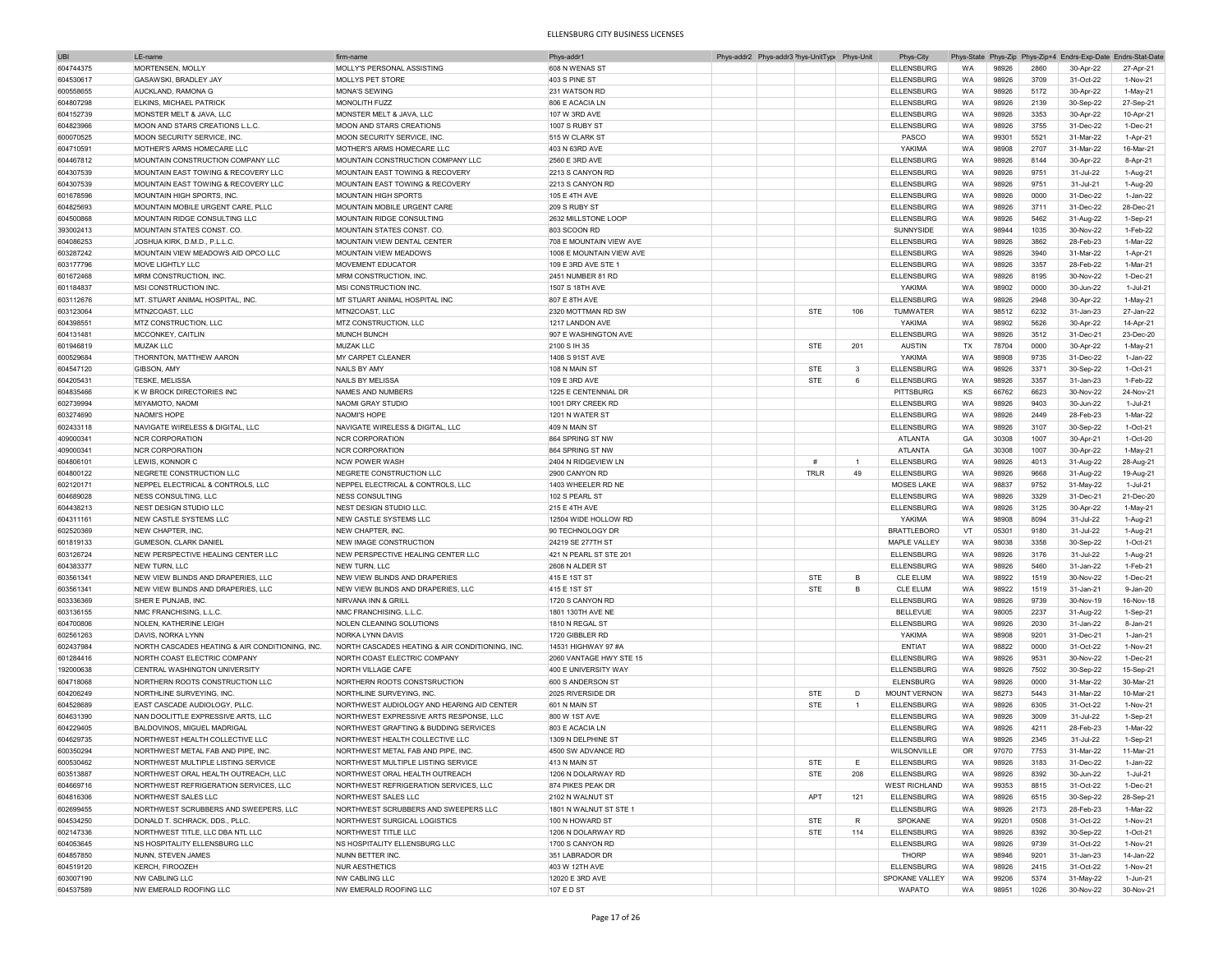| <b>UBI</b> | LE-nam                                    | firm-nam                               | Phys-addr1                     | Phys-addr2 Phys-addr3 <sup>&gt;</sup> hys-UnitType | Phys-Unit      | Phys-City         |           |       |      | Phys-State Phys-Zip Phys-Zip+4 Endrs-Exp-Date Endrs-Stat-Date |                |
|------------|-------------------------------------------|----------------------------------------|--------------------------------|----------------------------------------------------|----------------|-------------------|-----------|-------|------|---------------------------------------------------------------|----------------|
| 604793062  | NW EXPRESSIVE ARTS RESPONSE               | NW EXPRESSIVE ARTS RESPONSE            | 210 N RUBY ST                  |                                                    |                | <b>ELLENSBURG</b> | WA        | 98926 | 3339 | 31-Jan-23                                                     | 20-Jan-22      |
| 603229148  | NW EXTREME INSTALLERS INC.                | NW FXTRFMF INSTALLERS                  | 8800 SE SUNNYSIDE RD           | STE                                                | 315S           | <b>CLACKAMAS</b>  | OR        | 97015 | 5703 | 31-Oct-22                                                     | 22-Oct-21      |
| 604569723  | NW LUXURY SPAS LLC                        | NW LUXURY SPAS LLC                     | 801 W DAVIS ST                 | <b>STE</b>                                         | 104            | <b>CLE ELUM</b>   | WA        | 98922 | 1028 | 31-Dec-22                                                     | 20-Dec-21      |
|            |                                           | <b>NWESTCO LLC</b>                     |                                |                                                    |                |                   |           |       | 1674 |                                                               | 1-Dec-21       |
| 603351500  | NWESTCO LLC                               |                                        | 16115 E TRENT AVE              |                                                    |                | SPOKANE VALLEY    | WA        | 99216 |      | 30-Nov-22                                                     |                |
| 604844407  | <b>NXT LEVEL ELECTRIC LLC</b>             | <b>NXT LEVEL ELECTRIC LLC</b>          | 291 DEER MEADOW DR             |                                                    |                | CLE ELUM          | WA        | 98922 | 1335 | 31-Jan-23                                                     | 18-Jan-22      |
| 604710773  | NYLANDER ENTERTAINMENT LLC                | NYLANDER ENTERTAINMENT LLC             | 304 S POPLAR ST                |                                                    |                | <b>ELLENSBURG</b> | WA        | 98926 | 3504 | 28-Feb-23                                                     | 1-Mar-22       |
| 602745832  | O'BRIEN & COMPANY, LLC                    | O'BRIEN & COMPANY                      | 710 2ND AVE                    | <b>STE</b>                                         | 925            | SEATTLE           | WA        | 98104 | 1724 | 31-Jul-22                                                     | 1-Aug-21       |
| 604422063  | JONES, KITTIE LOUISE                      | OFFICE HELP BY LOUISE                  | 1707 N BLUEGRASS LN            |                                                    |                | <b>ELLENSBURG</b> | <b>WA</b> | 98926 | 0000 | 30-Apr-22                                                     | 1-May-21       |
| 604131300  | ANIMAL PRO, INC.                          | OLD MILL COUNTRY STORE                 | 500 W 3RD AVE                  |                                                    |                | <b>ELLENSBURG</b> | WA        | 98926 | 3033 | 31-May-22                                                     | 1-Jun-21       |
| 602556258  | COX, CAROL NAN                            | <b>OLD SCHOOLS</b>                     | 308 N MAIN ST                  |                                                    |                | <b>ELLENSBURG</b> | WA        | 98926 | 0000 | 30-Nov-22                                                     | 1-Dec-21       |
| 604698940  | OLLIE'S CONCRETE, LLC                     | OLLIE'S CONCRETE                       | 1610 E PLUMRIDGE AVE           |                                                    |                | <b>ELLENSBURG</b> | WA        | 98926 | 9521 | 31-Jan-23                                                     | 1-Feb-22       |
| 602170975  | OLSON BROTHERS PRO-VAC, LLC               | OLSON BROTHERS PRO-VAC, LLC            | 2412 INTER AVE                 |                                                    |                | PUYALLUP          | <b>WA</b> | 98372 | 3425 | 31-May-22                                                     | 18-May-21      |
|            |                                           |                                        |                                |                                                    | 213            |                   |           |       |      |                                                               |                |
| 397018235  | OLYMPIC CREDIT SERVICE, INC               | OLYMPIC CREDIT SERVICE, INC            | 421 N PEARL ST                 | STE                                                |                | <b>ELLENSBURG</b> | WA        | 98926 | 3185 | 31-Jan-23                                                     | 1-Feb-22       |
| 604843909  | OMAR & SON'S TRUCKING LLC                 | OMAR & SON'S TRUCKING LLC              | 809 E JUNIPER AVE              | APT                                                | $\overline{4}$ | <b>ELLENSBURG</b> | WA        | 98926 | 5305 | 31-Dec-22                                                     | 3-Dec-21       |
| 604278501  | PAHLOW, BRIAN R                           | ON THE MARK CLOSET SYSTEMS             | 1989 SLEEPY HOLLOW RD          |                                                    |                | WENATCHEE         | WA        | 98801 | 9080 | 31-May-22                                                     | 1-Jun-21       |
| 604670921  | ONE 19 INNOVATIONS LLC                    | ONE 19 INNOVATIONS LLC                 | 219 N PACIFIC ST               |                                                    |                | <b>ELLENSBURG</b> | WA        | 98926 | 2776 | 31-Oct-22                                                     | 1-Dec-21       |
| 603474842  | RWOODSII LLC                              | OPTIMUM EXTRACTS                       | 1501 CENTER ST                 |                                                    |                | <b>TACOMA</b>     | WA        | 98409 | 7923 | 31-Jan-23                                                     | 31-Jan-22      |
| 603364598  | O'REILLY AUTO ENTERPRISES. LLC            | O'REILLY AUTO PARTS #3111              | 401 S MAIN ST                  |                                                    |                | <b>ELLENSBURG</b> | WA        | 98926 | 3683 | 31-Jan-23                                                     | 1-Feb-22       |
| 603305893  | DUTTON, SUZETTE                           | ORGANIC FARMACY                        | 2404 N LILAC WAY               |                                                    |                | <b>ELLENSBURG</b> | WA        | 98926 | 2322 | 30-Jun-22                                                     | 30-Jun-21      |
| 600204663  | ORKIN, LLC                                | ORKIN, LLC                             | 5113 PACIFIC HWY E STE 1W      |                                                    |                | FIFE              | <b>WA</b> | 98424 | 2639 | 31-Jan-19                                                     | 23-Jan-18      |
| 600204663  | ORKIN, LLC                                | ORKIN, LLC                             | 5113 PACIFIC HWY E STE 1W      |                                                    |                | FIFE              | WA        | 98424 | 2639 | 31-Jan-22                                                     | 1-Feb-21       |
|            |                                           |                                        |                                |                                                    |                |                   |           |       |      |                                                               |                |
| 602044113  | ORTHOPEDICS NORTHWEST, P.L.L.C.           | ORTHOPEDICS NORTHWEST, P.L.L.C.        | 100 E JACKSON AVE STE D FL 2ND |                                                    |                | <b>ELLENSBURG</b> | <b>WA</b> | 98926 | 3692 | 30-Jun-22                                                     | 1-Jul-21       |
| 602446858  | OSBORN CONSULTING, INC                    | OSBORN CONSULTING, INC                 | 1800 112TH AVE NE STE 220E     |                                                    |                | <b>BELLEVUE</b>   | WA        | 98004 | 2962 | 30-Nov-22                                                     | 1-Feb-22       |
| 604717777  | <b>OVATION SEATING LLC</b>                | <b>OVATION SEATING LLC</b>             | 500 E 7TH AVE                  | APT                                                | 6              | <b>ELLENSBURG</b> | WA        | 98926 | 3195 | 31-Mar-22                                                     | 15-Mar-21      |
| 328037121  | OXARC, INC.                               | OXARC, INC.                            | 907 N PROSPECT ST              |                                                    |                | <b>ELLENSBURG</b> | WA        | 98926 | 0000 | 30-Sep-22                                                     | 1-Oct-21       |
| 603323507  | OYAMA JAPANESE STEAK HOUSE, LLC           | OYAMA JAPANESE STEAK HOUSE             | 506 S MAIN ST STE              |                                                    |                | <b>ELLENSBURG</b> | WA        | 98926 | 3682 | 31-Aug-22                                                     | 1-Sep-21       |
| 604729254  | <b>P&amp;Y TRUCKING LLC</b>               | P&Y TRUCKING LLC                       | 2900 CANYON RD TRLR 34         | TRLR                                               | 34             | <b>ELLENSBURG</b> | WA        | 98926 | 0000 | 30-Sep-22                                                     | 15-Sep-21      |
| 603389830  | PACIFIC CIVIL & INFRASTRUCTURE, INC.      | PACIFIC CIVIL & INFRASTRUCTURE, INC.   | 5124 180TH ST E                |                                                    |                | <b>TACOMA</b>     | WA        | 98446 | 3727 | 31-Jan-23                                                     | 6-Jan-22       |
| 601213975  | PACIFIC ENVIRONMENTAL SERVICES COMPANY    | PACIFIC ENVIRONMENTAL SERVICES COMPANY | 8585 STATE ROUTE 20            |                                                    |                | PORT TOWNSEND     | WA        | 98368 | 9764 | 30-Nov-22                                                     | 1-Dec-21       |
|            |                                           |                                        |                                |                                                    |                |                   |           |       |      |                                                               |                |
| 600498022  | PACIFIC MOBILE STRUCTURES, INC.           | PACIFIC MOBILE STRUCTURES. INC         | 1554 BISHOP RD                 |                                                    |                | CHEHALIS          | WA        | 98532 | 8710 | 31-May-22                                                     | 5-May-21       |
| 604668624  | PACIFIC NORTHWEST RETINA, PLLC            | PACIFIC NORTHWEST RETINA, PLLC         | 2205 W DOLARWAY RD             | STE                                                | $\overline{2}$ | <b>ELLENSBURG</b> | WA        | 98926 | 8241 | 31-Jul-22                                                     | 27-Jul-21      |
| 602489016  | PACIFIC PILOT SERVICES LLC                | PACIFIC PILOT SERVICES LLC             | 604 S CHESTNUT ST              |                                                    |                | <b>ELLENSBURG</b> | WA        | 98926 | 3856 | 30-Apr-22                                                     | 1-Jul-21       |
| 600637623  | PACIFIC VASCULAR INCORPORATED             | PACIFIC VASCULAR                       | 11714 N CREEK PKWY N STE 100   |                                                    |                | <b>BOTHELL</b>    | <b>WA</b> | 98011 | 8250 | 31-Aug-22                                                     | 1-Sep-21       |
| 603609247  | PALOMINO SALON AND SPA LLC                | PALOMINO SALON AND SPA LLC             | 217 W 3RD AVE                  |                                                    |                | <b>ELLENSBURG</b> | WA        | 98926 | 0000 | 30-Jun-22                                                     | 30-Jun-21      |
| 604282230  | Y&L.LLC                                   | PANDA GARDEN RESTAURANT                | 207 N MAIN ST                  |                                                    |                | <b>ELLENSBURG</b> | WA        | 98926 | 3309 | 31-May-22                                                     | 1-Jun-21       |
| 602074338  | <b>JAMIN INC</b>                          | PAPA MURPHY'S WA #127                  | 205 W TACOMA ST                |                                                    |                | <b>ELLENSBURG</b> | WA        | 98926 | 0000 | 31-Oct-22                                                     | 1-Nov-21       |
| 602189602  | PAPE' MACHINERY, INC.                     | PAPE' MACHINERY, INC                   | 1004 S CANYON RD               |                                                    |                | <b>ELLENSBURG</b> | <b>WA</b> | 98926 | 4107 | 31-Mar-22                                                     | 1-Sep-21       |
|            | DFAL FMILY N                              |                                        | 407 N WATER ST                 | <b>APT</b>                                         |                |                   |           |       |      |                                                               |                |
| 604736177  |                                           | PAPER THIEF DESIGNS                    |                                |                                                    | 304            | <b>ELLENSBURG</b> | <b>WA</b> | 98926 | 3055 | 30-Apr-22                                                     | 7-Apr-21       |
| 601685168  | PARAMOUNT COMMUNICATIONS, INC.            | PARAMOUNT COMMUNICATIONS, INC.         | 1236 COLUMBIA PARK TRL         |                                                    |                | <b>RICHLAND</b>   | WA        | 99352 | 4760 | 30-Sep-22                                                     | 1-Oct-21       |
| 601322678  | MILLER, ERIC RICHARD                      | PARKE CREEK STATION                    | 1981 PARKE CRK RD              |                                                    |                | <b>ELLENSBURG</b> | WA        | 98926 | 0000 | 31-May-22                                                     | 1-Jun-21       |
| 603256662  | J. D. PARKER, DDS, MSD, PLLC              | PARKER ORTHODONTICS                    | 109 N PINE ST                  |                                                    |                | <b>ELLENSBURG</b> | WA        | 98926 | 3330 | 30-Nov-22                                                     | 1-Nov-21       |
| 602649121  | PATRIOT PLUMBING, HEATING & COOLING, INC. | PATRIOT RESTORATION                    | 536 S CHELAN AVE               |                                                    |                | WENATCHEE         | WA        | 98801 | 2914 | 30-Sep-22                                                     | 1-Aug-21       |
| 604660476  | PAUER ELECTRIC LLC                        | PAUER ELECTRIC                         | 504 N NANUM ST                 |                                                    |                | <b>ELLENSBURG</b> | WA        | 98926 | 2847 | 31-Oct-22                                                     | 1-Dec-21       |
| 603478396  | PAUL'S AIR F/X LTD                        | PAUL'S AIR F/X LTD                     | 3714 W NOB HILL BLVD           |                                                    |                | YAKIMA            | WA        | 98902 | 4737 | 28-Feb-22                                                     | 1-Mar-21       |
| 192002701  | PAUTZKE BAIT CO., INC                     | PAUTZKE BAIT CO INC                    | 800 PROSPECT ST                |                                                    |                | <b>ELLENSBURG</b> | <b>WA</b> | 98926 | 0000 | 28-Feb-22                                                     | 1-Mar-21       |
| 604605989  | ANDERSON, CARRIE ANN                      | PAWS A LICIOUS                         | 1114 N WATER ST                |                                                    |                | <b>ELLENSBURG</b> | <b>WA</b> | 98926 | 2474 | 31-May-22                                                     | 1-May-21       |
|            |                                           |                                        |                                |                                                    |                |                   |           |       |      |                                                               |                |
| 602974396  | PCI RENEWABLES, INC                       | PCI RENEWABLES, INC                    | 400 S JEFFERSON ST STE 301     |                                                    |                | SPOKANE           | <b>WA</b> | 99204 | 3143 | 31-Mar-22                                                     | 6-Mar-21       |
| 602414018  | CRANKOVICH, ASHLEY RAE                    | PEACE & CLEAN ORGANIZING               | 902 W 3RD AVE                  |                                                    |                | <b>ELLENSBURG</b> | <b>WA</b> | 98926 | 0000 | 31-Jul-22                                                     | 1-Aug-21       |
| 603622112  | J.NUTRITION, LLC                          | PEACE AND NUTRITION                    | 413 N MAIN ST                  | <b>STE</b>                                         | $\overline{A}$ | <b>ELLENSBURG</b> | <b>WA</b> | 98926 | 3183 | 31-May-22                                                     | 1-Jun-21       |
| 604665441  | PEACE OF KAKE LLC                         | PEACE OF KAKE                          | 407 W 13TH AVE                 |                                                    |                | <b>ELLENSBURG</b> | <b>WA</b> | 98926 | 2419 | 31-Jan-23                                                     | 1-Feb-22       |
| 604121558  | CRISTINA D. BENDER DDS PLLC               | PEARL CARE DENTAL                      | 2401 W DOLARWAY RD             |                                                    |                | <b>ELLENSBURG</b> | WA        | 98926 | 9309 | 31-May-22                                                     | 1-Jun-21       |
| 604346918  | COLLINS RESTAURANT GROUP, LLC             | PEARL ST. BAR AND GRILL                | 402 N PEARL ST                 |                                                    |                | <b>ELLENSBURG</b> | WA        | 98926 | 3112 | 31-Oct-22                                                     | 1-Nov-21       |
| 604673295  | PEARL STREET BOOKS, LLC                   | PEARL STREET BOOKS, LLC                | 421 N PEARL ST                 |                                                    |                | <b>ELLENSBURG</b> | WA        | 98926 | 3193 | 28-Feb-23                                                     | 1-Feb-22       |
| 603510963  | PEARL STREET OPTICAL, PLLC                | PEARL STREET OPTICAL                   | 317 N PEARL ST                 |                                                    |                | <b>ELLENSBURG</b> | WA        | 98926 | 3363 | 30-Jun-22                                                     | 30-Jun-21      |
| 604350439  | PEDERSON, GARY H                          | PEDERSON CONSTRUCTION AND HOME REPAIR  | 1109 W 6TH AVE                 |                                                    |                | <b>ELLENSBURG</b> | WA        | 98926 | 2750 | 30-Nov-22                                                     | 1-Dec-21       |
|            |                                           |                                        |                                |                                                    |                |                   |           |       |      |                                                               |                |
| 397020486  | THE NOEL CORPORATION                      | PEPSI COLA BOTTLING CO. OF YAKIMA      | 1001 S 1ST ST                  |                                                    |                | YAKIMA            | WA        | 98901 | 0000 | 30-Sep-22                                                     | 1-Oct-21       |
| 604296442  | PERFECTION CONTRACTING SERVICES LLC       | PERFECTION CONTRACTING SERVICES LLC    | 7611 PENDER DR                 |                                                    |                | PASCO             | WA        | 99301 | 9034 | 31-Jul-22                                                     | 1-Aug-21       |
| 601018806  | PERFORMANCE ABATEMENT SERVICES, INC       | PERFORMANCE ABATEMENT SERVICES. INC.   | 11145 THOMPSON AVE             |                                                    |                | LENEXA            | KS        | 66219 | 2302 | 30-Apr-22                                                     | 1-May-21       |
| 600574579  | PERFORMANCE CONTRACTING, INC.             | PERFORMANCE CONTRACTING, INC.          | 11145 THOMPSON AVE             |                                                    |                | LENEXA            | KS        | 66219 | 2302 | 30-Apr-22                                                     | 1-May-21       |
| 603609540  | SAINSBURY, CASEY GLENN                    | PERFORMANCE SPRINKLER AND LANDSCAPE    | 1690 RESERVOIR LOOP RD         |                                                    |                | SELAH             | <b>WA</b> | 98942 | 8928 | 30-Apr-22                                                     | 1-Jul-21       |
| 604486615  | PERFORMANCE SYSTEMS INTEGRATION, LLC      | PERFORMANCE SYSTEMS INTEGRATION, LLC   | 19310 NORTH CREEK PKWY         | STE                                                | 109            | <b>BOTHELL</b>    | WA        | 98011 | 8006 | 31-Jul-22                                                     | 1-Aug-21       |
| 600572312  | HABERKRAFT, INC.                          | PERKINS FAMILY RESTAURANT              | 1504 HWY 97                    |                                                    |                | <b>ELLENSBURG</b> | <b>WA</b> | 98926 | 8344 | 31-Mar-22                                                     | 1-Apr-21       |
| 604787002  | MYFLOORINGSTORE LLC                       | PERMA COLOR                            | 305 N PINE ST                  |                                                    |                | <b>ELLENSBURG</b> | WA        | 98926 | 3390 | 31-Dec-22                                                     | 27-Dec-21      |
| 604779811  | RHODES, HEIDI                             | PERMA GLAM COSMETICS & TAT2            | 1300 N CORA ST                 | <b>UNIT</b>                                        | $\mathbf{1}$   | <b>ELLENSBURG</b> | WA        | 98926 | 9373 | 31-Jul-22                                                     | 5-Jul-21       |
|            |                                           |                                        |                                |                                                    |                |                   |           |       |      |                                                               |                |
| 601288065  | PERTEET, INC.                             | PERTEET, INC.                          | 2707 COLBY AVE STE 900         |                                                    |                | EVERETT           | WA        | 98201 | 3565 | 31-Dec-22                                                     | $1$ -Jan- $22$ |
| 604423404  | BOWMAN, DIANE                             | PETALS & LEAVES CUTTING GARDENS        | 1930 MOE RD                    |                                                    |                | <b>ELLENSBURG</b> | WA        | 98926 | 8428 | 31-Mar-22                                                     | 1-Apr-21       |
| 600072474  | PETERSEN BROTHERS, INC.                   | PETERSEN BROTHERS, INC.                | 2008 EAST VALLEY HWY E         |                                                    |                | <b>SUMNER</b>     | WA        | 98390 | 9579 | 31-Mar-22                                                     | 4-Mar-21       |
| 601915228  | PETRA, INCORPORATED                       | PETRA INC                              | 16310 NE 80TH ST               | <b>STE</b>                                         | 200            | <b>REDMOND</b>    | WA        | 98052 | 3861 | 31-Jul-22                                                     | 8-Jul-21       |
| 604355651  | PHOENIX COUNSELING SERVICES, LLC          | PHOENIX COUNSELING SERVICES. LLC       | 207 N PEARL ST                 | STE                                                | $\overline{2}$ | <b>ELLENSBURG</b> | WA        | 98926 | 4010 | 30-Nov-22                                                     | 1-Dec-21       |
| 604204840  | PHOTONUVO, INC.                           | PHOTONUVO INC                          | 421 N PEARL ST                 | STE                                                | 205            | <b>ELLENSBURG</b> | WA        | 98926 | 3176 | 31-Dec-22                                                     | 1-Jan-22       |
| 604548275  | SKELTON, EVAJO A                          | PHOTOS FOR LIFE                        | 606 E MANITOBA AVE             | APT                                                | 103            | <b>ELLENSBURG</b> | WA        | 98926 | 3876 | 31-Oct-22                                                     | 1-Nov-21       |
| 604710804  | PETERSON, ASHLEY                          | PICKET AND OAK                         | 6240 THRALL RD                 |                                                    |                | <b>ELLENSBURG</b> | WA        | 98926 | 8415 | 30-Apr-22                                                     | 28-Apr-21      |
|            |                                           |                                        |                                |                                                    |                |                   |           |       |      |                                                               |                |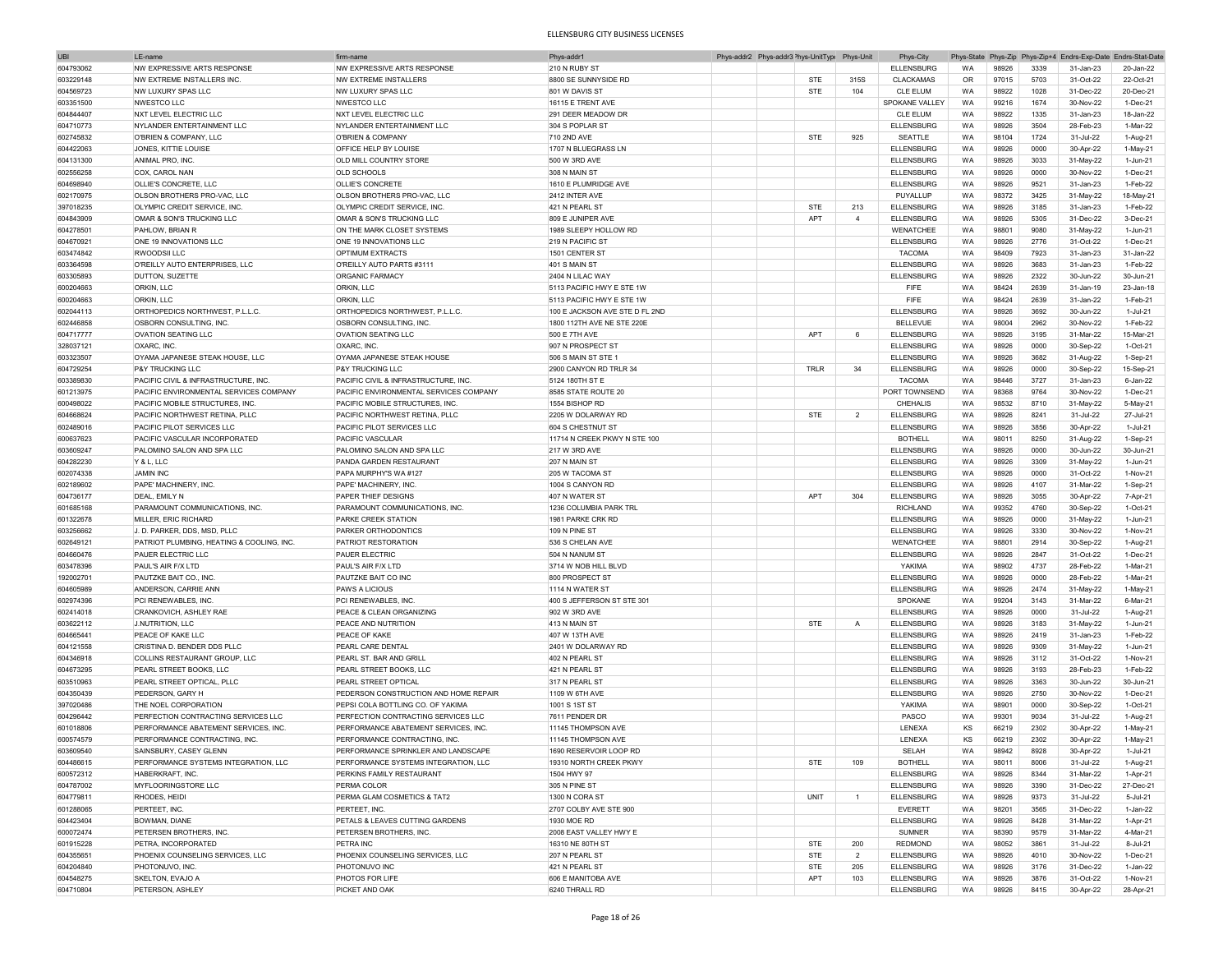| <b>UBI</b> | LE-name                                                               | firm-name                                     | Phys-addr1                    | Phys-addr2 Phys-addr3 <sup>2</sup> hys-UnitType |             | Phys-Unit      | Phys-City         |           |       |      | Phys-State Phys-Zip Phys-Zip+4 Endrs-Exp-Date Endrs-Stat-Date |              |
|------------|-----------------------------------------------------------------------|-----------------------------------------------|-------------------------------|-------------------------------------------------|-------------|----------------|-------------------|-----------|-------|------|---------------------------------------------------------------|--------------|
| 604316715  | PIELE ACCOUNTING, PLLC                                                | PIELE ACCOUNTING, PLLC                        | 115 E 4TH AVE                 |                                                 | <b>STE</b>  | 231            | <b>ELLENSBURG</b> | WA        | 98926 | 3123 | 31-Oct-21                                                     | 1-Nov-20     |
| 604846041  | HUGHES, ARYN TAYI OR                                                  | PINE CLEANING CO                              | 101 W JOANNA PL               |                                                 |             |                | ELLENSBURG        | WA        | 98926 | 3084 | 31-Dec-22                                                     | 9-Dec-21     |
| 602672277  | PINNACLE HEALTH CARE, P.L.L.C                                         | PINNACLE HEALTH CARE CENTER LLC               | 2309 W DOLARWAY RD            |                                                 | #           | $\overline{2}$ | <b>ELLENSBURG</b> | WA        | 98926 | 8078 | 30-Nov-22                                                     | 1-Dec-21     |
|            | HEIMBIGNER, M MARIE                                                   | PIONEERING SERVICES                           | 301 E WASHINGTON AVE          |                                                 |             |                | <b>ELLENSBURG</b> |           |       | 3727 |                                                               | 1-Feb-22     |
| 602004882  |                                                                       |                                               |                               |                                                 |             |                |                   | WA        | 98926 |      | 31-Jan-23                                                     |              |
| 604300612  | PIONEERING SERVICES, LLC                                              | PIONEERING SERVICES LLC                       | 301 E WASHINGTON AVE          |                                                 |             |                | <b>ELLENSBURG</b> | WA        | 98926 | 3727 | 30-Jun-22                                                     | 1-Jul-21     |
| 604372234  | MODERN CONCEPT LLC                                                    | <b>PITA PIT</b>                               | 111 W 3RD AVE                 |                                                 |             |                | <b>ELLENSBURG</b> | WA        | 98926 | 3353 | 31-Dec-22                                                     | 1-Jan-22     |
| 602856652  | AGRI-FIX ELLENSBURG, LLC                                              | PITTMAN TOWING                                | 900 WEST UNIVERISTY WAY       |                                                 |             |                | <b>ELLENSBURG</b> | WA        | 98926 | 0000 | 31-Oct-20                                                     | 21-Oct-19    |
| 602856652  | AGRI-FIX ELLENSBURG, LLC                                              | PITTMAN TOWING                                | 1441 W UNIVERSITY WAY         |                                                 |             |                | <b>ELLENSBURG</b> | <b>WA</b> | 98926 | 2334 | 31-Aug-22                                                     | $1-Sep-21$   |
| 600368343  | COLUMBIA BASIN PIZZA HUT, INC                                         | PIZZA HUT                                     | 805 N A ST                    |                                                 |             |                | <b>ELLENSBURG</b> | WA        | 98926 | 2915 | 31-May-22                                                     | 1-Jun-21     |
| 603460287  | REXEL USA, INC.                                                       | PLATT ELECTRIC SUPPLY, INC                    | 601 W 5TH AVE                 |                                                 |             |                | <b>ELLENSBURG</b> | WA        | 98926 | 2807 | 31-Dec-22                                                     | $1 -$ Jan-22 |
| 602004451  | PLATTE HEATING & AIR CONDITIONING, INC.                               | PLATTE HEATING & AIR CONDITIONING, INC.       | 314 S 3RD AVE                 |                                                 |             |                | YAKIMA            | WA        | 98902 | 3539 | 31-Jan-23                                                     | 1-Feb-22     |
| 603466576  | PLEXUS WORLDWIDE LLC                                                  | PLEXUS WORLDWIDE, LLC                         | 9145 E PIMA CENTER PKWY       |                                                 |             |                | SCOTTSDALE        | AZ        | 85258 | 4627 | 31-Jan-23                                                     | $1 -$ Jan-22 |
| 602224997  | PMI. INC                                                              | PMI, INC                                      | 550 E BRUNEAU AVE             |                                                 | <b>STE</b>  | 130            | <b>KENNEWICK</b>  | WA        | 99336 | 3725 | 31-Aug-22                                                     | 1-Sep-21     |
| 604527145  | MONTES, ROBERTO CARLOS                                                | PNW MULTI SERVICES                            | 24375 SELKIRK AVE SW          |                                                 |             |                | <b>MATTAWA</b>    | WA        | 99349 | 0000 | 30-Sep-22                                                     | 14-Sep-21    |
|            |                                                                       |                                               |                               |                                                 |             |                |                   |           |       |      |                                                               |              |
| 604116569  | POETIC LOGIC, LLC                                                     | POETIC LOGIC, LLC                             | 206 W 26TH AVE                |                                                 |             |                | <b>ELLENSBURG</b> | WA        | 98926 | 3095 | 31-Jan-23                                                     | 11-Jan-22    |
| 602705668  | POINTE PEST CONTROL-ID LLC                                            | POINTE PEST CONTROL - ID, LLC                 | 520 S 20TH AVE                |                                                 | OFC         |                | PASCO             | WA        | 99301 | 5162 | 30-Sep-22                                                     | 1-Oct-21     |
| 602580489  | POLAR REFRIGERATION INC.                                              | POLAR REFRIGERATION INC                       | 8819 NE 117TH AVE STE B       |                                                 |             |                | VANCOUVER         | WA        | 98662 | 3214 | 30-Apr-22                                                     | 16-Apr-21    |
| 600229554  | POPPOFF, INC.                                                         | POPPOFF, INC                                  | 2455 BEAUDRY RD               |                                                 |             |                | MOXEE             | WA        | 98936 | 9313 | 30-Apr-22                                                     | $1-May-21$   |
| 603613111  | MCINTOSH, ASHLEY ELIZABETH                                            | POSH AND POLISHED BY ASHLEY                   | 425 N MAIN ST                 |                                                 | <b>STE</b>  | $\overline{1}$ | <b>ELLENSBURG</b> | WA        | 98926 | 5066 | 31-Jan-23                                                     | 11-Jan-22    |
| 278047572  | POTELCO, INC                                                          | POTELCO, INC.                                 | 14103 STEWART RD              |                                                 |             |                | <b>SUMNER</b>     | WA        | 98390 | 9641 | 31-Jan-23                                                     | 25-Jan-22    |
| 602030026  | POWERCOM, INC                                                         | POWERCOM, INC.                                | 22122 20TH AVE SE STE 152     |                                                 |             |                | <b>BOTHELL</b>    | WA        | 98021 | 4442 | 30-Apr-22                                                     | 1-May-21     |
| 601303110  | PR SYSTEMS LLC                                                        | PR SYSTEMS LLC                                | 8351 30TH AVE NE              |                                                 |             |                | LACEY             | WA        | 98516 | 7119 | 28-Feb-22                                                     | 1-Mar-21     |
|            | PUTOFF, JAMES E                                                       | PRACTICAL PAINT & SERVICE DIVISION            | PO BOX 84                     |                                                 |             |                | <b>ELLENSBURG</b> | WA        | 98926 | 0084 | 31-Jul-22                                                     |              |
| 600179322  |                                                                       |                                               |                               |                                                 |             |                |                   |           |       |      |                                                               | 1-Aug-21     |
| 601178753  | PRAIRIE ELECTRIC, INC                                                 | PRAIRIE ELECTRIC, INC.                        | 6000 NE 88TH ST               |                                                 |             |                | VANCOUVER         | WA        | 98665 | 0980 | 31-May-22                                                     | 1-Jun-21     |
| 604668473  | <b>BERRY, REEF</b>                                                    | PRF                                           | 205 S SAMPSON ST              |                                                 |             |                | <b>ELLENSBURG</b> | WA        | 98926 | 3807 | 31-Oct-21                                                     | 30-Oct-20    |
| 602472129  | PRECISION REMODELING, INC                                             | PRECISION REMODELING INC                      | 1212 S 37TH AVE               |                                                 |             |                | YAKIMA            | WA        | 98902 | 4706 | 28-Feb-23                                                     | 1-Mar-22     |
| 604811344  | PRECISION TILE WORKS LLC                                              | <b>PRECISION TILE WORKS LLC</b>               | 1204 CANAL AVE                |                                                 |             |                | <b>TIETON</b>     | WA        | 98947 | 9810 | 31-Oct-22                                                     | 26-Oct-21    |
| 604699640  | PREMIER CONCRETE LLC                                                  | PREMIER CONCRETE LLC                          | 4114 3RD ST                   |                                                 | <b>APT</b>  | $\overline{2}$ | <b>UNION GAP</b>  | WA        | 98903 | 2068 | 31-Jan-22                                                     | 28-Jan-21    |
| 602509830  | PREMIER PAINT AND FLOOR COVERING, INC.                                | PREMIER PAINT AND FLOOR COVERING, INC.        | 610 S MAIN ST                 |                                                 |             |                | <b>ELLENSBURG</b> | WA        | 98926 | 3639 | 30-Jun-22                                                     | 1-Jul-21     |
| 604334346  | THE PRETTY FAIR BEER COMPANY LLC                                      | PRETTY FAIR BEER                              | 420 N PEARL ST                |                                                 |             |                | <b>ELLENSBURG</b> | WA        | 98926 | 3112 | 31-Oct-22                                                     | 1-Nov-21     |
| 604334748  | <b>WRIGHT, SIERRA</b>                                                 | <b>PRIM AND PROPER</b>                        | <b>108 N MAIN ST</b>          |                                                 | <b>STE</b>  | $\mathbf{3}$   | <b>ELLENSBURG</b> | WA        | 98926 | 3371 | 31-Oct-22                                                     | 1-Nov-21     |
| 603078276  | PRIMARY ELECTRIC AND DESIGN LLC                                       | PRIMARY ELECTRIC AND DESIGN LLC               | 509 N 18TH AVE                |                                                 |             |                | YAKIMA            | WA        | 98902 | 2403 | 31-Jan-23                                                     | 1-Feb-22     |
|            | PRO CUT CONCRETE CUTTING YAKIMA. INC.                                 | PRO CUT CONCRETE CUTTING YAKIMA               | 655 KEYS RD                   |                                                 |             |                | YAKIMA            | WA        | 98901 | 2119 | 30-Jun-22                                                     | $1-Sep-21$   |
| 602212964  |                                                                       |                                               |                               |                                                 |             |                |                   |           |       |      |                                                               |              |
| 604524120  | PRO FIRE LLC                                                          | PRO FIRE                                      | 1100 E. COLUMBIA ST           |                                                 | <b>STE</b>  | B6 & B7        | PASCO             | WA        | 99301 | 0000 | 31-Jan-23                                                     | 26-Jan-22    |
| 603165786  | PRO GRADE ENTERPRISES INC.                                            | PRO GRADE ENTERPRISES                         | 2141 RAILROAD ST              |                                                 |             |                | <b>EASTON</b>     | WA        | 98925 | 9800 | 31-Dec-22                                                     | 13-Dec-21    |
| 603015087  | PRO MECHANICAL SERVICES. INC.                                         | PRO MECHANICAL SERVICES, INC                  | 4911 N REBECCA ST             |                                                 |             |                | SPOKANE           | WA        | 99217 | 6758 | 31-May-22                                                     | 1-Sep-21     |
| 601985025  | PRO PACKAGING, INC.                                                   | PRO PACKAGING, INC.                           | 801 N PROSPECT ST             |                                                 | <b>STE</b>  | $\overline{4}$ | <b>ELLENSBURG</b> | <b>WA</b> | 98926 | 8380 | 31-Oct-22                                                     | 1-Nov-21     |
| 604386754  | PRO SWEEP NW L.L.C                                                    | PRO SWEEP NW LLC                              | 1131 GAME FARM RD             |                                                 |             |                | <b>ELLENSBURG</b> | WA        | 98926 | 5109 | 28-Feb-23                                                     | 1-Mar-22     |
| 602961502  | PROBUILD COMPANY LLC                                                  | <b>PROBUILD</b>                               | 1301 E MEAD AVE               |                                                 |             |                | <b>UNION GAP</b>  | WA        | 98903 | 3714 | 31-Oct-21                                                     | 1-Nov-20     |
| 604397715  | PROFESSIONAL COMPUTER SOLUTIONS, LLC                                  | PROFESSIONAL COMPUTER SOLUTIONS LLC           | 3710 TIMBERLINE DR            |                                                 |             |                | <b>DENISON</b>    | IA        | 51442 | 7592 | 28-Feb-23                                                     | 1-Mar-22     |
| 603053413  | HOLLAR, BRET NELSON                                                   | PROFESSIONAL COURT SERVICES                   | 808 E SPOKANE AVE             |                                                 |             |                | <b>ELLENSBURG</b> | WA        | 98926 | 3934 | 31-Oct-18                                                     | 1-Jul-18     |
| 604754950  | PROFESSIONAL THERAPY CONSULTING SERVICES, LLC                         | PROFESSIONAL THERAPY CONSULTING SERVICES, LLC | 506 E TACOMA AVE              |                                                 |             |                | <b>ELLENSBURG</b> | WA        | 98926 | 3814 | 31-May-22                                                     | 24-May-21    |
|            |                                                                       |                                               |                               |                                                 |             |                |                   |           |       |      |                                                               |              |
| 603587953  | PROPER HOMES LLC                                                      | PROPER HOMES LLC                              | 402 S MAPLE ST                |                                                 |             |                | <b>ELLENSBURG</b> | WA        | 98926 | 3555 | 28-Feb-22                                                     | 1-Mar-21     |
| 603086564  | PROSITE LLC                                                           | PROSITE PEST CONTROL                          | 100 E UNIVERSITY WAY          |                                                 |             |                | <b>ELLENSBURG</b> | WA        | 98926 | 3225 | 30-Apr-22                                                     | $1-May-21$   |
| 603373202  | PROSTAR COLLISION LLC                                                 | PROSTAR COLLISION                             | 303 N WENAS ST                |                                                 |             |                | <b>ELLENSBURG</b> | WA        | 98926 | 0000 | 28-Feb-22                                                     | 1-Mar-21     |
| 604809125  | PRO-VISION PLUMBING, LLC                                              | PRO-VISION PLUMBING, LLC                      | 1460 GORE RD                  |                                                 |             |                | SELAH             | WA        | 98942 | 9048 | 30-Sep-22                                                     | 17-Sep-21    |
| 179010055  | PUGET SOUND ENERGY, INC                                               | PUGET SOUND ENERGY, INC                       | 207 N PEARL ST                |                                                 |             |                | <b>ELLENSBURG</b> | WA        | 98926 | 4010 | 30-Sep-22                                                     | 1-Oct-21     |
| 604523606  | CHRISTOPHERSON, SUSAN RENAY                                           | PUGS AND PAWS PUBLISHING                      | 1709 E GALA WAY               |                                                 |             |                | <b>ELLENSBURG</b> | WA        | 98926 | 5117 | 31-Oct-22                                                     | 1-Nov-21     |
| 600622783  | PTNW EQUITY, INC                                                      | PUMPTECH, INC.                                | 12020 SE 32ND ST STE 2        |                                                 |             |                | <b>BELLEVUE</b>   | WA        | 98005 | 4135 | 30-Jun-22                                                     | 1-Jun-21     |
| 604795744  | PUMPTECH, LLC                                                         | PUMPTECH, LLC                                 | 12020 SE 32ND ST              |                                                 | <b>STE</b>  | $\overline{2}$ | <b>BELLEVUE</b>   | WA        | 98005 | 4135 | 30-Sep-22                                                     | 22-Sep-21    |
| 602311156  | LARSEN, LYNDA J                                                       | <b>PURITY SOAPWORKS</b>                       | 508 N RUBY ST                 |                                                 |             |                | <b>ELLENSBURG</b> | WA        | 98926 | 3154 | 31-Jul-22                                                     | 1-Aug-21     |
| 600150596  | PUTERBAUGH GENERAL CONSTRUCTION COMPANY, INC. PUTERBAUGH CONSTRUCTION |                                               | 409 E 5TH ST                  |                                                 |             |                | <b>GRANDVIEW</b>  | WA        | 98930 | 1614 | 31-Jan-23                                                     | 1-Feb-22     |
|            |                                                                       |                                               |                               |                                                 |             |                |                   |           |       |      |                                                               |              |
| 600620486  | QUALITY BUSINESS SYSTEMS, INC.                                        | QUALITY BUSINESS SYSTEMS, INC.                | 14432 SE EASTGATE WAY STE 300 |                                                 |             |                | <b>BELLEVUE</b>   | WA        | 98007 | 6493 | 28-Feb-23                                                     | 1-Mar-22     |
| 603441744  | <b>QUALITY ENTERPRISE LLC</b>                                         | QUALITY CLEANING                              | 7 S 5TH AVE                   |                                                 |             |                | YAKIMA            | WA        | 98902 | 3431 | 31-Oct-22                                                     | 1-Sep-21     |
| 603173382  | QUALITY CLEANING OF ELLENSBURG, INC.                                  | QUALITY CLEANING OF ELLENSBURG, INC           | 1021 WATSON RD                |                                                 |             |                | <b>ELLENSBURG</b> | WA        | 98926 | 7293 | 31-Jan-23                                                     | 1-Feb-22     |
| 604804591  | <b>SNYDER, KORIN JEANETTE</b>                                         | QUALITY CLEANS BY KORIN                       | 306 E 7TH AVE                 |                                                 | <b>APT</b>  | $\overline{2}$ | <b>ELLENSBURG</b> | WA        | 98926 | 2968 | 30-Sep-22                                                     | 20-Sep-21    |
| 602143037  | QUALITY PAVING, INC.                                                  | QUALITY PAVING, INC.                          | 10519 ROAD 5.6 NE             |                                                 |             |                | MOSES LAKE        | WA        | 98837 | 7523 | 30-Jun-22                                                     | 21-Jun-21    |
| 603480373  | QSB LLC                                                               | <b>QUALITY SIGNS</b>                          | 5003 W BRINKLEY RD            |                                                 |             |                | <b>KENNEWICK</b>  | WA        | 99338 | 2003 | 28-Feb-22                                                     | 1-Jun-21     |
| 604752521  | LUNA, GLADIS                                                          | QUEEN OF CLEAN                                | 205 N CHESTNUT ST             |                                                 | <b>UPPR</b> |                | <b>ELLENSBURG</b> | WA        | 98926 | 3444 | 31-May-22                                                     | 7-May-21     |
| 604608755  | QUEZADA HOMES. LLC                                                    | QUEZADA HOMES                                 | 4435 LETITIA AVE S            |                                                 |             |                | SEATTLE           | WA        | 98118 | 1348 | 30-Jun-22                                                     | 4-Jun-21     |
| 604714286  | R & J TRUKING LLC                                                     | R & J TRUKING LLC                             | 1000 N PROSPECT ST            |                                                 | UNIT        | 3              | <b>ELLENSBURG</b> | WA        | 98926 | 8366 | 31-Mar-22                                                     | 5-Mar-21     |
| 602123601  | STEELE, RUSTY EARL                                                    | R AND D CUSTOM LAWN MAINTENANCE               | 400 SAGEBRUSH RD              |                                                 |             |                | <b>ELLENSBURG</b> | WA        | 98926 | 8127 | 31-May-22                                                     | 1-Jun-21     |
| 604097722  | R&H HOSPITALITY, LLC                                                  | <b>R&amp;H HOSPITALITY</b>                    | 901 BERRY RD                  |                                                 |             |                | <b>ELLENSBURG</b> | WA        | 98926 | 9660 | 31-Mar-23                                                     | 1-Apr-22     |
| 604769616  | RACHEL YANGAS COUNSELING PLLC                                         | RACHEL YANGAS COUNSELING PLLC                 | 704 S TAMARACK ST             |                                                 |             |                | <b>ELLENSBURG</b> | WA        | 98926 | 3925 | 30-Jun-22                                                     | 16-Jun-21    |
|            |                                                                       |                                               |                               |                                                 |             |                |                   |           |       |      |                                                               |              |
| 604633511  | RAGS AND REBELLION. LLC                                               | RAGS AND REBELLION                            | 104 W 5TH AVE                 |                                                 |             |                | <b>ELLENSBURG</b> | WA        | 98926 | 3102 | 31-Jul-22                                                     | 1-Aug-21     |
| 603499720  | <b>KEM LLC</b>                                                        | <b>RAM JACK WEST</b>                          | 850 BETHEL DR                 |                                                 |             |                | <b>EUGENE</b>     | OR        | 97402 | 2510 | 30-Apr-22                                                     | 1-May-21     |
| 602520312  | RAMOS, MARIA G                                                        | RAMOS JANITORIAL SERVICE                      | 400 N PIERCE ST               |                                                 |             |                | KITTITAS          | WA        | 98934 | 0118 | 31-Jul-22                                                     | 1-Aug-21     |
| 604150242  | RAMOS LAWN SERVICES LLC                                               | RAMOS LAWN SERVICES LLC                       | 400 DENNY AVE                 |                                                 | APT         | 24             | <b>CLE ELUM</b>   | WA        | 98922 | 1418 | 31-Aug-22                                                     | 1-Sep-21     |
| 602195548  | JJ & D SIGNS INC                                                      | <b>RAMSAY SIGNS</b>                           | 1124 N FREYA ST               |                                                 |             |                | SPOKANE           | WA        | 99202 | 4520 | 30-Apr-23                                                     | 1-May-22     |
| 601788706  | MC GEE, RANDY L                                                       | RANDY L MC GEE, CRNA                          | 603 S CHESTNUT                |                                                 |             |                | <b>ELLENSBURG</b> | WA        | 98926 | 0000 | 31-May-22                                                     | 1-Jun-21     |
| 604583608  | RAPID RESPONSE LLC                                                    | RAPID RESPONSE LLC                            | 12010 34TH AVE E              |                                                 |             |                | <b>TACOMA</b>     | WA        | 98446 | 3102 | 31-May-22                                                     | 25-May-21    |
| 604633729  | RAPOSE ENTERPRISES LLC                                                | <b>RAPOSE ENTERPRISES</b>                     | 8540 SMITHSON RD              |                                                 |             |                | <b>ELLENSBURG</b> | WA        | 98926 | 8844 | 31-Jul-22                                                     | $1-Sep-21$   |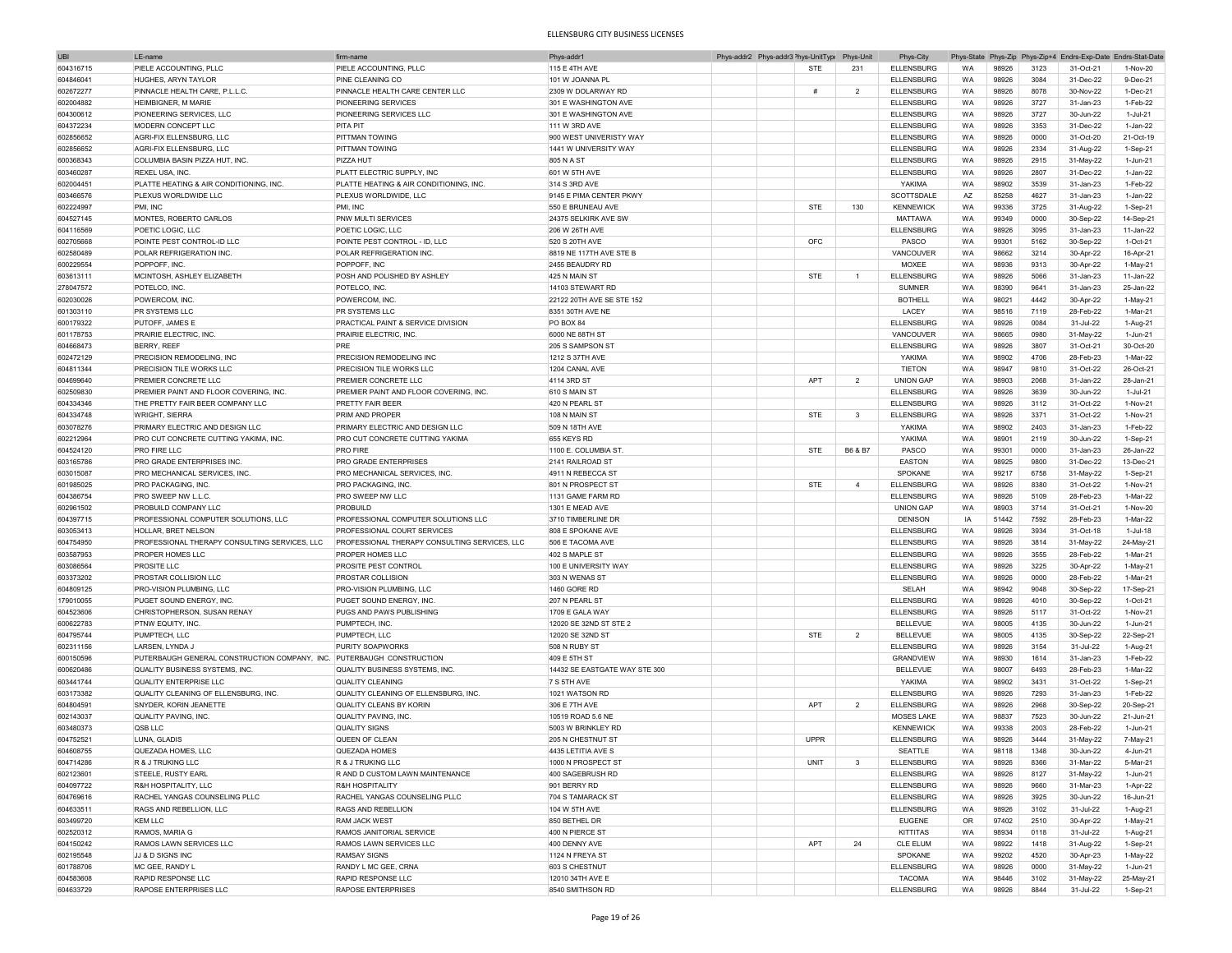| <b>UBI</b> | LE-name                                    | firm-name                                  | Phys-addr1                  |      | Phys-addr2 Phys-addr3 <sup>&gt;</sup> hys-UnitType | Phys-Unit      | Phys-City         |           |       |      | Phys-State Phys-Zip Phys-Zip+4 Endrs-Exp-Date Endrs-Stat-Date |            |
|------------|--------------------------------------------|--------------------------------------------|-----------------------------|------|----------------------------------------------------|----------------|-------------------|-----------|-------|------|---------------------------------------------------------------|------------|
| 604226200  | LOPEZ, ANAHI M                             | <b>RA-SUNSHINE</b>                         | 202 N ELLIOTT ST            |      | LOWR                                               | $^{\circ}$     | ELLENSBURG        | <b>WA</b> | 98926 | 2720 | 29-Feb-20                                                     | 1-Mar-19   |
| 604139563  | RATHBONE CONSULTING INCORPORATED           | RATHBONE CONSULTING INCORPORATED           | 107 N ANDERSON ST           |      |                                                    |                | <b>ELLENSBURG</b> | WA        | 98926 | 3320 | 30-Jun-22                                                     | 1-Jul-21   |
|            |                                            |                                            |                             |      |                                                    |                |                   |           |       |      |                                                               |            |
| 602155745  | <b>STOWE, MICHAEL JAMES</b>                | RAVENOUS NETWORKS                          | 2105 W CLEARVIEW DR         |      |                                                    |                | <b>ELLENSBURG</b> | WA        | 98926 | 2331 | 31-Oct-22                                                     | 1-Nov-21   |
| 604312130  | <b>RAVENS ROOST LLC</b>                    | RAVENS ROOST LLC                           | 491 MITCHELL ROAD           |      |                                                    |                | <b>ELLENSBURG</b> | WA        | 98926 | 0000 | 31-Aug-22                                                     | 1-Sep-21   |
| 604707232  | CARROTHERSR LLC                            | <b>RC HAULING</b>                          | 211 W MOUNT BAKER CT        |      |                                                    |                | <b>ELLENSBURG</b> | WA        | 98926 | 2078 | 31-Mar-22                                                     | 15-Mar-21  |
| 604205848  | ROUNDS, REBECCA A                          | <b>RD BROKERAGE SERVICES</b>               | 113 W 26TH AVE              |      |                                                    |                | <b>ELLENSBURG</b> | WA        | 98926 | 3091 | 31-Jan-22                                                     | 13-Jan-21  |
| 602911198  | HOME REMODELING SOLUTIONS LLC              | <b>REBATH OF TRICITIES</b>                 | 2540 AILERON LN             |      |                                                    |                | <b>RICHLAND</b>   | WA        | 99354 | 4966 | 31-Mar-22                                                     | 1-Apr-21   |
| 604124917  | <b>RECONSTRUCT, LLC</b>                    | RECONSTRUCT LLC                            | 406 N SAMPSON ST            |      |                                                    |                | <b>ELLENSBURG</b> | <b>WA</b> | 98926 | 3158 | 31-May-22                                                     | 1-Sep-21   |
|            |                                            |                                            |                             |      |                                                    |                |                   |           |       |      |                                                               |            |
| 602349802  | RECYCLE BICYCLE SHOP, INC.                 | RECYCLE BICYCLE SHOP, INC.                 | 415 N MAIN ST               |      |                                                    |                | <b>ELLENSBURG</b> | WA        | 98926 | 3107 | 31-Dec-22                                                     | 1-Jan-22   |
| 602457488  | <b>RED HORSE DRIVE IN LLC</b>              | RED HORSE DRIVE IN                         | 1518 W UNIVERSITY WAY       |      |                                                    |                | <b>ELLENSBURG</b> | WA        | 98926 | 2337 | 31-Jan-23                                                     | 1-Feb-22   |
| 602631008  | REDBOX AUTOMATED RETAIL, LLC               | REDBOX AUTOMATED RETAIL, LLC               | 201 S WATER ST              |      |                                                    |                | <b>ELLENSBURG</b> | WA        | 98926 | 3675 | 31-Jul-22                                                     | 1-Aug-21   |
| 602631008  | REDBOX AUTOMATED RETAIL, LLC               | REDBOX AUTOMATED RETAIL, LLC               | 400 N RUBY ST               |      |                                                    |                | <b>ELLENSBURG</b> | WA        | 98926 | 3152 | 31-Jul-22                                                     | 1-Aug-21   |
|            |                                            |                                            | 112 W UNIVERSITY WAY        |      |                                                    |                |                   |           | 98926 | 2903 |                                                               |            |
| 602631008  | REDBOX AUTOMATED RETAIL, LLC               | REDBOX AUTOMATED RETAIL, LLC               |                             |      |                                                    |                | <b>ELLENSBURG</b> | WA        |       |      | 31-Jul-22                                                     | 1-Aug-21   |
| 602631008  | REDBOX AUTOMATED RETAIL, LLC               | REDBOX AUTOMATED RETAIL, LLC               | 200 E MOUNTAIN VIEW AVE     |      |                                                    |                | <b>ELLENSBURG</b> | WA        | 98926 | 3771 | 31-Jul-22                                                     | 1-Aug-21   |
| 602631008  | REDBOX AUTOMATED RETAIL. LLC               | REDBOX AUTOMATED RETAIL, LLC               | 1001 E UNIVERSITY WAY       |      |                                                    |                | <b>ELLENSBURG</b> | WA        | 98926 | 2603 | 31-Jul-22                                                     | 1-Aug-21   |
| 602631008  | REDBOX AUTOMATED RETAIL, LLC               | REDBOX AUTOMATED RETAIL, LLC               | 204 S MAIN ST               |      |                                                    |                | <b>ELLENSBURG</b> | WA        | 98926 | 3656 | 31-Jul-22                                                     | 1-Aug-21   |
| 604709301  | RED-WINGED WELLNESS AND CONSULTING, PLLC   | RED-WINGED WELLNESS AND CONSULTING, PLLC   | 810 E CAPITOL AVE           |      |                                                    |                | <b>ELLENSBURG</b> | WA        | 98926 | 3421 | 28-Feb-22                                                     | 12-Feb-21  |
|            |                                            |                                            |                             |      |                                                    |                |                   |           |       |      |                                                               |            |
| 601710792  | REECER CREEK EXCAVATING, L.L.C.            | REECER CREEK EXCAVATING, L.L.C.            | 1710 W UNIVERSITY WAY       |      |                                                    |                | <b>ELLENSBURG</b> | WA        | 98926 | 2377 | 31-May-22                                                     | 1-Jun-21   |
| 604548761  | CARLSON, REED                              | <b>REED CARLSON</b>                        | 603 S MAGNOLIA ST           |      |                                                    |                | <b>ELLENSBURG</b> | WA        | 98926 | 9067 | 30-Sep-22                                                     | 1-Oct-21   |
| 604303993  | HARPER, REED KAYLEE                        | <b>REED'S LASH EMPORIUM</b>                | 109 E 3RD AVE               |      | <b>STE</b>                                         | 6              | <b>ELLENSBURG</b> | <b>WA</b> | 98926 | 3357 | 31-Aug-22                                                     | $1-Sep-21$ |
| 604660874  | REEL HOME INSPECTIONS LLC                  | REEL HOME INSPECTIONS LLC                  | 450 LARIAT LN               |      |                                                    |                | <b>ELLENSBURG</b> | WA        | 98926 | 5011 | 31-Oct-21                                                     | 26-Oct-20  |
| 601696917  | REGENCY NW CONSTRUCTION, INC.              | REGENCY NW CONSTRUCTION, INC               | 15600 NE 8TH ST             | #440 | <b>STE</b>                                         | <b>B1</b>      | <b>BELLEVUE</b>   | WA        | 98008 | 3958 | 30-Nov-22                                                     | 29-Nov-21  |
|            |                                            |                                            |                             |      |                                                    |                |                   |           |       |      |                                                               |            |
| 603190605  | SIMPSON, BRITTAINY ASHTON                  | REHAB & REMEDIES MASSAGE                   | 109 E 3RD AVE               |      | <b>STE</b>                                         | $\overline{2}$ | <b>ELLENSBURG</b> | WA        | 98926 | 3357 | 31-Mar-22                                                     | 1-Apr-21   |
| 603463756  | REHAB RENOVATIONS INC.                     | REHAB RENOVATIONS INC.                     | 5110 TIETON DR              |      | <b>STE</b>                                         | 320            | YAKIMA            | WA        | 98908 | 4901 | 31-Jan-22                                                     | 7-Jan-21   |
| 604685459  | JDRB ENTERPRISES LLC                       | <b>REHV ARMS</b>                           | 27623 COVINGTON WAY SE      |      | <b>STE</b>                                         | $\overline{2}$ | COVINGTON         | <b>WA</b> | 98042 | 9137 | 31-Oct-22                                                     | 21-Oct-21  |
| 604034755  | <b>REINKE, STEVEN NOLD</b>                 | REINKE AND ASSOCIATES                      | 611 W 11TH AVE              |      |                                                    |                | <b>ELLENSBURG</b> | WA        | 98926 | 2308 | 30-Sep-22                                                     | 1-Oct-21   |
| 603280537  | <b>RLR CULTURAL RESOURCES LLC</b>          | REISS-LANDREAU RESEARCH LLC                | 2402 BARGE ST               |      |                                                    |                | <b>YAKIMA</b>     | WA        | 98902 | 2818 | 28-Feb-23                                                     | 1-Jan-22   |
|            |                                            |                                            |                             |      |                                                    |                |                   |           |       |      |                                                               |            |
| 603263044  | <b>RELL'S FIRE PROTECTION GROUP, INC</b>   | RELL'S FIRE PROTECTION GROUP, INC          | 7574 PETTIGREW RD NE        |      |                                                    |                | <b>MOSES LAKE</b> | WA        | 98837 | 9774 | 31-Dec-22                                                     | 1-Jan-22   |
| 602346470  | OGAN, RENE E                               | <b>RENEO PUBLISHING</b>                    | 5201 #6 RD                  |      |                                                    |                | <b>ELLENSBURG</b> | WA        | 98926 | 0000 | 31-Dec-22                                                     | 1-Jan-22   |
| 601765847  | SOUND WINDOW & DOOR, INC.                  | RENEWAL BY ANDERSEN OF SEATTLE             | 7433 5TH AVE S              |      |                                                    |                | SEATTLE           | WA        | 98108 | 4113 | 31-Jan-23                                                     | 25-Jan-22  |
| 604053083  | RELAY, INC. DBA RELAY, INC. (DELAWARE)     | REPUBLIC WIRELESS, INC                     | 940 MAIN CAMPUS DR          |      | STE                                                | 300            | <b>RALEIGH</b>    | <b>NC</b> | 27606 | 5212 | 31-Dec-22                                                     | 1-Nov-21   |
|            |                                            | RESTORATIONS IN THE BURG                   | 312 N PINE ST               |      |                                                    |                |                   | WA        | 98926 | 3366 |                                                               | 1-Sep-21   |
| 604318318  | NORDRUM, JEFFREY JOHN                      |                                            |                             |      |                                                    |                | ELLENSBURG        |           |       |      | 31-Aug-22                                                     |            |
| 604695958  | <b>REWEAR, LLC</b>                         | REWEAR, LLC                                | 106 N ANDERSON ST           |      |                                                    |                | <b>ELLENSBURG</b> | WA        | 98926 | 3321 | 31-Jan-23                                                     | 1-Feb-22   |
| 604096287  | REX, LLC                                   | REX, LLC                                   | 504 E MOUNTAIN VIEW AVE     |      | <b>STE</b>                                         | $\mathbf{3}$   | <b>ELLENSBURG</b> | WA        | 98926 | 3865 | 31-Mar-22                                                     | 1-Apr-21   |
| 600373878  | RH2 FNGINFFRING, INC.                      | RH2 FNGINFFRING, INC.                      | 22722 29TH DR SE STE 210    |      |                                                    |                | <b>BOTHELL</b>    | WA        | 98021 | 4401 | 31-Jul-22                                                     | 1-Aug-21   |
| 601070374  | RICHARD T. COLE, P.S.                      | RICHARD T. COLE P.S.                       | 1206 DOLARWAY STE 108       |      |                                                    |                | <b>ELLENSBURG</b> | WA        | 98926 | 0000 | 28-Feb-22                                                     | 1-Mar-21   |
|            |                                            |                                            |                             |      |                                                    |                |                   |           |       |      |                                                               |            |
| 600507785  | RICHART FAMILY, INC.                       | RICHART FAMILY, INC.                       | 14600 NE 20TH AVE           |      |                                                    |                | VANCOUVER         | WA        | 98686 | 1452 | 30-Nov-22                                                     | 1-Dec-21   |
| 601777731  | RIDDCO INC                                 | RIDDCO INC                                 | 2604 PLEASANT AVE           |      |                                                    |                | <b>YAKIMA</b>     | WA        | 98903 | 9324 | 31-Mar-22                                                     | 1-Apr-21   |
| 604693894  | RIDGELINE ENVIRONMENTAL SOLUTIONS, LLC     | RIDGELINE ENVIRONMENTAL SOLUTIONS, LLC     | 710 S CYPRESS CT            |      |                                                    |                | <b>ELLENSBURG</b> | WA        | 98926 | 5073 | 31-Jan-22                                                     | 25-Jan-21  |
| 602692061  | THE LAW HOUSE PLLC                         | RIEDEL THOMAS LAW OFFICE PLLC              | 604 N MAIN ST               |      |                                                    |                | <b>ELLENSBURG</b> | WA        | 98926 | 3110 | 28-Feb-23                                                     | 1-Mar-22   |
| 602341214  | <b>RIEXINGER ENTERTAINMENT, INC</b>        | RIEXINGER ENTERTAINMENT, INC               | 504 E MOUNTAIN VIEW AVE     |      |                                                    |                | <b>ELLENSBURG</b> | WA        | 98926 | 3854 | 30-Nov-22                                                     | 1-Dec-21   |
|            |                                            |                                            |                             |      |                                                    |                |                   |           |       |      |                                                               |            |
| 601636010  | RINEHART, DONALD C                         | RINEHART RANCH & VALLEY TURF               | 480 HUNGRY JUNCTION RD      |      |                                                    |                | <b>ELLENSBURG</b> | WA        | 98926 | 8564 | 30-Nov-22                                                     | 1-Dec-21   |
| 603392215  | <b>RIOS CONSTRUCTION LLC</b>               | RIOS CONSTRUCTION LLC                      | 3680 CLERF RD               |      |                                                    |                | <b>ELLENSBURG</b> | WA        | 98926 | 7656 | 30-Apr-22                                                     | $1-May-21$ |
| 604734505  | <b>RIO'S METALS LLC</b>                    | RIO'S METALS LLC                           | 320 N RAILROAD AVE          |      |                                                    |                | <b>ELLENSBURG</b> | WA        | 98926 | 2761 | 31-Aug-22                                                     | 9-Aug-21   |
| 601637571  | THRIFTY PAYLESS, INC.                      | <b>RITE AID #5299</b>                      | <b>700 S MAIN ST</b>        |      |                                                    |                | <b>ELLENSBURG</b> | <b>WA</b> | 98926 | 3641 | 31-Mar-22                                                     | 1-Apr-21   |
| 603483511  | RIVERS EDGE ENVIRONMENTAL SERVICES, INC    | RIVERS EDGE ENVIRONMENTAL SERVICES, INC    | 17115 SE 270TH PL           |      | <b>STE</b>                                         | $E-106$        | COVINGTON         | WA        | 98042 | 0000 | 31-Mar-22                                                     | 1-Oct-21   |
|            |                                            |                                            |                             |      |                                                    |                |                   |           |       |      |                                                               |            |
| 603271651  | RIVERSIDE EXTERIORS, INC.                  | RIVERSIDE EXTERIORS, INC                   | 400 S RABBIT TRL            |      |                                                    |                | POST FALLS        | ID        | 83854 | 4617 | 31-Oct-22                                                     | 1-Nov-21   |
| 604115959  | RIVERSIDE TILE AND STONE LLC               | RIVERSIDE TILE AND STONE LLC               | 1712 NELSON SIDING RD       |      |                                                    |                | <b>CLE ELUM</b>   | WA        | 98922 | 8504 | 31-May-22                                                     | 7-May-21   |
| 604157189  | <b>RJF IMAGE/DESIGN</b>                    | RJF IMAGE/DESIGN                           | 1100 E BRIGHTON LOOP        |      | APT                                                | 1801           | <b>ELLENSBURG</b> | WA        | 98926 | 5446 | 30-Sep-22                                                     | 1-Oct-21   |
| 603280537  | <b>RLR CULTURAL RESOURCES LLC</b>          | RLR CULTURAL RESOURCES LLC                 | 115 E 4TH AVE               |      |                                                    |                | <b>ELLENSBURG</b> | WA        | 98926 | 3123 | 28-Feb-22                                                     | 4-Feb-21   |
| 604764582  | <b>RMG TRANSPORT LLC</b>                   | RMG TRANSPORT LLC                          | 2700 N SUSIE CT             |      |                                                    |                | <b>ELLENSBURG</b> | WA        | 98926 | 4023 | 31-Jul-22                                                     | 6-Jul-21   |
|            |                                            |                                            |                             |      |                                                    |                |                   |           |       |      |                                                               |            |
| 604517637  | <b>RNV CONSTRUCTION LLC</b>                | <b>RNV CONSTRUCTION LLC</b>                | 6318 THISTI FDOWN DR        |      |                                                    |                | PASCO             | WA        | 99301 | 3163 | 30-Sep-22                                                     | 1-Oct-21   |
| 602362750  | <b>ROB THOMAS DRYWALL, INC.</b>            | ROB THOMAS DRYWALL, INC                    | 2630 MILLSTONE LOOP         |      |                                                    |                | <b>ELLENSBURG</b> | WA        | 98926 | 5462 | 31-Dec-22                                                     | 29-Dec-21  |
| 601424147  | ROBERT W. DROLL, LANDSCAPE ARCHITECT, P.S. | ROBERT W. DROLL, LANDSCAPE ARCHITECT, P.S. | 4405 7TH AVE SE STE 203     |      |                                                    |                | LACEY             | <b>WA</b> | 98503 | 1055 | 31-Oct-22                                                     | 11-Oct-21  |
| 604423770  | DIDRICKSEN-READ, ROBIN HEATHER             | ROBIN H. READ CONSULTING                   | 1301 N MAIN ST              |      |                                                    |                | <b>ELLENSBURG</b> | WA        | 98926 | 2992 | 30-Apr-22                                                     | 1-May-21   |
|            | ROBIN MAYBERRY CREATES LLC                 | ROBIN MAYBERRY CREATES LLC                 | 601 S PINF ST               |      |                                                    |                |                   |           |       | 3739 | 28-Feb-23                                                     | 1-Mar-22   |
| 604704082  |                                            |                                            |                             |      |                                                    |                | <b>ELLENSBURG</b> | WA        | 98926 |      |                                                               |            |
| 604379542  | ROBINSON PLANT CO. LLC                     | ROBINSON & COMPANY                         | 531 MORRISON CANYON LN      |      |                                                    |                | <b>CLE ELUM</b>   | WA        | 98922 | 8904 | 31-Dec-22                                                     | 21-Dec-21  |
| 278043330  | ROBINSON AND NOBLE, INC.                   | ROBINSON AND NOBLE, INC.                   | 2105 S C ST                 |      |                                                    |                | <b>TACOMA</b>     | <b>WA</b> | 98402 | 1504 | 31-Jul-22                                                     | 1-Aug-21   |
| 601398738  | RODEO CITY BAR-B-Q INCORPORATED            | RODEO CITY BAR-B-Q                         | 204 N MAIN ST               |      |                                                    |                | <b>ELLENSBURG</b> | <b>WA</b> | 98926 | 3310 | 30-Jun-22                                                     | 1-Jul-21   |
| 603089072  | RODEO CITY INVESTMENTS, LLC                | RODEO CITY INVESTMENTS, LLC                | 41 BYNUM RD                 |      |                                                    |                | <b>ELLENSBURG</b> | <b>WA</b> | 98926 | 5279 | 28-Feb-23                                                     | 1-Mar-22   |
| 603046918  | RODEO CITY ROLLER DERBY                    | RODEO CITY ROLLERGIRLS                     | 1800 E 14TH AVE             |      |                                                    |                |                   |           | 98926 | 5127 |                                                               | 15-Jan-22  |
|            |                                            |                                            |                             |      |                                                    |                | ELLENSBURG        | WA        |       |      | 31-Jan-23                                                     |            |
| 603189302  | A COST LESS MINI STORAGE, LLC              | RODEO CITY SELF STORAGE                    | 1304 W UNIVERSITY WAY       |      |                                                    |                | <b>ELLENSBURG</b> | WA        | 98926 | 2332 | 31-Mar-22                                                     | 1-Apr-21   |
| 603560085  | RODEO TOWN TAXI, LLC                       | RODEO TOWN TAXI, LLC                       | 1506 E SEATTLE AVE          |      |                                                    |                | ELLENSBURG        | WA        | 98926 | 9448 | 30-Nov-22                                                     | 1-Dec-21   |
| 604432252  | RUMBLE INTERIORS LLC                       | <b>ROLLIN</b>                              | 611 S ALDER ST              |      |                                                    |                | <b>ELLENSBURG</b> | WA        | 98926 | 6660 | 30-Apr-22                                                     | 1-Jun-21   |
| 601650575  | ROMAR ENTERPRISES, INC.                    | ROMAR ENTERPRISES. INC.                    | 108 S MAIN ST               |      |                                                    |                | <b>ELLENSBURG</b> | WA        | 98926 | 3308 | 31-Aug-22                                                     | 1-Sep-21   |
|            | ROS-ELUM SERVICES, L.L.C.                  |                                            |                             |      |                                                    | $\overline{7}$ |                   |           |       |      |                                                               |            |
| 602126199  |                                            | ROS-ELUM CLEANING SERVICES                 | 501 E 3RD ST                |      | <b>STE</b>                                         |                | CLE ELUM          | WA        | 98922 | 1215 | 30-Jun-22                                                     | 1-Jul-21   |
| 602785760  | SUMMER SEASONS, LLC                        | ROSEWOOD COMMUNITY                         | 1101 E UMPTANUM RD          |      | UNIT                                               | 500            | <b>ELLENSBURG</b> | WA        | 98926 | 3944 | 31-Dec-22                                                     | 1-Jan-22   |
| 603102429  | ROSEWOOD HOME BUILDERS, INC                | ROSEWOOD HOME BUILDERS                     | 109 BEAR CREEK LN           |      |                                                    |                | <b>BELLINGHAM</b> | WA        | 98229 | 9349 | 30-Apr-22                                                     | 1-Mar-21   |
| 602400648  | ROSEWOOD MANUFACTURED HOME DISTRIBUTOR LLC | ROSEWOOD HOME CENTER                       | 1101 E UMPTANUM RD UNIT 500 |      |                                                    |                | <b>ELLENSBURG</b> | WA        | 98926 | 3946 | 30-Jun-22                                                     | 1-Jul-21   |
| 603102441  | ROSEWOOD REAL ESTATE SERVICES, INC.        | ROSEWOOD REAL ESTATE SERVICES, INC.        | 109 BEAR CREEK LN           |      |                                                    |                | <b>BELLINGHAM</b> | WA        | 98229 | 9349 | 30-Apr-22                                                     | 1-May-21   |
| 604459805  | MCDOWELL BUSINESS VENTURES, LLC            | ROSSOWS U TOTE EM                          | 807 W UNIVERSITY WAY        |      |                                                    |                | <b>ELLENSBURG</b> | WA        |       | 2338 | 31-May-22                                                     |            |
|            |                                            |                                            |                             |      |                                                    |                |                   |           | 98926 |      |                                                               | 1-Jun-21   |
| 604381915  | GILBERT, JAMIE                             | ROTHWELL CONSULTING                        | 110 W 6TH AVE               |      | #                                                  | 216            | <b>ELLENSBURG</b> | WA        | 98926 | 3106 | 31-Jan-23                                                     | 1-Feb-22   |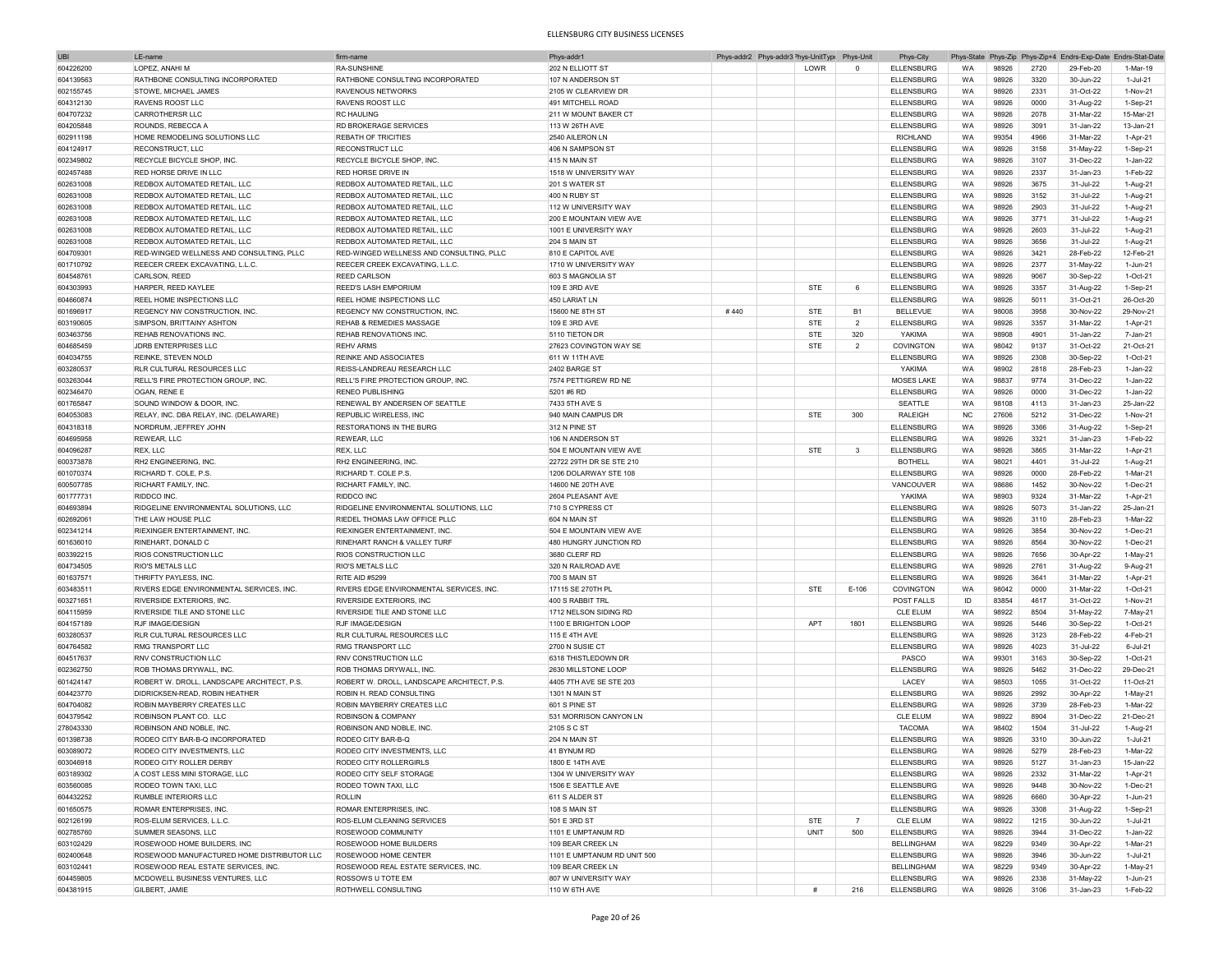| <b>UBI</b> | LE-name                                                                          | firm-name                                                               | Phys-addr1                    |  | Phys-addr2 Phys-addr3 <sup>&gt;</sup> hys-UnitType Phys-Unit |                          | Phys-City         |           |       |      | Phys-State Phys-Zip Phys-Zip+4 Endrs-Exp-Date Endrs-Stat-Date |           |
|------------|----------------------------------------------------------------------------------|-------------------------------------------------------------------------|-------------------------------|--|--------------------------------------------------------------|--------------------------|-------------------|-----------|-------|------|---------------------------------------------------------------|-----------|
| 604124012  | ROXIE ALLEN ARTS LLC                                                             | ROXIE ALLEN ARTS LLC                                                    | 309 N MAIN ST                 |  |                                                              |                          | <b>ELLENSBURG</b> | <b>WA</b> | 98926 | 3311 | 31-May-22                                                     | 1-Jun-21  |
| 602779764  | <b>ROYAL ROOFING INC</b>                                                         | <b>ROYAL ROOFING INC</b>                                                | 1620 E SUPERIOR ST            |  |                                                              |                          | PASCO             | WA        | 99301 | 0000 | 31-Oct-22                                                     | 14-Oct-21 |
|            |                                                                                  |                                                                         |                               |  |                                                              |                          |                   |           |       |      |                                                               |           |
| 602969531  | ROYAL SPORTS LLC                                                                 | ROYAL SPORTS                                                            | 3231 S THORP HWY              |  |                                                              |                          | ELLENSBURG        | WA        | 98926 | 8034 | 30-Nov-21                                                     | 1-Dec-20  |
| 603020588  | CAVANAUGH, RYAN G                                                                | <b>RPC ENTERPRISES</b>                                                  | 807 N PROSPECT ST             |  | <b>STE</b>                                                   | $\overline{7}$           | <b>ELLENSBURG</b> | WA        | 98926 | 8372 | 30-Jun-22                                                     | 1-Oct-21  |
| 604717177  | HW SERVICES LLC                                                                  | <b>RT SERVICES</b>                                                      | 2302 N LANDON LN              |  |                                                              |                          | <b>ELLENSBURG</b> | WA        | 98926 | 5909 | 28-Feb-22                                                     | 27-Feb-21 |
| 603081669  | <b>RTR ENGINEERING LLC</b>                                                       | <b>RTR ENGINEERING</b>                                                  | 2297 WILSON CREEK RD          |  |                                                              |                          | <b>ELLENSBURG</b> | WA        | 98926 | 7245 | 28-Feb-23                                                     | 1-Mar-22  |
| 601677766  | RUBENSTEIN'S CONTRACT CARPET, L.L.C.                                             | <b>RUBENSTEIN'S</b>                                                     | 501 S LUCILE ST STE 100       |  |                                                              |                          | SEATTLE           | WA        | 98108 | 2518 | 31-Dec-22                                                     | 17-Dec-21 |
|            | <b>RUFUS ENTERPRISES LLC</b>                                                     | <b>RUFUSTECH</b>                                                        | 119 W 5TH AVE STE 106         |  |                                                              |                          | <b>ELLENSBURG</b> | <b>WA</b> | 98926 | 0000 |                                                               | 1-May-21  |
| 602492296  |                                                                                  |                                                                         |                               |  |                                                              |                          |                   |           |       |      | 30-Apr-22                                                     |           |
| 602406708  | RUGGED CLASS WATERFALLS & LANDSCAPE DESIGN, INC. RUGGED CLASS WATERFALLS & POOLS |                                                                         | 3120 MAPLEWAY RD              |  |                                                              |                          | YAKIMA            | WA        | 98908 | 8929 | 31-Jul-22                                                     | 26-Jul-21 |
| 604432252  | RUMBLE INTERIORS LLC                                                             | <b>RUMBLE INTERIORS</b>                                                 | <b>215 E 4TH AVE</b>          |  |                                                              |                          | <b>ELLENSBURG</b> | <b>WA</b> | 98926 | 3125 | 30-Apr-22                                                     | 1-May-21  |
| 604321486  | BUTLER APPAREL MARKETING LLC                                                     | RUSHTEAMAPPAREL2                                                        | 915 26TH AVE NW               |  | <b>STE</b>                                                   | C6                       | <b>GIG HARBOR</b> | WA        | 98335 | 8814 | 31-Aug-22                                                     | 30-Aug-21 |
| 600346083  | RUSSELL CRANE SERVICE, INC.                                                      | RUSSELL CRANE SERVICE. INC                                              | 1008 N 1ST ST                 |  |                                                              |                          | YAKIMA            | WA        | 98901 | 1903 | 31-Jul-22                                                     | 1-Aug-21  |
|            |                                                                                  |                                                                         | 1414 PIERCE ST                |  |                                                              |                          | <b>UNION GAP</b>  |           | 98903 | 2800 |                                                               |           |
| 602975687  | RUSSELL LANDSCAPING LLC                                                          | RUSSELL LANDSCAPING LLC                                                 |                               |  |                                                              |                          |                   | WA        |       |      | 31-Dec-22                                                     | 1-Jan-22  |
| 604372109  | HUDSON, NICOLE M                                                                 | <b>RUST AND ROSES</b>                                                   | 1005 S CANYON RD              |  |                                                              |                          | <b>ELLENSBURG</b> | WA        | 98926 | 4108 | 30-Nov-22                                                     | 1-Dec-21  |
| 603521126  | RWL WHOLESALE, LLC                                                               | <b>RV RANCH</b>                                                         | 504 E MOUNTAIN VIEW AVE STE 3 |  |                                                              |                          | <b>ELLENSBURG</b> | WA        | 98926 | 3865 | 31-Jul-22                                                     | 1-Aug-21  |
| 604490755  | <b>RWT ENTERPRISES LLC</b>                                                       | <b>RWT ENTERPRISES LLC</b>                                              | 1010 S 101ST AVE              |  |                                                              |                          | YAKIMA            | WA        | 98908 | 8749 | 31-Aug-22                                                     | 24-Aug-21 |
| 604821149  | <b>RYEGRASS BOOKKEEPING LLC</b>                                                  | RYEGRASS BOOKKEEPING LLC                                                | 2802 N SUSIE CT               |  |                                                              |                          | <b>ELLENSBURG</b> | WA        | 98926 | 4019 | 31-Oct-22                                                     | 25-Oct-21 |
|            |                                                                                  |                                                                         |                               |  |                                                              |                          | <b>ELLENSBURG</b> |           |       |      |                                                               |           |
| 604522502  | YOUNG, SARAH JUDITH                                                              | S.J.Y.                                                                  | 413 W 10TH AVE                |  | <b>UNIT</b>                                                  | A                        |                   | WA        | 98926 | 2407 | 31-Oct-22                                                     | 1-Nov-21  |
| 603391663  | SAC WIRELESS, LLC                                                                | SAC WIRELESS, LLC                                                       | 1222 6TH AVE N                |  |                                                              |                          | KENT              | WA        | 98032 | 2934 | 28-Feb-22                                                     | 19-Feb-21 |
| 604067110  | SAFEBUILT, LLC                                                                   | SAFEBUILT WASHINGTON, LLC                                               | 1621 114TH AVE SE             |  | STE                                                          | 219                      | <b>BELLEVUE</b>   | WA        | 98004 | 6905 | 31-Jul-22                                                     | 1-Aug-21  |
| 600643518  | SAFEWAY INC                                                                      | SAFEWAY STORE #1630                                                     | 400 N RUBY S'                 |  |                                                              |                          | <b>ELLENSBURG</b> | <b>WA</b> | 98926 | 3152 | 31-Oct-22                                                     | 1-Nov-21  |
| 604588408  | MADLAND, EMMA C                                                                  | SAGE BIRD STUDIOS                                                       | 808 E 8TH AVE                 |  |                                                              |                          | <b>ELLENSBURG</b> | WA        | 98926 | 2949 | 28-Feb-22                                                     | 1-Mar-21  |
|            |                                                                                  |                                                                         |                               |  |                                                              |                          |                   |           |       |      |                                                               |           |
| 602541942  | RAYC, INC.                                                                       | <b>SALON FENIX</b>                                                      | 311 N MAIN ST                 |  |                                                              |                          | <b>ELLENSBURG</b> | WA        | 98926 | 3311 | 30-Sep-22                                                     | 1-Oct-21  |
| 604642909  | OVERTON, SARA ANN                                                                | SARA ANN BEAUTY                                                         | 425 N MAIN ST                 |  | <b>STE</b>                                                   | $\overline{1}$           | <b>ELLENSBURG</b> | WA        | 98926 | 5066 | 31-Jul-22                                                     | 1-Aug-21  |
| 603204994  | BANKSTON-READ, SARAH ANNE                                                        | SARAH BEE DESIGNS                                                       | 1312 N BRICK RD               |  |                                                              |                          | <b>ELLENSBURG</b> | WA        | 98926 | 9562 | 31-May-22                                                     | 1-Jun-21  |
| 602471633  | <b>SAVAGE VENTURES LLC</b>                                                       | <b>SAVAGE VENTURES LLC</b>                                              | <b>808 S MAIN</b>             |  |                                                              |                          | <b>ELLENSBURG</b> | WA        | 98926 | 0000 | 28-Feb-22                                                     | 1-Mar-21  |
| 602774183  | <b>BRINKERHOFF, PAULA</b>                                                        | <b>SCENTS OF TOUCH MASSAGE</b>                                          | 101 E LEXUS LN                |  |                                                              |                          | <b>ELLENSBURG</b> | WA        | 98926 | 4207 | 31-Oct-22                                                     | 1-Nov-21  |
|            |                                                                                  |                                                                         |                               |  |                                                              |                          |                   |           |       |      |                                                               |           |
| 600318701  | SCHINDLER ELEVATOR CORPORATION                                                   | SCHINDLER ELEVATOR CORPORATION                                          | 20 WHIPPANY RD                |  |                                                              |                          | <b>MORRISTOWN</b> | NJ        | 07960 | 4539 | 31-Mar-22                                                     | 1-Apr-21  |
| 602138557  | PERNAA, SCOTT EUGENE                                                             | SCOTT F. PERNAA, CPA                                                    | 430 N PINE ST                 |  |                                                              |                          | <b>ELLENSBURG</b> | WA        | 98926 | 3118 | 31-Jul-22                                                     | 1-Aug-21  |
| 602080681  | SCOTT ROLLINS INSURANCE AGENCY, INC                                              | SCOTT ROLLINS INSURANCE AGENCY, INC.                                    | 400 N PEARL                   |  |                                                              |                          | <b>ELLENSBURG</b> | WA        | 98926 | 0000 | 30-Nov-22                                                     | 1-Dec-21  |
| 602189549  | <b>SCOUT LAKE CONSTRUCTION. INC</b>                                              | SCOUT LAKE CONSTRUCTION                                                 | 350 HARRISON RD               |  |                                                              |                          | <b>SELAH</b>      | WA        | 98942 | 9505 | 30-Sep-22                                                     | 1-Oct-21  |
| 604643318  | WESTERN INVESTMENT NETWORK, LLC                                                  | <b>SEARS HOMETOWN</b>                                                   | 1702 GREGORY AVENUE EXT       |  | <b>BLDG</b>                                                  | N/A                      | SUNNYSIDE         | WA        | 98944 | 1660 | 31-Mar-22                                                     | 31-Mar-21 |
|            |                                                                                  |                                                                         |                               |  |                                                              |                          |                   |           |       |      |                                                               |           |
| 602765965  | <b>SEARS, JAMES M</b>                                                            | SEARS TENT & AWNING                                                     | 903 S 1ST ST                  |  |                                                              |                          | YAKIMA            | WA        | 98901 | 3401 | 31-Oct-22                                                     | 1-Nov-21  |
| 603603960  | <b>SECRET ASSETS, LLC</b>                                                        | SECRET ASSETS. LLC                                                      | 1013 E UNIVERSITY WAY         |  |                                                              |                          | <b>ELLENSBURG</b> | WA        | 98926 | 2603 | 28-Feb-22                                                     | 2-Feb-21  |
| 603603960  | SECRET ASSETS, LLC                                                               | SECRET ASSETS, LLC                                                      | 100 E CAPITOL AVE             |  |                                                              |                          | <b>ELLENSBURG</b> | WA        | 98926 | 3622 | 28-Feb-22                                                     | 2-Feb-21  |
| 604661630  | SECURE PLUMBING AND HEATING SERVICES, LLC                                        | SECURE PLUMBING AND HEATING SERVICES, LLC                               | 6251 NUMBER 6 RD              |  |                                                              |                          | <b>ELLENSBURG</b> | WA        | 98926 | 8780 | 30-Sep-22                                                     | 1-Oct-21  |
|            | SELBY ENTERPRISES, LLC                                                           | SELBY ENTERPRISES. LLC                                                  | 3961 TJOSSEM RD               |  |                                                              |                          |                   | WA        | 98926 | 8766 |                                                               | 1-Mar-21  |
| 603177415  |                                                                                  |                                                                         |                               |  |                                                              |                          | <b>ELLENSBURG</b> |           |       |      | 28-Feb-22                                                     |           |
| 604546275  | <b>SENG TONG, LLC</b>                                                            | SENG TONG THAI CUISINE                                                  | 1713 S. CANYON RD             |  | <b>STE</b>                                                   | $\overline{2}$           | <b>ELLENSBURG</b> | WA        | 98926 | 0000 | 31-Oct-22                                                     | 1-Nov-21  |
| 604346805  | SENTRY CONSTRUCTION INC                                                          | SENTRY CONSTRUCTION INC                                                 | 510 E BENDER RD               |  |                                                              |                          | <b>ELLENSBURG</b> | WA        | 98926 | 9490 | 31-Oct-22                                                     | 1-Nov-21  |
| 604594551  | RBD CONSTRUCTION & RESTORATION, LLC                                              | SERVICEMASTER RESTORATION & CLEANING SERVICES BY RE 1240 INDUSTRIAL WAY |                               |  |                                                              |                          | <b>UNION GAP</b>  | WA        | 98903 | 9567 | 31-Jul-22                                                     | 16-Jul-21 |
| 601287442  | SETH MOTORS, INC.                                                                | SETH MOTORS, INC.                                                       | 105 S MAIN ST                 |  |                                                              |                          | <b>ELLENSBURG</b> | WA        | 98926 | 3307 | 30-Nov-22                                                     | 1-Dec-21  |
|            |                                                                                  |                                                                         |                               |  |                                                              |                          |                   |           |       |      |                                                               |           |
| 602583400  | SH CONSTRUCTION, INC.                                                            | SH CONSTRUCTION, INC                                                    | 341 SOUTHRIDGE DR             |  |                                                              |                          | <b>ELLENSBURG</b> | WA        | 98926 | 0000 | 28-Feb-23                                                     | 1-Mar-22  |
| 603269266  | SHAMROCK FOODS COMPANY                                                           | SHAMROCK FOODS CO., OREGON DIVISION                                     | 18332 NE SAN RAFAEL STREET    |  |                                                              |                          | <b>GRESHAM</b>    | OR        | 97230 | 0000 | 30-Sep-22                                                     | 1-Feb-22  |
| 604149218  | SHANNONH, DEVIN HENRY                                                            | <b>SHANNON AGENCY</b>                                                   | 302 N PEARL ST                |  |                                                              |                          | <b>ELLENSBURG</b> | WA        | 98926 | 3364 | 31-Jul-22                                                     | 1-Aug-21  |
| 604784440  | SHAPE SHIFTING CONSTRUCTION LLC                                                  | SHAPE SHIFTING CONSTRUCTION LLC                                         | 1830 S NEEL CT                |  | APT                                                          | D                        | <b>KENNEWICK</b>  | WA        | 99338 | 2236 | 31-Aug-22                                                     | 24-Aug-21 |
| 600322094  | SHAW CHIROPRACTIC CENTER, P.S.                                                   | SHAW CHIROPRACTIC CENTER PS                                             | 305 N ANDERSON ST             |  |                                                              |                          | <b>ELLENSBURG</b> | <b>WA</b> | 98926 | 3361 | 31-Mar-22                                                     | 1-Apr-21  |
|            |                                                                                  |                                                                         |                               |  |                                                              |                          |                   |           |       |      |                                                               |           |
| 600087241  | SHAW'S FURNITURE & APPLIANCE, INC.                                               | SHAW'S FURNITURE & APPLIANCE, INC                                       | 512 N PEARL ST                |  |                                                              |                          | <b>ELLENSBURG</b> | WA        | 98926 | 3114 | 31-Jan-23                                                     | 1-Feb-22  |
| 604133323  | IRISH, SHELBY                                                                    | SHELBY IRISH DESIGNS                                                    | 704 E HOBERT AVE              |  |                                                              |                          | <b>ELLENSBURG</b> | WA        | 98926 | 3834 | 31-Jul-22                                                     | 16-Jul-21 |
| 602611639  | ELEMENTS OF BEAUTY ELLENSBURG REFLEXOLOGY                                        | SHELLERY COMELLA                                                        | 502 N RUBY ST                 |  |                                                              |                          | <b>ELLENSBURG</b> | WA        | 98926 | 3154 | 31-May-22                                                     | 1-Jun-21  |
| 603378189  | SHEPHARD PLUMBING LLC                                                            | SHEPHARD PLUMBING LLC                                                   | 18 S 4TH AVE                  |  |                                                              |                          | YAKIMA            | WA        | 98902 | 3426 | 28-Feb-22                                                     | 1-Mar-21  |
| 604734541  | HOLLOWAY, NICOLE MARIE                                                           | SHIRE SHENANIGANS                                                       | 913 E SEATTLE AVE             |  |                                                              |                          | <b>ELLENSBURG</b> | WA        | 98926 | 3916 | 31-Mar-23                                                     | 1-Apr-22  |
| 604557379  | FRIEND, SHERREE                                                                  | SHORFLINE FIBERS                                                        | 209 E 18TH AVE                |  | APT                                                          | 9                        | <b>ELLENSBURG</b> |           |       | 2152 |                                                               | 17-Jan-21 |
|            |                                                                                  |                                                                         |                               |  |                                                              |                          |                   | WA        | 98926 |      | 31-Jan-22                                                     |           |
| 604212450  | S & S KAR LLC                                                                    | SHORT STOP #1                                                           | 1404 N DOLLAR WAY             |  |                                                              |                          | <b>ELLENSBURG</b> | WA        | 98926 | 9325 | 31-Jan-23                                                     | 1-Feb-22  |
| 604461613  | SHORTY'S PAINTING LLC                                                            | SHORTY'S PAINTING LLC                                                   | 110 HORSCHEL RD               |  | UNIT                                                         | B                        | WAPATO            | WA        | 98951 | 9521 | 31-May-22                                                     | 1-Jun-21  |
| 603397211  | SIGNCRAFT, LLC                                                                   | SIGNCRAFT LLC                                                           | 1120 TIETON DR                |  |                                                              |                          | YAKIMA            | WA        | 98902 | 3836 | 31-Jul-22                                                     | 1-Aug-21  |
| 602475651  | <b>SIGNS PLUS INC</b>                                                            | <b>SIGNS PLUS INC</b>                                                   | 766 MARINE DR                 |  |                                                              |                          | <b>BELLINGHAM</b> | WA        | 98225 | 1530 | 31-Jan-23                                                     | 20-Jan-22 |
| 603472614  | SILVER FIR CONSTRUCTION, INC                                                     | SILVER FIR CONSTRUCTION, INC.                                           | 261 BROWN RD                  |  |                                                              |                          | <b>ELLENSBURG</b> | WA        | 98926 | 9678 | 31-Jan-23                                                     | 1-Feb-22  |
|            |                                                                                  |                                                                         |                               |  |                                                              |                          |                   |           |       |      |                                                               |           |
| 604668702  | SILVER LINING DISPOSAL LLC                                                       | SILVER LINING DISPOSAL                                                  | 306 W 6TH AVF                 |  | <b>APT</b>                                                   | $\overline{\phantom{a}}$ | <b>ELLENSBURG</b> | <b>WA</b> | 98926 | 2884 | 31-Oct-22                                                     | 1-Feb-22  |
| 604453537  | SILVER SAND SPA, LLC                                                             | SILVER SAND SPA, LLC                                                    | 2900 CANYON RD                |  | TRLR                                                         | 24                       | <b>ELLENSBURG</b> | <b>WA</b> | 98926 | 9667 | 30-Apr-22                                                     | 1-May-21  |
| 604596237  | SIMMONS PAINTING & CONTRACTING LLC                                               | SIMMONS PAINTING & CONTRACTING LLC                                      | 1901 E SANDERS RD             |  | RM                                                           | 1901                     | <b>ELLENSBURG</b> | <b>WA</b> | 98926 | 9307 | 31-Jan-22                                                     | 6-Jan-21  |
| 602109167  | SIMPLE BOX STORAGE, L.L.C.                                                       | SIMPLE BOX STORAGE                                                      | 2402 W DOLARWAY RD            |  |                                                              |                          | ELLENSBURG        | WA        | 98926 | 9309 | 31-Mar-22                                                     | 1-Apr-21  |
| 602900422  | SIMPLICITY HOMES, LLC                                                            | SIMPLICITY HOMES, LLC                                                   | 2464 SW GLACIER PL            |  | <b>STE</b>                                                   | 110                      | REDMOND           | OR        | 97756 | 7731 | 28-Feb-23                                                     | 1-Mar-22  |
|            |                                                                                  |                                                                         |                               |  |                                                              |                          |                   |           |       |      |                                                               |           |
| 602254524  | SINGER ELECTRIC, INC.                                                            | SINGER ELECTRIC, INC.                                                   | 603 W 5TH AVE                 |  |                                                              |                          | ELLENSBURG        | WA        | 98926 | 2807 | 31-Dec-22                                                     | 1-Jan-22  |
| 603376148  | SIVAK CONSTRUCTION                                                               | SIVAK CONSTRUCTION                                                      | 1207 N CANTERBURY DR          |  |                                                              |                          | <b>ELLENSBURG</b> | WA        | 98926 | 9542 | 28-Feb-22                                                     | 1-Mar-21  |
| 604300250  | SKY VALLEY MIDWIFERY, PLLC                                                       | SKY VALLEY MIDWIFERY, PLLC                                              | 2302 W DOLARWAY RD            |  | <b>STE</b>                                                   | 3                        | <b>ELLENSBURG</b> | WA        | 98926 | 8081 | 31-Jul-22                                                     | 1-Aug-21  |
| 602895563  | MICHEL, JOHN FRED                                                                | <b>SKYLINE STUDIOS</b>                                                  | 1309 E SKYLINE DR             |  |                                                              |                          | <b>ELLENSBURG</b> | WA        | 98926 | 9575 | 31-May-22                                                     | 11-May-21 |
| 601607193  | SMITH EXCAVATING, INC.                                                           | SMITH EXCAVATING, INC.                                                  | 2100 WILSON CREEK RD          |  |                                                              |                          | <b>ELLENSBURG</b> | WA        | 98926 | 7249 | 28-Feb-23                                                     | 1-Mar-22  |
|            |                                                                                  |                                                                         |                               |  |                                                              |                          |                   |           |       |      |                                                               |           |
| 601046860  | SMITH FIRE SYSTEMS, INC.                                                         | SMITH FIRE SYSTEMS, INC.                                                | 1106 54TH AVE E               |  |                                                              |                          | <b>FIFE</b>       | WA        | 98424 | 2733 | 30-Sep-22                                                     | 1-Oct-21  |
| 602721880  | SMITH, JAKE M                                                                    | SMITH'S HEATING & COOLING                                               | 1202 N PFENNING RD            |  |                                                              |                          | <b>ELLENSBURG</b> | WA        | 98926 | 9598 | 31-May-22                                                     | 1-Jun-21  |
| 604312276  | SM&S LLC                                                                         | SMITTY'S CONOCO                                                         | 1503 HWY 97                   |  |                                                              |                          | <b>ELLENSBURG</b> | WA        | 98926 | 8344 | 31-Aug-22                                                     | 1-Sep-21  |
| 603291221  | JAEWON CORPORATION                                                               | SMOKABLE PLUS                                                           | 409 S MAIN ST STE 5           |  |                                                              |                          | <b>ELLENSBURG</b> | WA        | 98926 | 3677 | 30-Apr-22                                                     | 1-May-21  |
| 604657458  | ETS409 CORPORATION                                                               | SMOKABLE PLUS                                                           | 409 S MAIN ST                 |  | <b>STE</b>                                                   | 5                        | <b>ELLENSBURG</b> | WA        | 98926 | 3677 | 31-Oct-22                                                     | 1-Nov-21  |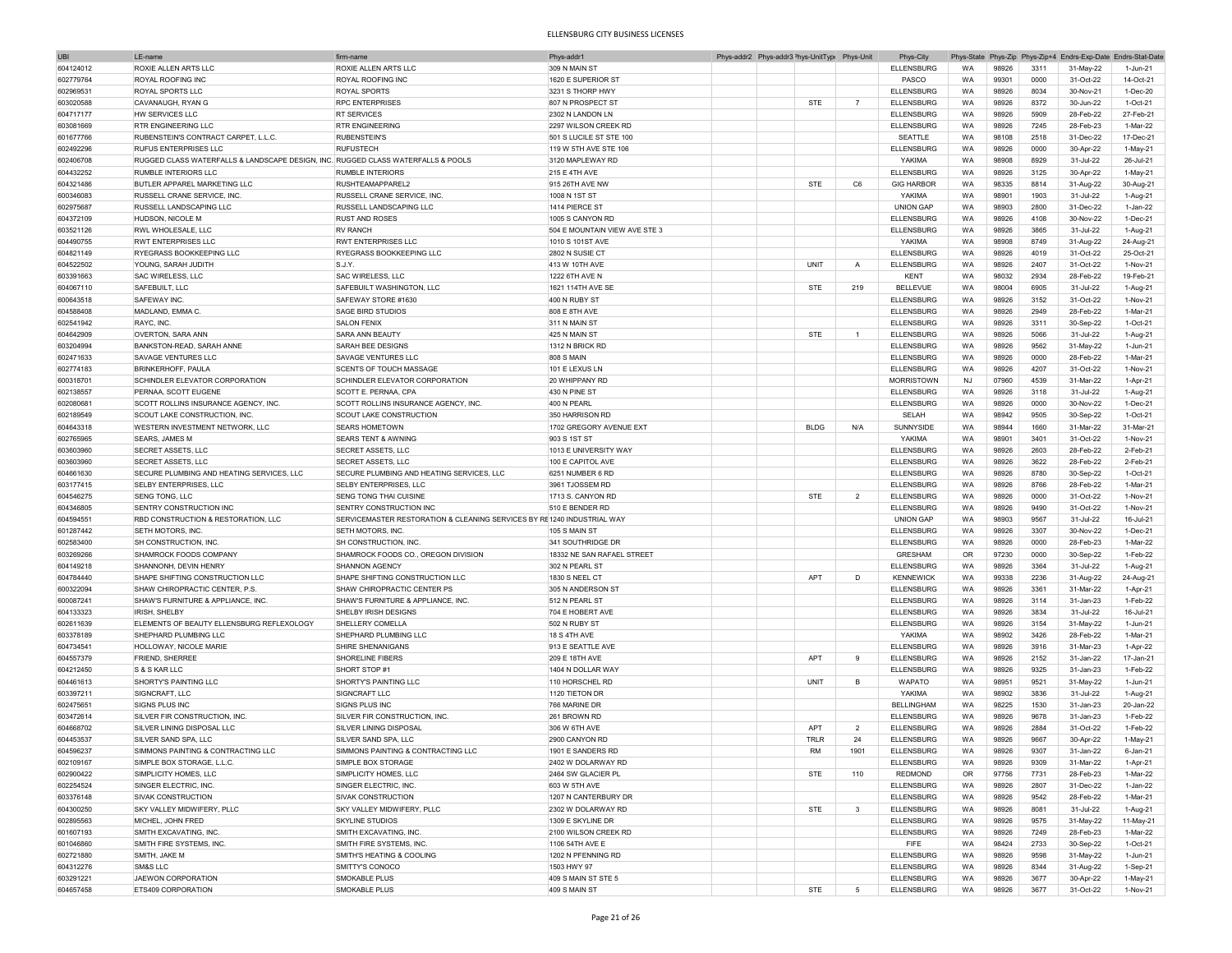| <b>UBI</b> | LE-name                                                                            | firm-name                                                                                                                | Phys-addr1                 |                   | Phys-addr2 Phys-addr3 <sup>&gt;</sup> hys-UnitType | Phys-Unit      | Phys-City            |           |       |      | Phys-State Phys-Zip Phys-Zip+4 Endrs-Exp-Date Endrs-Stat-Date |            |
|------------|------------------------------------------------------------------------------------|--------------------------------------------------------------------------------------------------------------------------|----------------------------|-------------------|----------------------------------------------------|----------------|----------------------|-----------|-------|------|---------------------------------------------------------------|------------|
| 604075163  | <b>SHARKS LLC</b>                                                                  | SMOKE CITY ELLENSBURG                                                                                                    | 700 E UNIVERSITY WAY       |                   | <b>STE</b>                                         | $\overline{1}$ | <b>ELLENSBURG</b>    | <b>WA</b> | 98926 | 2989 | 31-Jul-22                                                     | 20-Jul-21  |
| 604688429  | SNA RESTORATION&CONSTRUCTION, LLC                                                  | SNA RESTORATION&CONSTRUCTION, LLC                                                                                        | 506 N 63RD AVE             |                   |                                                    |                | YAKIMA               | <b>WA</b> | 98908 | 2708 | 30-Sep-22                                                     | $1-Sep-21$ |
| 601133813  | SOLARITY CREDIT UNION                                                              | SOLARITY CREDIT UNION                                                                                                    | 900 S RUBY ST              |                   |                                                    |                | <b>ELLENSBURG</b>    | WA        | 98926 | 3754 | 31-Dec-22                                                     | 1-Jan-22   |
|            | SOLID HOMES RESTORATION. LLC                                                       |                                                                                                                          |                            |                   |                                                    |                |                      |           |       |      |                                                               |            |
| 604604813  |                                                                                    | SOLID HOMES RESTORATION, LLC                                                                                             | 8904 W YAKIMA AVE          |                   |                                                    |                | YAKIMA               | WA        | 98908 | 1467 | 30-Apr-22                                                     | $1-May-21$ |
| 604790714  | SOLID PERFORMANCE LLC                                                              | SOLID PERFORMANCE LLC                                                                                                    | 1003 W UNIVERSITY WAY      |                   |                                                    |                | <b>ELLENSBURG</b>    | WA        | 98926 | 2326 | 31-Dec-22                                                     | 28-Dec-21  |
| 602621440  | SON & NA HARBOR RESORT, INC                                                        | SON & NA HARBOR RESORT, INC                                                                                              | 403 W UNIVERSITY WAY       |                   |                                                    |                | <b>ELLENSBURG</b>    | WA        | 98926 | 2828 | 31-Mar-22                                                     | 30-Mar-21  |
| 603614742  | OLYMPIC CASCADE DRIVE INS LLC                                                      | SONIC DRIVE-IN                                                                                                           | 1802 S CANYON RD           |                   |                                                    |                | ELLENSBURG           | WA        | 98926 | 9747 | 31-May-22                                                     | 1-Jun-21   |
| 604750812  | SORIA, GUADALUPE                                                                   | SORIA CONSTRUCTION                                                                                                       | 1115 MACLAREN ST           |                   |                                                    |                | YAKIMA               | WA        | 98902 | 4336 | 30-Apr-22                                                     | 29-Apr-21  |
| 604283569  | SOTO PAINTING LLC                                                                  | SOTO PAINTING LLC                                                                                                        | 43901 N RIVER RD           |                   |                                                    |                | <b>BENTON CITY</b>   | <b>WA</b> | 99320 | 5647 | 30-Jun-22                                                     | 10-Jun-21  |
| 603190605  | SIMPSON, BRITTAINY ASHTON                                                          | SOUL GEM HEALING                                                                                                         | 109 E 3RD AVE              | BLDG <sub>2</sub> | <b>STE</b>                                         | $\overline{2}$ | <b>ELLENSBURG</b>    | WA        | 98926 | 3357 | 31-May-22                                                     | 10-May-21  |
|            |                                                                                    |                                                                                                                          |                            |                   |                                                    |                |                      |           |       |      |                                                               |            |
| 603439157  | SOUTH LAKE ELECTRIC LLC                                                            | SOUTH LAKE ELECTRIC LLC                                                                                                  | 822 156TH PL SW            |                   |                                                    |                | LYNNWOOD             | <b>WA</b> | 98087 | 2535 | 30-Nov-22                                                     | 2-Nov-21   |
| 602969774  | SPA ALENTE, INC.                                                                   | SPA ALENTE                                                                                                               | 310 N PINE ST              |                   |                                                    |                | <b>ELLENSBURG</b>    | <b>WA</b> | 98926 | 3366 | 30-Nov-22                                                     | 1-Dec-21   |
| 602406194  | SPECIALIZED OCCUPATIONAL SOLUTIONS. INC                                            | SPECIALIZED OCCUPATIONAL SOLUTIONS. INC.                                                                                 | 2533 CARRIAGE LOOP         |                   |                                                    |                | ELLENSBURG           | WA        | 98926 | 5458 | 30-Jun-22                                                     | 1-Jul-21   |
| 602599366  | SPECIALTY ENGINEERING, INC.                                                        | SPECIALTY ENGINEERING, INC.                                                                                              | 10020 NE 72ND AVE          |                   | <b>BLDG</b>                                        | 100            | VANCOUVER            | WA        | 98686 | 6041 | 31-Dec-22                                                     | 1-Dec-21   |
| 603553186  | <b>ISPECIALTY ENVIRONMENTAL GROUP LLC</b>                                          | SPECIALTY ENVIRONMENTAL GROUP, LLC                                                                                       | 2626 E TRENT AVE           |                   |                                                    |                | SPOKANE              | WA        | 99202 | 3851 | 30-Jun-18                                                     | 7-Nov-17   |
| 604785755  | WHITE, LAURA ANNA                                                                  | SPIRITUAL AWAKENINGS                                                                                                     | 200 E 4TH AVE              |                   |                                                    |                | <b>ELLENSBURG</b>    | WA        | 98926 | 3126 | 31-Jul-22                                                     | 21-Jul-21  |
| 604841897  | SPI ICERS INC.                                                                     | SPLICERS.INC                                                                                                             | 9575 LAKE CONROE DR        |                   |                                                    |                | CONROE               | TX        | 77304 | 3703 | 31-Dec-22                                                     | 20-Dec-21  |
|            |                                                                                    |                                                                                                                          |                            |                   |                                                    |                |                      |           |       |      |                                                               |            |
| 602946509  | SPOOL NO 72 LLC                                                                    | SPOOL 72                                                                                                                 | 940 IDAHO ST               |                   |                                                    |                | WENATCHEE            | WA        | 98801 | 2736 | 31-Aug-22                                                     | 1-Sep-21   |
| 604194025  | PFLUG, JOYCE                                                                       | SPOONFUL OF LOVIN'                                                                                                       | 1310 E SKYLINE DR          |                   |                                                    |                | <b>ELLENSBURG</b>    | WA        | 98926 | 9575 | 31-Dec-21                                                     | 1-Jan-21   |
| 278003556  | W.B. SPRAGUE COMPANY, INC.                                                         | SPRAGUE PEST SOLUTIONS                                                                                                   | 2725 PACIFIC AVE           |                   |                                                    |                | <b>TACOMA</b>        | WA        | 98402 | 2810 | 31-Aug-22                                                     | 1-Sep-21   |
| 603485549  | PRIME COMMS RETAIL, LLC                                                            | SPRING COMMUNICATIONS HOLDING, INC.                                                                                      | 702 N MAIN ST_#2032        |                   |                                                    |                | <b>ELLENSBURG</b>    | <b>WA</b> | 98926 | 2937 | 30-Apr-22                                                     | 1-May-21   |
| 604084049  | SRI-ROCHLIN CONSTRUCTION SERVICES JV, LLC                                          | SRI-ROCHLIN CONSTRUCTION SERVICES JV LLC                                                                                 | 2223 112TH AVE NE          |                   | <b>STE</b>                                         | 102            | <b>BELLEVUE</b>      | <b>WA</b> | 98004 | 2952 | 31-Jul-20                                                     | 22-Jul-19  |
| 604084049  | SRI-ROCHLIN CONSTRUCTION SERVICES JV, LLC                                          | SRI-ROCHLIN CONSTRUCTION SERVICES JV, LLC                                                                                | 2223 112TH AVE NE          |                   | <b>STE</b>                                         | 102            | <b>BELLEVUE</b>      | WA        | 98004 | 2952 | 31-Jan-23                                                     | 1-Feb-22   |
|            | SSHIIIC                                                                            | SSHI INC DBA: DR HORTON INC                                                                                              |                            |                   |                                                    | 200            |                      | WA        | 98033 | 8826 |                                                               |            |
| 601809170  |                                                                                    |                                                                                                                          | 11241 SLATER AVE NE        |                   | STE                                                |                | KIRKLAND             |           |       |      | 31-Aug-22                                                     | 1-Sep-21   |
| 604566153  | ST.HII AIRE REMODELING L.L.C.                                                      | ST HILAIRE REMODELING LLC                                                                                                | <b>1111 N.MAIN</b>         |                   |                                                    |                | <b>ELLENSBURG</b>    | <b>WA</b> | 98926 | 0000 | 31-Jan-22                                                     | 1-Feb-21   |
| 603048863  | STAGE DOOR DANCE STUDIO LLC                                                        | STAGE DOOR DANCE STUDIO LLC                                                                                              | 200 N PINE ST              |                   |                                                    |                | <b>ELLENSBURG</b>    | WA        | 98926 | 3333 | 31-Aug-22                                                     | 1-Aug-21   |
| 602404981  | STANLEY CONVERGENT SECURITY SOLUTIONS, INC                                         | STANLEY CONVERGENT SECURITY SOLUTIONS, INC                                                                               | 18916 NORTH CREEK PKWY     |                   | <b>STE</b>                                         | 103            | <b>BOTHELL</b>       | WA        | 98011 | 8017 | 30-Jun-22                                                     | 1-Jul-21   |
| 604654050  | <b>STAR NAILS LLC</b>                                                              | <b>STAR NAILS LLC</b>                                                                                                    | 506 S MAIN ST              |                   | <b>STE</b>                                         | $\mathbf{3}$   | <b>ELLENSBURG</b>    | WA        | 98926 | 3682 | 31-Aug-22                                                     | 1-Sep-21   |
| 600611109  | <b>STARBUCKS CORPORATION</b>                                                       | STARBUCKS COFFEE # 2808                                                                                                  | 1614 S CANYON RD           |                   | <b>STE</b>                                         | 101            | <b>ELLENSBURG</b>    | WA        | 98926 | 4100 | 30-Nov-22                                                     | 1-Dec-21   |
| 600611109  | <b>STARBUCKS CORPORATION</b>                                                       | STARBUCKS COFFEE #3227                                                                                                   | 908 E 10TH ST              |                   |                                                    |                | <b>ELLENSBURG</b>    | WA        | 98936 | 0000 | 30-Nov-22                                                     | 1-Dec-21   |
| 601678863  |                                                                                    | STEEL STRUCTURES AMERICA. INC. DBA STEEL STRUCTURSTEEL STRUCTURES AMERICA. INC. DBA STEEL STRUCTURE 3635 E COVINGTON AVE |                            |                   |                                                    |                | POST FALLS           | ID        | 83854 | 6341 | 31-Dec-22                                                     | 1-Jan-22   |
|            |                                                                                    |                                                                                                                          |                            |                   |                                                    |                |                      |           |       |      |                                                               |            |
| 604479236  | ATHERTON, STEPHANIE VALE                                                           | <b>STEPHANIE ATHERTON</b>                                                                                                | 701 E 7TH AVE              |                   |                                                    |                | ELLENSBURG           | WA        | 98926 | 3214 | 31-Jul-22                                                     | 1-Aug-21   |
| 604080381  | <b>ULMER, STEPHANIE</b>                                                            | <b>STEPHANIE ULMER</b>                                                                                                   | 711 E COUNTRY SIDE AVE     |                   |                                                    |                | <b>ELLENSBURG</b>    | <b>WA</b> | 98926 | 6882 | 31-Jan-23                                                     | 1-Feb-22   |
| 602165369  | STEPHENS & SONS CONSTRUCTION, INC.                                                 | STEPHENS & SONS CONSTRUCTION, INC.                                                                                       | 417 S 51ST AVE             |                   |                                                    |                | YAKIMA               | <b>WA</b> | 98908 | 3420 | 31-Dec-22                                                     | 1-Jan-22   |
| 603102551  | STEVE WEIDENBACH AGENCY INC                                                        | STEVE WEIDENBACH AGENCY INC                                                                                              | 100 W 3RD AVE              |                   |                                                    |                | <b>ELLENSBURG</b>    | <b>WA</b> | 98926 | 3354 | 30-Apr-22                                                     | 1-May-21   |
| 604623044  | STILLWATER CONSTRUCTION LLC                                                        | STILLWATER CONSTRUCTION LLC                                                                                              | 1204 N WILLOW ST           |                   |                                                    |                | <b>ELLENSBURG</b>    | WA        | 98926 | 2626 | 28-Feb-22                                                     | 5-Feb-21   |
| 603159712  | STILLWATER COUNSELING SERVICES, LLC                                                | STILLWATER COUNSELING SERVICES, LLC                                                                                      | 1206 N DOLARWAY RD STE 203 |                   |                                                    |                | <b>ELLENSBURG</b>    | <b>WA</b> | 98926 | 8392 | 30-Nov-22                                                     | 1-Dec-21   |
|            |                                                                                    | STONEWOOD CONSTRUCTION                                                                                                   |                            |                   |                                                    |                |                      |           |       |      |                                                               |            |
| 604582542  | <b>EPSTEIN, RAM</b>                                                                |                                                                                                                          | 305 E 3RD AVE              |                   | APT                                                | D              | <b>ELLENSBURG</b>    | WA        | 98926 | 3389 | 28-Feb-22                                                     | 1-Mar-21   |
| 602116937  | PILOT TRAVEL CENTERS LLC                                                           | <b>STORE #1195</b>                                                                                                       | 1307 N DOLARWAY RD         |                   |                                                    |                | <b>ELLENSBURG</b>    | WA        | 98926 | 9362 | 30-Apr-22                                                     | 1-May-21   |
| 603546534  | FAIR HOME REPAIR, LLC                                                              | <b>STRATUS HOME SERVICES</b>                                                                                             | 312 N PEARL ST             |                   | <b>STE</b>                                         | $\overline{1}$ | <b>ELLENSBURG</b>    | WA        | 98926 | 3364 | 30-Sep-22                                                     | 1-Oct-21   |
| 603389821  | STREET, JONAH                                                                      | STREET HOME INSPECTIONS                                                                                                  | 811E E MANITOBA AVE        |                   |                                                    |                | <b>ELLENSBURG</b>    | WA        | 98926 | 3541 | 31-Oct-22                                                     | 17-Oct-21  |
| 601048084  | <b>STRIPE RITE, INC.</b>                                                           | <b>STRIPE RITE, INC.</b>                                                                                                 | 1813 137TH AVE E           |                   |                                                    |                | <b>SUMNER</b>        | WA        | 98390 | 9645 | 30-Sep-22                                                     | 1-Oct-21   |
| 601964733  | STUDIO MENG STRAZZARA, INC., P.S.                                                  | STUDIO MENG STRAZZARA, INC., P.S.                                                                                        | 2001 WESTERN AVE STE 200   |                   |                                                    |                | SEATTLE              | WA        | 98121 | 2114 | 30-Jun-22                                                     | 1-Aug-21   |
| 603562821  | GALVAN DE HALL, ROSA MARIA                                                         | <b>STYLES N' SMILES</b>                                                                                                  | 1509 N BLUEGRASS LN        |                   |                                                    |                | <b>ELLENSBURG</b>    | WA        | 98926 | 2400 | 30-Nov-22                                                     | 1-Dec-21   |
|            |                                                                                    |                                                                                                                          |                            |                   |                                                    |                |                      |           |       |      |                                                               |            |
| 604723885  | STYLIST ALEXANDRA LLC                                                              | STYLIST ALEXANDRA LLC                                                                                                    | 217 W 3RD AVE              |                   |                                                    |                | <b>ELLENSBURG</b>    | <b>WA</b> | 98926 | 3026 | 30-Apr-22                                                     | 19-Apr-21  |
| 601690470  | SUBURBAN PROPANE, L.P.                                                             | SUBURBAN PROPANE, L.P.                                                                                                   | 620 SE EATON BLVD          |                   |                                                    |                | <b>BATTLE GROUND</b> | <b>WA</b> | 98604 | 3334 | 28-Feb-23                                                     | 1-Mar-22   |
| 601382648  | INBD, INC                                                                          | SUBWAY SANDWICH SHOP #11538                                                                                              | 1301 CANYON DR             |                   |                                                    |                | <b>ELLENSBURG</b>    | WA        | 98926 | 0000 | 31-Mar-22                                                     | 1-Apr-21   |
| 602610201  | GOLD WELL D.O. INC.                                                                | SUGAR THAI CUISINE                                                                                                       | 306 N PINE ST              |                   |                                                    |                | <b>ELLENSBURG</b>    | WA        | 98926 | 3366 | 30-Apr-22                                                     | 1-May-21   |
| 604076502  | SUMMIT FOOD SERVICE, LLC DBA SUMMIT FOOD SERVICE (SUMMIT FOOD SERVICE, LLC (#3306) |                                                                                                                          | 205 W 5TH AVE              |                   |                                                    |                | <b>ELLENSBURG</b>    | WA        | 98926 | 2890 | 31-Jan-23                                                     | 1-Feb-22   |
| 604659967  | SUNFLOWER PRESCHOOL LLC                                                            | SUNFLOWER PRESCHOOL LLC                                                                                                  | 407 N SAMPSON ST           |                   |                                                    |                | <b>ELLENSBURG</b>    | <b>WA</b> | 98926 | 3157 | 30-Sep-22                                                     | 1-Feb-22   |
| 602647284  | SUNRISE MEDICAL CONSULTANTS, LLC                                                   | SUNRISE MEDICAL CONSULTANTS, LLC                                                                                         | 109 S WATER ST             |                   | <b>STE</b>                                         | $\overline{2}$ | <b>ELLENSBURG</b>    | WA        | 98926 | 3061 | 30-Apr-22                                                     | 1-Apr-21   |
|            | SUNRISE MEDICAL CONSULTANTS, LLC                                                   | SUNRISE MEDICAL CONSULTANTS. LLC                                                                                         |                            |                   |                                                    |                | <b>ELLENSBURG</b>    |           |       |      |                                                               |            |
| 602647284  |                                                                                    |                                                                                                                          | 109 S WATER ST             |                   | <b>STE</b>                                         | $\overline{2}$ |                      | WA        | 98926 | 3061 | 31-Oct-22                                                     | 24-Oct-21  |
| 604436131  | RDIM, LLC                                                                          | SUNRISE QUICK STOP                                                                                                       | 200 W UNIVERSITY WAY       |                   |                                                    |                | <b>ELLENSBURG</b>    | WA        | 98926 | 2867 | 30-Apr-22                                                     | 1-May-21   |
| 603095539  | SUNSHINE GIRL DESIGNS, INC.                                                        | SUNSHINE GIRL DESIGNS INC                                                                                                | 1507 E RADIO RD            |                   |                                                    |                | <b>ELLENSBURG</b>    | WA        | 98926 | 9589 | 31-Mar-22                                                     | 1-Apr-21   |
| 328029284  | ROSAUERS SUPERMARKETS. INC.                                                        | SUPER 1 FOODS #30                                                                                                        | 200 MOUNTIAN VIEW DR E     |                   |                                                    |                | <b>ELLENSBURG</b>    | WA        | 98926 | 3771 | 31-Oct-22                                                     | 1-Nov-21   |
| 600441743  | SISBRO I, LIMITED PARTNERSHIP                                                      | <b>SUPERCUTS</b>                                                                                                         | 409 S MAIN                 |                   |                                                    |                | <b>ELLENSBURG</b>    | WA        | 98926 | 0000 | 31-May-22                                                     | 1-Jun-21   |
| 604704177  | SUPERIOR MILLWORK & FINISHING, LLC                                                 | SUPERIOR MILLWORK & FINISHING, LLC                                                                                       | 1000 N PROSPECT ST         |                   | UNIT                                               |                | ELLENSBURG           | WA        | 98926 | 8366 | 28-Feb-22                                                     | 25-Feb-21  |
| 604582459  | SUPERIOR PAINTING LLC                                                              | SUPERIOR PAINTING LLC                                                                                                    | 1609 LANDON AVE            |                   |                                                    |                | YAKIMA               | WA        | 98902 | 6018 | 31-Oct-21                                                     | 7-Oct-20   |
| 601942294  | SUPERIOR ROOFING, L.L.C                                                            | SUPERIOR ROOFING, L.L.C                                                                                                  | 608 N 20TH AVE             |                   |                                                    |                | YAKIMA               | WA        | 98902 | 1841 | 31-Mar-22                                                     | 1-Oct-21   |
|            |                                                                                    |                                                                                                                          |                            |                   |                                                    |                |                      |           |       |      |                                                               |            |
| 603323998  | SHREE LAKSHMI GANESHA LLC                                                          | SURESTAY ELLENSBURG                                                                                                      | 1500 S CANYON RD           |                   |                                                    |                | <b>ELLENSBURG</b>    | <b>WA</b> | agazo | 9737 | 31-Aug-22                                                     | 1-Sep-21   |
| 604757220  | SUTHERLANES LLC                                                                    | SUTHERLANES LLC                                                                                                          | 2501 N COLUMBIA ST         |                   | LOT                                                | $\mathbf 0$    | <b>ELLENSBURG</b>    | WA        | 98926 | 2399 | 30-Sep-22                                                     | 16-Sep-21  |
| 604507064  | SV'S CURRY MASALA LLC                                                              | SV'S CURRY MASALA                                                                                                        | 303 N MAIN ST              |                   |                                                    |                | <b>ELLENSBURG</b>    | WA        | 98926 | 3311 | 31-Aug-22                                                     | 1-Sep-21   |
| 604648018  | SWEET HOME CONSTRUCTION LLC                                                        | SWEET HOME CONSTRUCTION LLC                                                                                              | 704 S 11TH AVE             |                   |                                                    |                | YAKIMA               | WA        | 98902 | 4305 | 31-Aug-22                                                     | 1-Sep-21   |
| 604500319  | <b>TABLANG, TIFFANY GRACE</b>                                                      | SWEET SPACE BREAD                                                                                                        | 1201 E HELENA AVE          |                   | APT                                                | 11203          | <b>ELLENSBURG</b>    | WA        | 98926 | 7795 | 30-Sep-22                                                     | 1-Oct-21   |
| 601605016  | SWENSON SAY FAGET, INC.                                                            | SWENSON SAY FAGET, INC.                                                                                                  | 416 N PEARL ST             |                   | STE                                                | 8              | <b>ELLENSBURG</b>    | WA        | 98926 | 3112 | 31-Oct-22                                                     | 6-Oct-21   |
|            |                                                                                    |                                                                                                                          |                            |                   |                                                    |                |                      |           |       |      |                                                               |            |
| 604226200  | LOPEZ, ANAHI M                                                                     | SWIFT WATER PAINTING                                                                                                     | 1305 N CORA ST             |                   |                                                    |                | <b>ELLENSBURG</b>    | WA        | 98926 | 9462 | 28-Feb-22                                                     | 1-Mar-21   |
| 602716962  | LAMBSON-NIRK, JILL MARIE                                                           | SWIFTWATER CLEANING SERVICES                                                                                             | 705 N PINE ST              |                   |                                                    |                | <b>ELLENSBURG</b>    | WA        | 98926 | 2939 | 30-Sep-22                                                     | 21-Sep-21  |
| 604698282  | SWIFTWATER NATUROPATHIC PLLC                                                       | SWIFTWATER NATUROPATHIC                                                                                                  | 413 N MAIN ST              |                   | STE                                                | H              | <b>ELLENSBURG</b>    | WA        | 98926 | 3183 | 30-Apr-22                                                     | 16-Apr-21  |
| 602708285  | SYMPLIFIED TECHNOLOGIES LLC                                                        | SYMPLIFIED TECHNOLOGIES LLC                                                                                              | 108 N KITTITAS ST          |                   |                                                    |                | <b>ELLENSBURG</b>    | WA        | 98926 | 3080 | 30-Apr-22                                                     | 1-May-21   |
| 601098477  | SYSCO SEATTLE, INC.                                                                | SYSCO FOOD SERVICE OF SEATTLE                                                                                            | 22820 54TH AVE S           |                   |                                                    |                | KENT                 | WA        | 98032 | 1813 | 31-Jul-22                                                     | 1-Aug-21   |
| 602404717  | SYSCO SPOKANE, INC.                                                                | SYSCO SPOKANE, INC.                                                                                                      | 300 N BAUGH WAY            |                   |                                                    |                | POST FALLS           | ID        | 83854 | 5224 | 30-Jun-22                                                     | 1-Jul-21   |
| 603361113  | SYSTEM TECH WASHINGTON, INC.                                                       | SYSTEM TECH WASHINGTON, INC.                                                                                             | 2816 N MADELIA ST          |                   |                                                    |                | SPOKANE              | WA        | 99207 | 4834 | 31-Dec-22                                                     | 1-Jan-22   |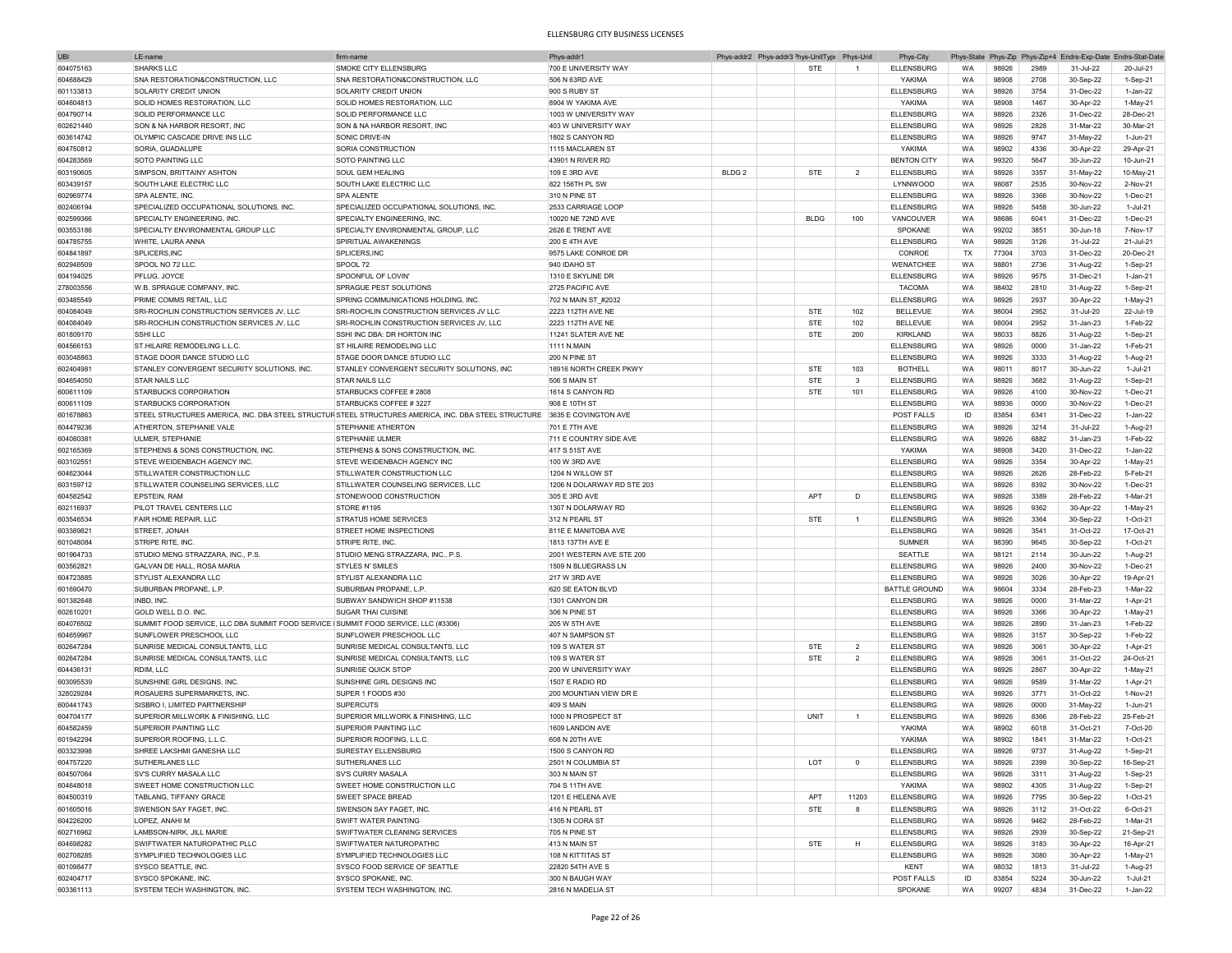| <b>UBI</b> | LE-nan                                                                          | firm-nam                                         | Phys-addr'                    |  | Phys-addr2 Phys-addr3 <sup>&gt;</sup> hys-UnitTyp( Phys-Unit |                | Phys-City            | Phys-State |       |      | Phys-Zip Phys-Zip+4 Endrs-Exp-Date Endrs-Stat-Date |            |
|------------|---------------------------------------------------------------------------------|--------------------------------------------------|-------------------------------|--|--------------------------------------------------------------|----------------|----------------------|------------|-------|------|----------------------------------------------------|------------|
| 604609352  | T & RI MANAGEMENT LLC                                                           | T & RI MANAGEMENT LLC                            | 1207 N CANTERBURY DR          |  |                                                              |                | <b>ELLENSBURG</b>    | <b>WA</b>  | 98926 | 9542 | 31-May-22                                          | 1-Jun-21   |
| 600532452  | T & T ELECTRIC, INC.                                                            | T & T ELECTRIC INC                               | 4190 LOOK RD                  |  |                                                              |                | <b>ELLENSBURG</b>    | WA         | 98926 | 7306 | 30-Jun-22                                          | 1-Jul-21   |
|            |                                                                                 |                                                  |                               |  |                                                              |                |                      |            |       |      |                                                    |            |
| 601646318  | <b>SORENSEN, MICHAEL T</b>                                                      | T S M COMPANY                                    | 325 WASHINGTON AVE S UNIT 123 |  |                                                              |                | KENT                 | WA         | 98032 | 5767 | 31-Aug-22                                          | 1-Sep-21   |
| 601186894  | T & M OF WASHINGTON, INC.                                                       | T&M HEATING & REFRIGERATION                      | 2711 S 5TH AVE                |  |                                                              |                | <b>UNION GAP</b>     | <b>WA</b>  | 98903 | 0000 | 30-Jun-22                                          | 1-Jul-21   |
| 601858364  | T.W. CLARK CONSTRUCTION, LLC                                                    | T.W. CLARK CONSTRUCTION, LLC                     | 1117 N EVERGREEN RD UNIT 1    |  |                                                              |                | SPOKANE VALLEY       | WA         | 99216 | 1138 | 31-Mar-22                                          | 1-Apr-21   |
| 602473732  | COLUMBIA BELLS, LLC                                                             | <b>TACO BELL NO. 022515</b>                      | 1406 CANYON RD                |  |                                                              |                | <b>ELLENSBURG</b>    | <b>WA</b>  | 98926 | 0000 | 28-Feb-23                                          | 1-Mar-22   |
| 602763469  | BP SCOTT ENTERPRISES, LLC                                                       | TACO DEL MAR                                     | 1614 S CANYON RD              |  | <b>STE</b>                                                   | 102            | <b>ELLENSBURG</b>    | WA         | 98926 | 4100 | 30-Nov-22                                          | 18-Nov-21  |
| 278004647  | GOODWILL OF THE OLYMPICS AND RAINIER REGION                                     | <b>TACOMA GOODWILL</b>                           | 400 W WASHINGTON AVE          |  |                                                              |                | <b>ELLENSBURG</b>    | WA         | 98926 | 3687 | 30-Apr-22                                          | 1-May-21   |
| 604788327  | DAMIAN-HERNANDEZ, DIEGO                                                         | <b>TACOS CALIFAS</b>                             | 211 W HAILEY CT               |  |                                                              |                | <b>ELLENSBURG</b>    | WA         | 98926 | 2314 | 31-Jul-22                                          | 21-Jul-21  |
|            |                                                                                 |                                                  |                               |  |                                                              |                |                      |            |       |      |                                                    |            |
| 603019138  | <b>GARCIA, CESAR E</b>                                                          | <b>TACOS CHALITO II</b>                          | 601 W UNIVERSITY WAY          |  |                                                              |                | <b>ELLENSBURG</b>    | WA         | 98926 | 2318 | 30-Jun-22                                          | 1-Jul-21   |
| 604474853  | JOYNER, TAMMY LOUISE                                                            | <b>TAMMY'S CRAFTS</b>                            | 1010 E 1ST AVE                |  |                                                              |                | <b>ELLENSBURG</b>    | WA         | 98926 | 3515 | 30-Jun-22                                          | 1-Jul-21   |
| 604209429  | TANEUM CREEK CONSTRUCTION LLC                                                   | TANEUM CREEK CONSTRUCTION                        | 902 W 3RD AVE                 |  |                                                              |                | <b>ELLENSBURG</b>    | WA         | 98926 | 2706 | 31-Jan-23                                          | 1-Feb-22   |
| 603510350  | TAPANI CONSTRUCTION LLC                                                         | <b>TAPAN</b>                                     | 312 NE 1ST AVE                |  | <b>STE</b>                                                   | 101            | <b>BATTLE GROUND</b> | WA         | 98604 | 4898 | 30-Nov-22                                          | 8-Nov-21   |
| 604547468  | TBC BUS SERVICES, TICKETING & SHIPPING L.L.C.                                   | TBC BUS SERVICES, TICKETING & SHIPPING L.L.C.    | 1512 HWY 97                   |  | UNIT                                                         |                | <b>ELLENSBURG</b>    | <b>WA</b>  | 98926 | 8344 | 31-Oct-21                                          | 27-Oct-20  |
| 603301641  | TDM 46-1142 CORP                                                                | TDM 46-1142 CORP                                 | 1614 S CANYON RD              |  |                                                              |                | <b>ELLENSBURG</b>    | WA         | 98926 | 4100 | 31-May-22                                          | 1-Jun-21   |
|            |                                                                                 |                                                  |                               |  |                                                              |                |                      |            |       |      |                                                    |            |
| 604728814  | SMITH, SIERRA M                                                                 | TEANAWAY RIDGE CREATIONS                         | 345 TEANAWAY RIDGE WAY        |  |                                                              |                | <b>CLE ELUM</b>      | WA         | 98922 | 9233 | 31-Mar-22                                          | 30-Mar-21  |
| 604560299  | <b>BICCHIERI, TERESA KATHRYN</b>                                                | <b>TERESA BICCHIERI PHOTO</b>                    | 411 W 12TH AVE                |  |                                                              |                | ELLENSBURG           | WA         | 98926 | 2415 | 31-Jan-23                                          | 1-Feb-22   |
| 602518774  | <b>CLARKE, TERESA P</b>                                                         | <b>TERESA CLARKE</b>                             | 701 N WATER ST                |  |                                                              |                | <b>ELLENSBURG</b>    | WA         | 98926 | 2855 | 31-Jul-22                                          | 1-Aug-21   |
| 604387644  | SUL & ESTHER, LLC                                                               | <b>TERIYAKI WOK</b>                              | 1210 S CANYON RD              |  |                                                              |                | ELLENSBURG           | WA         | 98926 | 4101 | 31-Jan-23                                          | 1-Feb-22   |
| 601009549  | THE TERMINIX INTERNATIONAL COMPANY LIMITED PARTNE TERMINIX INTERNATIONAL CO L P |                                                  | 11822 N CREEK PKWY N STE 103  |  |                                                              |                | <b>BOTHELL</b>       | WA         | 98011 | 8203 | 30-Jun-22                                          | 1-Jul-21   |
|            |                                                                                 |                                                  |                               |  |                                                              |                |                      |            |       |      |                                                    |            |
| 604786069  | <b>TERRA FIRMA TESTING</b>                                                      | <b>TERRA FIRMA TESTING</b>                       | 6001 W DESCHUTES AVE          |  | <b>STE</b>                                                   | 610            | <b>KENNEWICK</b>     | WA         | 99336 | 4810 | 31-Oct-22                                          | 21-Oct-21  |
| 602244915  | TERRELL BROTHERS CONSTRUCTION, LLC                                              | TERRELL BROTHERS CONSTRUCTION, LLC               | 1206 N DOLARWAY RD            |  | STE                                                          | 206            | <b>ELLENSBURG</b>    | WA         | 98926 | 8392 | 31-Oct-22                                          | 1-Nov-21   |
| 601089829  | <b>CLARKE, TERRY B</b>                                                          | <b>TERRY B CLARKE</b>                            | 221 CLARKE RD                 |  |                                                              |                | <b>ELLENSBURG</b>    | WA         | 98926 | 0000 | 30-Jun-22                                          | 1-Jul-21   |
| 604752522  | HARMON, TERRY WAYNE                                                             | TERRY HARMON CREATIONS                           | 606 E MANITOBA AVE            |  | <b>APT</b>                                                   | 211            | <b>ELLENSBURG</b>    | WA         | 98926 | 3877 | 31-May-22                                          | 7-May-21   |
| 604344044  | VALENTINO, MAURA                                                                | <b>TEST PREP ESSENTIALS</b>                      | 1803 N TRAILS EDGE DR         |  |                                                              |                | <b>ELLENSBURG</b>    | WA         | 98926 | 2581 | 31-Oct-22                                          | 29-Oct-21  |
| 604317236  | TFC ROOFING & CONSTRUCTION, LLC                                                 | TFC ROOFING & CONSTRUCTION LLC                   | 50 MCCOY DR                   |  |                                                              |                | ELLENSBURG           | WA         | 98926 | 8250 | 31-Aug-22                                          | 1-Sep-21   |
|            | THAYER EXCAVATING, LLC                                                          |                                                  |                               |  |                                                              |                |                      |            |       | 8943 |                                                    |            |
| 602401677  |                                                                                 | THAYER EXCAVATING, LLC                           | 2131 RIVERBOTTOM RD           |  |                                                              |                | <b>ELLENSBURG</b>    | WA         | 98926 |      | 30-Jun-22                                          | 1-Jul-21   |
| 604591370  | THE AMES HOUSE LLC                                                              | THE AMES HOUSE LLC                               | 109 E 6TH AVE                 |  |                                                              |                | ELLENSBURG           | WA         | 98926 | 3103 | 30-Apr-21                                          | 28-Apr-20  |
| 603304471  | LINDER, BAILEY A                                                                | THE BARBER CHOP                                  | 1011 N ALDER ST               |  |                                                              |                | <b>ELLENSBURG</b>    | WA         | 98926 | 2699 | 30-Jun-22                                          | 1-Jul-21   |
| 604655801  | HOTCHKISS, KIMBERLY RAR                                                         | THE BASKET BABE                                  | 402 E COUNTRY SIDE AVE        |  |                                                              |                | ELLENSBURG           | WA         | 98926 | 6899 | 31-Aug-22                                          | 1-Sep-21   |
| 604665276  | THE BOTANY SHOP LLC                                                             | THE BOTANY SHOP                                  | 209 W 3RD AVE                 |  |                                                              |                | ELLENSBURG           | WA         | 98926 | 3026 | 31-Mar-22                                          | 5-Mar-21   |
| 278000999  | THE BURKHART DENTAL SUPPLY CO.                                                  | THE BURKHART DENTAL SUPPLY CO                    | 2502 S 78TH ST                |  |                                                              |                | <b>TACOMA</b>        | WA         | 98409 | 9053 | 30-Nov-22                                          | 1-Dec-21   |
|            |                                                                                 |                                                  |                               |  |                                                              |                |                      |            |       |      |                                                    |            |
| 603496338  | THE CABINET GUY'S INSTALLATION & MILLWORK, L.L.C.                               | THE CABINET GUY'S INSTALLATION & MILLWORK L.L.C. | 3807 WEBSTER AVE APT E        |  |                                                              |                | YAKIMA               | WA         | 98902 | 3991 | 30-Apr-22                                          | $1-May-21$ |
| 604688979  | THE CABOOSE, LLC                                                                | THE CABOOSE, LLC                                 | 1514 W UNIVERSITY WAY         |  |                                                              |                | <b>ELLENSBURG</b>    | WA         | 98926 | 2337 | 31-Jan-23                                          | 1-Mar-22   |
| 602608566  | THE COMPLETE CRAFTSMAN, L.L.C.                                                  | THE COMPLETE CRAFTSMAN, L.L.C.                   | 220 ASPEN GROVE LN.           |  |                                                              |                | <b>ELLENSBURG</b>    | WA         | 98926 | 0000 | 30-Apr-22                                          | $1-May-21$ |
| 601513007  | DLO, INC.                                                                       | THE COPY SHOP                                    | 724 E UNIVERSITY WAY          |  |                                                              |                | <b>ELLENSBURG</b>    | WA         | 98926 | 2947 | 31-Dec-21                                          | 1-Jan-21   |
| 604148626  | THE CRAFTERS ROOT LLC                                                           | THE CRAFTERS ROOT                                | 107 E 17TH AVE                |  |                                                              |                | <b>ELLENSBURG</b>    | WA         | 98926 | 2517 | 31-Jul-22                                          | 1-Aug-21   |
| 604166998  | <b>EARLY BIRD EATERY LLC</b>                                                    | THE EARLY BIRD                                   | 412 N MAIN ST                 |  |                                                              |                | <b>ELLENSBURG</b>    | WA         | 98926 | 3108 | 30-Sep-22                                          | 1-Mar-22   |
|            |                                                                                 |                                                  |                               |  |                                                              |                |                      |            |       |      |                                                    |            |
| 601800244  | <b>CONNELLY, RICH LIONEL</b>                                                    | THE EVENING HATCH FLY SHOP                       | 2308 S CANYON RD              |  |                                                              |                | <b>ELLENSBURG</b>    | WA         | 98926 | 9752 | 30-Jun-22                                          | 1-Jul-21   |
| 601774619  | THE FINEST ACCESSORIES, INC                                                     | THE FINEST ACCESSORIES, INC                      | 1410 W DOLARWAY RD            |  | <b>STE</b>                                                   | 401            | ELLENSBURG           | WA         | 98926 | 9824 | 31-Mar-23                                          | 1-Apr-22   |
| 603587731  | <b>FIREHOUSE ELLENSBURG LLC</b>                                                 | THE FIRE HOUSE                                   | 1714 S CANYON RD              |  |                                                              |                | <b>ELLENSBURG</b>    | WA         | 98926 | 9739 | 28-Feb-23                                          | 1-Mar-22   |
| 604632594  | THE FLOWER FROG                                                                 | THE FLOWER FROG                                  | 6791 TJOSSEM RD               |  |                                                              |                | ELLENSBURG           | WA         | 98926 | 8794 | 31-Mar-22                                          | 10-Mar-21  |
| 601343967  | GUGGINO, JOSEPH NICHOLAS                                                        | THE FRAME EXPRESS                                | 300 W 3RD AVE                 |  |                                                              |                | <b>ELLENSBURG</b>    | WA         | 98926 | 0000 | 30-Sep-22                                          | 1-Oct-21   |
| 602979641  | MCKINNEY COMMERCIAL GLASS & DOOR, LLC                                           | THE GLASS DOOR, LLC                              | 2220 GOODMAN RD               |  |                                                              |                | <b>UNION GAP</b>     | WA         | 98903 | 9826 | 31-Dec-22                                          | $1-Jan-22$ |
|            |                                                                                 |                                                  |                               |  |                                                              |                |                      |            |       |      |                                                    |            |
| 603358682  | <b>BEST BUDZ LLC</b>                                                            | THE GREEN SHELF                                  | 400 S MAIN ST                 |  | UNIT                                                         |                | <b>ELLENSBURG</b>    | WA         | 98926 | 3689 | 31-Dec-22                                          | 1-Jan-22   |
| 604610501  | THE HERD, LLC                                                                   | THE HERD, LLC                                    | 2300 N KLEIN RD               |  |                                                              |                | RITZVILLE            | WA         | 99169 | 8721 | 30-Apr-22                                          | 16-Apr-21  |
| 604268499  | BEYOND BEES, LLC                                                                | THE HONEY HOLE                                   | 704 N WENAS ST                |  |                                                              |                | <b>ELLENSBURG</b>    | WA         | 98926 | 0000 | 31-Mar-22                                          | 1-Jul-21   |
| 604329747  | EMPIRE RESTAURANT GROUP LLC                                                     | THE HUNTSMAN TAVERN                              | 307 N PEARL ST                |  |                                                              |                | <b>ELLENSBURG</b>    | WA         | 98926 | 3358 | 30-Sep-22                                          | 1-Oct-21   |
| 604066685  | WASH A TON, LLC                                                                 | THE LAUNDRY CENTER OF ELLENSBURG                 | 203 W WASHINGTON AVE          |  |                                                              |                | <b>ELLENSBURG</b>    | WA         | 98926 | 3694 | 31-Dec-22                                          | 1-Jan-22   |
|            |                                                                                 |                                                  |                               |  |                                                              |                |                      |            |       |      |                                                    |            |
| 602535982  | THE LOCATI COMPANY. INC                                                         | THE LOCATI COMPANY. INC                          | 3001 BROWN RD                 |  |                                                              |                | <b>ELLENSBURG</b>    | WA         | 98926 | 8974 | 30-Nov-22                                          | 3-Nov-21   |
| 604464231  | THE MAY SALON AND WAXING STUDIO LLC                                             | THE MAY SALON AND WAXING STUDIO                  | 425 N MAIN ST                 |  | <b>STE</b>                                                   | $\overline{1}$ | ELLENSBURG           | WA         | 98926 | 5066 | 31-May-22                                          | 1-Jun-21   |
| 389000101  | THE MCGREGOR COMPANY                                                            | THE MCGREGOR COMPANY                             | 200 RAILROAD AVENUE           |  |                                                              |                | <b>ELLENSBURG</b>    | WA         | 98926 | 0000 | 31-Jul-22                                          | 1-Aug-21   |
| 604233495  | THE MULE, LLC                                                                   | THE MULE                                         | 119 E 4TH AVE                 |  |                                                              |                | <b>ELLENSBURG</b>    | WA         | 98926 | 3123 | 31-Mar-22                                          | 1-Apr-21   |
| 604762452  | DAVIS-MITCHELL, DOMINIQUE MCKENNA                                               | THE OASIS IN THE DESERT                          | 115 E 4TH AVE                 |  | STE                                                          | 219            | <b>ELLENSBURG</b>    | <b>WA</b>  | 98926 | 3123 | 30-Jun-22                                          | 3-Jun-21   |
| 602326928  | JOHNSON, LINDA R                                                                | THE OLD COUNTRY CABIN                            | 908 E MANITOBA AVE            |  |                                                              |                | ELLENSBURG           | WA         | 98926 | 0000 | 30-Sep-22                                          | 1-Oct-21   |
|            |                                                                                 |                                                  |                               |  |                                                              |                |                      |            |       |      |                                                    |            |
| 601776368  | <b>MEAN COUSINS, INC</b>                                                        | THE PALACE CAFE                                  | 323 N MAIN ST                 |  |                                                              |                | <b>ELLENSBURG</b>    | <b>WA</b>  | 98926 | 3311 | 31-Mar-23                                          | 1-Apr-22   |
| 604698456  | NELSON, AARON JAMES                                                             | THE PLANTREE                                     | 206 E 15TH AVE                |  | <b>APT</b>                                                   | 13             | ELLENSBURG           | WA         | 98926 | 2562 | 31-Jan-23                                          | 1-Feb-22   |
| 602177672  | THE POKEMON COMPANY INTERNATIONAL, INC                                          | THE POKEMON COMPANY INTERNATIONAL, INC.          | 201 S WATER ST                |  |                                                              |                | <b>ELLENSBURG</b>    | WA         | 98926 | 3675 | 31-Aug-22                                          | 1-Dec-21   |
| 603401469  | 608 NORTH MAIN #2, LLC                                                          | THE PORCH                                        | 608 N MAIN ST                 |  |                                                              |                | <b>ELLENSBURG</b>    | WA         | 98926 | 3110 | 30-Apr-22                                          | 27-Apr-21  |
| 603521387  | LITTLE BUG, LLC.                                                                | THE RED PICKLE                                   | 301 N PINE ST                 |  |                                                              |                | <b>ELLENSBURG</b>    | <b>WA</b>  | 98926 | 3390 | 31-Jul-22                                          | 1-Aug-21   |
| 603435102  | GOOSMAN, BARBARA                                                                | THE SHASTA SHACK                                 | 507 N WILLOW ST               |  |                                                              |                | <b>ELLENSBURG</b>    | WA         | 98926 | 3254 | 31-Mar-22                                          | 13-Mar-21  |
|            |                                                                                 |                                                  |                               |  |                                                              |                |                      |            |       |      |                                                    |            |
| 409012267  | THE SHERWIN-WILLIAMS COMPANY                                                    | THE SHERWIN-WILLIAMS COMPANY #1735               | 710 N CHESTNUT ST             |  |                                                              |                | <b>ELLENSBURG</b>    | WA         | 98926 | 3238 | 31-Aug-22                                          | $1-Sep-21$ |
| 600487647  | SOUTHWESTERN-E M S COMPANY                                                      | THE SOUTHWESTERN COMPANY                         | 2451 ATRIUM WAY               |  |                                                              |                | NASHVILLE            | TN         | 37214 | 5102 | 31-Aug-22                                          | 3-Aug-21   |
| 604702005  | THE STATION NW, LLC                                                             | THE STATION NW LL/TRADE- THE STATION             | 1514 W UNIVERSITY WAY         |  |                                                              |                | <b>ELLENSBURG</b>    | WA         | 98926 | 2337 | 31-Jan-22                                          | 26-Jan-21  |
| 604702005  | THE STATION NW, LLC                                                             | THE STATION NW LL/TRADE- THE STATION             | 1514 W UNIVERSITY WAY         |  |                                                              |                | <b>ELLENSBURG</b>    | WA         | 98926 | 2337 | 31-Jan-23                                          | 1-Feb-22   |
| 604706933  | ELLENSBURG DANCE ENSEMBLE                                                       | THE STUDIO BY EDE                                | 307 N MAIN ST                 |  |                                                              |                | <b>ELLENSBURG</b>    | WA         | 98926 | 3311 | 30-Apr-22                                          | 22-Apr-21  |
| 601356353  | THE SYGMA NETWORK, INC.                                                         | THE SYGMA NETWORK, INC.                          | 13019 SE JENNIFER ST #400     |  |                                                              |                | <b>CLACKAMAS</b>     | OR         | 97015 | 9061 | 31-Dec-21                                          | 1-Jan-21   |
|            |                                                                                 |                                                  |                               |  |                                                              |                |                      |            |       |      |                                                    |            |
| 602863951  | THREE T TAV INC.                                                                | THE TAV                                          | 117 W 4TH AVE                 |  |                                                              |                | <b>ELLENSBURG</b>    | WA         | 98926 | 3127 | 30-Sep-22                                          | 1-Oct-21   |
| 601668358  | ATTAWAY, LAURA JUNE                                                             | THE THIRD ACT                                    | 1206 N DOLARWAY RD            |  | <b>BLDG</b>                                                  | 211            | <b>ELLENSBURG</b>    | WA         | 98926 | 8393 | 30-Nov-22                                          | 1-Dec-21   |
| 603119710  | THE TRELLIS CENTER                                                              | THE TRELLIS CENTER                               | 300 BARE RD                   |  |                                                              |                | ELLENSBURG           | WA         | 98926 | 6645 | 30-Jun-22                                          | 1-Jul-21   |
| 604540487  | KESSLER, JAELIN REENA                                                           | THE TUTOR LEARNING                               | 504 W 7TH AVE                 |  |                                                              |                | <b>ELLENSBURG</b>    | WA         | 98926 | 2823 | 30-Sep-22                                          | 1-Oct-21   |
| 603376045  | <b>FALCON HALL LLC</b>                                                          | THE UPS STORE                                    | 110 W 6TH AVE                 |  |                                                              |                | <b>ELLENSBURG</b>    | WA         | 98926 | 3106 | 28-Feb-23                                          | 1-Mar-22   |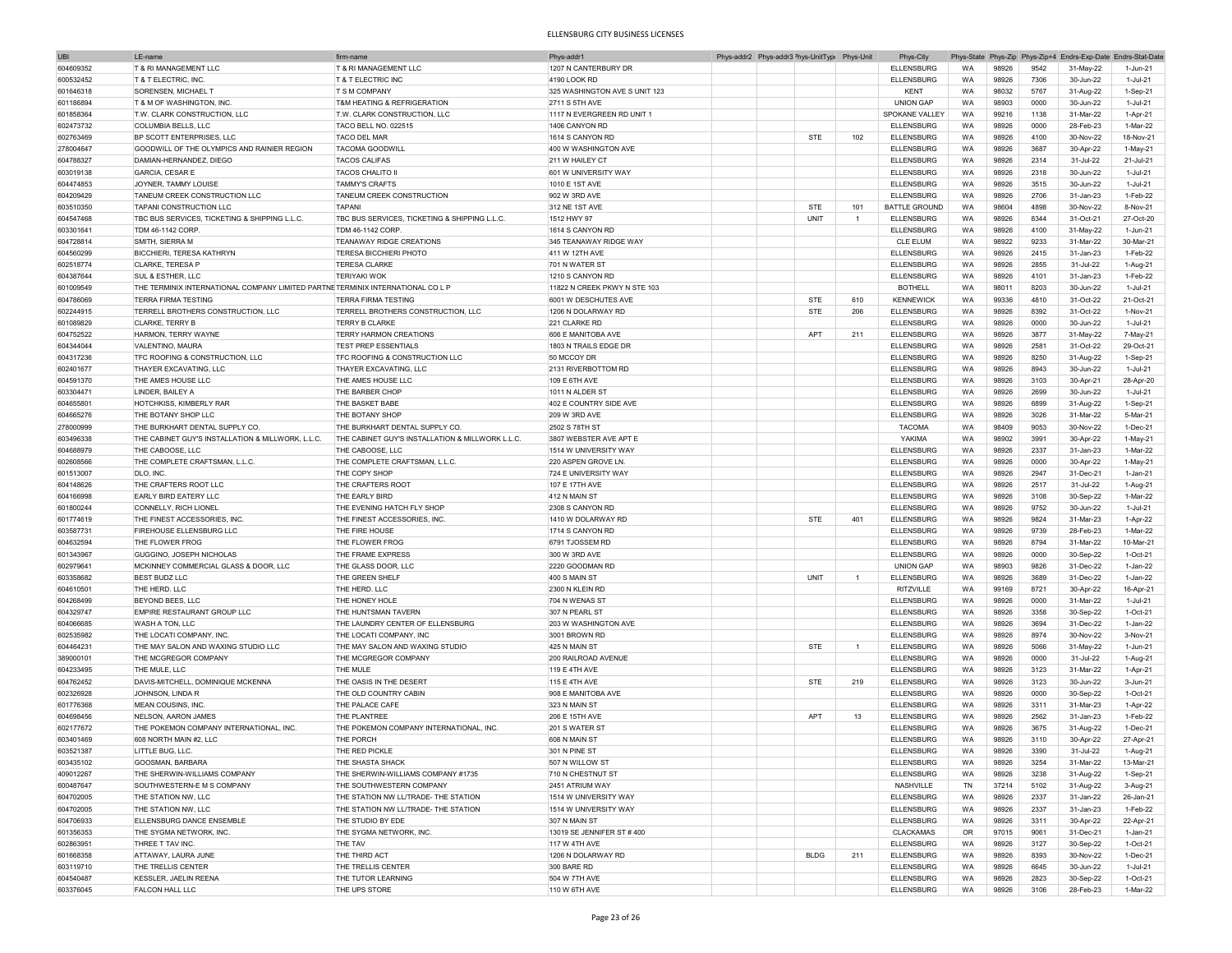| <b>UBI</b> | I F-name                                          | firm-name                                                               | Phys-addr'                | Phys-addr2 Phys-addr3 <sup>&gt;</sup> hys-UnitType Phys-Unit |            |                | Phys-City            |           |       |      | Phys-State Phys-Zip Phys-Zip+4 Endrs-Exp-Date Endrs-Stat-Date |                |
|------------|---------------------------------------------------|-------------------------------------------------------------------------|---------------------------|--------------------------------------------------------------|------------|----------------|----------------------|-----------|-------|------|---------------------------------------------------------------|----------------|
| 604299644  | GREENWAY III, WILLIAM E                           | THE WALNUT ARMS                                                         | 701 E.6TH                 |                                                              | <b>APT</b> | 201            | <b>ELLENSBURG</b>    | <b>WA</b> | 98926 | 0000 | 30-Jun-22                                                     | 1-Jul-21       |
| 602007224  | <b>WRIGHT, SUE MARIE</b>                          | THE WRIGHTS                                                             | 918 N CHAMITH LN          |                                                              |            |                | <b>ELLENSBURG</b>    | <b>WA</b> | 98926 | 9573 | 31-Jan-22                                                     | 1-Feb-21       |
|            |                                                   |                                                                         |                           |                                                              |            |                |                      |           |       | 3328 |                                                               | 1-Nov-21       |
| 603339926  | YELLOW CHURCH CAFE LLC                            | THE YELLOW CHURCH CAFE                                                  | 111 S PEARL ST            |                                                              |            |                | <b>ELLENSBURG</b>    | WA        | 98926 |      | 31-Oct-22                                                     |                |
| 604799018  | THE YELLOW DOG BRAND LIVESTOCK EVACUATION         | THE YELLOW DOG BRAND LIVESTOCK EVACUATION                               | 10609 SUNRISE DR          |                                                              |            |                | <b>BOTHELL</b>       | <b>WA</b> | 98011 | 3215 | 31-Aug-22                                                     | 20-Aug-21      |
| 601929629  | CAREERSTAFF UNLIMITED, LLC                        | THERAPISTS UNLIMITED                                                    | 101 SUN AVE NE            |                                                              |            |                | ALBUQUERQUE          | <b>NM</b> | 87109 | 4373 | 31-Jan-23                                                     | 1-Feb-22       |
| 601844479  | THERMALL HEATING & COOLING, INC.                  | THERMALL HEATING & COOLING, INC.                                        | 1725 S 1ST ST             |                                                              |            |                | YAKIMA               | <b>WA</b> | 98901 | 3745 | 31-Jan-23                                                     | 1-Feb-22       |
| 604828751  | THIRD EYE TATTOO                                  | THIRD EYE TATTOO                                                        | 105 E 3RD AVE             |                                                              |            |                | <b>ELLENSBURG</b>    | WA        | 98926 | 3345 | 30-Nov-22                                                     | 8-Nov-21       |
| 601754173  | THREE V PLUMBING CO.                              | THREE V PLUMBING CO.                                                    | 1200 INNOVATION WAY STE A |                                                              |            |                | POST FALLS           | ID        | 83854 | 6441 | 31-Dec-22                                                     | 1-Jan-22       |
| 604195602  | HUGENTOBLER, TIFFANY A                            | TIFFANY'S PET GROOMING                                                  | 110 W 6TH AVE             |                                                              |            |                | <b>ELLENSBURG</b>    | WA        | 98926 | 3106 | 30-Nov-21                                                     | 1-Dec-20       |
| 604639971  | <b>KLEIN, ROSS ALLEN</b>                          | <b>TIGHT LOOPS</b>                                                      | 11970 US HIGHWAY 2 E      |                                                              |            |                | <b>WEST GLACIER</b>  | MT        | 59936 | 7712 | 31-Jul-22                                                     | 1-Aug-21       |
| 603447129  | TILTED TREE HARD CIDER, LLC                       | TILTED TREE HARD CIDER                                                  | 206 N MAIN ST             |                                                              | <b>STE</b> | B              | <b>ELLENSBURG</b>    | WA        | 98926 | 3310 | 31-Oct-22                                                     | 1-Nov-21       |
|            |                                                   |                                                                         |                           |                                                              |            |                |                      |           |       |      |                                                               |                |
| 603447129  | TILTED TREE HARD CIDER, LLC                       | TILTED TREE HARD CIDER                                                  | 206 N MAIN ST             |                                                              |            |                | <b>ELLENSBURG</b>    | WA        | 98926 | 3310 | 31-Oct-22                                                     | 1-Nov-21       |
| 604072727  | 363 DEGREES LLC                                   | TIM BARLEN HYPNOSIS                                                     | 119 W 5TH AVE             |                                                              | STE        | 106            | <b>ELLENSBURG</b>    | WA        | 98926 | 3180 | 31-Dec-21                                                     | 1-Mar-21       |
| 603416969  | TIMBERLAND FORESTRY SERVICE, LLC                  | TIMBERLAND FORESTRY SERVICE                                             | 2523 VANTAGE HWY          |                                                              |            |                | <b>ELLENSBURG</b>    | <b>WA</b> | 98926 | 9511 | 31-Jul-22                                                     | 1-Aug-21       |
| 602277681  | <b>TJ'S BULLDOZING LLC</b>                        | <b>TJ'S BULLDOZING</b>                                                  | 270 JACK RAIL LN          |                                                              |            |                | <b>ELLENSBURG</b>    | WA        | 98926 | 5564 | 30-Apr-22                                                     | 1-May-21       |
| 603258752  | TLM PETRO LABOR FORCE, INC.                       | TLM PETRO LABOR FORCE, INC                                              | 524 6TH AVE               |                                                              |            |                | SEATTLE              | <b>WA</b> | 98119 | 0000 | 31-Jan-23                                                     | 1-Feb-22       |
| 603545560  | <b>T-MOBILE LEASING LLC</b>                       | <b>T-MOBILE LEASING LLC</b>                                             | 409 S MAIN ST             |                                                              |            |                | <b>ELLENSBURG</b>    | WA        | 98926 | 3677 | 30-Sep-22                                                     | 1-Oct-21       |
| 601705965  | SPRINT SPECTRUM LLC                               | <b>T-MOBILE TJ53</b>                                                    | 409 S MAIN ST             |                                                              | <b>STE</b> | $\overline{2}$ | <b>ELLENSBURG</b>    | <b>WA</b> | 98926 | 3677 | 30-Apr-22                                                     | 1-Oct-21       |
| 602567475  | <b>T-MOBILE WEST LLC</b>                          | <b>T-MOBILE WEST LLC</b>                                                |                           |                                                              |            |                | <b>ELLENSBURG</b>    | WA        | 98926 | 3677 | 31-Jan-23                                                     | 1-Feb-22       |
|            |                                                   |                                                                         | 409 S MAIN ST             |                                                              |            |                |                      |           |       |      |                                                               |                |
| 601785790  | T-O ENGINEERS, INC.                               | T-O ENGINEERS, INC                                                      | 1717 S RUSTLE ST          |                                                              | <b>STE</b> | 201            | SPOKANE              | WA        | 99224 | 2088 | 30-Apr-22                                                     | 1-Nov-21       |
| 600189874  | SCHOOL DIST #105                                  | TOGETHER 105                                                            | 33 S 2ND AVE              |                                                              |            |                | YAKIMA               | WA        | 98902 | 3414 | 30-Jun-22                                                     | 15-Jun-21      |
| 603282243  | TONY NAILS & SPA INC                              | TONY NAILS & SPA INC                                                    | 312 E 4TH AVE             |                                                              |            |                | <b>ELLENSBURG</b>    | WA        | 98926 | 3356 | 31-Mar-22                                                     | 1-Apr-21       |
| 602874946  | TOP TREE SERVICE, LLC                             | TOP TREE SERVICE, LLC                                                   | 6105 W VAN GIESEN ST      |                                                              |            |                | <b>WEST RICHLAND</b> | WA        | 99353 | 9313 | 31-Jan-22                                                     | 5-Jan-21       |
| 604745700  | SCHMIDT, ALEXA MICHELLE                           | TOPLINE EQUINE MASSAGE                                                  | 15116 70TH AVE NW         |                                                              |            |                | STANWOOD             | WA        | 98292 | 6983 | 31-Mar-22                                                     | 3-Mar-21       |
| 604543942  | <b>TORO ROOFING LLC</b>                           | <b>TORO ROOFING LLC</b>                                                 | 643 ADAMS RD S            |                                                              |            |                | QUINCY               | WA        | 98848 | 8874 | 31-Oct-22                                                     | 17-Oct-21      |
| 604022428  | TOTAL BRAND MANAGEMENT, LLC                       | TOTAL BRAND MANAGEMENT, LLC                                             | 518 EAST 1ST STREET       |                                                              |            |                | <b>CLE ELUM</b>      | WA        | 98922 | 0000 | 31-May-22                                                     | 21-May-21      |
| 600535041  | TOTAL ENERGY MANAGEMENT & H.V.A.C. SERVICES, INC. | <b>TOTAL ENERGY MANAGEMENT</b>                                          | 2521 STEVENS DR           |                                                              |            |                | <b>RICHLAND</b>      | <b>WA</b> | 99354 | 1778 | 31-Jul-22                                                     | 1-Nov-21       |
| 604194632  | RUGH, DEBRA                                       | <b>TOTAL IMAGE</b>                                                      |                           |                                                              |            |                | <b>ELLENSBURG</b>    |           |       | 3007 | 31-Dec-22                                                     | 1-Jan-22       |
|            |                                                   |                                                                         | 712 W 1ST AVE             |                                                              |            |                |                      | WA        | 98926 |      |                                                               |                |
| 601242435  | TOWN & COUNTRY SIDING & WINDOW, INC.              | TOWN & CONTRY SIDING & WINDOW                                           | 1551 ELK RIDGE LN         |                                                              |            |                | SELAH                | <b>WA</b> | 98942 | 9021 | 28-Feb-22                                                     | 11-Feb-21      |
| 602086859  | TOWN & COUNTRY HOMES, LLC                         | TOWN & COUNTRY HOMES LLC                                                | 1901 E SANDERS RD         |                                                              |            |                | <b>ELLENSBURG</b>    | WA        | 98926 | 9307 | 31-Dec-22                                                     | 1-Jan-22       |
| 603092303  | TPM CONSTRUCTION, LLC                             | TPM CONSTRUCTION, LLC                                                   | 1401 N CANTERBURY DR      |                                                              |            |                | <b>ELLENSBURG</b>    | WA        | 98926 | 5133 | 31-Mar-22                                                     | 1-Apr-21       |
| 602481130  | CARLSON, TRACEY J                                 | TRACEY'S COUNTRY CORNER                                                 | 26 ANGEL CREEK ROAD       |                                                              | <b>RM</b>  | $\overline{1}$ | GOLDENDALE           | WA        | 98620 | 0000 | 31-Aug-22                                                     | 31-Aug-21      |
| 601681320  | MELIN, ROSS DUANE                                 | <b>TRADE WIND INTERIORS</b>                                             | 44 BIRCH TERRACE DR       |                                                              |            |                | IONE                 | WA        | 99139 | 0100 | 31-Oct-22                                                     | 1-Nov-21       |
| 603258009  | TRANSPO GROUP USA, INCORPORATED                   | TRANSPO GROUP USA, INCORPORATED                                         | 12131 113TH AVE NE        |                                                              | STE        | 203            | KIRKLAND             | WA        | 98034 | 6944 | 31-Dec-22                                                     | 23-Dec-21      |
| 601940744  | TRANSPORTATION UNLIMITED CORP                     | TRANSPORTATION UNLIMITED CORP                                           | 251 TUCKER LN             |                                                              |            |                | <b>ELLENSBURG</b>    | WA        | 98926 | 9188 | 31-Mar-22                                                     | 1-Apr-21       |
|            |                                                   | TRAVIS M HOWEY DDS AND ASSOCIATES PLLC                                  |                           |                                                              |            |                |                      |           |       |      |                                                               |                |
| 602928168  | TRAVIS M HOWEY DDS AND ASSOCIATES PLLC            |                                                                         | 601 N MAIN ST STE 2       |                                                              |            |                | <b>ELLENSBURG</b>    | WA        | 98926 | 6305 | 31-Jul-22                                                     | 1-Aug-21       |
| 604810239  | NASH, NANCY MAY                                   | TREAT YOUR FEET BOX                                                     | 1002 E CAPITOL AVE        |                                                              | UNIT       | $\mathbf{1}$   | <b>ELLENSBURG</b>    | WA        | 98926 | 3538 | 30-Sep-22                                                     | 23-Sep-21      |
| 602465402  | TRELLIS ADVISORS, LLC                             | TRELLIS ADVISORS, LLC                                                   | 301 W UMPTANUM RD STE 5   |                                                              |            |                | <b>ELLENSBURG</b>    | WA        | 98926 | 6719 | 31-Jan-23                                                     | 1-Feb-22       |
| 604791690  | <b>KRAVITZ, RODNEY JOSEPH</b>                     | TRI STATE MEDICAL                                                       | 3335 PLACER ST            |                                                              | <b>STE</b> | 159            | REDDING              | CA        | 96001 | 2364 | 31-Aug-22                                                     | 20-Aug-21      |
| 602042220  | TRI-PLY CONSTRUCTION, L.L.C.                      | TRI-PLY CONSTRUCTION, L.L.C.                                            | 106 W PINE ST             |                                                              |            |                | YAKIMA               | WA        | 98902 | 3556 | 31-Mar-22                                                     | 15-Mar-21      |
| 600580150  | TRI-VALLEY CONSTRUCTION, INC                      | TRI-VALLEY CONSTRUCTION, INC                                            | 1008 N 1ST ST             |                                                              |            |                | YAKIMA               | <b>WA</b> | 98901 | 1902 | 31-May-22                                                     | 1-Jun-21       |
| 604283845  | MARSHMAN, DEMETRE                                 | <b>TROUT BUM</b>                                                        | 1703 N COLLEGE PL         |                                                              |            |                | <b>ELLENSBURG</b>    | WA        | 98926 | 2567 | 31-May-19                                                     | 18-May-18      |
| 604339254  | <b>TRUCK LINERS, LLC</b>                          | TRUCK LINERS, LLC                                                       | 411 E MOUNTAIN VIEW AVE   |                                                              |            |                | <b>ELLENSBURG</b>    | <b>WA</b> | 98926 | 3766 | 31-Aug-22                                                     | 18-Aug-21      |
| 604835900  | CABALLERO TRUCKING LLC                            | <b>TRUCKING</b>                                                         | 27100 VANTAGE HWY         |                                                              |            |                | <b>ELLENSBURG</b>    | WA        | 98926 | 7178 |                                                               |                |
|            |                                                   |                                                                         |                           |                                                              |            |                |                      |           |       |      | 30-Nov-22                                                     | 7-Nov-21       |
| 602587272  | TRUFRAME, LLC                                     | TRUFRAME, LLC                                                           | 14 S PARKWAY AVE          |                                                              |            |                | <b>BATTLE GROUND</b> | WA        | 98604 | 9219 | 28-Feb-23                                                     | 1-Mar-22       |
| 604692134  | MARINELLI, TODD ALLEN                             | <b>TSM TRANSPORT</b>                                                    | 2305 N CREEKSEDGE WAY     |                                                              |            |                | <b>ELLENSBURG</b>    | WA        | 98926 | 2341 | 31-Dec-22                                                     | 1-Jan-22       |
| 601645132  | TUFF SHED, INC.                                   | TUFF SHED INC                                                           | 415 N THIERMAN RD         |                                                              |            |                | SPOKANE VALLEY       | WA        | 99212 | 1123 | 31-Jan-23                                                     | 1-Feb-22       |
| 602879205  | TLH CONSTRUCTION, INC                             | TUFF'S LAWN SERVICE                                                     | 351 DOUBLE CREEK LN       |                                                              |            |                | <b>ELLENSBURG</b>    | WA        | 98926 | 5173 | 31-Jan-23                                                     | 1-Jan-22       |
| 604796293  | DYLAN, GRAHAM                                     | TURBO CUSTOM CLEAN                                                      | 1204 N RAINIER ST         |                                                              | APT        | 2109           | <b>ELLENSBURG</b>    | WA        | 98926 | 3015 | 31-Aug-22                                                     | 31-Aug-21      |
| 604528148  | <b>TUTINO ENTERPRISES LLC</b>                     | <b>TUTINO ENTERPRISES LLC</b>                                           | 650 IRON HORSE RD         |                                                              |            |                | <b>EASTON</b>        | WA        | 98925 | 5943 | 31-Jan-22                                                     | 1-Jan-21       |
| 600585886  | TWIN CITY FOODS, INC.                             | TWIN CITY FOODS, INC                                                    | 501 W 4TH ST              |                                                              |            |                | <b>ELLENSBURG</b>    | WA        | 98926 | 0478 | 30-Apr-22                                                     | 1-May-21       |
| 603413824  | TXC GROUP, LLC                                    | TXC GROUP, LLC                                                          | 2060 VANTAGE HWY STE 12   |                                                              |            |                | <b>ELLENSBURG</b>    | <b>WA</b> | 98926 | 9531 | 30-Jun-22                                                     | 1-Jul-21       |
|            |                                                   |                                                                         | 301 S PINE ST             |                                                              | APT        | 305            |                      |           |       | 3763 |                                                               |                |
| 604454590  | TYCHE INNOVATIONS LLC                             | <b>TYCHE INNOVATIONS</b>                                                |                           |                                                              |            |                | <b>ELLENSBURG</b>    | WA        | 98926 |      | 31-Aug-22                                                     | 1-Sep-21       |
| 602113334  | JOHNSON CONTROLS FIRE PROTECTION LP               | <b>TYCO WESTFIRE</b>                                                    | 9520 10TH AVE S STE 100   |                                                              |            |                | SEATTLE              | <b>WA</b> | 98108 | 5068 | 30-Apr-22                                                     | 1-May-21       |
| 602113334  | JOHNSON CONTROLS FIRE PROTECTION LP               | <b>TYCO WESTFIRE</b>                                                    | 9520 10TH AVE S STE 100   |                                                              |            |                | SEATTLE              | <b>WA</b> | 98108 | 5068 | 30-Apr-22                                                     | 1-May-21       |
| 601810099  | U.S. BANK NATIONAL ASSOCIATION                    | U.S. BANK NATIONAL ASSOCIATION                                          | 400 E UNIVERSITY WAY      |                                                              |            |                | <b>ELLENSBURG</b>    | WA        | 98926 | 7502 | 31-Jul-22                                                     | 1-Aug-21       |
| 604606340  | <b>UBG LLC</b>                                    | UBG LLC                                                                 | 7304 SPOKANE ST           |                                                              |            |                | YAKIMA               | WA        | 98908 | 2020 | 30-Apr-22                                                     | 1-Jun-21       |
| 600559172  | OLSON, MARY JOAN                                  | <b>UDDERLY EATS</b>                                                     | 423 N MAIN ST             |                                                              |            |                | <b>ELLENSBURG</b>    | WA        | 98926 | 3107 | 31-Dec-21                                                     | 1-Jan-21       |
| 602192085  | <b>UMPQUA BANK</b>                                | UMPQUA BANK - LEGAL DEPARTMENT                                          | 300 N PEARL ST            |                                                              |            |                | <b>ELLENSBURG</b>    | WA        | 98926 | 4003 | 31-Aug-22                                                     | 1-Sep-21       |
| 602192085  | <b>UMPQUA BANK</b>                                | UMPQUA BANK C/O LEGAL DEPT                                              | 118 W 5TH AVE             |                                                              |            |                | <b>ELLENSBURG</b>    | WA        | 98926 | 3102 | 31-Aug-22                                                     | 1-Sep-21       |
| 604748177  | ZAMORA, RAFAEL                                    | UNICO CONSTRUCTION                                                      | 303 S 12TH ST             |                                                              |            |                | SELAH                | WA        | 98942 | 2203 |                                                               | 30-Apr-21      |
|            |                                                   |                                                                         |                           |                                                              |            |                |                      |           |       |      | 30-Apr-22                                                     |                |
| 604218659  | <b>BISHOP, ROBERT GLEN</b>                        | UNIQUE GROUND SPECIALTY LANDSCAPE PROPERTY MANAGI 1207 W UNIVERSITY WAY |                           |                                                              | TRLR       | 10             | <b>ELLENSBURG</b>    | WA        | 98926 | 2373 | 28-Feb-22                                                     | 1-Mar-21       |
| 601502002  | UNITED NATURAL FOODS WEST, INC.                   | UNITED NATURAL FOODS WEST                                               | 7909 S UNION RIDGE PKWY   |                                                              |            |                | RIDGEFIELD           | WA        | 98642 | 7979 | 30-Nov-22                                                     | 29-Nov-21      |
| 578037680  | UNITED PARCEL SERVICE, INC.                       | UNITED PARCEL SERVICE, INC.                                             | 215 N WATER ST            |                                                              |            |                | <b>ELLENSBURG</b>    | WA        | 98926 | 3051 | 31-Jan-23                                                     | 1-Feb-22       |
| 603205066  | UNITED RENTALS (NORTH AMERICA), INC.              | UNITED RENTALS (NORTH AMERICA), INC.                                    | 501 S MAIN ST             |                                                              |            |                | <b>ELLENSBURG</b>    | WA        | 98926 | 3636 | 31-May-22                                                     | 1-Jun-21       |
| 600411211  | UNIVERSITY AUTO CENTER                            | UNIVERSITY AUTO CENTER                                                  | 1817 SR 97                |                                                              |            |                | <b>ELLENSBURG</b>    | WA        | 98926 | 0000 | 31-Dec-22                                                     | $1$ -Jan- $22$ |
| 601825376  | UNIVERSITY COURT APARTMENTS, L.L.C.               | UNIVERSITY COURT APARTMENTS, L.L.C.                                     | 2102 N WALNUT ST          |                                                              |            |                | ELLENSBURG           | WA        | 98926 | 6654 | 31-Oct-22                                                     | 1-Nov-21       |
| 604486068  | UPFRONT GARAGE DOORS LLC                          | UPFRONT GARAGE DOORS LLC                                                | 304 ALPINE DR             |                                                              |            |                | <b>ELLENSBURG</b>    | <b>WA</b> | 98926 | 9058 | 31-Mar-22                                                     | 9-Mar-21       |
|            | US FOODS, INC.                                    | US FOODS, INC.                                                          | 2204 70TH AVE E STE 100   |                                                              |            |                | <b>FIFE</b>          | WA        |       |      |                                                               | 24-Nov-21      |
| 602081712  | V.K. POWELL CONSTRUCTION, L.L.C.                  | V.K. POWELL CONSTRUCTION, L.L.C.                                        |                           |                                                              |            |                |                      |           | 98424 | 3612 | 30-Nov-22                                                     |                |
| 602076287  |                                                   |                                                                         | 1521 VOELKER AVE          |                                                              |            |                | YAKIMA               | WA        | 98902 | 6000 | 31-Oct-22                                                     | 1-Nov-21       |
| 604816510  | <b>SEDLICKAS, MATTHEW THOMAS</b>                  | VALLEY AG REPAIR                                                        | 1209 W DRY CREEK RD       |                                                              |            |                | <b>ELLENSBURG</b>    | WA        | 98926 | 9438 | 30-Sep-22                                                     | 26-Sep-21      |
| 602570412  | VALLEY AGRONOMICS, LLC                            | VALLEY AGRONOMICS, LLC                                                  | 200 S MAIN ST             |                                                              |            |                | KITTITAS             | WA        | 98934 | 0309 | 31-Jan-22                                                     | 14-Jan-21      |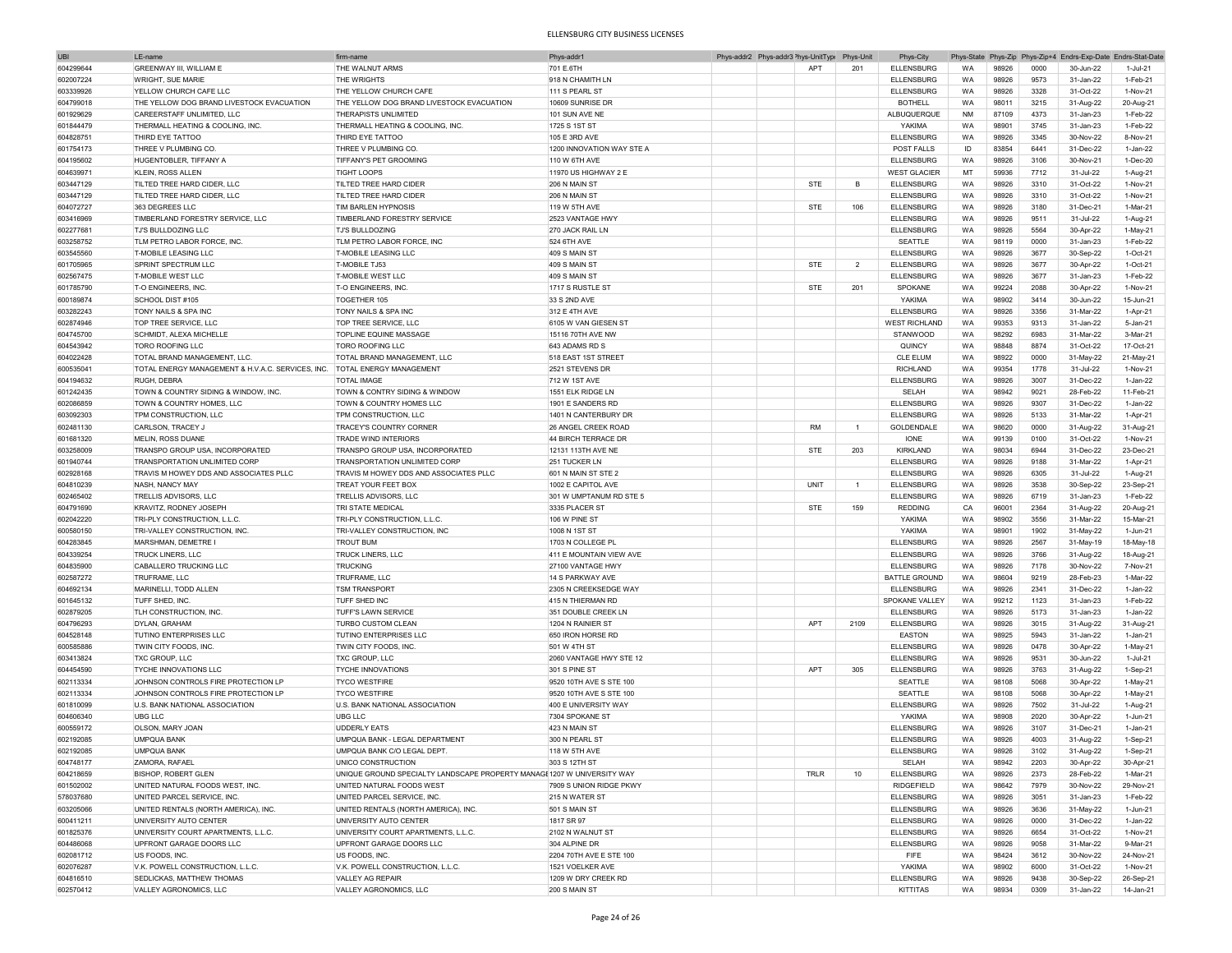| UBI       | I F-name                                      | firm-name                              | Phys-addr1                     | Phys-addr2 Phys-addr3 <sup>2</sup> hys-UnitType |            | Phys-Unit      | Phys-City            |           |       |      |           | Phys-State Phys-Zip Phys-Zip+4 Endrs-Exp-Date Endrs-Stat-Date |
|-----------|-----------------------------------------------|----------------------------------------|--------------------------------|-------------------------------------------------|------------|----------------|----------------------|-----------|-------|------|-----------|---------------------------------------------------------------|
| 604377157 | VALLEY COUNSELING SERVICES LLC                | VALLEY COUNSELING SERVICES LLC         | 1206 N DOLARWAY RD             |                                                 | <b>STE</b> | 201            | <b>ELLENSBURG</b>    | WA        | 98926 | 8392 | 31-Jan-23 | 1-Feb-22                                                      |
| 601879519 | VALLEY EXPRESS, INC                           | VALLEY EXPRESS, INC                    | 1345 CASCADE WAY               |                                                 |            |                | <b>ELLENSBURG</b>    | WA        | 98926 | 0000 | 31-May-22 | 1-Jun-21                                                      |
| 604480657 | VALLEY HEARING ASSOCIATES, LLP                | VALLEY HEARING ASSOCIATES LLP          | 2205 W DOLARWAY RD             |                                                 | <b>STE</b> | $\overline{2}$ | <b>ELLENSBURG</b>    | WA        | 98926 | 8241 | 31-Jul-22 | 1-Aug-21                                                      |
|           |                                               |                                        |                                |                                                 |            |                |                      |           |       |      |           |                                                               |
| 603004184 | VALLEY HEATING & COOLING INC.                 | VALLEY HEATING & COOLING               | 902 N ENTERPRISE WAY           |                                                 |            |                | <b>ELLENSBURG</b>    | WA        | 98926 | 8233 | 31-Mar-22 | 1-Apr-21                                                      |
| 604144491 | VALLEY PSYCHOLOGICAL SERVICES, PLLC           | VALLEY PSYCHOLOGICAL SERVICES          | 2109 W DOLARWAY                |                                                 |            |                | <b>ELLENSBURG</b>    | WA        | 98926 | 0000 | 31-Jul-22 | 1-Dec-21                                                      |
| 604166134 | VALLEY SHEDS & GARAGES, LLC                   | VALLEY SHEDS & GARAGES LLC             | 507 W UNIVERSITY WAY           |                                                 |            |                | <b>ELLENSBURG</b>    | WA        | 98926 | 2830 | 30-Sep-22 | 1-Oct-21                                                      |
| 600098542 | VALLEY CASH & CARRY, INC                      | VALLEY SUPPLY COMPANY                  | 8310 MALTBY RD                 |                                                 |            |                | WOODINVILLE          | WA        | 98072 | 8020 | 31-Mar-22 | 1-Apr-21                                                      |
| 602322483 | CASCADES TO COLUMBIA VETERINARY SERVICES P.S. | VALLEY VETERINARY HOSPITAL             | 2090 VANTAGE HWY               |                                                 |            |                | <b>ELLENSBURG</b>    | WA        | 98926 | 0000 | 31-Aug-22 | 1-Sep-21                                                      |
| 602685827 | VALLEY VISION ASSOCIATES. LLP                 | VALLEY VISION ASSOCIATES, LLP          | 2201 W DOLARWAY RD STE 2       |                                                 |            |                | <b>ELLENSBURG</b>    | WA        | 98926 | 8228 | 31-Jan-23 | 1-Feb-22                                                      |
| 604663928 | VALLEY WELLNESS, PLLC                         | VALLEY WELLNESS, PLLC                  | 411 BARNES RD                  |                                                 |            |                | <b>ELLENSBURG</b>    | WA        | 98926 | 8709 | 31-Oct-22 | 1-Nov-21                                                      |
| 602744794 | OCH INTERNATIONAL, INC                        | VALVOLINE INSTANT OIL CHANGE           | 101 S MAIN ST                  |                                                 |            |                | <b>ELLENSBURG</b>    | WA        | 98926 | 3307 | 31-Jul-22 | 1-Aug-21                                                      |
| 601412206 | VANCE HEATING & AIR CONDITIONING, INC.        | VANCE HEATING & AIR CONDITIONING, INC. | 2608 TERRACE HEIGHTS DR        |                                                 |            |                | YAKIMA               | WA        | 98901 | 1406 | 30-Sep-22 | $1-Oct-21$                                                    |
| 604380844 | VANTAGE AERIAL TECHNOLOGY LLC                 | VANTAGE AERIAL TECHNOLOGY              | 2312 N MCINTOSH ST             |                                                 |            |                | <b>ELLENSBURG</b>    | WA        | 98926 | 3558 | 31-Jan-23 | 1-Feb-22                                                      |
|           |                                               |                                        | 181 KAVINA RD                  |                                                 |            |                |                      |           |       |      |           |                                                               |
| 603566051 | HAMILTON, JUDY                                | <b>VARIATIONS</b>                      |                                |                                                 |            |                | <b>ELLENSBURG</b>    | WA        | 98926 | 8994 | 31-Dec-22 | 1-Jan-22                                                      |
| 600528953 | <b>VERATHON INC</b>                           | <b>VERATHON INC.</b>                   | 20001 NORTH CREEK PKWY         |                                                 |            |                | <b>BOTHELL</b>       | WA        | 98011 | 8218 | 30-Apr-22 | 1-May-21                                                      |
| 603518791 | <b>VERB8M REPORTING, INC.</b>                 | <b>VERB8M REPORTING, INC</b>           | 800 5TH AVE STE 101-122        |                                                 |            |                | SEATTLE              | WA        | 98104 | 3176 | 31-Jul-22 | 21-Jul-21                                                     |
| 600191187 | VERITIV OPERATING COMPANY                     | VERITIV OPERATING COMPANY              | 7016 A C SKINNER PKWY          |                                                 |            |                | JACKSONVILLE         | FL        | 32256 | 6927 | 28-Feb-22 | 19-Feb-21                                                     |
| 604817880 | VICTORIA LYNN DESIGNS LLC                     | <b>VICTORIA LYNN DESIGNS</b>           | 330 MORRISON CANYON LN         |                                                 |            |                | CLE ELUM             | WA        | 98922 | 8910 | 31-Dec-22 | 22-Dec-21                                                     |
| 603466254 | <b>KLINDUSTRIES, LLC</b>                      | <b>VINMAN'S BAKERY</b>                 | 700 E UNIVERSITY WAY STE 2     |                                                 |            |                | <b>ELLENSBURG</b>    | WA        | 98926 | 2989 | 31-Jan-23 | 1-Feb-22                                                      |
| 602204348 | CRUSE, MCCUNE & ASSOCIATES, INC.              | VIRGINIA GAYKEN INSURANCE              | 205 S MAIN ST                  |                                                 |            |                | <b>ELLENSBURG</b>    | WA        | 98926 | 0000 | 31-May-22 | 1-Jun-21                                                      |
| 604154255 | VISIBLE SERVICE LLC                           | VISIBLE SERVICE LLC                    | 1 VERIZON WAY                  |                                                 |            |                | <b>BASKING RIDGE</b> | <b>NJ</b> | 07920 | 1025 | 31-Aug-22 | 1-Sep-21                                                      |
| 603586939 | DREW SENIOR SUPPORT SERVICES INC              | VISITING ANGELS YAKIMA                 | 6 S 2ND ST                     |                                                 | <b>STE</b> | 901            | YAKIMA               | WA        | 98901 | 2629 | 30-Nov-22 | 15-Nov-21                                                     |
| 604767960 | VIVINT WARRANTY AND HOME INSURANCE, LLC       | VIVINT INSURANCE AGENCY                | 4931 N 300 W                   |                                                 |            |                | PROVO                | UT        | 84604 | 5816 | 30-Sep-22 | 21-Sep-21                                                     |
|           |                                               |                                        |                                |                                                 |            |                |                      |           |       |      |           |                                                               |
| 602561784 | VIVINT. INC.                                  | VIVINT, INC.                           | 4931 N 300 W                   |                                                 |            |                | PROVO                | UT        | 84604 | 5816 | 30-Jun-22 | 1-Jul-21                                                      |
| 604797876 | <b>BROOKE, VEANEZ LEONOR</b>                  | <b>VNAMADE</b>                         | 2207 N CREEKSEDGE WAY          |                                                 |            |                | <b>ELLENSBURG</b>    | WA        | 98926 | 2340 | 30-Sep-22 | 6-Sep-21                                                      |
| 603488664 | WILLIAMS, VALERIE WHITE                       | VOCAL SPLENDOR STUDIOS                 | 1708 N IOWA ST                 |                                                 |            |                | <b>ELLENSBURG</b>    | WA        | 98926 | 2585 | 31-Jan-23 | 27-Jan-22                                                     |
| 604037341 | VOSHALL, LLC                                  | VOSHALL-LLC                            | 601 N WENAS ST                 |                                                 |            |                | <b>ELLENSBURG</b>    | WA        | 98926 | 0000 | 30-Sep-22 | $1-Oct-21$                                                    |
| 602164854 | W. C. FIELDS, INC.                            | W. C. FIELDS. INC.                     | 2811 S 74TH AVE                |                                                 |            |                | YAKIMA               | WA        | 98903 | 0000 | 31-Mar-22 | 22-Mar-21                                                     |
| 600405462 | WALKER CONSTRUCTION, INC                      | WALKER CONSTRUCTION. INC.              | 1800 E TRENT AVE               |                                                 |            |                | SPOKANE              | WA        | 99202 | 2945 | 31-May-22 | 1-Jun-21                                                      |
| 604751016 | WALLACE BROTHERS CARPET CLEANING LLC          | WALLACE BROTHERS CARPET CLEANING LLC   | 720 H ST SE                    |                                                 |            |                | <b>AUBURN</b>        | WA        | 98002 | 6115 | 30-Apr-22 | 28-Apr-21                                                     |
| 602526213 | WALLS THAT TALK, INC.                         | <b>WALLS THAT TALK</b>                 | 626 N VIRGINIA CT              |                                                 |            |                | SPOKANE VALLEY       | WA        | 99216 | 0935 | 31-Aug-22 | 1-Oct-21                                                      |
| 604492049 | SEDY, AMANDA                                  | WANDERING BIRD DESIGN                  | 1100 E CRAIG AVE               |                                                 |            |                | <b>ELLENSBURG</b>    | WA        | 98926 | 3242 | 31-Aug-22 | 1-Sep-21                                                      |
|           |                                               |                                        |                                |                                                 |            |                |                      |           |       |      |           |                                                               |
| 192003227 | WARD RUGH, INC.                               | WARD RUGH, INC.                        | 710 W 8TH                      |                                                 |            |                | <b>ELLENSBURG</b>    | WA        | 98926 | 0068 | 30-Nov-22 | 1-Dec-21                                                      |
| 603310254 | WASH CENTRAL, L.L.C.                          | WASH CENTRAL, L.L.C                    | <b>210 S MAIN ST</b>           |                                                 |            |                | <b>ELLENSBURG</b>    | WA        | 98926 | 3656 | 31-Jul-22 | 8-Jul-21                                                      |
| 604146732 | WASHINGTON DRONE SERVICES, LLC                | WASHINGTON DRONE SERVICES, LLC         | 1611 E SEATTLE AVE             |                                                 |            |                | <b>ELLENSBURG</b>    | WA        | 98926 | 8989 | 31-Jul-22 | 1-Aug-21                                                      |
| 601606288 | WASHINGTON GREEN HYDROSEEDING INC.            | WASHINGTON GREEN HYDROSEEDING INC      | 1040 RUSSELL RD                |                                                 |            |                | MESA                 | WA        | 99343 | 9687 | 30-Sep-22 | 1-Sep-21                                                      |
| 604747612 | ELLENSBURG INTEGRATIVE MEDICINE PLLC          | <b>WASHINGTON TESTOSTERONE</b>         | 304 S WATER ST                 |                                                 | <b>STE</b> | 103            | <b>ELLENSBURG</b>    | WA        | 98926 | 3617 | 30-Nov-22 | 24-Nov-21                                                     |
| 601415286 | WASTE MANAGEMENT OF WASHINGTON, INC.          | WASTE MANAGEMENT OF ELLENSBURG         | 607 N RAILROAD AVE             |                                                 |            |                | <b>ELLENSBURG</b>    | WA        | 98926 | 0000 | 31-May-22 | $1-Jun-2'$                                                    |
| 603465863 | <b>WATTSMART ELECTRIC LLC</b>                 | <b>WATTSMART ELECTRIC LLC</b>          | 513 N 21ST AVE                 |                                                 | <b>STE</b> | C              | YAKIMA               | WA        | 98902 | 7007 | 31-Jan-23 | 1-Feb-22                                                      |
| 603156427 | WC RESTAURANT GROUP LLC                       | <b>WC RESTAURANT GROUP</b>             | 301 W UMPTANUM RD STE 2        |                                                 |            |                | <b>ELLENSBURG</b>    | WA        | 98926 | 6719 | 31-Jan-23 | 1-Feb-22                                                      |
| 600637035 | WEAVER EXTERMINATING SERVICE, INC.            | WEAVER EXTERMINATING SERVICE, INC.     | 926 E TERRACE HEIGHTS WAY      |                                                 |            |                | <b>YAKIMA</b>        | WA        | 98901 | 3057 | 31-Jan-23 | 1-Feb-22                                                      |
| 602843702 | <b>GRAHAM, BRETT STEPHEN</b>                  |                                        |                                |                                                 |            |                |                      |           |       | 8858 |           | 1-Jul-21                                                      |
|           |                                               | <b>WEED WHACKERZ</b>                   | 70 SUN EAST RD                 |                                                 |            |                | <b>ELLENSBURG</b>    | WA        | 98926 |      | 30-Jun-22 |                                                               |
| 601742563 | WELLS FARGO BANK, NATIONAL ASSOCIATION        | WELLS FARGO BANK, N.A.                 | 104 E 4TH AVE                  |                                                 |            |                | <b>ELLENSBURG</b>    | WA        | 98926 | 0000 | 30-Jun-22 | 1-Jul-21                                                      |
| 602339839 | WELLTRITION CONSULTING AGENCY, LLC            | <b>WELLTRITION</b>                     | <b>2215 N WATER ST</b>         |                                                 |            |                | <b>ELLENSBURG</b>    | WA        | 98926 | 2052 | 31-Oct-21 | 1-Nov-20                                                      |
| 603238401 | <b>WENSPOK RESOURCES LLC</b>                  | WENDY'S                                | 1510 S CANYON RD               |                                                 |            |                | <b>ELLENSBURG</b>    | WA        | 98926 | 9737 | 30-Sep-22 | $1-Oct-21$                                                    |
| 604678855 | WEST RIDGE HOME CONSTRUCTION LLC              | WEST RIDGE HOME CONSTRUCTION LLC       | 3191 KILLMORE RD               |                                                 |            |                | <b>ELLENSBURG</b>    | WA        | 98926 | 5571 | 31-Jul-22 | 22-Jul-21                                                     |
| 604543416 | WESTERN EXCAVATING, INC                       | <b>WESTERN EXCAVATING, INC</b>         | 271 STONE GATE DR              |                                                 |            |                | <b>ELLENSBURG</b>    | WA        | 98926 | 9548 | 30-Nov-22 | $1-Dec-21$                                                    |
| 603004191 | RENTOKIL NORTH AMERICA, INC.                  | <b>WESTERN EXTERMINATOR COMPANY</b>    | 10905 E MONTGOMERY DR, SUITE 2 |                                                 | <b>STE</b> | $\overline{2}$ | SPOKANE              | WA        | 99206 | 0000 | 31-Mar-22 | 1-Mar-21                                                      |
| 603511131 | DG PIZZA INC                                  | <b>WESTSIDE PIZZA</b>                  | 301 S MAIN ST                  |                                                 |            |                | <b>ELLENSBURG</b>    | WA        | 98926 | 3610 | 31-May-22 | 1-Jun-21                                                      |
| 600322461 | <b>WHEATLAND BANK</b>                         | <b>WHEATLAND BANK</b>                  | <b>205 S MAIN ST</b>           |                                                 |            |                | <b>ELLENSBURG</b>    | WA        | 98926 | 3685 | 31-Jan-23 | 1-Feb-22                                                      |
| 604348651 | KARURI, NJERI N                               | WHEEL BEAUTY SERVICES                  | 1201 S CHESTNUT ST             |                                                 | UNIT       | 602            | <b>ELLENSBURG</b>    | WA        | 98926 | 4813 | 30-Nov-22 | 21-Nov-21                                                     |
| 604038115 | <b>BREMER, LLC</b>                            | WHEEL LINE CIDER                       | 12463 SHORE ST                 |                                                 |            |                | LEAVENWORTH          | WA        | 98826 | 9324 | 31-Mar-22 | 11-Mar-21                                                     |
| 604038115 | BREMER, LLC                                   | WHEEL LINE CIDER                       | 15730 UPPER BADGER POCKET RD   |                                                 |            |                | <b>ELLENSBURG</b>    | WA        | 98926 | 5219 | 30-Sep-22 | $1-Oct-21$                                                    |
|           |                                               |                                        |                                |                                                 |            |                |                      |           |       |      |           |                                                               |
| 604284481 | THREE WINDS ARTISAN COLLECTIVE, LLC           | WHEN LIFE GIVES YOU LEMONS.            | 309 N PEARL ST                 |                                                 | UNIT       | MAIN           | <b>ELLENSBURG</b>    | WA        | 98926 | 3395 | 31-May-22 | 1-Jun-21                                                      |
| 603465459 | WHIPSAW BREWING LLC                           | <b>WHIPSAW BREWING</b>                 | 1000 N PROSPECT ST             |                                                 | UNIT       | 3, 4, 5        | <b>ELLENSBURG</b>    | WA        | 98926 | 8366 | 31-Jan-23 | 1-Feb-22                                                      |
| 603465459 | WHIPSAW BREWING LLC                           | <b>WHIPSAW BREWING</b>                 | 704 N WENAS ST                 |                                                 |            |                | <b>ELLENSBURG</b>    | WA        | 98926 | 2862 | 31-Jan-23 | 1-Feb-22                                                      |
| 604337573 | WHOLE HEALTH PHARMACY, LLC                    | WHOLE HEALTH PHARMACY LLC              | 800 S PEARL ST                 |                                                 | <b>STE</b> | $\overline{1}$ | <b>ELLENSBURG</b>    | WA        | 98926 | 3646 | 30-Sep-22 | 1-Oct-21                                                      |
| 604800541 | WILCOX INVESTIGATIVE SERVICES LLC             | WILCOX INVESTIGATIVE SERVICES          | 1022 E CAPITOL AVE             |                                                 |            |                | <b>ELLENSBURG</b>    | <b>WA</b> | 98926 | 3538 | 30-Sep-22 | 2-Sep-21                                                      |
| 602342996 | ELLENSBURG GAMING, INC                        | WILD GOOSE CASINO                      | 1600 N CURRIER ST              |                                                 |            |                | <b>ELLENSBURG</b>    | WA        | 98926 | 0000 | 30-Nov-22 | 1-Dec-21                                                      |
| 602816958 | WILDERNESS RIDGE, LLC                         | WILDERNESS RIDGE LLC                   | 409 W ALASKA AVE               |                                                 |            |                | ROSLYN               | <b>WA</b> | 98941 | 0384 | 31-Mar-22 | 1-Apr-21                                                      |
| 602470653 | CARAWAY, DON LEE                              | WILDLIFE ANIMAL CONTROL                | 1315 W DOLARWAY RD             |                                                 |            |                | <b>ELLENSBURG</b>    | WA        | 98926 | 9324 | 31-Jul-22 | 16-Jul-21                                                     |
| 601511618 | WILLARD'S PEST CONTROL COMPANY                | WILLARD'S PEST CONTROL COMPANY         | 13609 NE 126TH PL STE 150      |                                                 |            |                | KIRKLAND             | WA        | 98034 | 8723 | 31-Dec-22 | 1-Jan-22                                                      |
|           | WILLIAM PHILLIP, DDS, PS                      |                                        | 201 E MOUNTAIN VIEW AVE        |                                                 |            |                | <b>ELLENSBURG</b>    |           |       |      |           |                                                               |
| 603442182 |                                               | WILLIAM PHILLIP DDS PS                 |                                |                                                 |            |                |                      | WA        | 98926 | 3770 | 31-Oct-22 | 1-Nov-21                                                      |
| 604456217 | KUKES, THEADOREA R                            | <b>WILLIAMS FLORIST</b>                | 190 MEADOWLARK LN              |                                                 |            |                | <b>ELLENSBURG</b>    | WA        | 98926 | 7246 | 31-May-22 | 1-Jun-21                                                      |
| 601633046 | WILLIAMS SCOTSMAN, INC.                       | WILLIAMS SCOTSMAN, INC.                | 14407 SMOKEY POINT BLVD        |                                                 |            |                | <b>MARYSVILLE</b>    | WA        | 98271 | 7864 | 30-Apr-22 | 1-May-21                                                      |
| 601268025 | WILLIS, JOHN ANDREW                           | <b>WILLIS CARPENTRY</b>                | 301 S ANDERSON ST              |                                                 |            |                | <b>ELLENSBURG</b>    | WA        | 98926 | 3803 | 31-Aug-22 | 1-Sep-21                                                      |
| 604192141 | <b>WILSON, DIANA S</b>                        | WILSON INTERPRETING SERVICES           | 514 W 13TH AVE                 |                                                 |            |                | <b>ELLENSBURG</b>    | WA        | 98926 | 2316 | 30-Apr-22 | 5-Apr-21                                                      |
| 604549869 | KSWALIA76, LLC                                | WINDBREAK #1                           | 1716 S CANYON RD               |                                                 |            |                | <b>ELLENSBURG</b>    | WA        | 98926 | 9739 | 31-Oct-22 | 1-Nov-21                                                      |
| 604549870 | <b>KSWALIA, LLC</b>                           | WINDBREAK #2                           | 1710 S CANYON RD               |                                                 |            |                | <b>ELLENSBURG</b>    | WA        | 98926 | 9739 | 31-Oct-22 | 1-Nov-21                                                      |
| 603476634 | WINDY CHEVROLET INC                           | WINDY CHEVROLET INC                    | 1008 S CANYON RD               |                                                 |            |                | <b>ELLENSBURG</b>    | WA        | 98926 | 4107 | 28-Feb-22 | 1-Mar-21                                                      |
| 604190394 | STRAUSBAUGH, DARLA M                          | WINDY CITY CHAT 'N' CURL               | 213 W 4TH AVE                  |                                                 | <b>STE</b> | 101            | <b>ELLENSBURG</b>    | WA        | 98926 | 7198 | 31-Dec-22 | 1-Jan-22                                                      |
| 604646459 | STROM, BAILEY CRAWFORD                        | WINDY CITY TOYS AND COLLECTIBLES       | 206 E 4TH AVE                  |                                                 |            |                | <b>ELLENSBURG</b>    | WA        | 98926 | 3126 | 31-Aug-22 | 1-Sep-21                                                      |